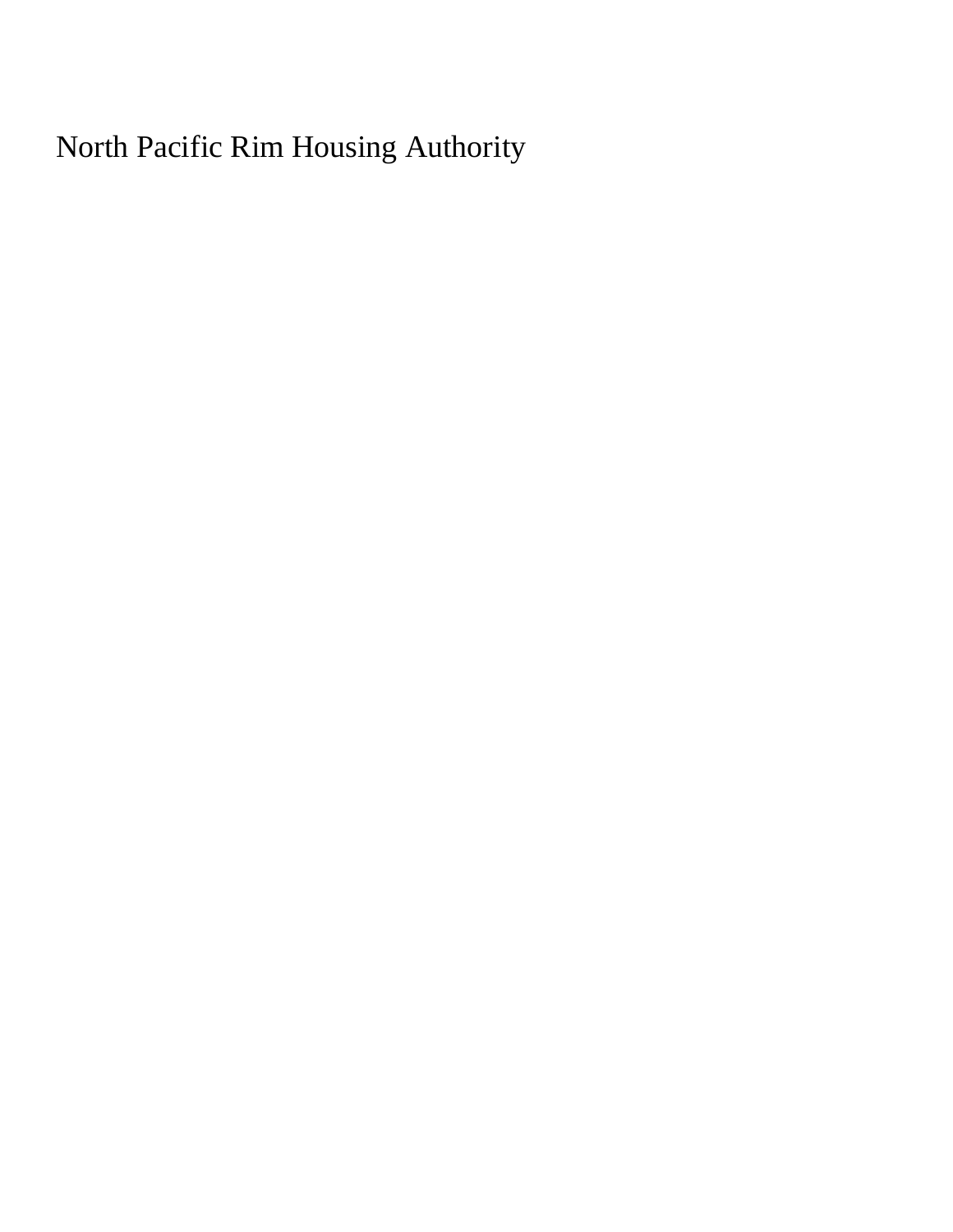Public reporting burden for the collection of information is estimated to average 30 minutes. This includes the time for collecting, reviewing, and reporting the data. The information will be used to allocate funds under the IHBG program. Response to this request for information is required in order to receive the benefits to be derived. This agency may not collect this information, and you are not required to complete this form unless it displays a currently valid OMB control number.

# **Indian Housing Block Grant Formula Data for the Chenega (Chanega)**

This document provides notice to the Tribe and/or Tribally designated housing entity (TDHE) of the data to be used in calculating its Indian Housing Block Grant (IHBG) program allocation for Fiscal Year (FY) 2023. It also provides an estimate of the Tribe's FY 2023 allocation.

Please carefully review your Tribe's data and report any changes and corrections to the IHBG Formula Customer Service Center as described below. All Tribes/TDHEs are responsible for reporting data changes and corrections. According to 24 CFR 1000.315(b), the Formula Response Form (FRF) is the only mechanism that a recipient shall use to report changes to the number of Formula Current Assisted Stock (FCAS). In addition, Tribes/TDHEs should use the FRF to report changes and corrections to the following:

- Formula Area.
- Overlapping Formula Areas.
- Tribal Enrollment and Formula Area Population Cap.

#### **Submission Deadlines**

The submission must be postmarked or faxed by **August 1, 2022**, for consideration in the FY 2023 allocation. Please postmark or fax changes and corrections with appropriate supporting documentation to the IHBG Formula Customer Service Center by **August 1, 2022**, for inclusion in the FY 2023 allocation. Please note that while HUD requires requests for formula changes to be submitted by August 1<sup>st</sup>, HUD may consider subsequent requests from Tribes that have been directly affected by changes resulting from other Tribes' requests submitted prior to the August 1 deadline. Subsequent requests received in prior FYs may be carried into future FYs if processing of such requests is not finalized in the current FY. For questions regarding appropriate documentation, please contact the IHBG Formula Customer Service Center at the address listed below.

The results of any successful changes to Fair Market Rent (FMR), Total Development Cost (TDC), and the U.S. Census Bureau Population Estimates data should also be submitted by August 1, 2022. Details on the procedures to be followed if you wish to challenge these data elements are contained in the Appendices to the most recent published document "*Challenging U.S. Decennial Census Data: Guidelines for the Indian Housing Block Grant Formula.*" This document can be obtained from the IHBG Formula Customer Service Center or at: [https://portal.hud.gov/hudportal/HUD?src=/](https://portal.hud.gov/hudportal/HUD?src=/program_offices/public_indian_housing/ih/codetalk/onap/ihbgformula) 

[program\\_offices/public\\_indian\\_housing/ih/codetalk/onap/ihbgformula.](https://portal.hud.gov/hudportal/HUD?src=/program_offices/public_indian_housing/ih/codetalk/onap/ihbgformula)

The FRF also includes other data elements used to calculate the Needs component of the Formula. Tribes/TDHEs wishing to challenge these data elements should review the **Needs section** of this form. Each year, Tribes/TDHEs are reminded that March 30 is the deadline for the next FY's Census challenge. The Needs data in this document will include previously approved Census challenges, if still eligible for use in the FY 2023 allocation, as well as available Census data. If applicable, check the Needs section to verify that successful challenges have been incorporated. Needs data for FY 2024 is included in Attachment A

Previous editions are obsolete Page 1 of 81 Form HUD-4117 (7/19)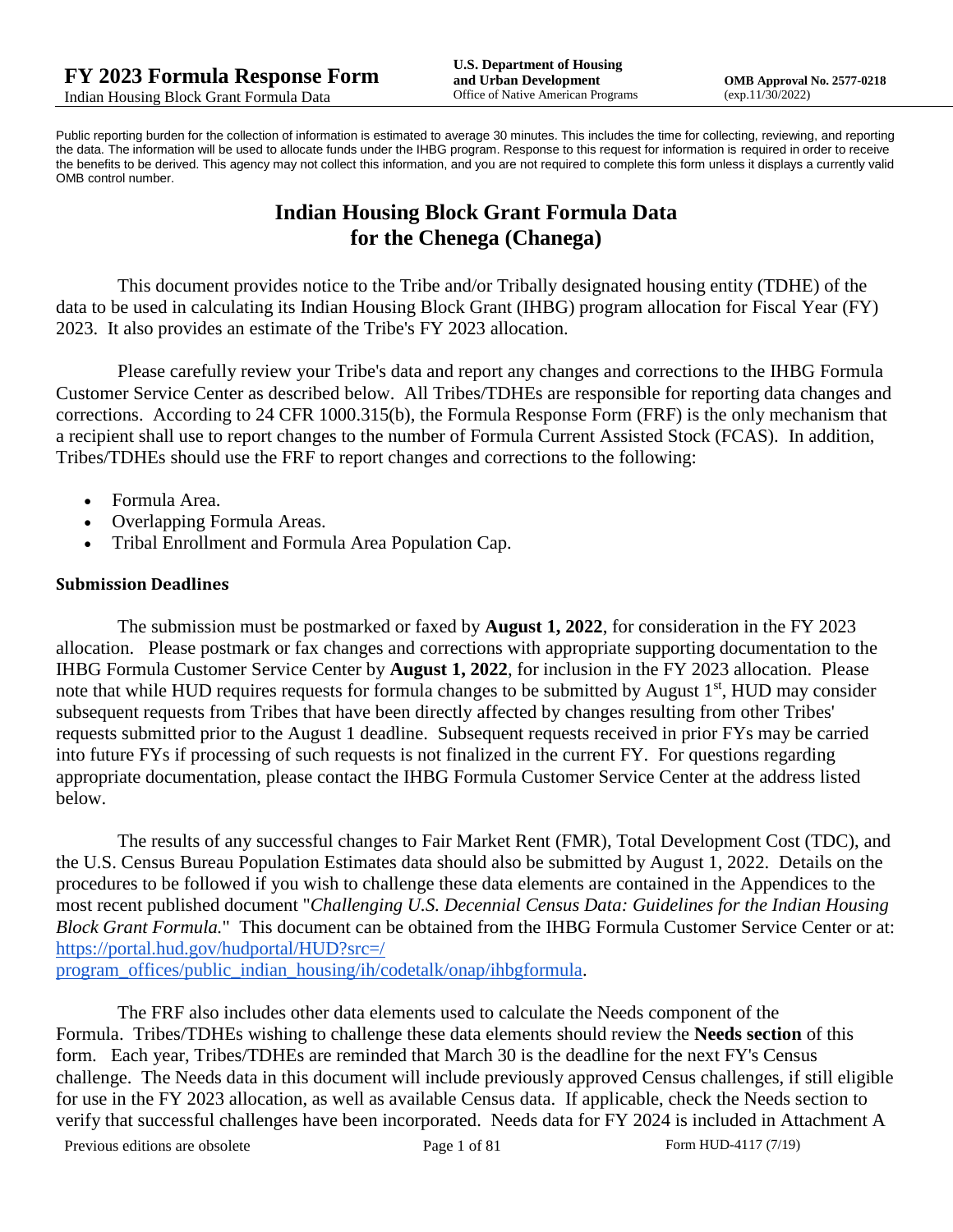of this form. Should you wish to initiate a challenge to your Needs data for FY 2024, please consult the guide, "*Challenging U.S. Decennial Census Data: Guidelines for the Indian Housing Block Grant Formula.*" The guide outlines procedures for conducting a Census challenge.

## **Failure to Report**

Please note that pursuant to §1000.315 and §1000.319, recipients are responsible for verifying and reporting changes to their FCAS on the FRF to ensure that data used for the IHBG Formula are accurate. Reporting shall be completed in accordance with requirements in subpart D and the FRF. If a recipient receives an overpayment of funds because it failed to report such changes on the FRF in a timely manner, the recipient shall be required to repay the funds within five fiscal years. HUD shall subsequently distribute the funds to all Indian Tribes in accordance with the next IHBG Formula allocation. A recipient will not be provided back funding for any units that the recipient failed to report on the FRF in a timely manner. HUD shall have three years from the date a FRF is sent out to take action against any recipient that fails to correct or make appropriate changes on that FRF. Review of FCAS will be accomplished by HUD as a component of A-133 audits, routine monitoring, FCAS target monitoring or other reviews.

The deadline for responding with changes to the data on the FRF is August 1. Any changes reported after the August 1 deadline are not timely under §1000.315 and §1000.319. Accordingly, no back funding is authorized based on changes reported after August 1; nor will untimely reported units be included in the FY 2023 allocation.

#### **Appeals Process**

Tribes/TDHEs may appeal HUD decisions regarding data used in the IHBG formula and HUD formula determinations in accordance with §1000.336(d).

#### **Technical Assistance**

Should you have questions, please contact the IHBG Formula Customer Service Center at:

2614 Chapel Lake Drive Gambrills, MD 21054 Phone: 800-410-8808 Fax: 202-393-6411 E-mail: IHBGformula@firstpic.org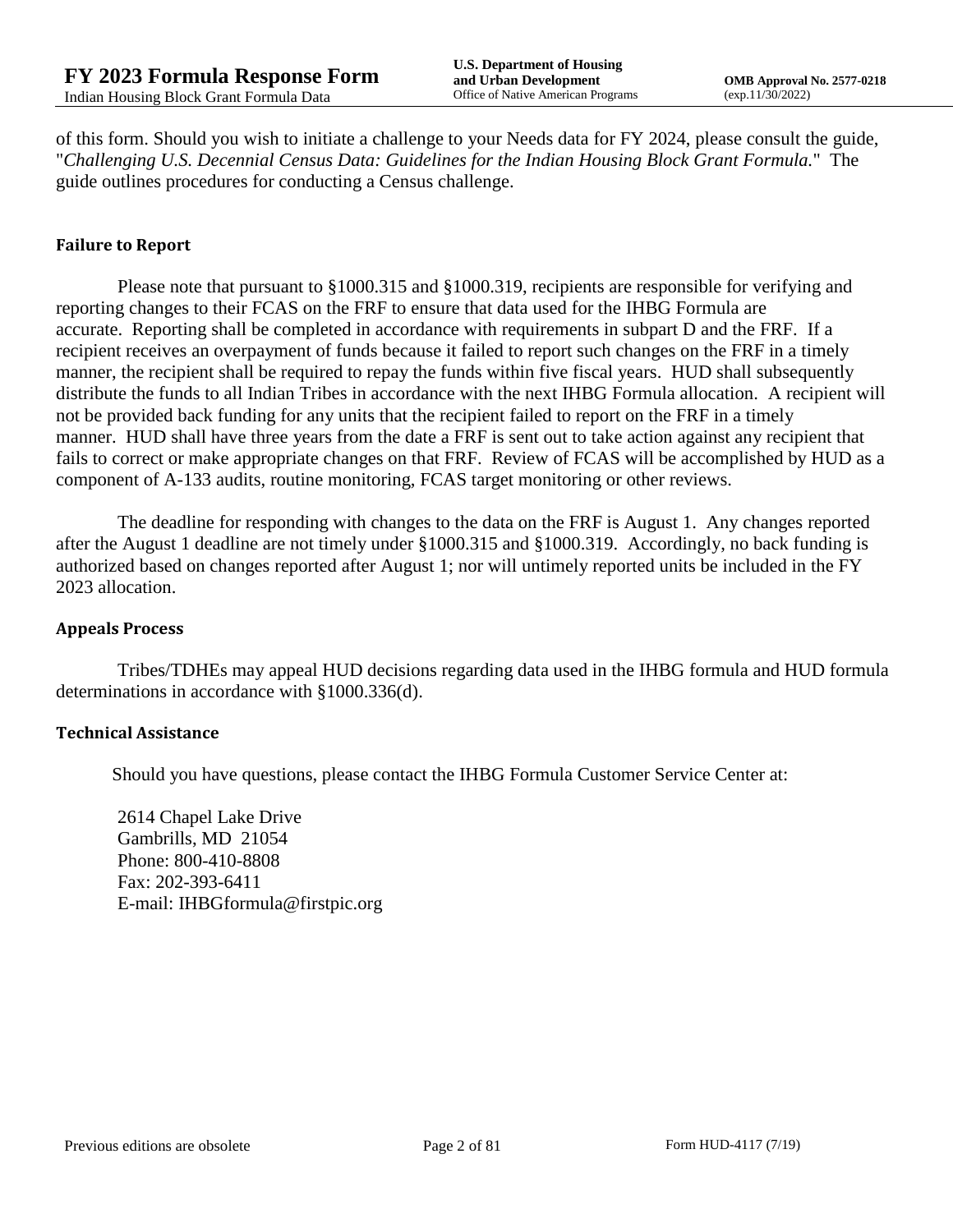# **Chenega (Chanega) Formula Current Assisted Stock Homeownership and Rental**

HUD records show your Tribe/TDHE having the following Formula Current Assisted Stock (FCAS) funded by 1937 Housing Act programs. Please compare the project numbers, number of units, type of units, and Date of Full Availability (DOFA) with your records. Then postmark or fax any changes and corrections, including updated information, to the IHBG Formula Customer Service Center by **August 1, 2022**, for inclusion in the FY 2023 allocation. **Please note:** If a unit becomes ineligible as FCAS between the date in which you report and September 30, HUD will need to recover the over-funding that the recipient received for that unit unless the recipient submits an additional Appendix A1 before September 30 that indicates the unit's eligibility status.

The unit counts reported below include:

- Low Rent, Mutual Help and Turnkey III units funded under 1937 Housing Act (i.e., units that were subject to an Annual Contributions Contract (ACC)).
- Units converted prior to October 1, 1997, as the type of unit to which it was converted.
- Units converted on or after October 1, 1997, as the type of unit funded on the latest ACC.

The unit counts reported below <u>do not</u> include:

- Units built with NAHASDA, HOME, or ICDBG funds.
- Units built with BIA, State, or tribal funds.
- Units built over the number specified in the original ACC for Projects with DOFA after October 1, 1997.
- Units not used as housing dwelling units, including units used for non-dwelling purposes and unoccupied units not being made available for occupancy.
- Units previously reported as having been conveyed, conveyance eligible (paid-off but not conveyed), or demolished.

A unit that is conveyance eligible will be removed from HUD's FCAS data when it becomes eligible for conveyance. If a legal impediment prevented the conveyance, the Tribe/TDHE needs to make reasonable efforts to overcome the legal impediment as required in §1000.318(b). When the unit is conveyed, it is up to the Tribe/TDHE to report to the IHBG Formula Customer Service Center when the unit is conveyed or when the 2-year time period is up, and to provide all necessary documentation for HUD to re-evaluate the unit to see if it remained eligible as FCAS beyond the conveyance eligibility date. If the Tribe/TDHE has demonstrated it made reasonable efforts to convey in the face of a legal impediment as required by §1000.318(b), then HUD will revise the FCAS data for the preceding years and calculate the appropriate adjustment pursuant to the formula at §1000.319. No homeownership unit will be considered FCAS 24 months after the date the unit became conveyance eligible, unless the Tribe, TDHE, or IHA provides evidence from a third party, such as a court or state or federal government agency, documenting that a legal impediment continues to prevent conveyance, and assuming that the Tribe made reasonable efforts to overcome any existing legal impediments during the preceding 24 months in accordance with §1000.318(b).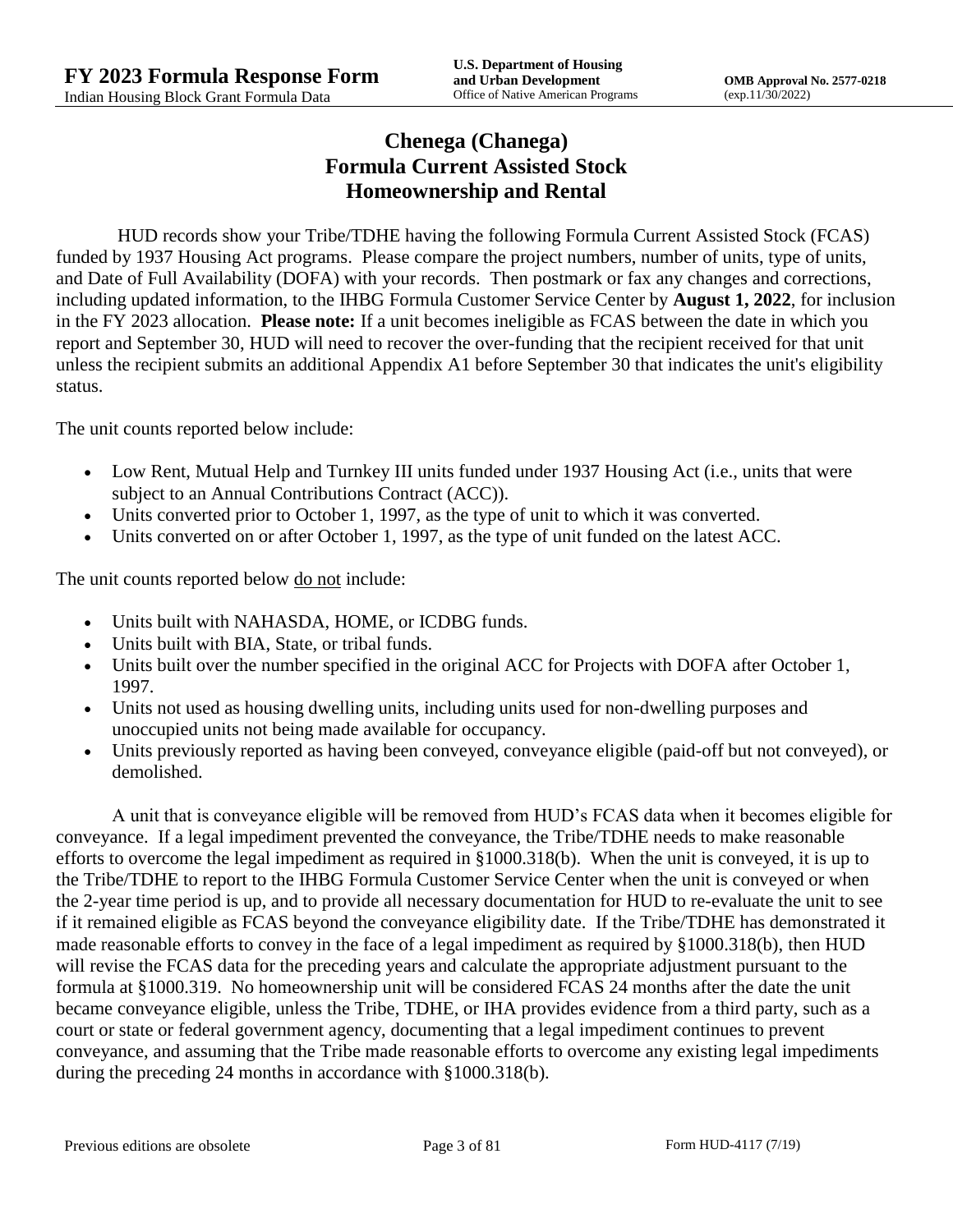Please note changes and corrections to the unit counts on the table below and also complete and submit appropriate forms as follows:

- Use **Appendix A1** to report units that are conveyance eligible or conveyed.
- Use **Appendix A2** to report changes due to DOFA of FCAS units.
- Use **Appendix A3** to report changes due to conversion of FCAS units.
- Use **Appendix A4** to report demolished and rebuilt FCAS units.
- Use **Appendix A5** to report all other FCAS changes.

**NOTE:** In accordance with Section 302(b)(1) of the *Native American Housing Assistance and Self-Determination Act (NAHASDA)*, 25 U.S.C. § 4152(b)(1), Mutual Help and Turnkey III units developed under the United States Housing Act of 1937 that are conveyed or eligible to be conveyed prior to October 1 of the calendar year immediately preceding the FY for which funds are provided cease to be eligible as FCAS beginning that FY unless the Tribe can demonstrate that the unit has not been conveyed for reasons beyond its control. By the terms of their Mutual Help and Occupancy Agreements (MHOA), such units are eligible for conveyance no later than 25 years from the inception of those agreements, which generally corresponds to the Date of Full Availability (DOFA). **Accordingly, all units in any project that reached its DOFA in FY 1997<sup>1</sup> , are presumptively no longer considered FCAS, and HUD is removing them from its FCAS data for the Tribe in the table below as indicated with a (\*).** If your Tribe believes that any of these units are still eligible for FCAS, please identify the project and unit number and provide the necessary information in accordance with the FRF as follows:

- 1. If the unit was converted to and is currently managed as a Low Rent (LR) unit, provide the information required in Appendix A3.
- 2. If there is a subsequent homebuyer, or the unit is still within the term of its lease-to-own agreement, please provide the information required in Appendix A5, including the date that the current agreement was signed and the termination date of the agreement.

Your Tribe has no Current Assisted Stock Projects

<sup>1</sup>All units in projects that reached DOFA prior to FY 1997 were previously removed from FCAS on an FRF for FY 2014 or later, and are only listed on the FRF if the Tribe/TDHE submitted unit level information documenting continued eligibility. Unit eligibility will be re-challenged every three years to assure appropriate treatment.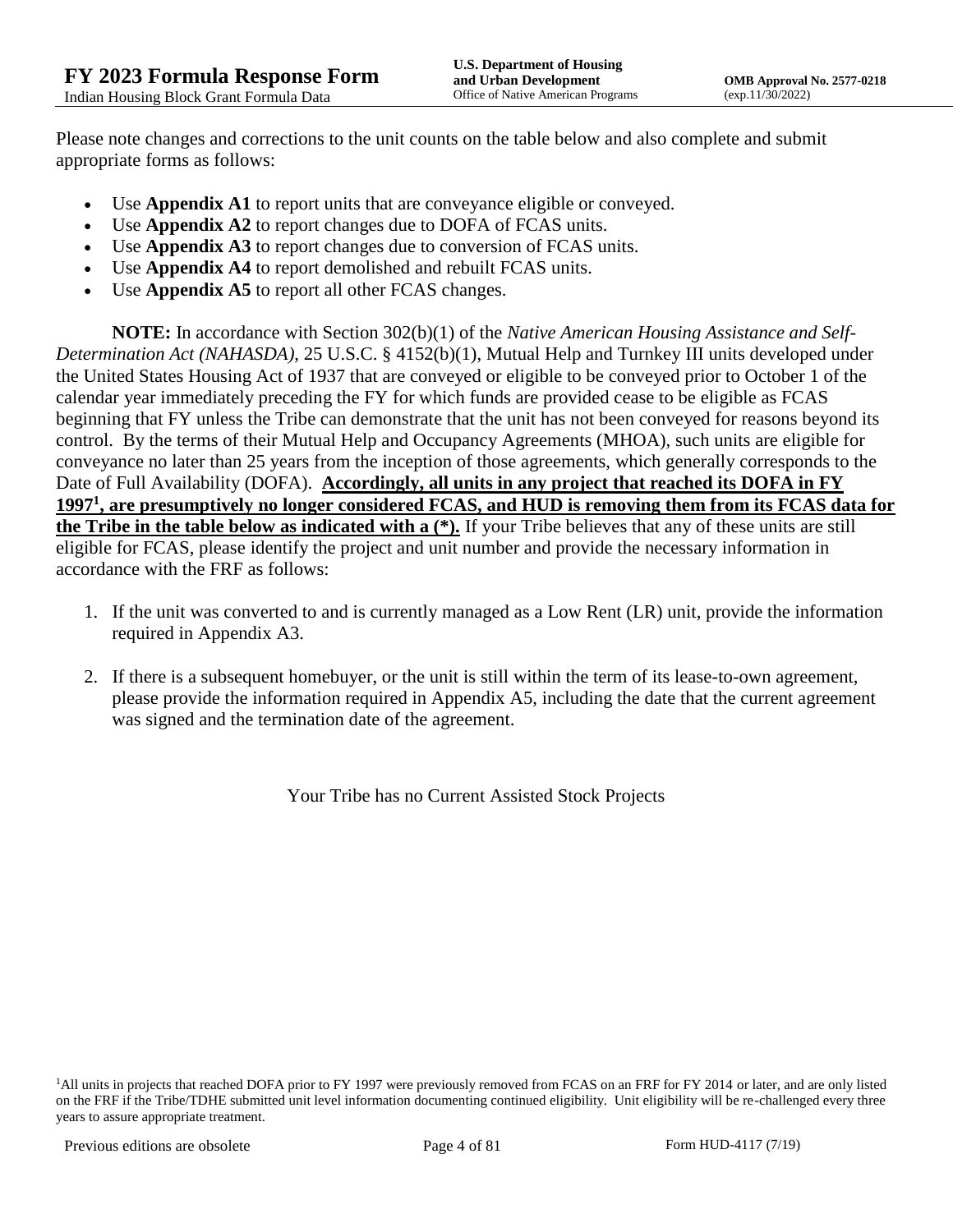# **Chenega (Chanega) Formula Current Assisted Stock Section 8**

Under the IHBG Formula, your Tribe's FCAS count includes the following Section 8 units:

## **Number of units: 0**

By regulation, Section 8 units are counted under the IHBG formula after their contracts expire only if the Tribe/TDHE continues to manage the assistance in a manner similar to the Section 8 program.

If you no longer provide or operate an equivalent number of Section 8, please make corrections to the total above and on the table below.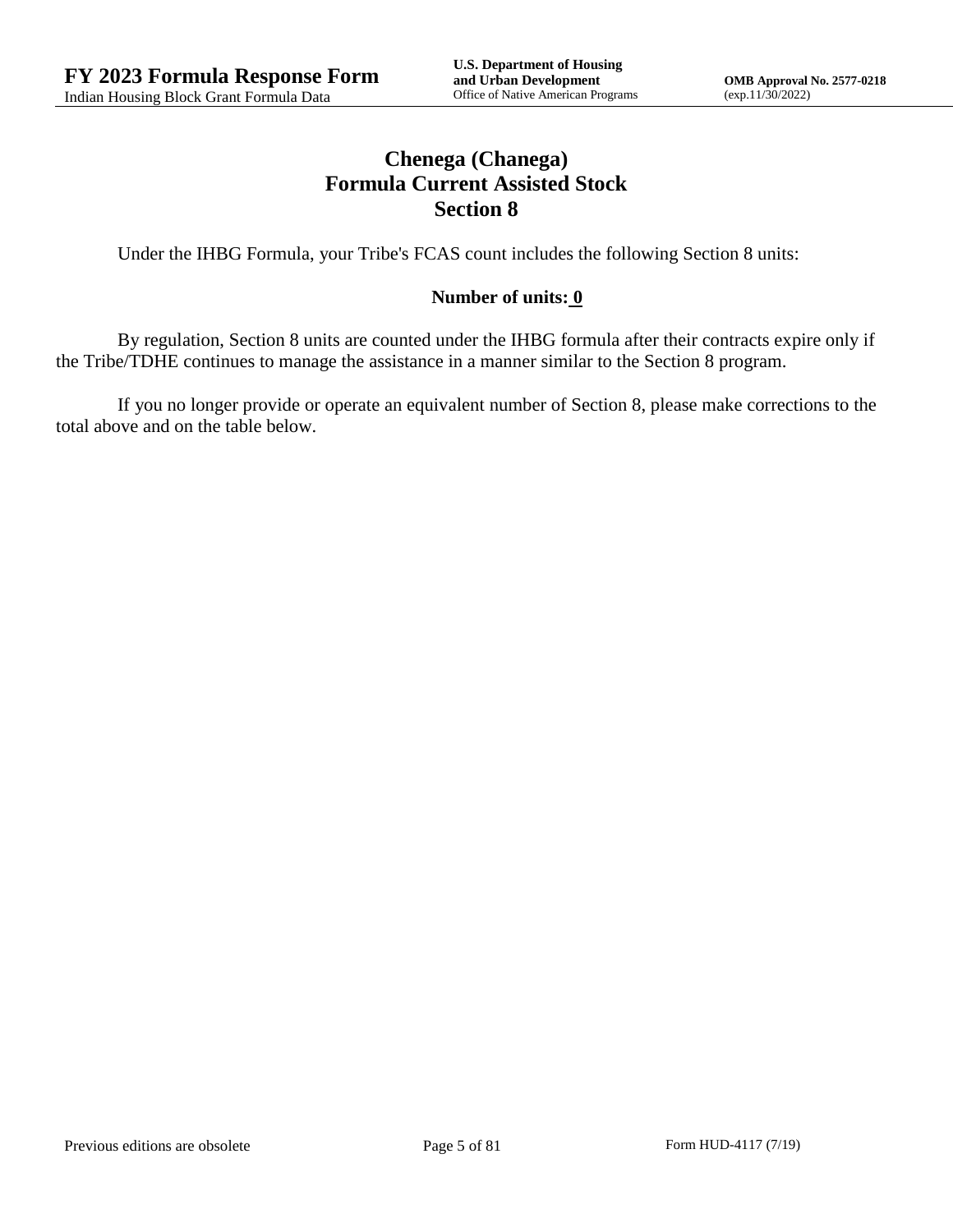**\$1,150 \$615,771**

## **Chenega (Chanega)**

## **Adjustment Factors**

## **Inflation Rate Factor**

Inflation rate is adjusted annually and is a national figure used to adjust the amount of subsidy for FCAS.

#### **1.91%**

#### **Local Area Cost Adjustments**

Allowable Expense Level (AEL), Fair Market Rent (FMR), and Total Development Cost (TDC) are used to adjust the amount of subsidy for FCAS to reflect local conditions. TDC is also used to adjust the Needs component to reflect local costs.

Annual Expense Level (AEL):

Fair Market Rent (FMR):

Total Development Cost (TDC):

In accordance with §1000.336(a)(7)(b), AEL cannot be challenged. However instructions for challenging the FMR and TDC are provided in the document "*Challenging U.S. Decennial Census Data: Guidelines for the Indian Housing Block Grant Formula*" available through the IHBG Formula Customer Service Center. Tribes successfully challenging FMR and TDC data elements must submit the revised figures to the IHBG Formula Customer Service Center by August 1, 2022. Please note that while HUD requires requests for formula changes to be submitted by August 1<sup>st</sup>, HUD may consider subsequent requests from Tribes that have been directly affected by changes resulting from other Tribes' requests submitted prior to the August 1 deadline. Subsequent requests received in prior FYs may be carried into future FYs if processing of such requests is not finalized in the current FY.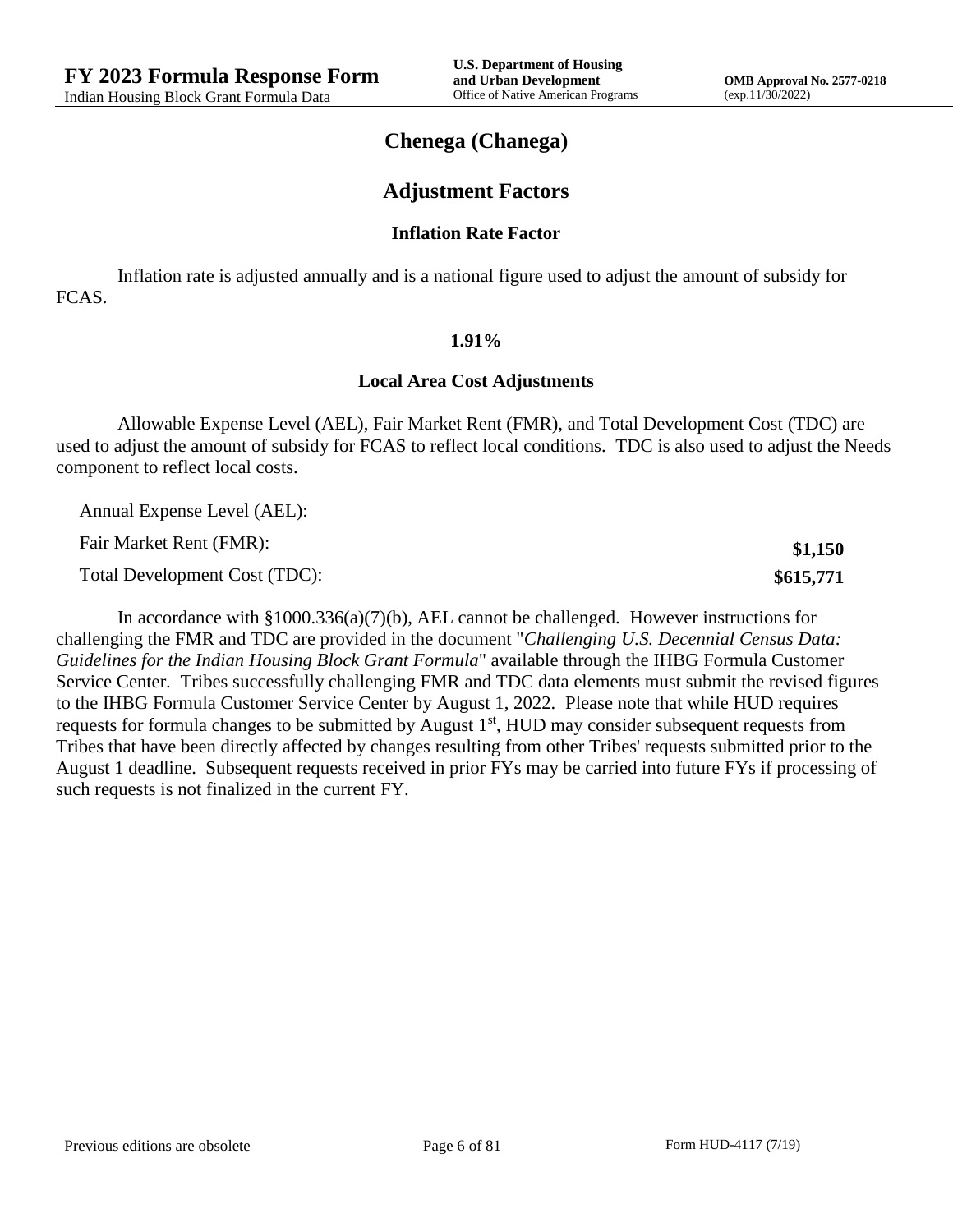# **Chenega (Chanega) Formula Area**

In accordance with §1000.302 Formula Area (1)…."Formula Areas are:"

- 1. Reservations for federally recognized Indian Tribes, as defined by the U.S. Census;
- 2. Trust lands;
- 3. Department of the Interior Near-Reservation Service Areas;
- 4. Former Indian Reservation Areas in Oklahoma Indian Areas, as defined by the U.S. Census as Oklahoma Tribal Statistical Areas (OTSAs);
- 5. Congressionally Mandated Service Areas;
- 6. State Tribal Areas as defined by the U.S. Census as State Designated American Indian Statistical Areas (SDAISAs);
- 7. Tribal Designated Statistical Areas (TDSAs);
- 8. California Tribal Jurisdictional Areas established or reestablished by Federal court judgment; and
- 9. Alaska formula areas described in §1000.302 Formula area (4).

Formula areas may include additional geographic units if the Tribe demonstrates that it is providing substantial housing services in accord with §1000.302 Formula area (2) & (3) and §1000.302 substantial housing services.

The geographic areas currently contained in your Formula Area are listed below.

| <b>Formula Area</b>                                  | <b>Estimated Change in American Indian and Alaska</b><br><b>Native (AIAN) population since 2010 Census</b> |
|------------------------------------------------------|------------------------------------------------------------------------------------------------------------|
| Chenega ANVSA, AK-Valdez-Cordova Census Area, Alaska | $-0.68\%$                                                                                                  |

A "+" next to a geographic area listed above indicates that the area overlaps with other Tribe(s). For overlapping areas, be sure to review the information in the next section, "Overlapping Formula Areas." Balance of county refers to any land in a county outside reservations or trust lands.

If any of these areas do not meet the above criteria or are not covered under §1000.302 Formula area (2), please make changes and corrections in Appendices B1 and B2.

If you wish to request other geographic areas beyond those identified above to be added to your Tribe's Formula Area, please complete the Formula Area table in **Appendices B1 and/or B2.** HUD will review this submission based on §1000.302 Formula area (2) & (3) and §1000.302 substantial housing services and determine whether or not to include these areas. HUD will make its judgment using as its guide whether this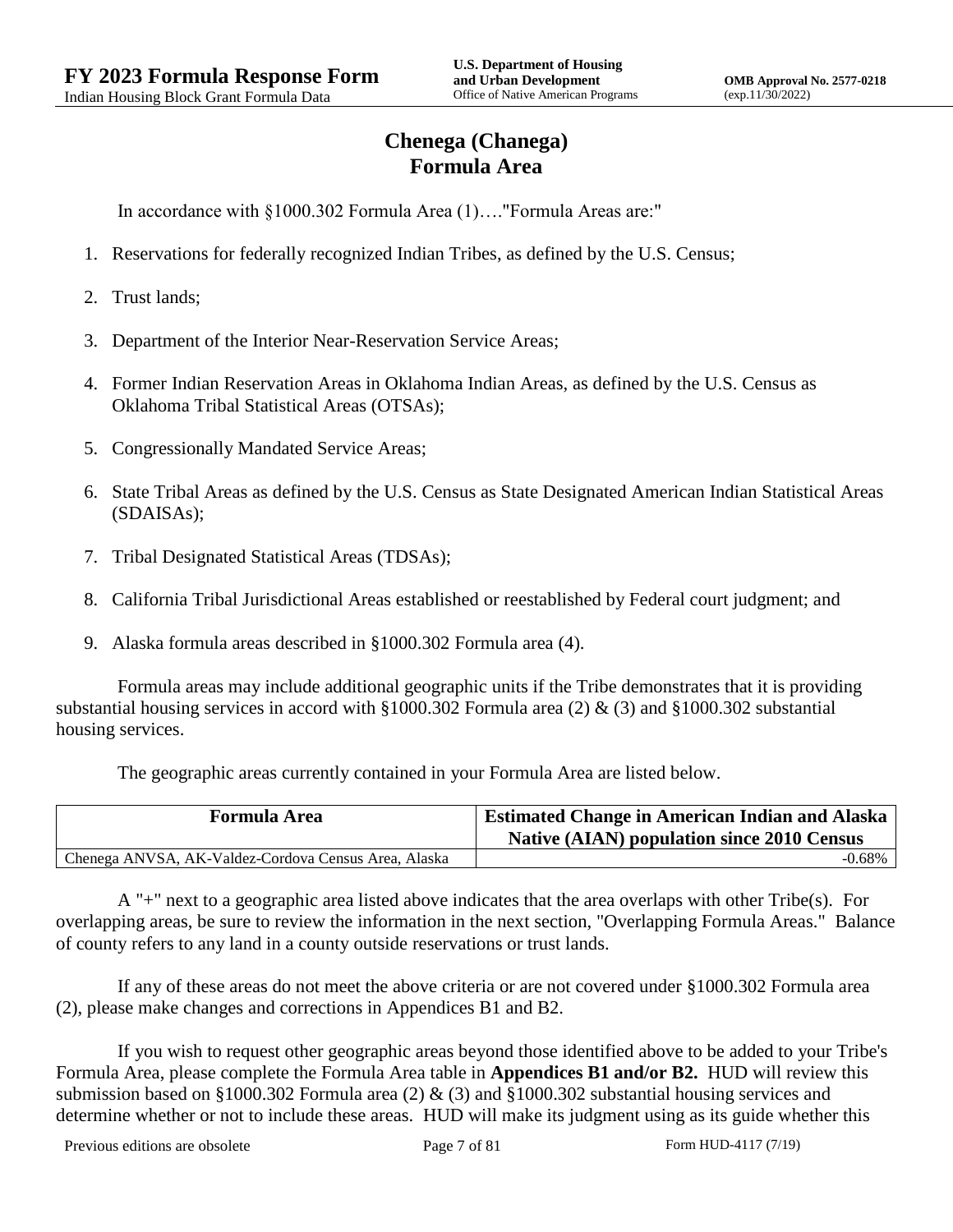addition is fair and equitable for all Tribes receiving a formula allocation. Please note that if Formula Area expansions are approved based on substantial housing services, Tribes must continue to provide investment levels consistent with the definition of substantial housing services in accordance with §1000.302 substantial housing services (2).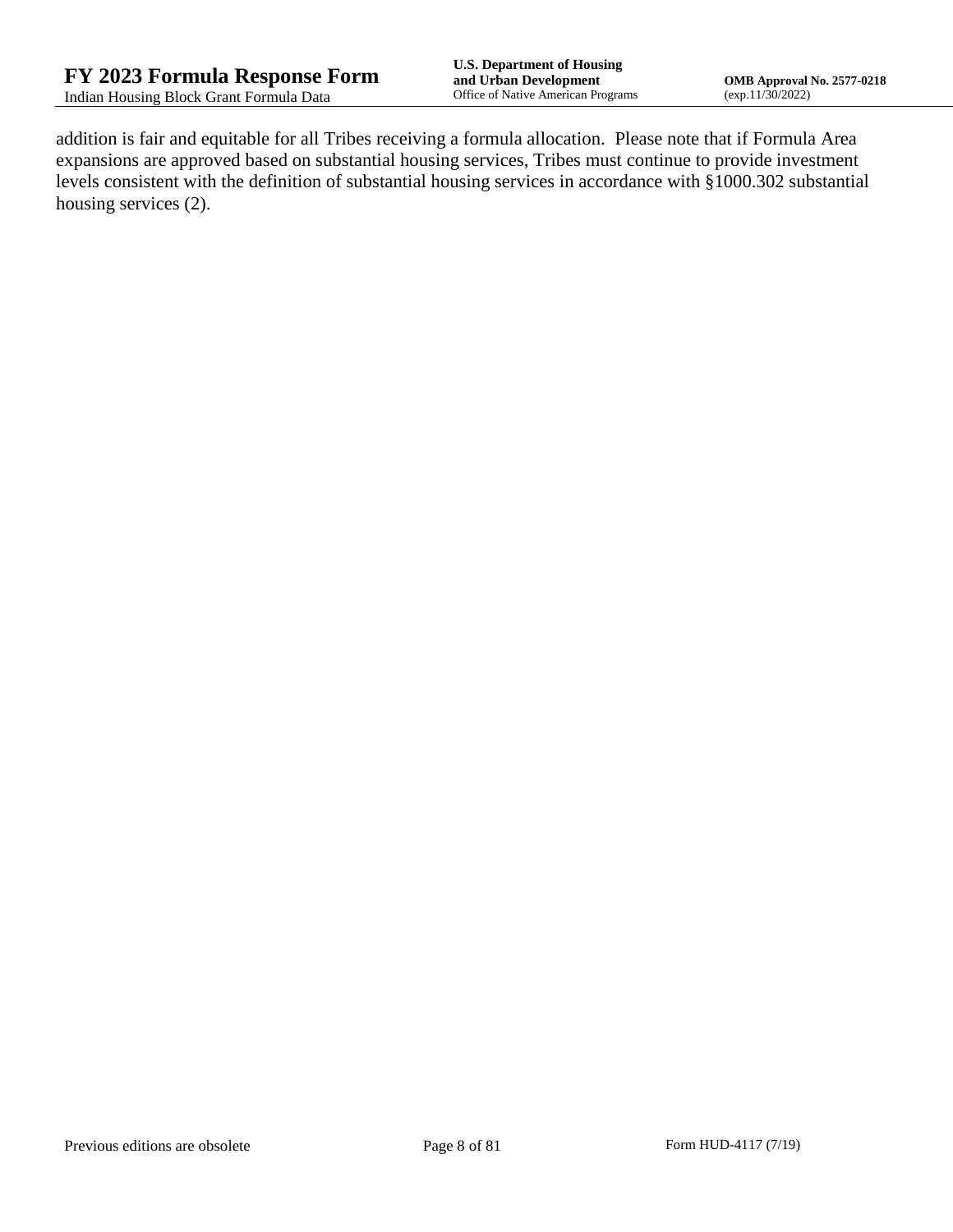## **Chenega (Chanega) Overlapping Formula Areas**

## **Only for Tribes with a "+" next to the geographic area (see previous section on Formula Area)**

In cases where Tribes are overlapped, Needs data (population and household) for the entire Formula Area of all Tribes involved in the overlap are shared. If your Formula Area is overlapped, you are likely receiving a share of the Needs data for areas beyond those listed as being part of your Tribe's Formula Area.

Currently, your Tribe is sharing Needs data as a result of overlapping Formula Areas with the following Tribes:

## **None**

HUD uses Bureau of Indian Affairs (BIA) estimates for Total Resident Service Area Indian Population (TRSAIP) to proportionately allocate Needs data to the affected Tribes.

## **The TRSAIP being used for your Tribe is: 66**

If you wish to correct your Tribe's TRSAIP, please contact your BIA Area Office. HUD will only accept written correspondence from the BIA to correct TRSAIP figures (see Appendix D to the document "*Challenging U.S. Decennial Census Data: Guidelines for the Indian Housing Block Grant Formula*" available through the IHBG Formula Customer Service Center).

HUD recognizes that Tribes may be able to provide better data for overlapping areas. Therefore, HUD is requesting that each Tribe provide its Tribal Enrollment within each of the geographic areas described in the preceding section as overlapping.

If all Tribes in an overlapping area submit corrected information to HUD, HUD will then use this information to divide the funds for the affected area. Otherwise, HUD will continue to use the BIA TRSAIP estimates to make the allocations. On the form in Appendix C, list the overlapping geographic area (indicated earlier under the Formula Area section by a "+" next to the geographic area) and your Tribe's enrollment in the area.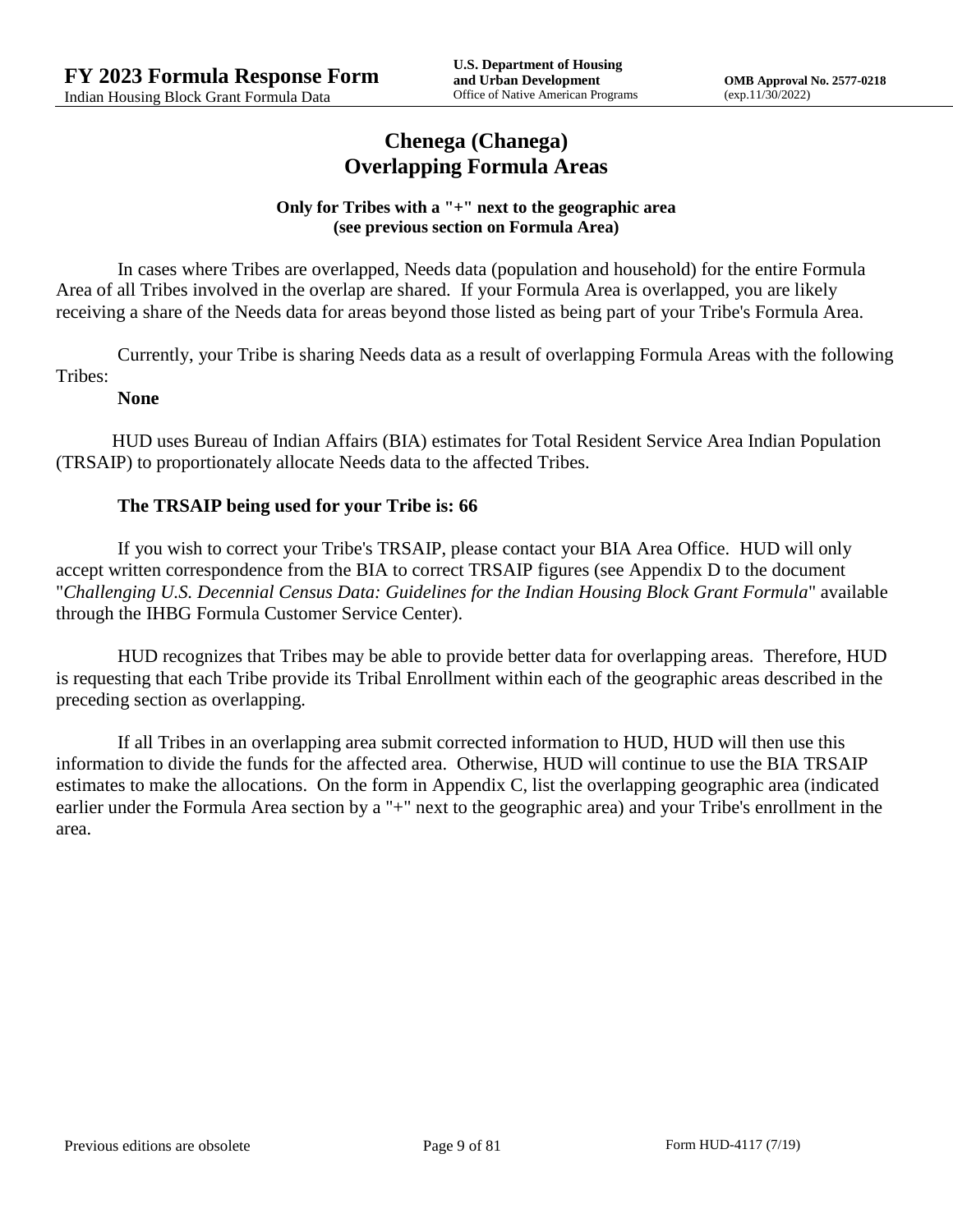## **Chenega (Chanega) Tribal Enrollment & Formula Area Population Cap**

In accordance with §1000.302 (5), Tribal Enrollment is used to cap AIAN persons in calculating Needs data. A cap is placed at twice Tribal Enrollment. If there is a "\*" next to "AIAN persons" in the Needs section, your Tribe's data have been "capped."

## **The enrollment being used for your Tribe (or Alaska Village or Corporation) is: 65**

If your Tribe's enrollment is different than what is listed above, please follow the instructions in Appendix D for correcting your Tribe's enrollment.

If a cap has been applied to your Tribe and you are providing housing services to more than twice as many AIAN members of other Tribes as members of your own Tribe, please follow the instructions in Appendix D for correcting your Tribe's Population Cap.

Please note that Formula Area Population Cap Adjustments must be submitted on an annual basis to the IHBG Formula Customer Service Center for approval. The requests must be postmarked or faxed by August 1 of this year.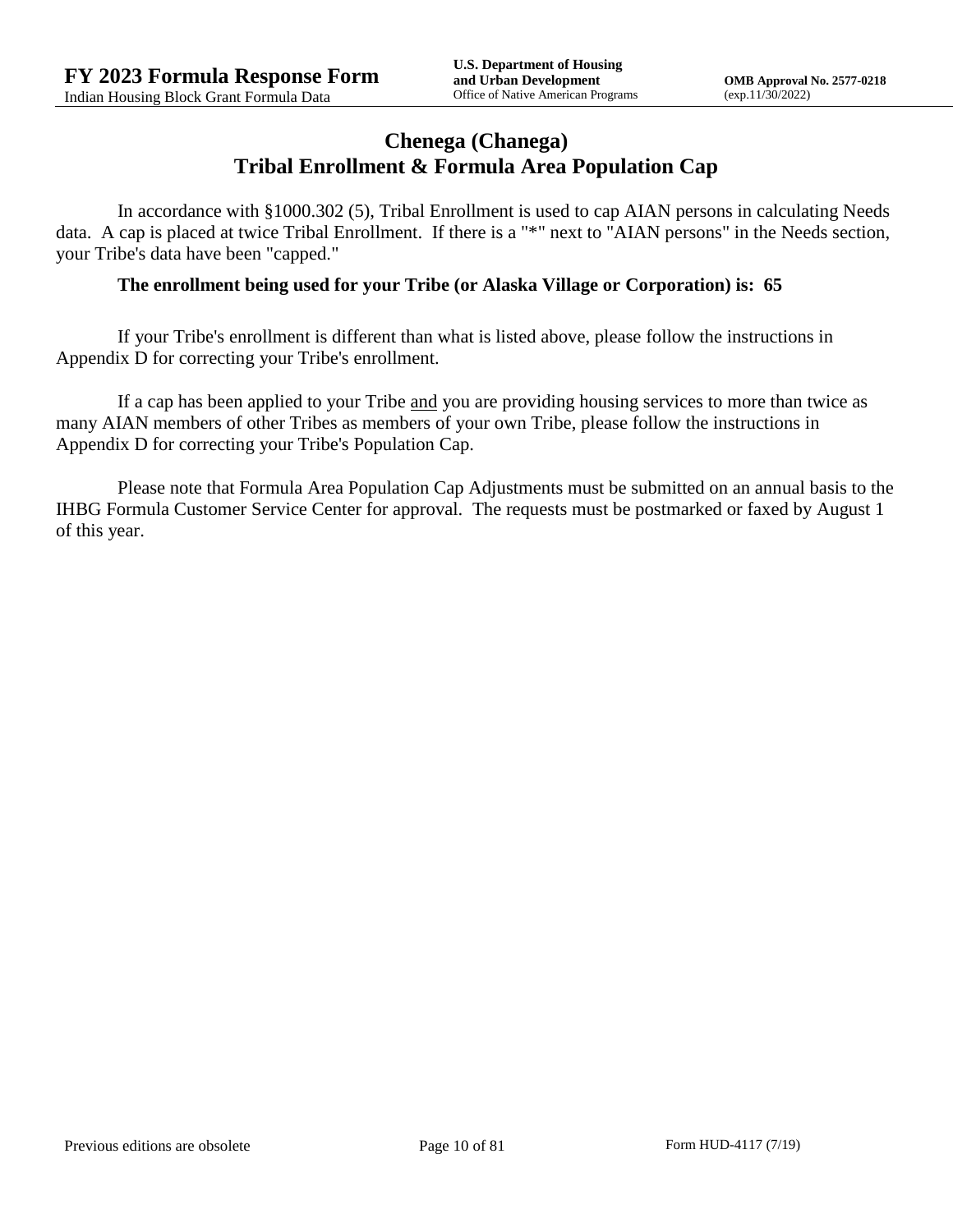# **Chenega (Chanega) Needs Data**

Listed below are the data currently being used to calculate the Needs component of your Tribe's allocation based on your Tribe's "Formula Area" (see Formula Area section of this document).

The data used are from a special tabulation. This tabulation:

- Counts individuals reported as AIAN. The AIAN person count variable comes from the Decennial Census and is aged using Census population estimates. For the FY 2010 Decennial Census, data for reservations, trust lands, and remote Alaska will receive an undercount adjustment of 4.88%. For all other Needs variables, in FY 2023 HUD will use the 5-year rolling average from 2014 to 2018 ACS data. The ACS data will be updated every year. Therefore, in FY 2024, the ACS data will be from 2015 to 2019. These data sources apply unless Tribes have approved Census Challenges in place. **No, your Tribe does not have an approved Census Challenge.**
- The FY 2023 estimate is calculated with the Needs component based on single race (AIAN alone) Census data and multi-race (AIAN alone and in combination with other race(s)) Census data. The amount of the allocation for each Indian Tribe was determined to be the greater of the two resulting allocation amounts.

The growth adjustment factor and the undercount adjustments used for your Formula Area are listed next to each Formula Area in the table listing your Tribe's Formula Area.

After adjusting for population growth and undercount, sharing of Needs data among Tribes in cases of overlapping Formula Areas and application of the Population Cap (see note below), your Tribe's Needs component is based on **single-race data**. The Needs data are:

| AIAN persons:                                                               | 42             |
|-----------------------------------------------------------------------------|----------------|
| AIAN households with annual income less than 30% of median income:          | $\theta$       |
| AIAN households with annual income between 30% and 50% of median income:    | $\overline{4}$ |
| AIAN households with annual income between 50% and 80% of median income:    | $\Omega$       |
| AIAN households which are overcrowded or without kitchen or plumbing:       | $\left($       |
| AIAN households with housing cost burden greater than 50% of annual income: | 4              |
| Housing Shortage (number of low-income AIAN households less total number    | $\overline{4}$ |
| of NAHASDA and Current Assisted Stock):                                     |                |

Note: If there is a "\*" next to "AIAN persons" above, the Tribe's data have been "capped." This occurs when the AIAN population in the Tribe's Formula Area is greater than twice its total Tribal Enrollment.

If you think these data do not reflect your Needs:

 Check to see if the Formula Area, as listed previously, is correct for your Tribe. If the Formula Area is not correct, submit that correction.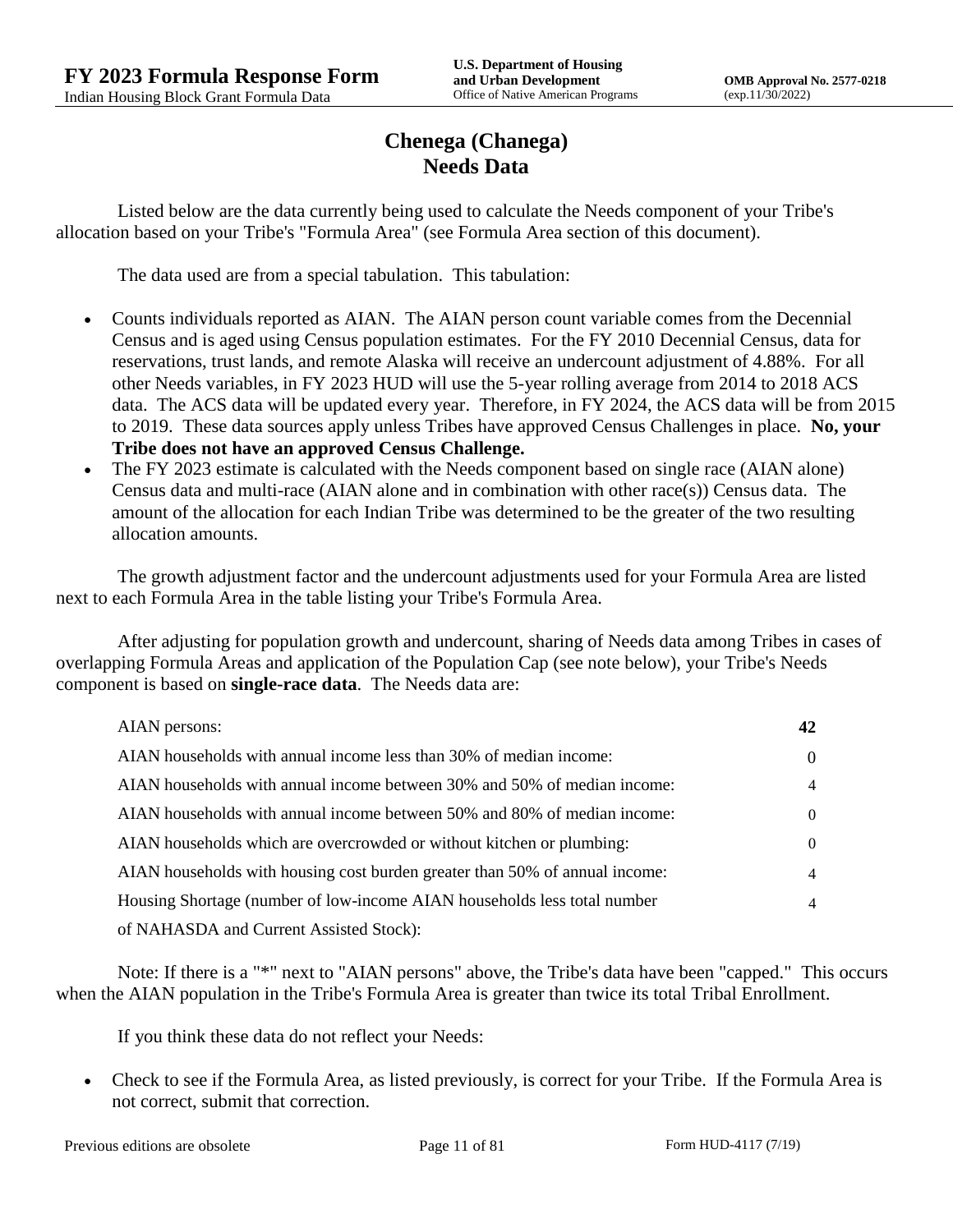- Check to see if the Formula Area for your Tribe overlaps that of another Tribe. If it does, you may wish to contact the IHBG Formula Customer Service Center to obtain detailed information on how the Needs data are being shared.
- If you still disagree, you may wish to submit a Census challenge. To determine if submitting a Census challenge would be appropriate for your Tribe, please review the *FY 2023 Needs Data* above and the FY *2024 Needs Data* on Attachment A for a full presentation on the Needs data available for your Tribe, 3and then read the document "*Challenging U.S. Decennial Census Data: Guidelines for the Indian Housing Block Grant Formula*" at: https://portal.hud.gov/hudportal/HUD?src=/program\_offices/ [public\\_indian\\_housing/ih/codetalk/onap/ihbgformula.](https://portal.hud.gov/hudportal/HUD?src=/program_offices/public_indian_housing/ih/codetalk/onap/ihbgformula)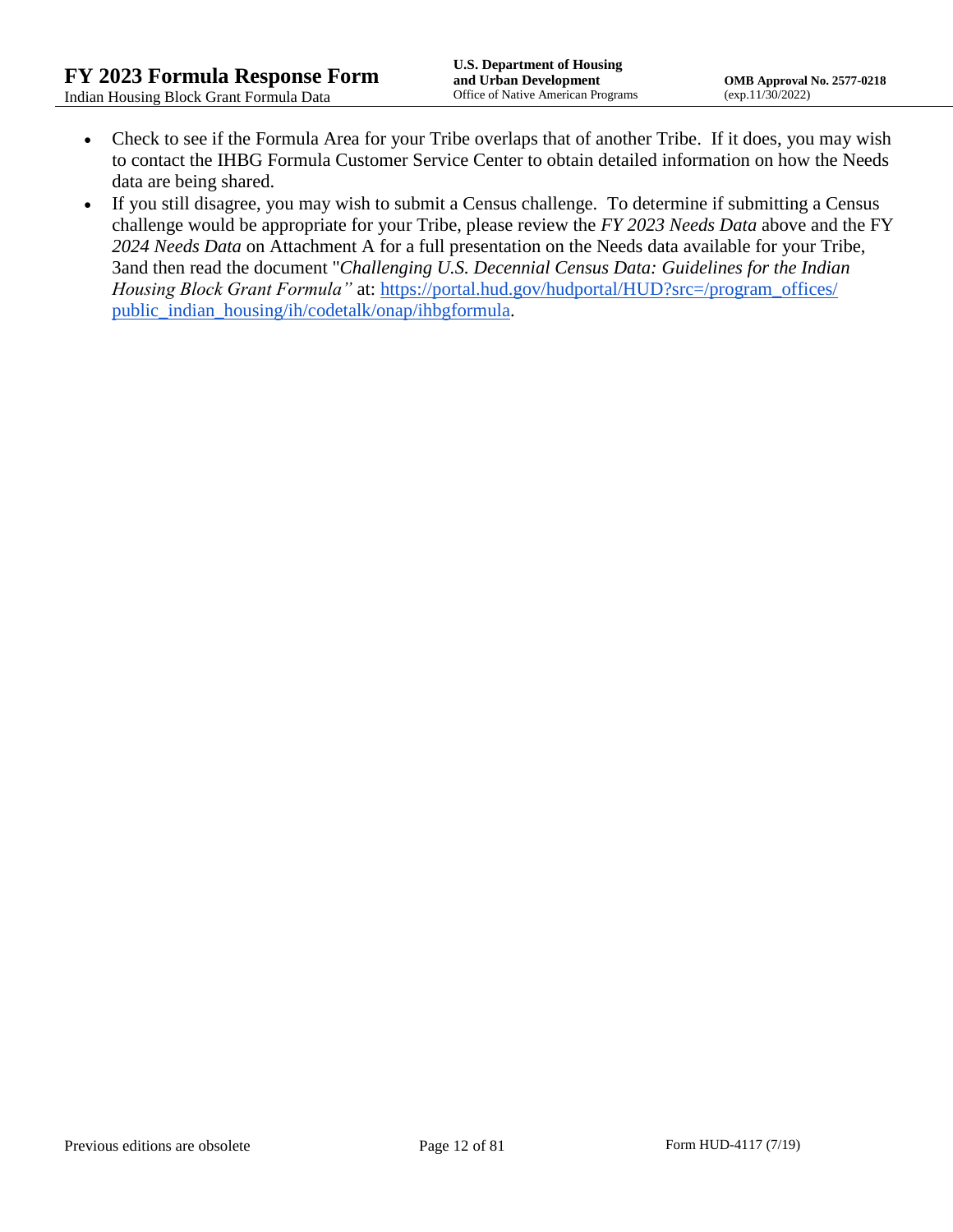## **Chenega (Chanega) Preliminary Allocation Amount**

#### *(Based on an estimated \$772,000,000 appropriation)*

This is only a preliminary estimate to be used for planning purposes based on an estimated \$772,000,000 appropriation for the IHBG program. It will change based on corrections to the data used for all Tribes (any change in one Tribe's data affects the allocation for all Tribes) and/or actual FY 2023 appropriations.

| FCAS Component <sup>2</sup> :                                                                               | \$0              |
|-------------------------------------------------------------------------------------------------------------|------------------|
| Needs Component <sup>3</sup> :                                                                              | \$60,417         |
| §1000.331 Phase Down Adjustments to<br>Moderate Impact of Introduction of New Data<br>Source <sup>4</sup> : | \$0              |
| §1000.340 (b) Adjustments to achieve FY<br>1996 Base Year Amount <sup>5</sup> :                             | \$0              |
| <b>Preliminary Current Year Allocation</b><br><b>Estimate:</b>                                              | \$60,417         |
| Adjustments for over- or under-funding in<br>prior years <sup>6</sup> :                                     | \$0              |
| <b>Initial Allocation Estimate:</b>                                                                         | \$60,417         |
| §1000.342 Undisbursed Funds Adjustment <sup>7</sup> :                                                       | To be Determined |
| §1000.329 Minimum Allocation Adjustment <sup>8</sup> :                                                      | To be Determined |
| <b>FY 2023 Final Allocation Estimate:</b>                                                                   | \$60,417         |

2 If an "M" appears following the FCAS component, it means that the modernization subsidy on which FCAS was based was calculated using the alternative definition in §1000.316(b)(2), which states that "for Indian Tribes with an Indian Housing Authority (IHA) that owned or operated fewer than 250 public housing units on October 1, 1997, the modernization allocation equals the amount of funds received under the assistance program authorized by Section 14 of the 1937 Act (not including funds provided as emergency assistance) for FYs 1992 through 1997." If an "A" appears, it means that your Tribe had an IHA that owned or operated fewer than 250 public housing units on October 1, 1997, but was entitled to a larger modernization amount using the original method of calculation (§1000.316(b)(1)) and your allocation was adjusted to take this into account, as called for in  $\S1000.340(a)$ . If no "M" or "A" appears, the modernization subsidy was calculated using the original method described in §1000.316(b)(1).

 $3$ The Needs component includes adjustments needed to achieve minimum funding as called for in §1000.328. The minimum allocation in any FY to an Indian Tribe under the Needs component of the IHBG Formula shall equal 0.007826% of the available appropriations for that FY after set asides. In this allocation, the minimum Needs allocation is \$60,417. To be eligible for the minimum allocation, an Indian Tribe must receive less than \$200,000 under the FCAS component of the IHBG Formula for the FY, and must demonstrate the presence of any households at or below 80 percent of median income.

4 In accordance with §1000.331, to minimize the impact of funding changes based on the introduction of a new data source, if, solely as a direct result of the introduction of a new data source, an Indian Tribe's allocation under the Needs component of the formula is less than 90 percent of the amount it received under the Needs component in the immediate previous FY, the Indian Tribe's Needs allocation shall be adjusted to 90% of the previous year's Needs allocation.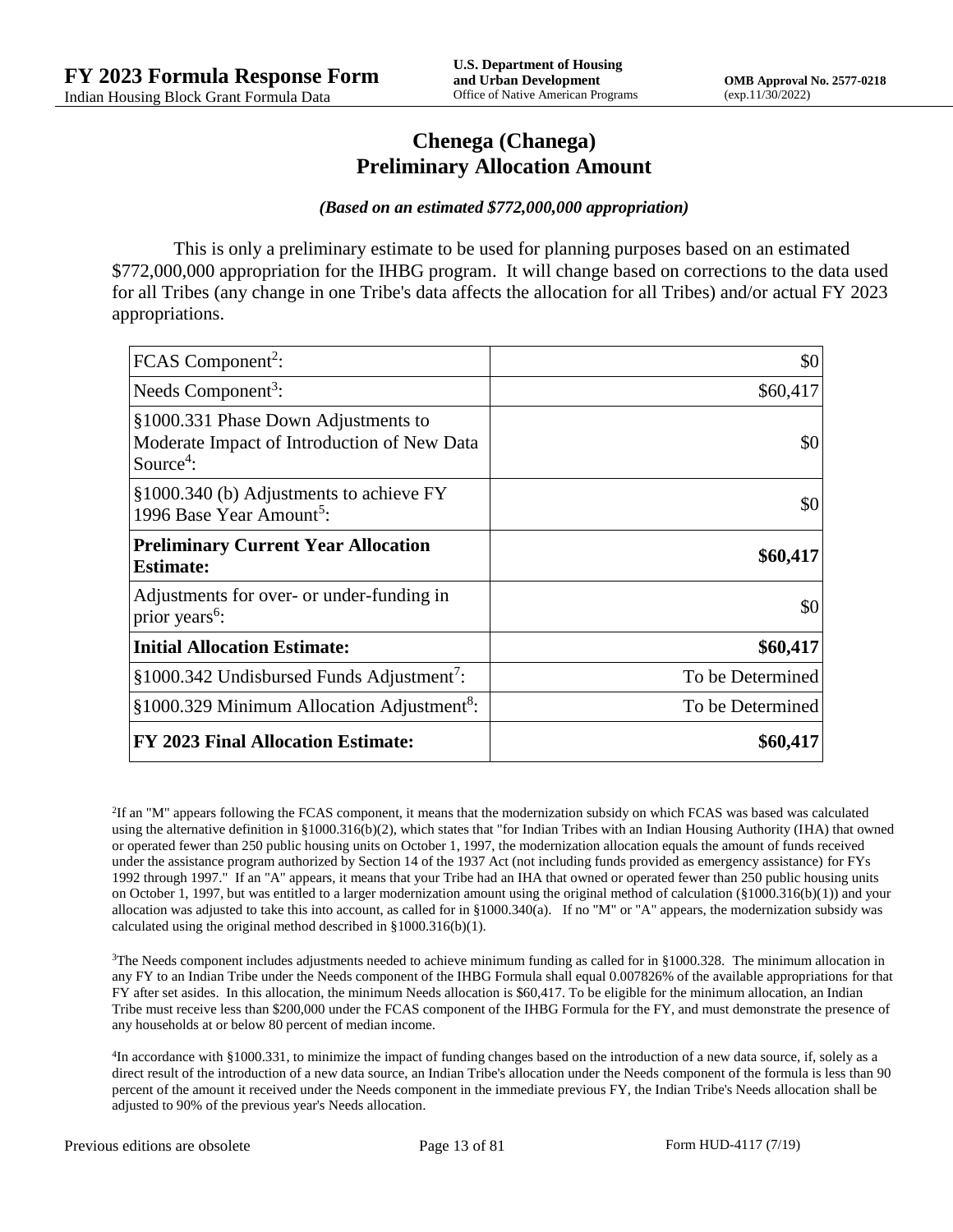<sup>5</sup> According to §1000.340, if a Tribe is allocated less funding under the formula than an IHA received on its behalf in FY 1996 for operating subsidy and modernization, its allocation is increased to the amount received in FY 1996 for operating subsidy and modernization.

<sup>6</sup> Adjustments refer to corrections made to prior year formula allocations. Most are repayment agreements with HUD, usually for overfunding received by the Tribe in prior years due to late reporting of paid-off and conveyed FCAS. Funds recovered through repayments are reallocated among all Tribes in the following FY through the formula. Adjustments are also occasionally made as a result of HUD errors in entering Tribes' information or in calculating formula allocations.

 $^7$  In accordance with §1000.342, Tribes with an initial allocation amount of \$5 million or greater may be subject to a reduction depending on the amount they have in HUD's Line of Credit Control System (LOCCS) on the first day of FY 2023. The amount of the reduction would be redistributed among other Tribes in proportion to their Needs calculation.

<sup>8</sup> In accordance with §1000.329, if carryover funds are available in any given year, HUD will hold the lesser amount of \$3 million or available carryover funds for additional allocations to Tribes with allocations less than 0.011547 percent of that year's appropriation. If the set-aside carryover funds are insufficient to fund all eligible Tribes at 0.011547 percent of that year's appropriations, the minimum total allocation shall be reduced to an amount which can be fully funded with carryover funds.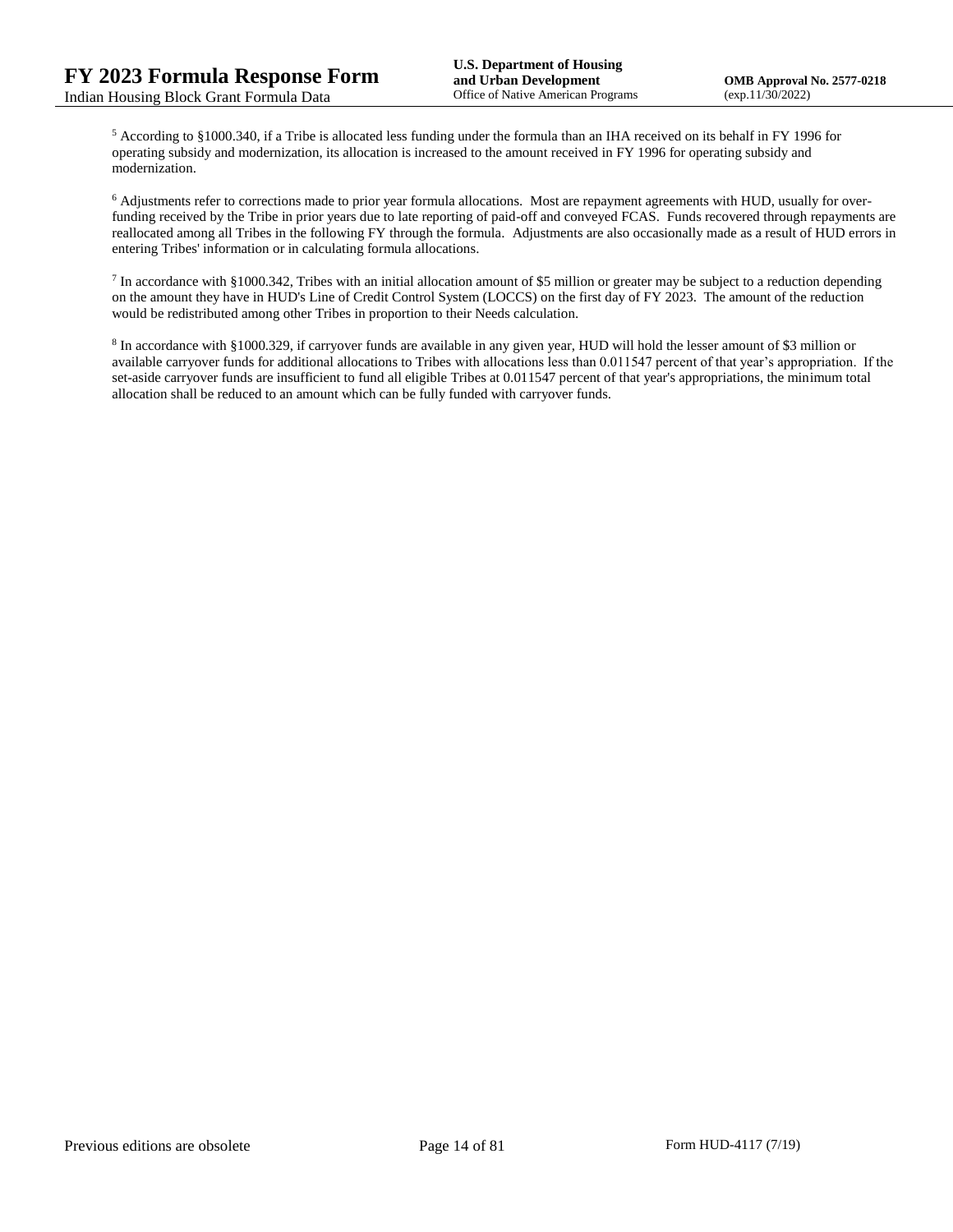# **Attachment A: FY 2024 Indian Housing Block Grant (IHBG) Needs Data**

The Needs data which will be used to estimate your Fiscal Year (FY) 2024 Indian Housing Block Grant (IHBG) formula allocation are shown below:

| <b>Need Variable</b>   | <b>Adjusted 2010 Decennial</b>   |                | <b>Tribe Submitted</b>  |            |
|------------------------|----------------------------------|----------------|-------------------------|------------|
|                        | <b>Census and 2015 to 2019</b>   |                | <b>Census Challenge</b> |            |
|                        | <b>American Community Survey</b> |                | (if applicable)         |            |
|                        | <b>Single Race</b>               | Multi Race     | Single Race             | Multi Race |
| American Indian and    | 42                               | 47             |                         |            |
| Alaska Native (AIAN)   |                                  |                |                         |            |
| persons*               |                                  |                |                         |            |
| <b>AIAN</b> households | $\overline{4}$                   | $\overline{A}$ |                         |            |
| with annual income     |                                  |                |                         |            |
| less than 30% of       |                                  |                |                         |            |
| median income          |                                  |                |                         |            |
| <b>AIAN</b> households | 4                                | 8              |                         |            |
| with annual income     |                                  |                |                         |            |
| between 30% and        |                                  |                |                         |            |
| 50% of median          |                                  |                |                         |            |
| income                 |                                  |                |                         |            |
| <b>AIAN</b> households | $\overline{0}$                   | $\theta$       |                         |            |
| with annual income     |                                  |                |                         |            |
| between 50% and        |                                  |                |                         |            |
| 80% of median          |                                  |                |                         |            |
| income                 |                                  |                |                         |            |
| <b>AIAN</b> households | $\theta$                         | $\Omega$       |                         |            |
| which are              |                                  |                |                         |            |
| overcrowded or         |                                  |                |                         |            |
| without kitchen or     |                                  |                |                         |            |
| plumbing               |                                  |                |                         |            |
| <b>AIAN</b> households | $\theta$                         | $\theta$       |                         |            |
| with housing cost      |                                  |                |                         |            |
| burden greater than    |                                  |                |                         |            |
| 50% of annual income   |                                  |                |                         |            |

\* The Decennial Census AIAN population data is adjusted for undercounts on reservation/trust lands and for remote Alaska. It is also adjusted for population change through FY 2019 based on the most recent Census county-level population projections. The count shown is the same as was used in FY 2022, since any further update is dependent on the introduction of the 2020 Decennial Census.

**Note:** The Housing Shortage Needs variable is not shown because it is based on the sum of lowincome households less the total number of Current Assisted Stock (CAS), and CAS is not provided on this document for review. However, it will be provided on your Tribe's FY 2024 Formula Response Form.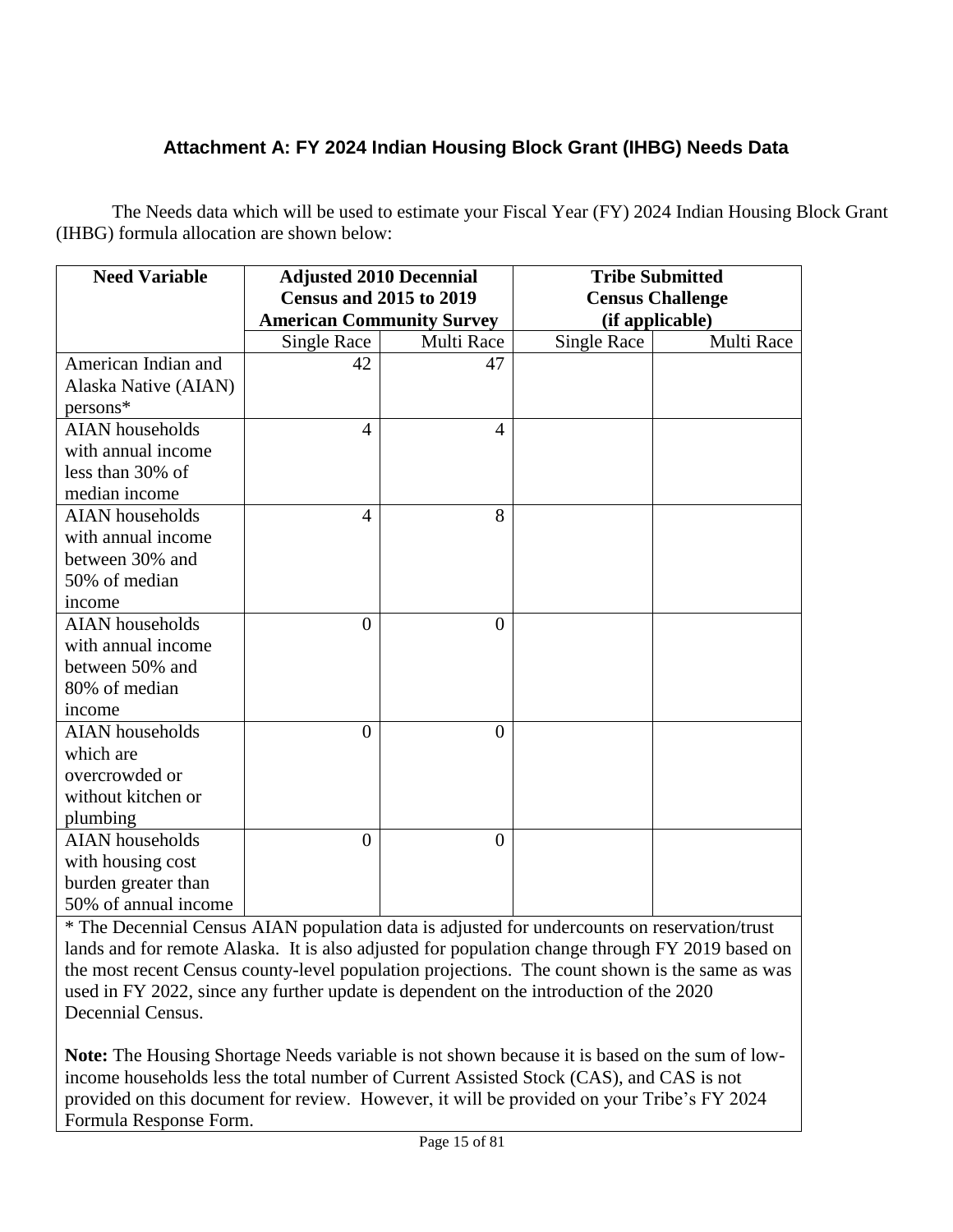All of the data above reflects the total Needs for your Formula Area prior to the application of the population cap. Therefore, these figures may be much higher than the amounts shown on your Tribe's Formula Response Form. If you share Formula Area with other Tribes, the data shown are your share of the Needs data in your combined overlapping Formula Areas.

If you have an approved Census challenge it will be shown in the table above, and that data will be used unless the Tribe specifically requests a return to the standard Census data set prior to March 30, 2023. If you believe you have an approved Census challenge but it is not shown in the table above, please contact the IHBG Formula Customer Service Center.

If you think these data do not reflect the Tribe's need:

- 1. Check to see if the Formula Area, as listed on your FY 2023 Formula Response Form, is correct for your Tribe. If the Formula Area is not correct, you may submit that correction no later than the August 1, 2022, the deadline for the FY 2023 allocation, or August 1, 2023, the deadline for the FY 2024 allocation.
- 2. Check to see if the Formula Area for your Tribe overlaps that of another Tribe. If it does, you may wish to contact the IHBG Formula Customer Service Center to obtain detailed information on how the Needs data are being shared.
- 3. If you still disagree, you may wish to submit a Census challenge no later than March 30, 2023 for the FY 2024 IHBG allocation. If so, please review the guidelines in "Challenging U.S. Census Data: Guidelines for the Indian Housing Block Grant Formula." [https://portal.hud.gov/hudportal/HUD?src=/program\\_offices/public\\_indian\\_housing/ih/codetalk/onap/ih](https://portal.hud.gov/hudportal/HUD?src=/program_offices/public_indian_housing/ih/codetalk/onap/ihbgformula) [bgformula.](https://portal.hud.gov/hudportal/HUD?src=/program_offices/public_indian_housing/ih/codetalk/onap/ihbgformula)

Should you have questions, please contact the IHBG Formula Customer Service Center at:

2614 Chapel Lake Drive Gambrills, MD 21054 Phone: 800-410-8808 Fax: 202-393-6411 E-mail: IHBGformula@firstpic.org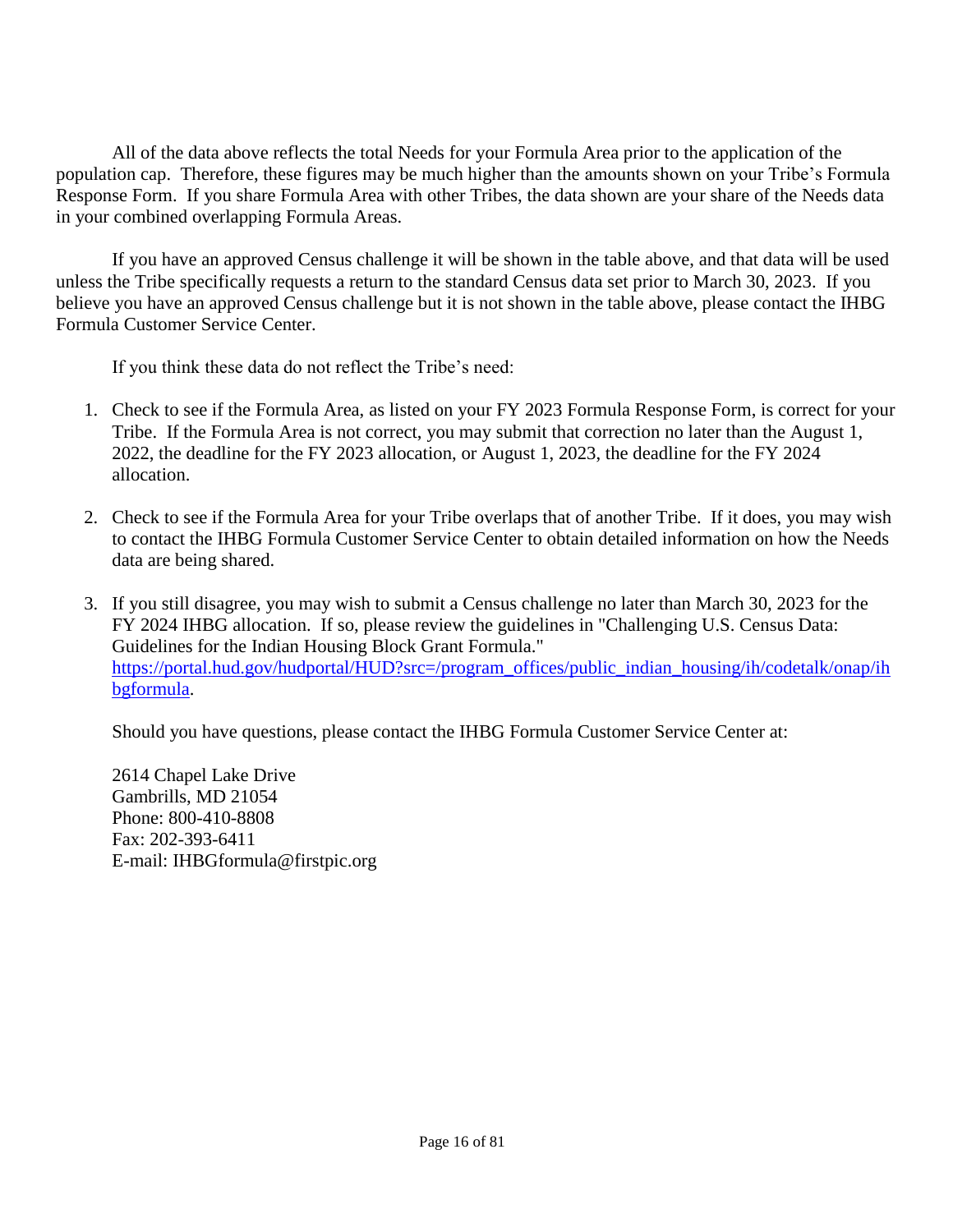Public reporting burden for the collection of information is estimated to average 30 minutes. This includes the time for collecting, reviewing, and reporting the data. The information will be used to allocate funds under the IHBG program. Response to this request for information is required in order to receive the benefits to be derived. This agency may not collect this information, and you are not required to complete this form unless it displays a currently valid OMB control number.

# **Indian Housing Block Grant Formula Data for the Chugach Alaska Corporation**

This document provides notice to the Tribe and/or Tribally designated housing entity (TDHE) of the data to be used in calculating its Indian Housing Block Grant (IHBG) program allocation for Fiscal Year (FY) 2023. It also provides an estimate of the Tribe's FY 2023 allocation.

Please carefully review your Tribe's data and report any changes and corrections to the IHBG Formula Customer Service Center as described below. All Tribes/TDHEs are responsible for reporting data changes and corrections. According to 24 CFR 1000.315(b), the Formula Response Form (FRF) is the only mechanism that a recipient shall use to report changes to the number of Formula Current Assisted Stock (FCAS). In addition, Tribes/TDHEs should use the FRF to report changes and corrections to the following:

- Formula Area.
- Overlapping Formula Areas.
- Tribal Enrollment and Formula Area Population Cap.

## **Submission Deadlines**

The submission must be postmarked or faxed by **August 1, 2022**, for consideration in the FY 2023 allocation. Please postmark or fax changes and corrections with appropriate supporting documentation to the IHBG Formula Customer Service Center by **August 1, 2022**, for inclusion in the FY 2023 allocation. Please note that while HUD requires requests for formula changes to be submitted by August 1<sup>st</sup>, HUD may consider subsequent requests from Tribes that have been directly affected by changes resulting from other Tribes' requests submitted prior to the August 1 deadline. Subsequent requests received in prior FYs may be carried into future FYs if processing of such requests is not finalized in the current FY. For questions regarding appropriate documentation, please contact the IHBG Formula Customer Service Center at the address listed below.

The results of any successful changes to Fair Market Rent (FMR), Total Development Cost (TDC), and the U.S. Census Bureau Population Estimates data should also be submitted by August 1, 2022. Details on the procedures to be followed if you wish to challenge these data elements are contained in the Appendices to the most recent published document "*Challenging U.S. Decennial Census Data: Guidelines for the Indian Housing Block Grant Formula.*" This document can be obtained from the IHBG Formula Customer Service Center or at: [https://portal.hud.gov/hudportal/HUD?src=/](https://portal.hud.gov/hudportal/HUD?src=/program_offices/public_indian_housing/ih/codetalk/onap/ihbgformula) 

[program\\_offices/public\\_indian\\_housing/ih/codetalk/onap/ihbgformula.](https://portal.hud.gov/hudportal/HUD?src=/program_offices/public_indian_housing/ih/codetalk/onap/ihbgformula)

The FRF also includes other data elements used to calculate the Needs component of the Formula. Tribes/TDHEs wishing to challenge these data elements should review the **Needs section** of this form. Each year, Tribes/TDHEs are reminded that March 30 is the deadline for the next FY's Census challenge. The Needs data in this document will include previously approved Census challenges, if still eligible for use in the FY 2023 allocation, as well as available Census data. If applicable, check the Needs section to verify that successful challenges have been incorporated. Needs data for FY 2024 is included in Attachment A

Previous editions are obsolete Page 17 of 81 Form HUD-4117 (7/19)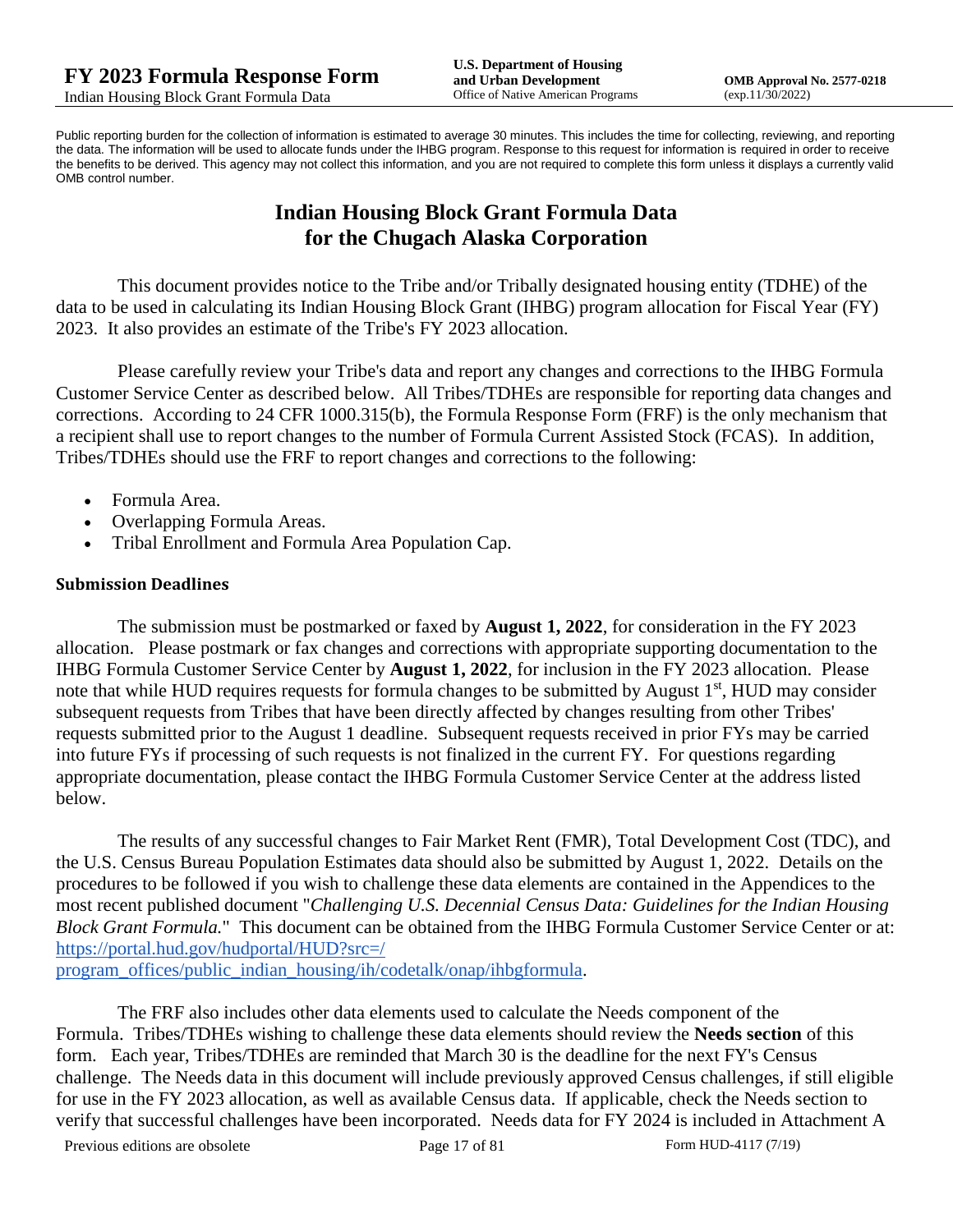of this form. Should you wish to initiate a challenge to your Needs data for FY 2024, please consult the guide, "*Challenging U.S. Decennial Census Data: Guidelines for the Indian Housing Block Grant Formula.*" The guide outlines procedures for conducting a Census challenge.

## **Failure to Report**

Please note that pursuant to §1000.315 and §1000.319, recipients are responsible for verifying and reporting changes to their FCAS on the FRF to ensure that data used for the IHBG Formula are accurate. Reporting shall be completed in accordance with requirements in subpart D and the FRF. If a recipient receives an overpayment of funds because it failed to report such changes on the FRF in a timely manner, the recipient shall be required to repay the funds within five fiscal years. HUD shall subsequently distribute the funds to all Indian Tribes in accordance with the next IHBG Formula allocation. A recipient will not be provided back funding for any units that the recipient failed to report on the FRF in a timely manner. HUD shall have three years from the date a FRF is sent out to take action against any recipient that fails to correct or make appropriate changes on that FRF. Review of FCAS will be accomplished by HUD as a component of A-133 audits, routine monitoring, FCAS target monitoring or other reviews.

The deadline for responding with changes to the data on the FRF is August 1. Any changes reported after the August 1 deadline are not timely under §1000.315 and §1000.319. Accordingly, no back funding is authorized based on changes reported after August 1; nor will untimely reported units be included in the FY 2023 allocation.

#### **Appeals Process**

Tribes/TDHEs may appeal HUD decisions regarding data used in the IHBG formula and HUD formula determinations in accordance with §1000.336(d).

#### **Technical Assistance**

Should you have questions, please contact the IHBG Formula Customer Service Center at:

2614 Chapel Lake Drive Gambrills, MD 21054 Phone: 800-410-8808 Fax: 202-393-6411 E-mail: IHBGformula@firstpic.org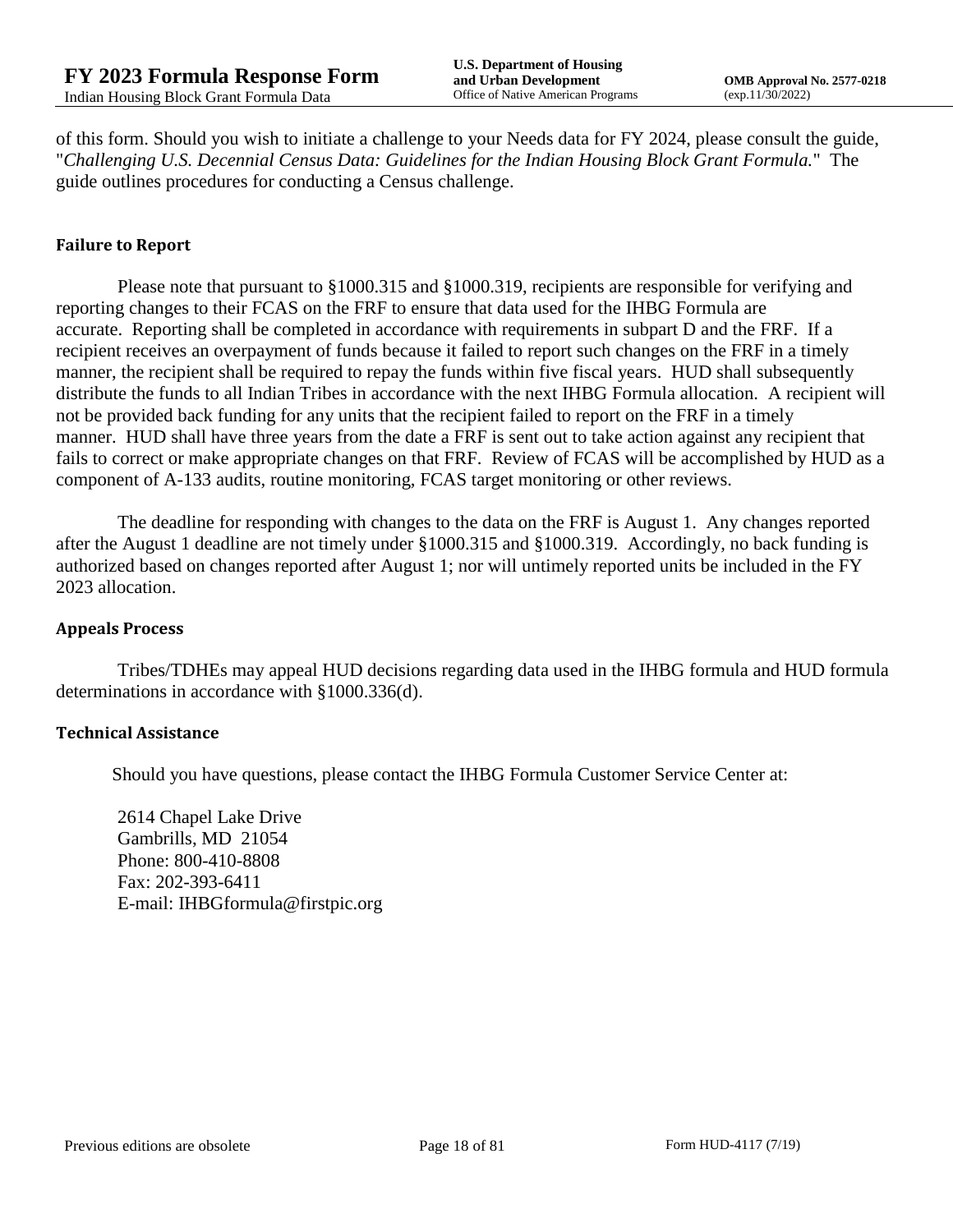# **Chugach Alaska Corporation Formula Current Assisted Stock Homeownership and Rental**

HUD records show your Tribe/TDHE having the following Formula Current Assisted Stock (FCAS) funded by 1937 Housing Act programs. Please compare the project numbers, number of units, type of units, and Date of Full Availability (DOFA) with your records. Then postmark or fax any changes and corrections, including updated information, to the IHBG Formula Customer Service Center by **August 1, 2022**, for inclusion in the FY 2023 allocation. **Please note:** If a unit becomes ineligible as FCAS between the date in which you report and September 30, HUD will need to recover the over-funding that the recipient received for that unit unless the recipient submits an additional Appendix A1 before September 30 that indicates the unit's eligibility status.

The unit counts reported below include:

- Low Rent, Mutual Help and Turnkey III units funded under 1937 Housing Act (i.e., units that were subject to an Annual Contributions Contract (ACC)).
- Units converted prior to October 1, 1997, as the type of unit to which it was converted.
- Units converted on or after October 1, 1997, as the type of unit funded on the latest ACC.

The unit counts reported below <u>do not</u> include:

- Units built with NAHASDA, HOME, or ICDBG funds.
- Units built with BIA, State, or tribal funds.
- Units built over the number specified in the original ACC for Projects with DOFA after October 1, 1997.
- Units not used as housing dwelling units, including units used for non-dwelling purposes and unoccupied units not being made available for occupancy.
- Units previously reported as having been conveyed, conveyance eligible (paid-off but not conveyed), or demolished.

A unit that is conveyance eligible will be removed from HUD's FCAS data when it becomes eligible for conveyance. If a legal impediment prevented the conveyance, the Tribe/TDHE needs to make reasonable efforts to overcome the legal impediment as required in §1000.318(b). When the unit is conveyed, it is up to the Tribe/TDHE to report to the IHBG Formula Customer Service Center when the unit is conveyed or when the 2-year time period is up, and to provide all necessary documentation for HUD to re-evaluate the unit to see if it remained eligible as FCAS beyond the conveyance eligibility date. If the Tribe/TDHE has demonstrated it made reasonable efforts to convey in the face of a legal impediment as required by §1000.318(b), then HUD will revise the FCAS data for the preceding years and calculate the appropriate adjustment pursuant to the formula at §1000.319. No homeownership unit will be considered FCAS 24 months after the date the unit became conveyance eligible, unless the Tribe, TDHE, or IHA provides evidence from a third party, such as a court or state or federal government agency, documenting that a legal impediment continues to prevent conveyance, and assuming that the Tribe made reasonable efforts to overcome any existing legal impediments during the preceding 24 months in accordance with §1000.318(b).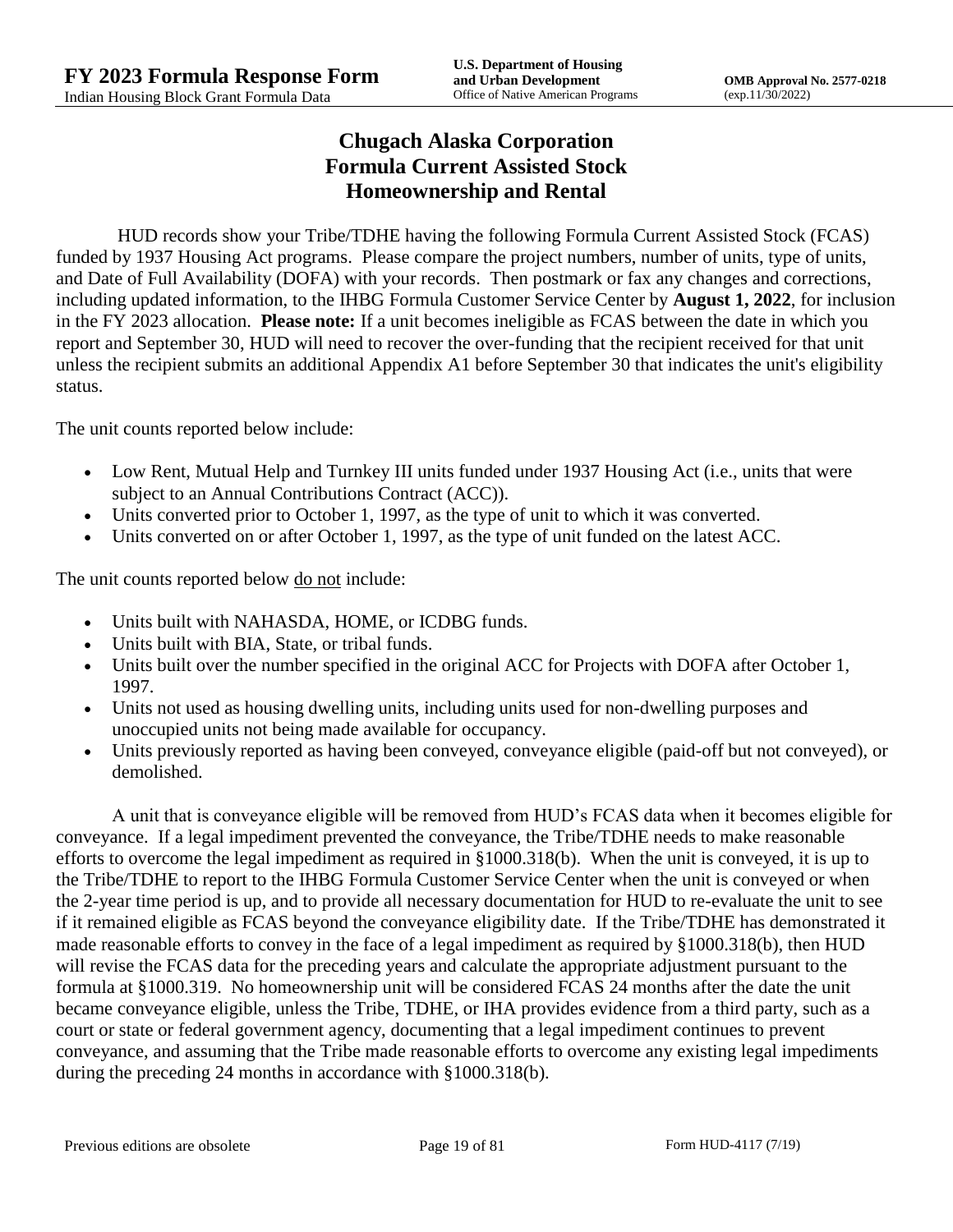Please note changes and corrections to the unit counts on the table below and also complete and submit appropriate forms as follows:

- Use **Appendix A1** to report units that are conveyance eligible or conveyed.
- Use **Appendix A2** to report changes due to DOFA of FCAS units.
- Use **Appendix A3** to report changes due to conversion of FCAS units.
- Use **Appendix A4** to report demolished and rebuilt FCAS units.
- Use **Appendix A5** to report all other FCAS changes.

**NOTE:** In accordance with Section 302(b)(1) of the *Native American Housing Assistance and Self-Determination Act (NAHASDA)*, 25 U.S.C. § 4152(b)(1), Mutual Help and Turnkey III units developed under the United States Housing Act of 1937 that are conveyed or eligible to be conveyed prior to October 1 of the calendar year immediately preceding the FY for which funds are provided cease to be eligible as FCAS beginning that FY unless the Tribe can demonstrate that the unit has not been conveyed for reasons beyond its control. By the terms of their Mutual Help and Occupancy Agreements (MHOA), such units are eligible for conveyance no later than 25 years from the inception of those agreements, which generally corresponds to the Date of Full Availability (DOFA). **Accordingly, all units in any project that reached its DOFA in FY 1997<sup>1</sup> , are presumptively no longer considered FCAS, and HUD is removing them from its FCAS data for the Tribe in the table below as indicated with a (\*).** If your Tribe believes that any of these units are still eligible for FCAS, please identify the project and unit number and provide the necessary information in accordance with the FRF as follows:

- 1. If the unit was converted to and is currently managed as a Low Rent (LR) unit, provide the information required in Appendix A3.
- 2. If there is a subsequent homebuyer, or the unit is still within the term of its lease-to-own agreement, please provide the information required in Appendix A5, including the date that the current agreement was signed and the termination date of the agreement.

<sup>1</sup>All units in projects that reached DOFA prior to FY 1997 were previously removed from FCAS on an FRF for FY 2014 or later, and are only listed on the FRF if the Tribe/TDHE submitted unit level information documenting continued eligibility. Unit eligibility will be re-challenged every three years to assure appropriate treatment.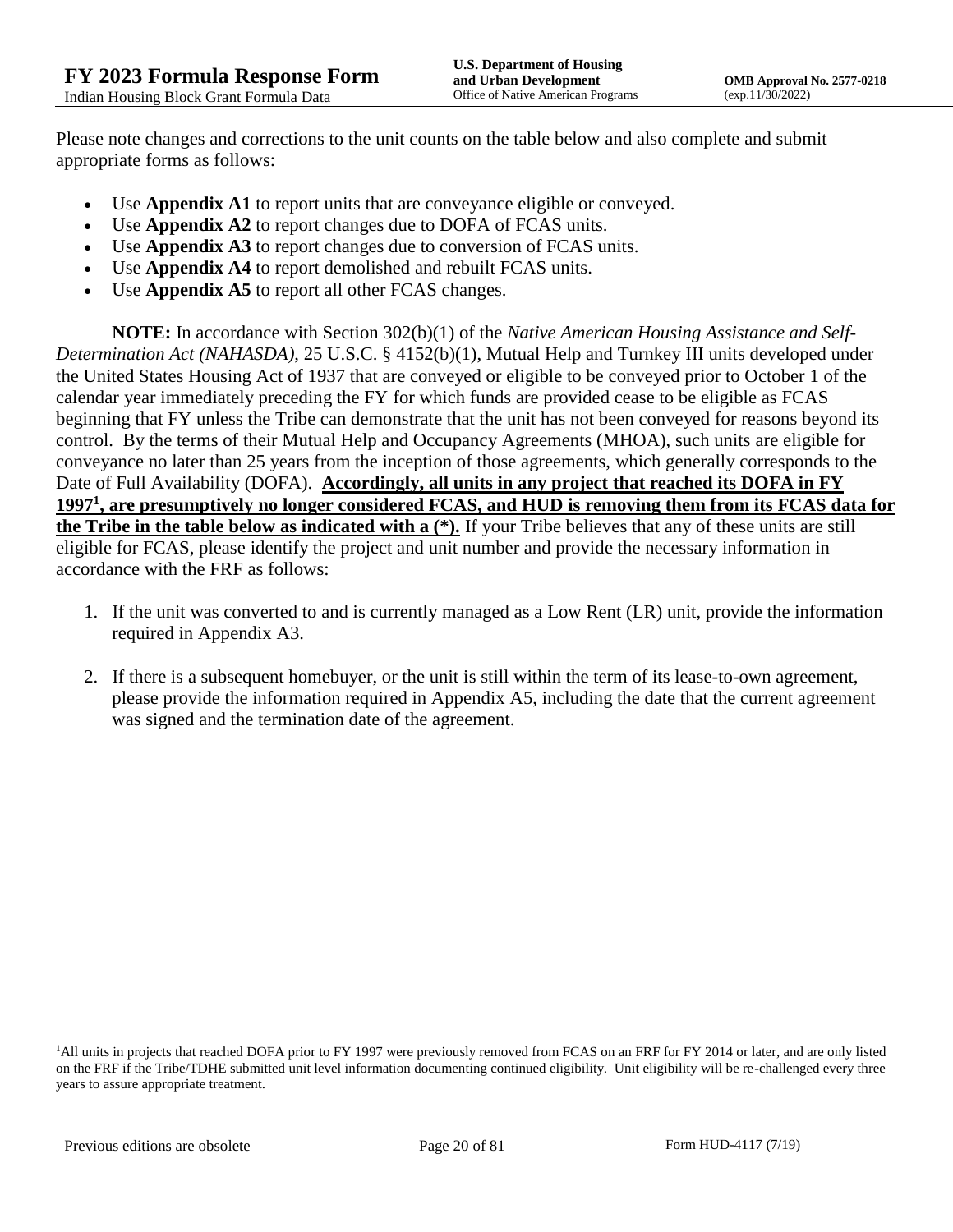Indian Housing Block Grant Formula Data

| <b>Project</b> | <b>Low Rent</b> | <b>Mutual Help</b> | <b>TurnKey III</b> | ın                 | <b>DOFA</b> |
|----------------|-----------------|--------------------|--------------------|--------------------|-------------|
| <b>Number</b>  |                 |                    |                    | <b>Development</b> |             |
| AK02P015008    | 23              |                    |                    |                    | 1/31/1984   |
| AK94B015017    | 20              |                    |                    |                    | 3/31/1994   |
| AK94B015018    |                 |                    |                    |                    | 6/30/1998   |
| AK94B015019    |                 |                    |                    |                    | 4/30/1997   |
| AK94B015020    |                 |                    |                    |                    | 9/30/1999   |
| AK94B015021    |                 |                    |                    |                    | 8/30/2000   |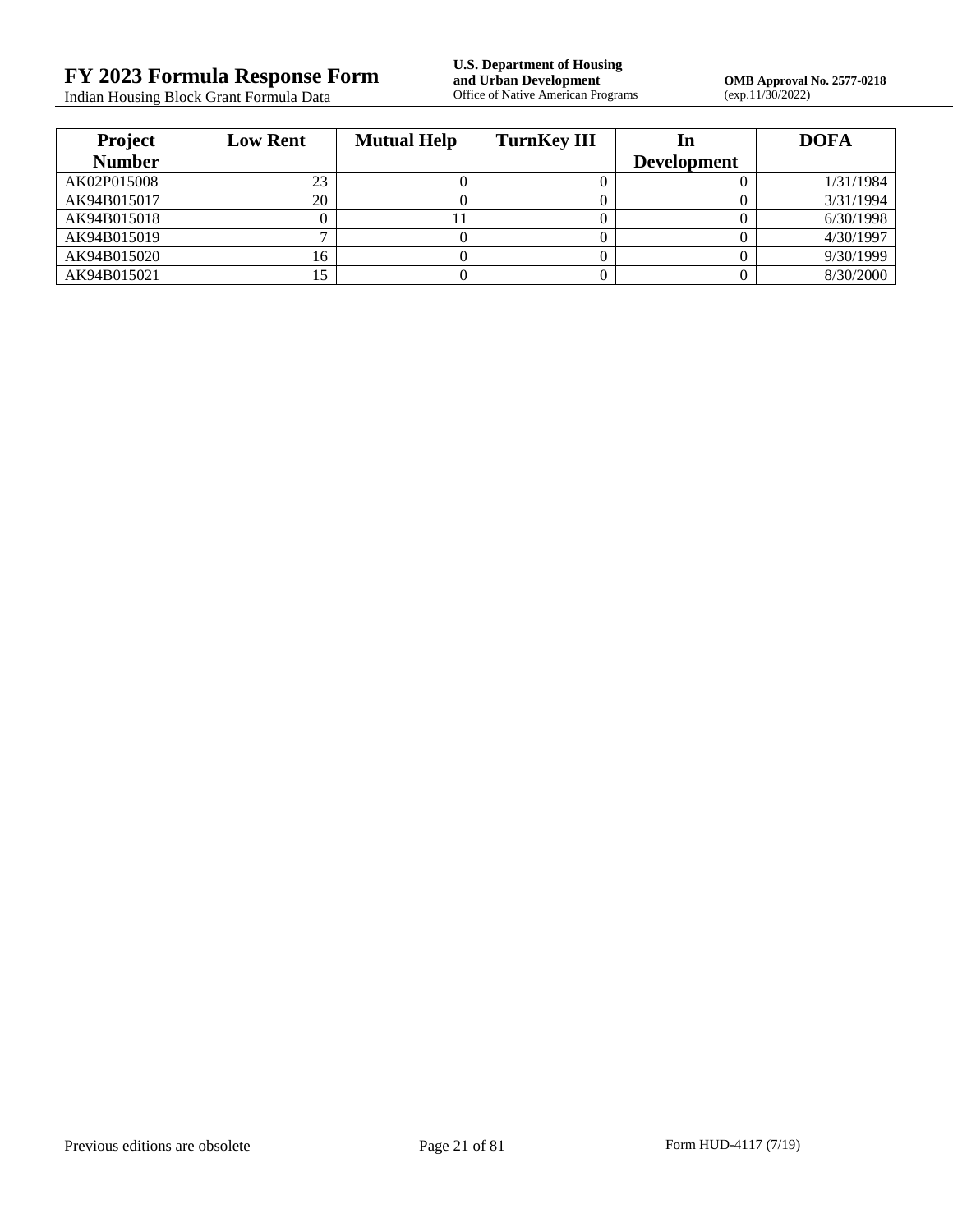# **Chugach Alaska Corporation Formula Current Assisted Stock Section 8**

Under the IHBG Formula, your Tribe's FCAS count includes the following Section 8 units:

## **Number of units: 0**

By regulation, Section 8 units are counted under the IHBG formula after their contracts expire only if the Tribe/TDHE continues to manage the assistance in a manner similar to the Section 8 program.

If you no longer provide or operate an equivalent number of Section 8, please make corrections to the total above and on the table below.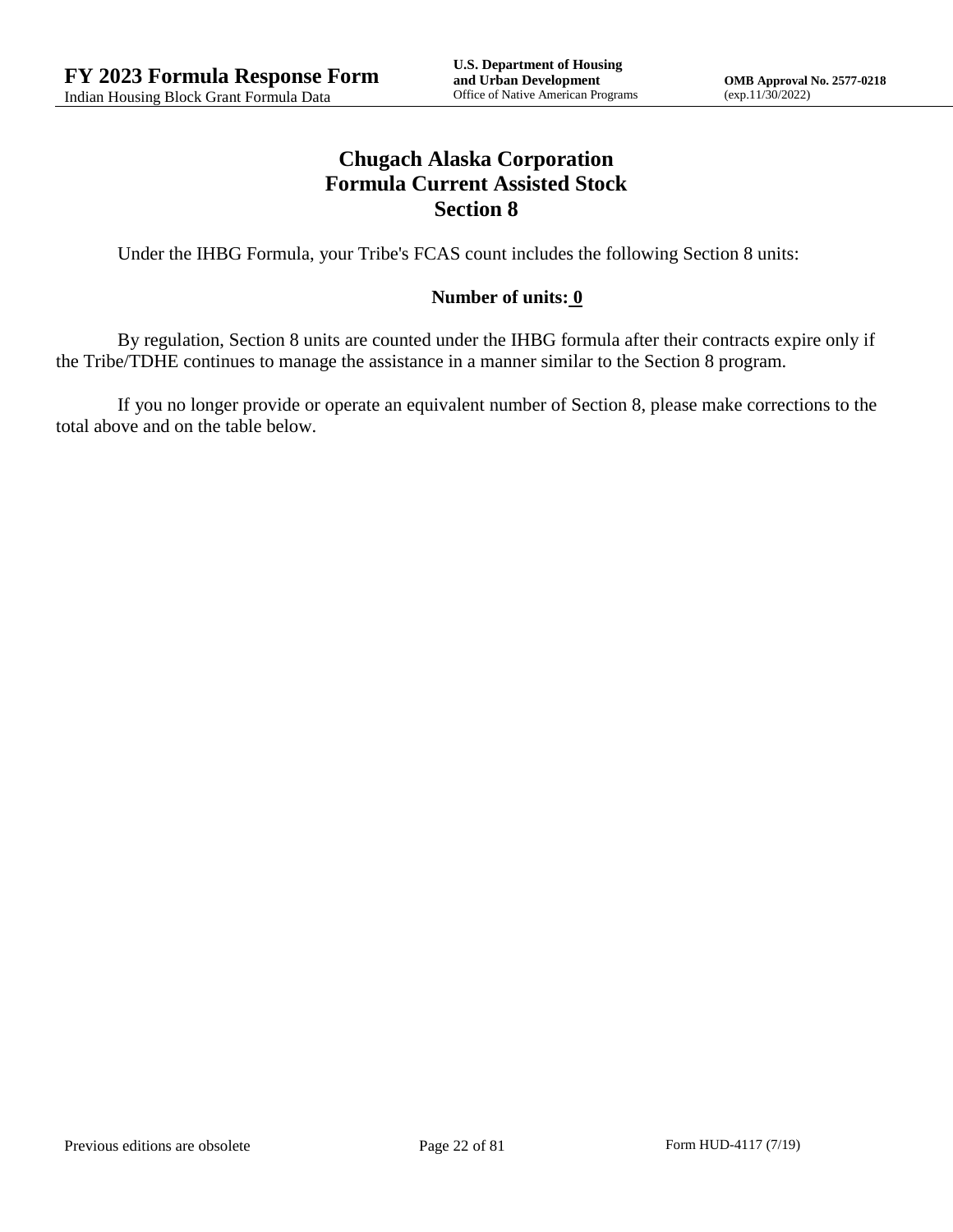## **Chugach Alaska Corporation**

## **Adjustment Factors**

#### **Inflation Rate Factor**

Inflation rate is adjusted annually and is a national figure used to adjust the amount of subsidy for FCAS.

#### **1.91%**

#### **Local Area Cost Adjustments**

Allowable Expense Level (AEL), Fair Market Rent (FMR), and Total Development Cost (TDC) are used to adjust the amount of subsidy for FCAS to reflect local conditions. TDC is also used to adjust the Needs component to reflect local costs.

| Annual Expense Level (AEL):   | \$823     |
|-------------------------------|-----------|
| Fair Market Rent (FMR):       | \$1,072   |
| Total Development Cost (TDC): | \$615,771 |

In accordance with §1000.336(a)(7)(b), AEL cannot be challenged. However instructions for challenging the FMR and TDC are provided in the document "*Challenging U.S. Decennial Census Data: Guidelines for the Indian Housing Block Grant Formula*" available through the IHBG Formula Customer Service Center. Tribes successfully challenging FMR and TDC data elements must submit the revised figures to the IHBG Formula Customer Service Center by August 1, 2022. Please note that while HUD requires requests for formula changes to be submitted by August 1<sup>st</sup>, HUD may consider subsequent requests from Tribes that have been directly affected by changes resulting from other Tribes' requests submitted prior to the August 1 deadline. Subsequent requests received in prior FYs may be carried into future FYs if processing of such requests is not finalized in the current FY.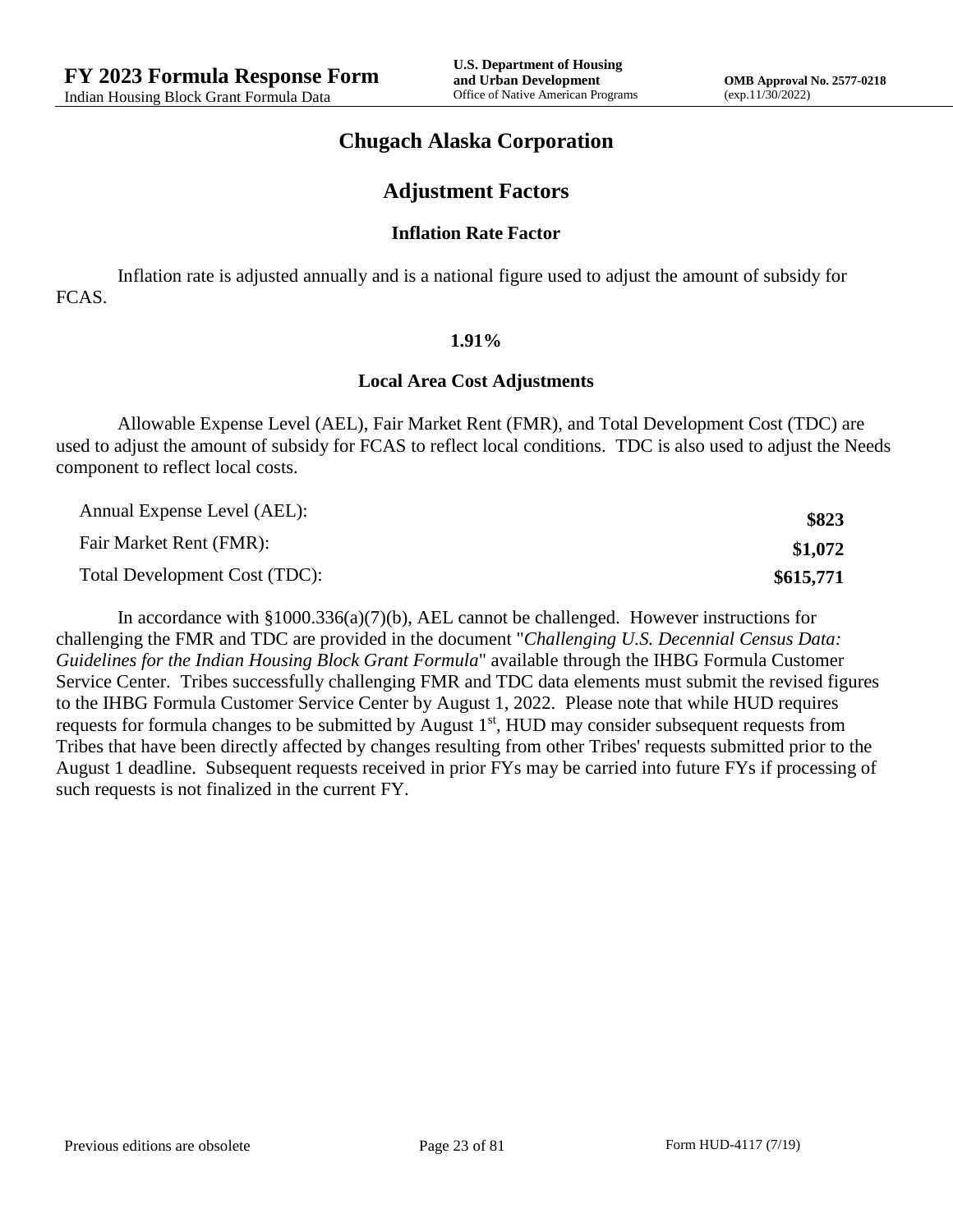# **Chugach Alaska Corporation Formula Area**

In accordance with §1000.302 Formula Area (1)…."Formula Areas are:"

- 1. Reservations for federally recognized Indian Tribes, as defined by the U.S. Census;
- 2. Trust lands;
- 3. Department of the Interior Near-Reservation Service Areas;
- 4. Former Indian Reservation Areas in Oklahoma Indian Areas, as defined by the U.S. Census as Oklahoma Tribal Statistical Areas (OTSAs);
- 5. Congressionally Mandated Service Areas;
- 6. State Tribal Areas as defined by the U.S. Census as State Designated American Indian Statistical Areas (SDAISAs);
- 7. Tribal Designated Statistical Areas (TDSAs);
- 8. California Tribal Jurisdictional Areas established or reestablished by Federal court judgment; and
- 9. Alaska formula areas described in §1000.302 Formula area (4).

Formula areas may include additional geographic units if the Tribe demonstrates that it is providing substantial housing services in accord with §1000.302 Formula area (2) & (3) and §1000.302 substantial housing services.

The geographic areas currently contained in your Formula Area are listed below.

| <b>Formula Area</b>                                          | <b>Estimated Change in American Indian and Alaska</b><br><b>Native (AIAN) population since 2010 Census</b> |
|--------------------------------------------------------------|------------------------------------------------------------------------------------------------------------|
| Balance - Chugach Alaska Native Regional Corporation, Alaska | 13.67%                                                                                                     |

A "+" next to a geographic area listed above indicates that the area overlaps with other Tribe(s). For overlapping areas, be sure to review the information in the next section, "Overlapping Formula Areas." Balance of county refers to any land in a county outside reservations or trust lands.

If any of these areas do not meet the above criteria or are not covered under §1000.302 Formula area (2), please make changes and corrections in Appendices B1 and B2.

If you wish to request other geographic areas beyond those identified above to be added to your Tribe's Formula Area, please complete the Formula Area table in **Appendices B1 and/or B2.** HUD will review this submission based on §1000.302 Formula area (2) & (3) and §1000.302 substantial housing services and determine whether or not to include these areas. HUD will make its judgment using as its guide whether this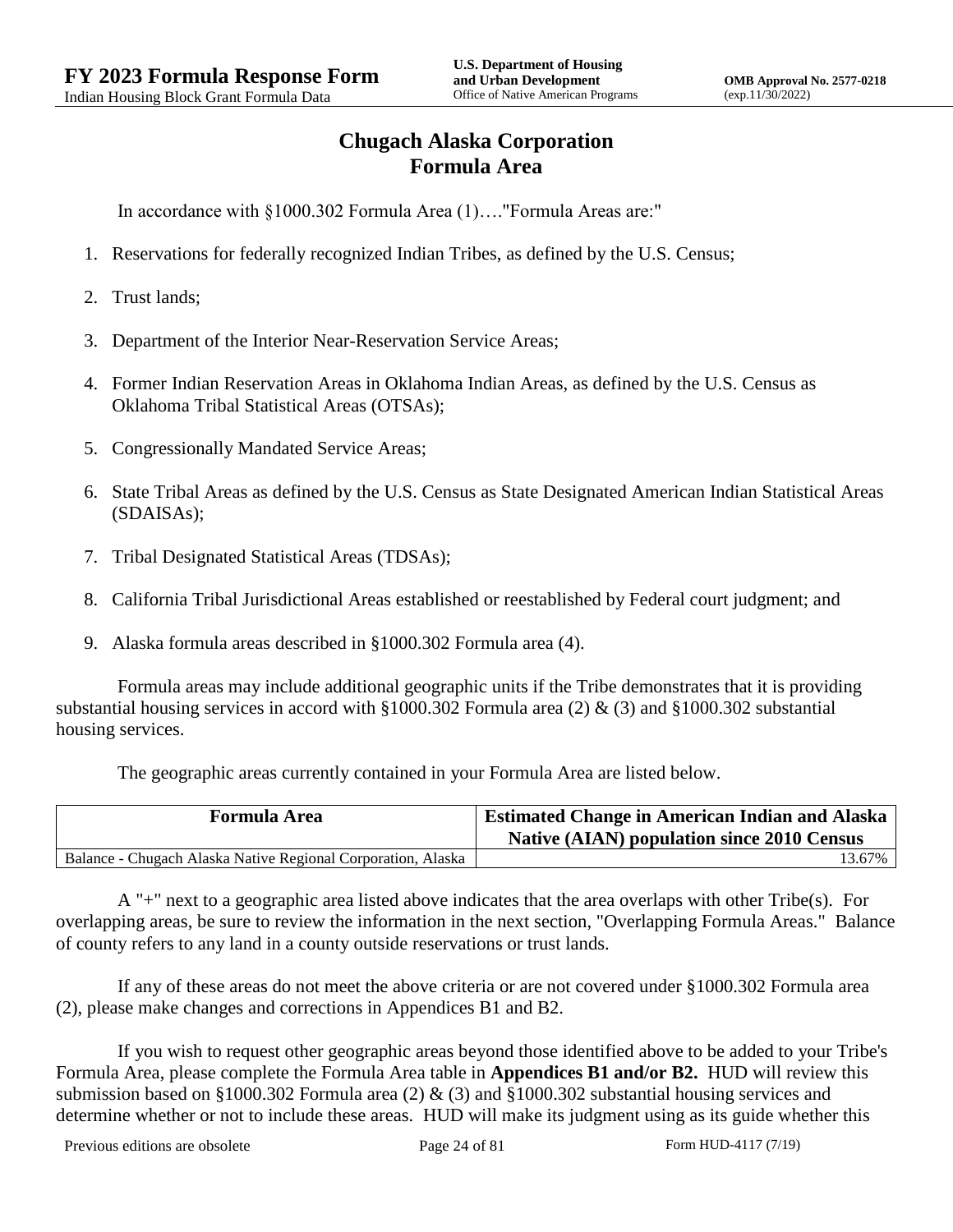addition is fair and equitable for all Tribes receiving a formula allocation. Please note that if Formula Area expansions are approved based on substantial housing services, Tribes must continue to provide investment levels consistent with the definition of substantial housing services in accordance with §1000.302 substantial housing services (2).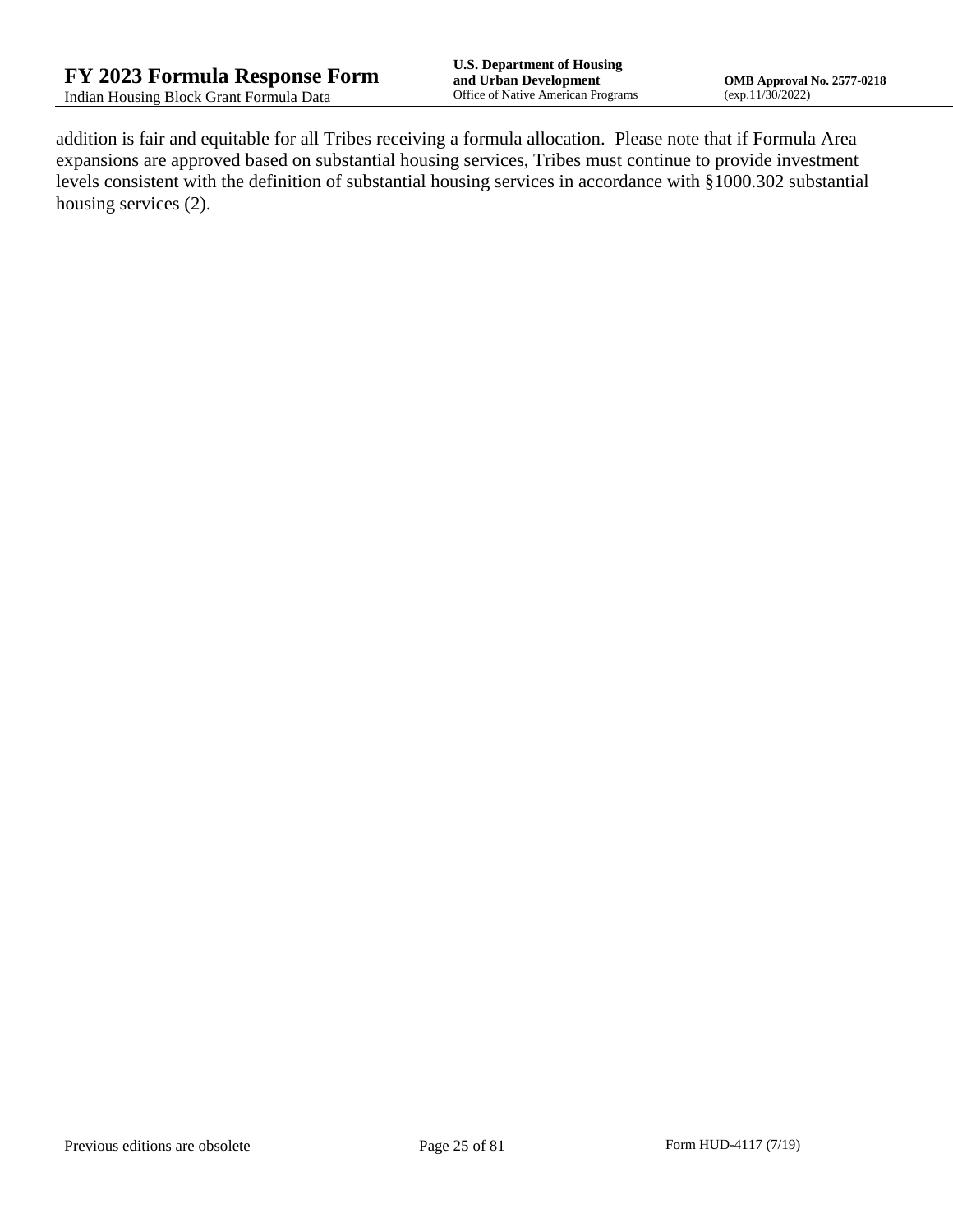# **Chugach Alaska Corporation Overlapping Formula Areas**

## **Only for Tribes with a "+" next to the geographic area (see previous section on Formula Area)**

In cases where Tribes are overlapped, Needs data (population and household) for the entire Formula Area of all Tribes involved in the overlap are shared. If your Formula Area is overlapped, you are likely receiving a share of the Needs data for areas beyond those listed as being part of your Tribe's Formula Area.

Currently, your Tribe is sharing Needs data as a result of overlapping Formula Areas with the following Tribes:

## **None**

HUD uses Bureau of Indian Affairs (BIA) estimates for Total Resident Service Area Indian Population (TRSAIP) to proportionately allocate Needs data to the affected Tribes.

## **The TRSAIP being used for your Tribe is: 1,142**

If you wish to correct your Tribe's TRSAIP, please contact your BIA Area Office. HUD will only accept written correspondence from the BIA to correct TRSAIP figures (see Appendix D to the document "*Challenging U.S. Decennial Census Data: Guidelines for the Indian Housing Block Grant Formula*" available through the IHBG Formula Customer Service Center).

HUD recognizes that Tribes may be able to provide better data for overlapping areas. Therefore, HUD is requesting that each Tribe provide its Tribal Enrollment within each of the geographic areas described in the preceding section as overlapping.

If all Tribes in an overlapping area submit corrected information to HUD, HUD will then use this information to divide the funds for the affected area. Otherwise, HUD will continue to use the BIA TRSAIP estimates to make the allocations. On the form in Appendix C, list the overlapping geographic area (indicated earlier under the Formula Area section by a "+" next to the geographic area) and your Tribe's enrollment in the area.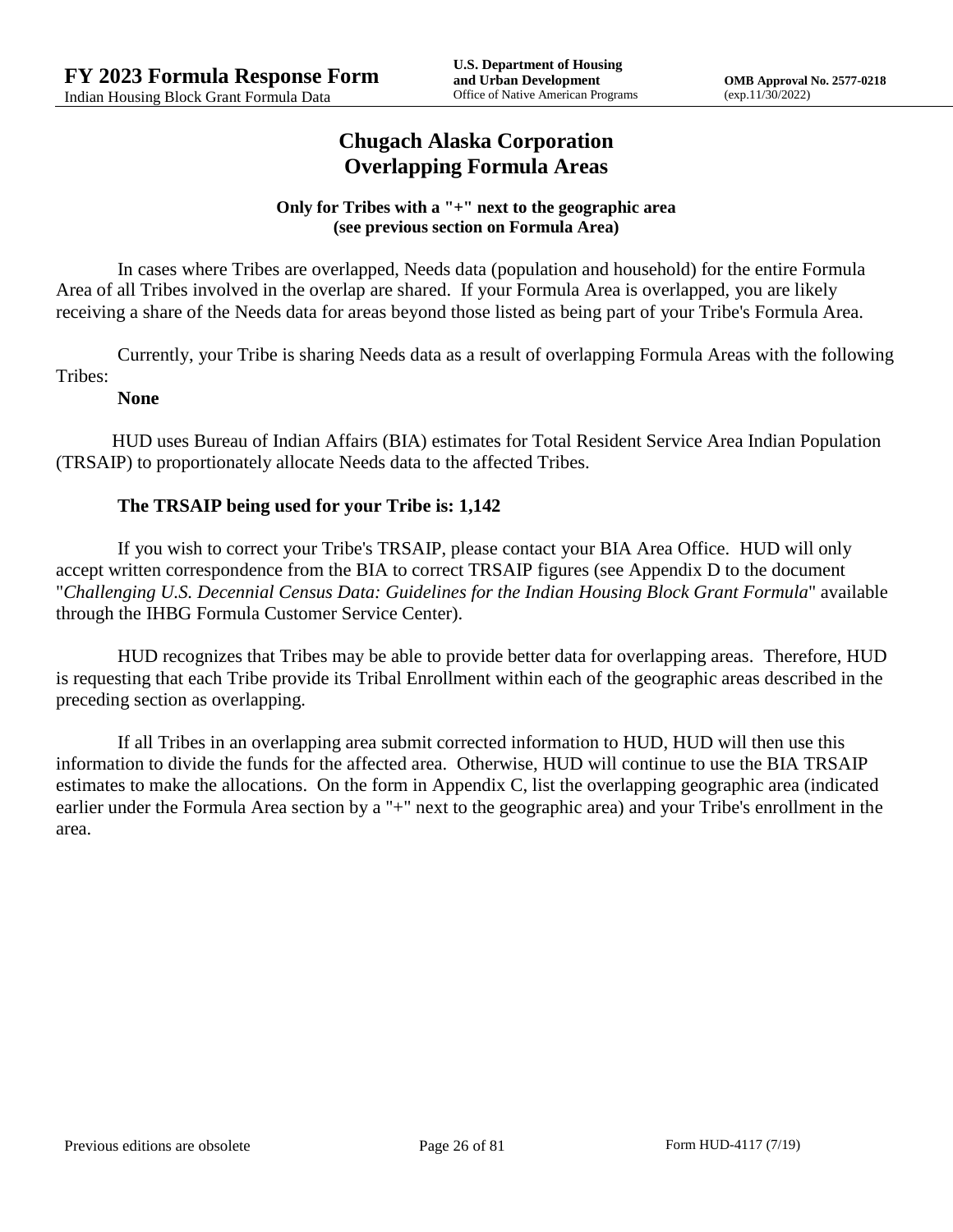## **Chugach Alaska Corporation Tribal Enrollment & Formula Area Population Cap**

In accordance with §1000.302 (5), Tribal Enrollment is used to cap AIAN persons in calculating Needs data. A cap is placed at twice Tribal Enrollment. If there is a "\*" next to "AIAN persons" in the Needs section, your Tribe's data have been "capped."

## **The enrollment being used for your Tribe (or Alaska Village or Corporation) is: 2,020**

If your Tribe's enrollment is different than what is listed above, please follow the instructions in Appendix D for correcting your Tribe's enrollment.

If a cap has been applied to your Tribe and you are providing housing services to more than twice as many AIAN members of other Tribes as members of your own Tribe, please follow the instructions in Appendix D for correcting your Tribe's Population Cap.

Please note that Formula Area Population Cap Adjustments must be submitted on an annual basis to the IHBG Formula Customer Service Center for approval. The requests must be postmarked or faxed by August 1 of this year.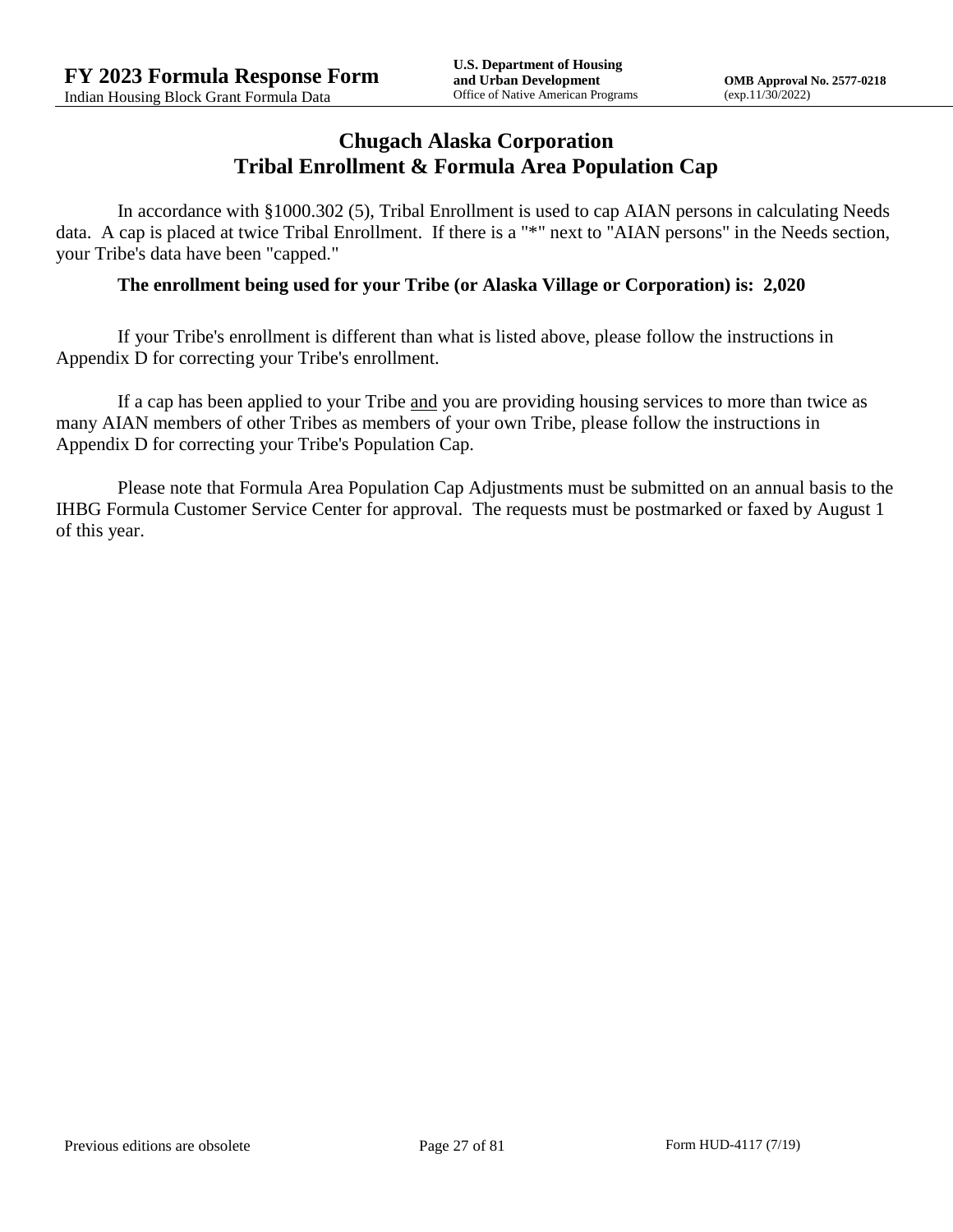# **Chugach Alaska Corporation Needs Data**

Listed below are the data currently being used to calculate the Needs component of your Tribe's allocation based on your Tribe's "Formula Area" (see Formula Area section of this document).

The data used are from a special tabulation. This tabulation:

- Counts individuals reported as AIAN. The AIAN person count variable comes from the Decennial Census and is aged using Census population estimates. For the FY 2010 Decennial Census, data for reservations, trust lands, and remote Alaska will receive an undercount adjustment of 4.88%. For all other Needs variables, in FY 2023 HUD will use the 5-year rolling average from 2014 to 2018 ACS data. The ACS data will be updated every year. Therefore, in FY 2024, the ACS data will be from 2015 to 2019. These data sources apply unless Tribes have approved Census Challenges in place. **No, your Tribe does not have an approved Census Challenge.**
- The FY 2023 estimate is calculated with the Needs component based on single race (AIAN alone) Census data and multi-race (AIAN alone and in combination with other race(s)) Census data. The amount of the allocation for each Indian Tribe was determined to be the greater of the two resulting allocation amounts.

The growth adjustment factor and the undercount adjustments used for your Formula Area are listed next to each Formula Area in the table listing your Tribe's Formula Area.

After adjusting for population growth and undercount, sharing of Needs data among Tribes in cases of overlapping Formula Areas and application of the Population Cap (see note below), your Tribe's Needs component is based on **single-race data**. The Needs data are:

| AIAN persons:                                                               | 1,142 |
|-----------------------------------------------------------------------------|-------|
| AIAN households with annual income less than 30% of median income:          | 60    |
| AIAN households with annual income between 30% and 50% of median income:    | 37    |
| AIAN households with annual income between 50% and 80% of median income:    | 82    |
| AIAN households which are overcrowded or without kitchen or plumbing:       | 61    |
| AIAN households with housing cost burden greater than 50% of annual income: | 58    |
| Housing Shortage (number of low-income AIAN households less total number    | 105   |
| of NAHASDA and Current Assisted Stock):                                     |       |

Note: If there is a "\*" next to "AIAN persons" above, the Tribe's data have been "capped." This occurs when the AIAN population in the Tribe's Formula Area is greater than twice its total Tribal Enrollment.

If you think these data do not reflect your Needs:

 Check to see if the Formula Area, as listed previously, is correct for your Tribe. If the Formula Area is not correct, submit that correction.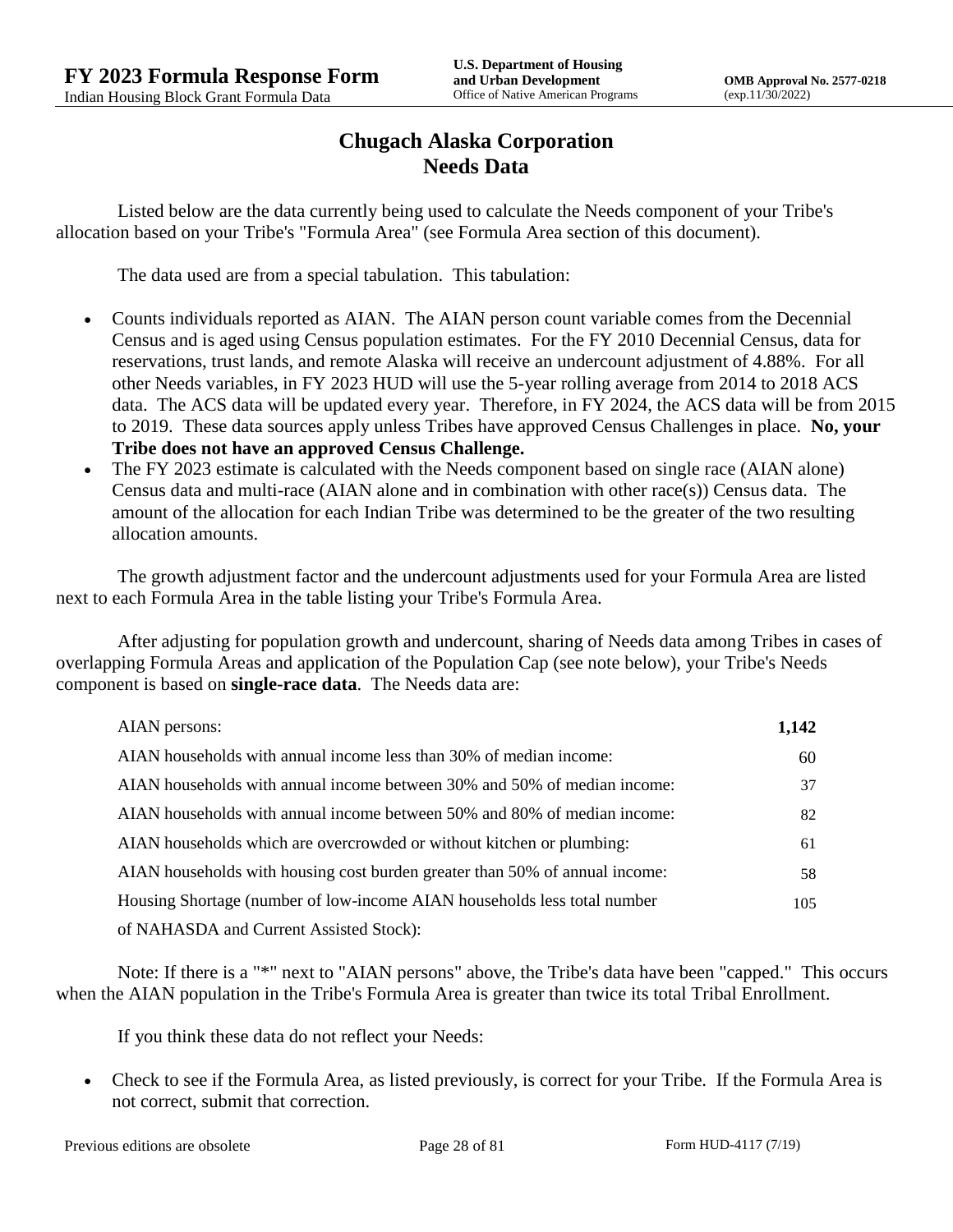- Check to see if the Formula Area for your Tribe overlaps that of another Tribe. If it does, you may wish to contact the IHBG Formula Customer Service Center to obtain detailed information on how the Needs data are being shared.
- If you still disagree, you may wish to submit a Census challenge. To determine if submitting a Census challenge would be appropriate for your Tribe, please review the *FY 2023 Needs Data* above and the FY *2024 Needs Data* on Attachment A for a full presentation on the Needs data available for your Tribe, 3and then read the document "*Challenging U.S. Decennial Census Data: Guidelines for the Indian Housing Block Grant Formula*" at: https://portal.hud.gov/hudportal/HUD?src=/program\_offices/ [public\\_indian\\_housing/ih/codetalk/onap/ihbgformula.](https://portal.hud.gov/hudportal/HUD?src=/program_offices/public_indian_housing/ih/codetalk/onap/ihbgformula)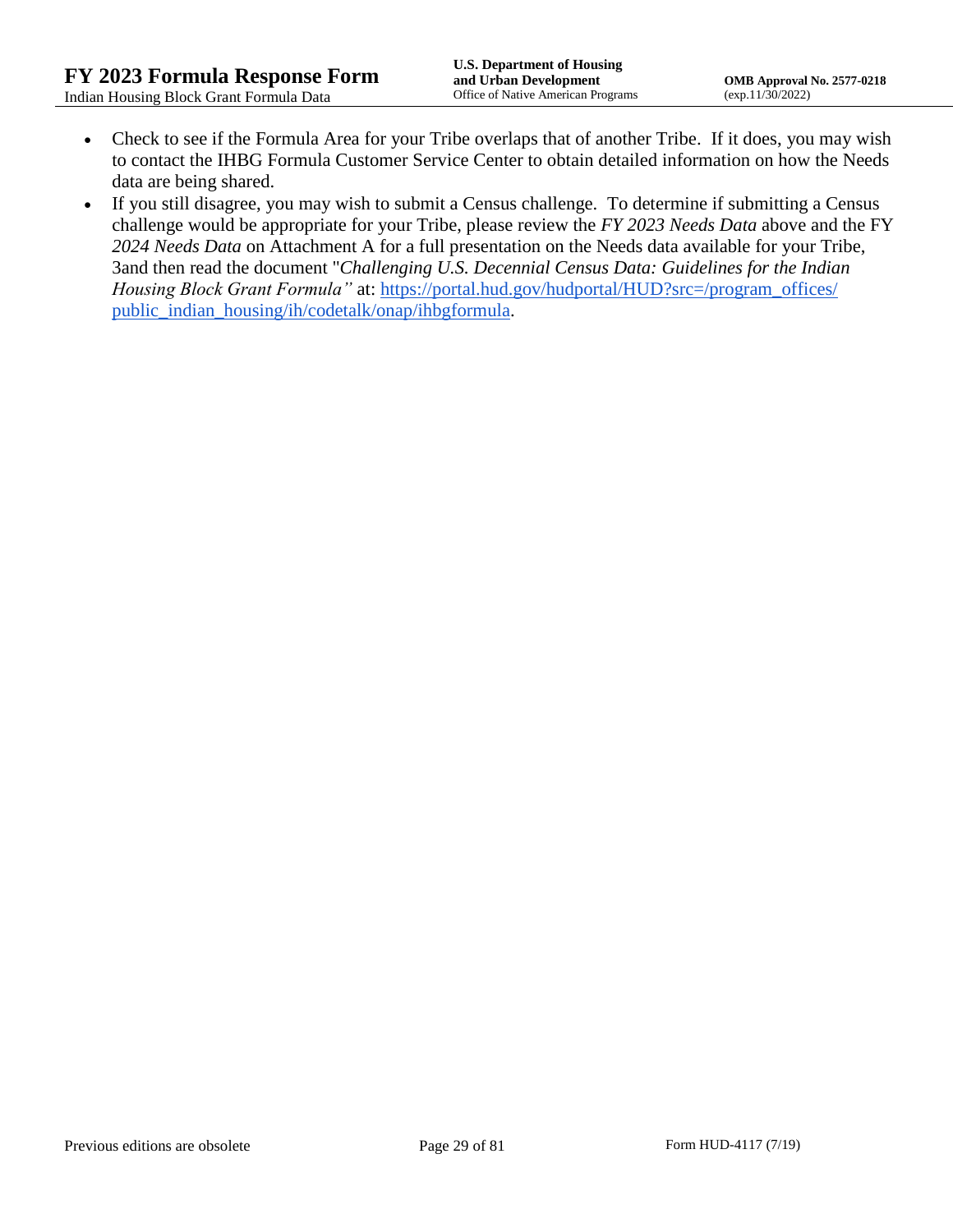## **Chugach Alaska Corporation Preliminary Allocation Amount**

#### *(Based on an estimated \$772,000,000 appropriation)*

This is only a preliminary estimate to be used for planning purposes based on an estimated \$772,000,000 appropriation for the IHBG program. It will change based on corrections to the data used for all Tribes (any change in one Tribe's data affects the allocation for all Tribes) and/or actual FY 2023 appropriations.

| FCAS Component <sup>2M</sup> :                                                                              | \$2,178,095      |
|-------------------------------------------------------------------------------------------------------------|------------------|
| Needs Component <sup>3</sup> :                                                                              | \$522,960        |
| §1000.331 Phase Down Adjustments to<br>Moderate Impact of Introduction of New Data<br>Source <sup>4</sup> : | $-$ \$840        |
| §1000.340 (b) Adjustments to achieve FY<br>1996 Base Year Amount <sup>5</sup> :                             | $-$ \$21,081     |
| <b>Preliminary Current Year Allocation</b><br><b>Estimate:</b>                                              | \$2,679,135      |
| Adjustments for over- or under-funding in<br>prior years <sup>6</sup> :                                     | \$0              |
| <b>Initial Allocation Estimate:</b>                                                                         | \$2,679,135      |
| $§1000.342$ Undisbursed Funds Adjustment <sup>7</sup> :                                                     | To be Determined |
| §1000.329 Minimum Allocation Adjustment <sup>8</sup> :                                                      | To be Determined |
| <b>FY 2023 Final Allocation Estimate:</b>                                                                   | \$2,679,135      |

2 If an "M" appears following the FCAS component, it means that the modernization subsidy on which FCAS was based was calculated using the alternative definition in §1000.316(b)(2), which states that "for Indian Tribes with an Indian Housing Authority (IHA) that owned or operated fewer than 250 public housing units on October 1, 1997, the modernization allocation equals the amount of funds received under the assistance program authorized by Section 14 of the 1937 Act (not including funds provided as emergency assistance) for FYs 1992 through 1997." If an "A" appears, it means that your Tribe had an IHA that owned or operated fewer than 250 public housing units on October 1, 1997, but was entitled to a larger modernization amount using the original method of calculation  $(\frac{81000.316(b)(1)}{2000.316(b)(1)})$  and your allocation was adjusted to take this into account, as called for in  $\S1000.340(a)$ . If no "M" or "A" appears, the modernization subsidy was calculated using the original method described in §1000.316(b)(1).

 $3$ The Needs component includes adjustments needed to achieve minimum funding as called for in §1000.328. The minimum allocation in any FY to an Indian Tribe under the Needs component of the IHBG Formula shall equal 0.007826% of the available appropriations for that FY after set asides. In this allocation, the minimum Needs allocation is \$60,417. To be eligible for the minimum allocation, an Indian Tribe must receive less than \$200,000 under the FCAS component of the IHBG Formula for the FY, and must demonstrate the presence of any households at or below 80 percent of median income.

4 In accordance with §1000.331, to minimize the impact of funding changes based on the introduction of a new data source, if, solely as a direct result of the introduction of a new data source, an Indian Tribe's allocation under the Needs component of the formula is less than 90 percent of the amount it received under the Needs component in the immediate previous FY, the Indian Tribe's Needs allocation shall be adjusted to 90% of the previous year's Needs allocation.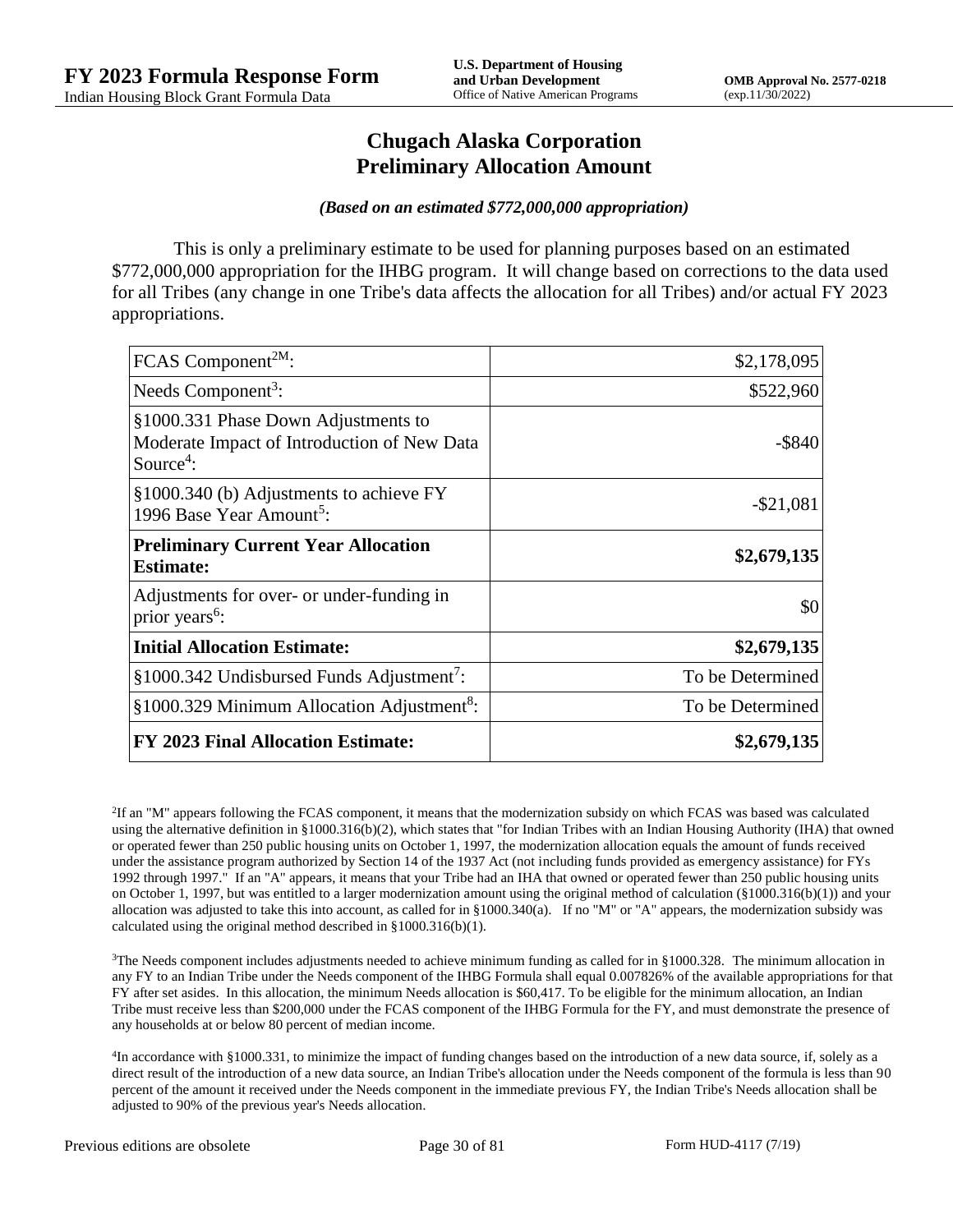<sup>5</sup> According to §1000.340, if a Tribe is allocated less funding under the formula than an IHA received on its behalf in FY 1996 for operating subsidy and modernization, its allocation is increased to the amount received in FY 1996 for operating subsidy and modernization.

<sup>6</sup> Adjustments refer to corrections made to prior year formula allocations. Most are repayment agreements with HUD, usually for overfunding received by the Tribe in prior years due to late reporting of paid-off and conveyed FCAS. Funds recovered through repayments are reallocated among all Tribes in the following FY through the formula. Adjustments are also occasionally made as a result of HUD errors in entering Tribes' information or in calculating formula allocations.

 $^7$  In accordance with §1000.342, Tribes with an initial allocation amount of \$5 million or greater may be subject to a reduction depending on the amount they have in HUD's Line of Credit Control System (LOCCS) on the first day of FY 2023. The amount of the reduction would be redistributed among other Tribes in proportion to their Needs calculation.

<sup>8</sup> In accordance with §1000.329, if carryover funds are available in any given year, HUD will hold the lesser amount of \$3 million or available carryover funds for additional allocations to Tribes with allocations less than 0.011547 percent of that year's appropriation. If the set-aside carryover funds are insufficient to fund all eligible Tribes at 0.011547 percent of that year's appropriations, the minimum total allocation shall be reduced to an amount which can be fully funded with carryover funds.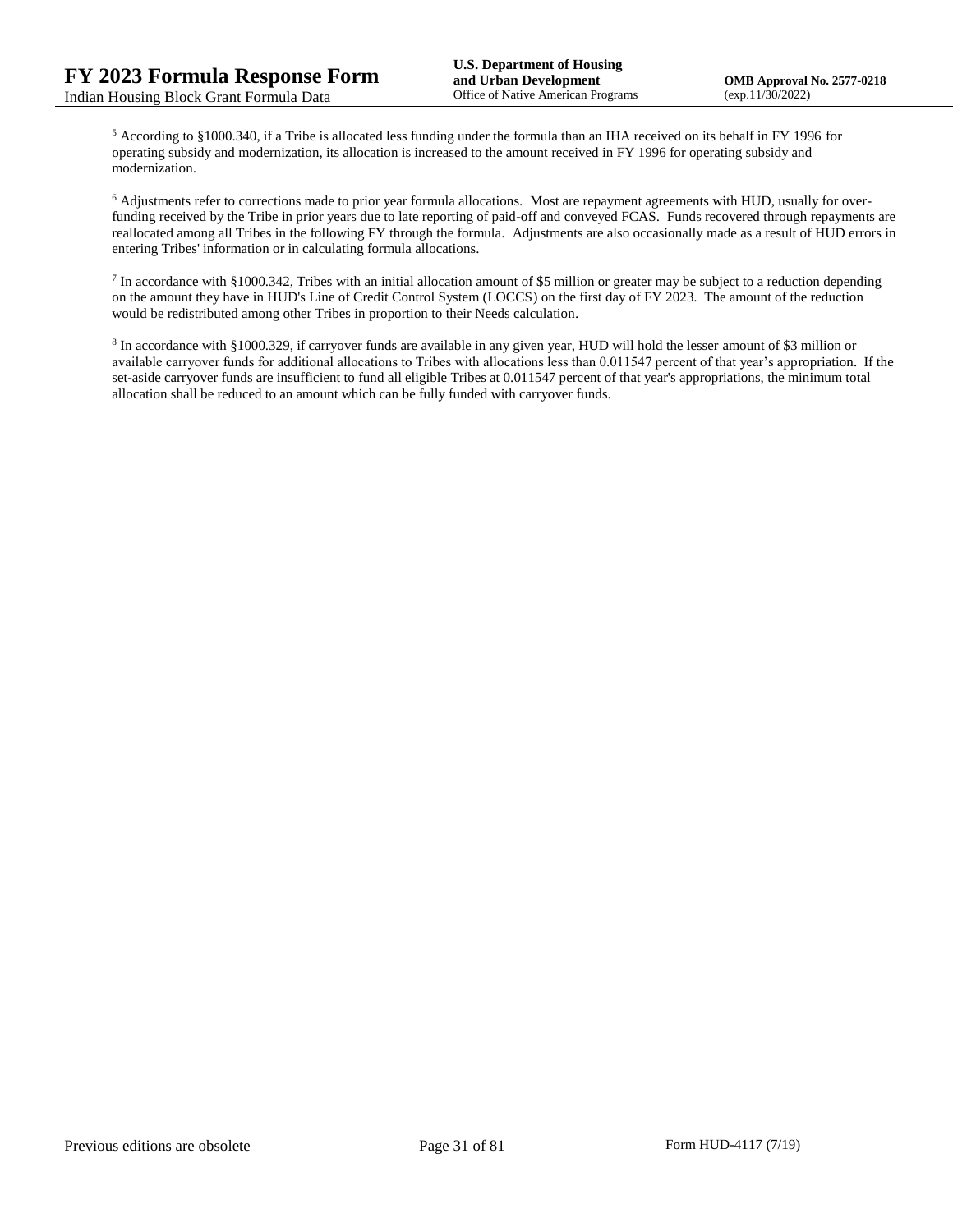# **Attachment A: FY 2024 Indian Housing Block Grant (IHBG) Needs Data**

The Needs data which will be used to estimate your Fiscal Year (FY) 2024 Indian Housing Block Grant (IHBG) formula allocation are shown below:

| <b>Need Variable</b>   | <b>Adjusted 2010 Decennial</b>   |            | <b>Tribe Submitted</b>  |            |
|------------------------|----------------------------------|------------|-------------------------|------------|
|                        | <b>Census and 2015 to 2019</b>   |            | <b>Census Challenge</b> |            |
|                        | <b>American Community Survey</b> |            | (if applicable)         |            |
|                        | <b>Single Race</b>               | Multi Race | <b>Single Race</b>      | Multi Race |
| American Indian and    | 1,142                            | 1,665      |                         |            |
| Alaska Native (AIAN)   |                                  |            |                         |            |
| persons*               |                                  |            |                         |            |
| <b>AIAN</b> households | 106                              | 127        |                         |            |
| with annual income     |                                  |            |                         |            |
| less than 30% of       |                                  |            |                         |            |
| median income          |                                  |            |                         |            |
| <b>AIAN</b> households | $\overline{7}$                   | 20         |                         |            |
| with annual income     |                                  |            |                         |            |
| between 30% and        |                                  |            |                         |            |
| 50% of median          |                                  |            |                         |            |
| income                 |                                  |            |                         |            |
| <b>AIAN</b> households | 50                               | 50         |                         |            |
| with annual income     |                                  |            |                         |            |
| between 50% and        |                                  |            |                         |            |
| 80% of median          |                                  |            |                         |            |
| income                 |                                  |            |                         |            |
| <b>AIAN</b> households | 41                               | 37         |                         |            |
| which are              |                                  |            |                         |            |
| overcrowded or         |                                  |            |                         |            |
| without kitchen or     |                                  |            |                         |            |
| plumbing               |                                  |            |                         |            |
| <b>AIAN</b> households | 67                               | 71         |                         |            |
| with housing cost      |                                  |            |                         |            |
| burden greater than    |                                  |            |                         |            |
| 50% of annual income   |                                  |            |                         |            |

\* The Decennial Census AIAN population data is adjusted for undercounts on reservation/trust lands and for remote Alaska. It is also adjusted for population change through FY 2019 based on the most recent Census county-level population projections. The count shown is the same as was used in FY 2022, since any further update is dependent on the introduction of the 2020 Decennial Census.

**Note:** The Housing Shortage Needs variable is not shown because it is based on the sum of lowincome households less the total number of Current Assisted Stock (CAS), and CAS is not provided on this document for review. However, it will be provided on your Tribe's FY 2024 Formula Response Form.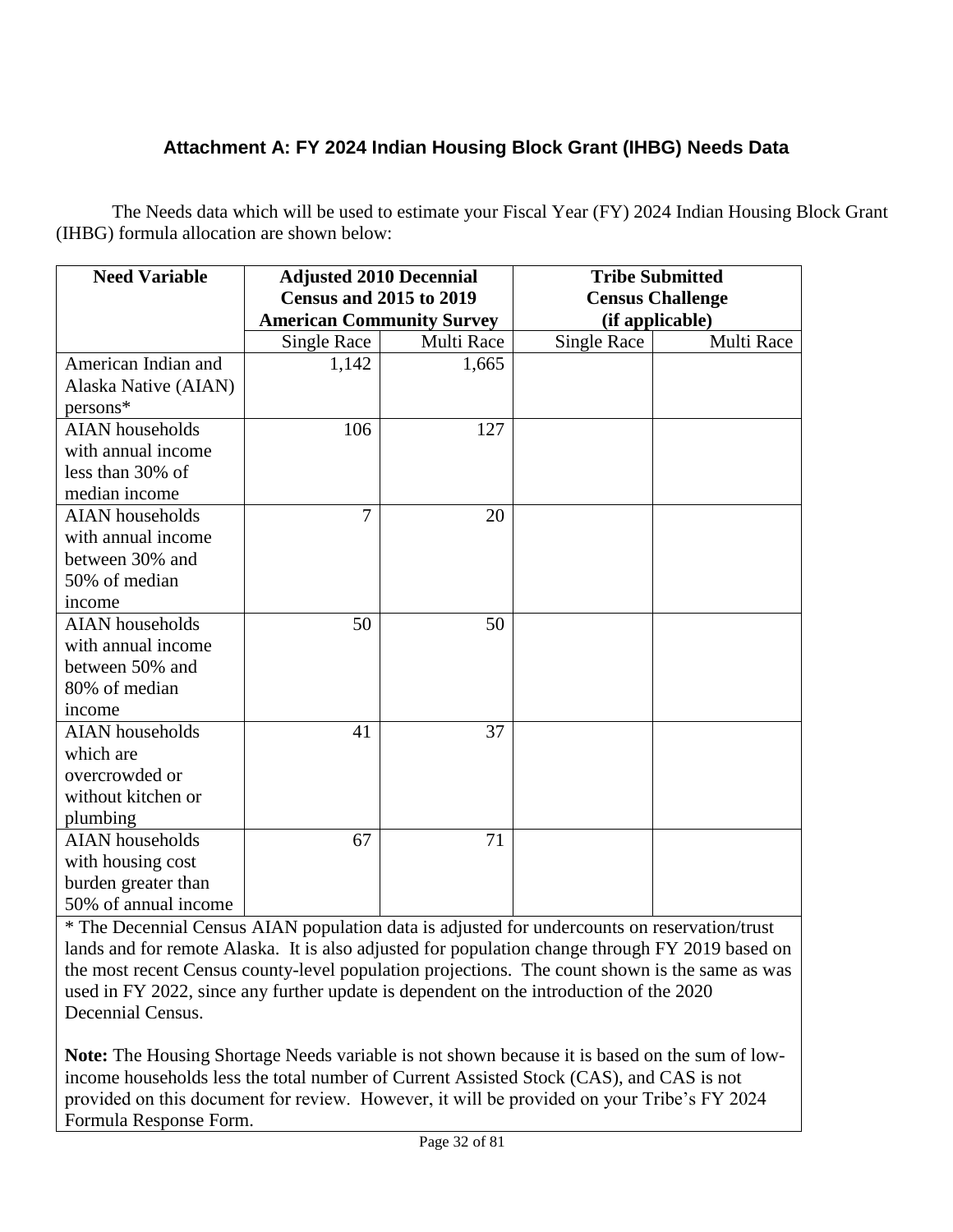All of the data above reflects the total Needs for your Formula Area prior to the application of the population cap. Therefore, these figures may be much higher than the amounts shown on your Tribe's Formula Response Form. If you share Formula Area with other Tribes, the data shown are your share of the Needs data in your combined overlapping Formula Areas.

If you have an approved Census challenge it will be shown in the table above, and that data will be used unless the Tribe specifically requests a return to the standard Census data set prior to March 30, 2023. If you believe you have an approved Census challenge but it is not shown in the table above, please contact the IHBG Formula Customer Service Center.

If you think these data do not reflect the Tribe's need:

- 4. Check to see if the Formula Area, as listed on your FY 2023 Formula Response Form, is correct for your Tribe. If the Formula Area is not correct, you may submit that correction no later than the August 1, 2022, the deadline for the FY 2023 allocation, or August 1, 2023, the deadline for the FY 2024 allocation.
- 5. Check to see if the Formula Area for your Tribe overlaps that of another Tribe. If it does, you may wish to contact the IHBG Formula Customer Service Center to obtain detailed information on how the Needs data are being shared.
- 6. If you still disagree, you may wish to submit a Census challenge no later than March 30, 2023 for the FY 2024 IHBG allocation. If so, please review the guidelines in "Challenging U.S. Census Data: Guidelines for the Indian Housing Block Grant Formula." [https://portal.hud.gov/hudportal/HUD?src=/program\\_offices/public\\_indian\\_housing/ih/codetalk/onap/ih](https://portal.hud.gov/hudportal/HUD?src=/program_offices/public_indian_housing/ih/codetalk/onap/ihbgformula) [bgformula.](https://portal.hud.gov/hudportal/HUD?src=/program_offices/public_indian_housing/ih/codetalk/onap/ihbgformula)

Should you have questions, please contact the IHBG Formula Customer Service Center at:

2614 Chapel Lake Drive Gambrills, MD 21054 Phone: 800-410-8808 Fax: 202-393-6411 E-mail: IHBGformula@firstpic.org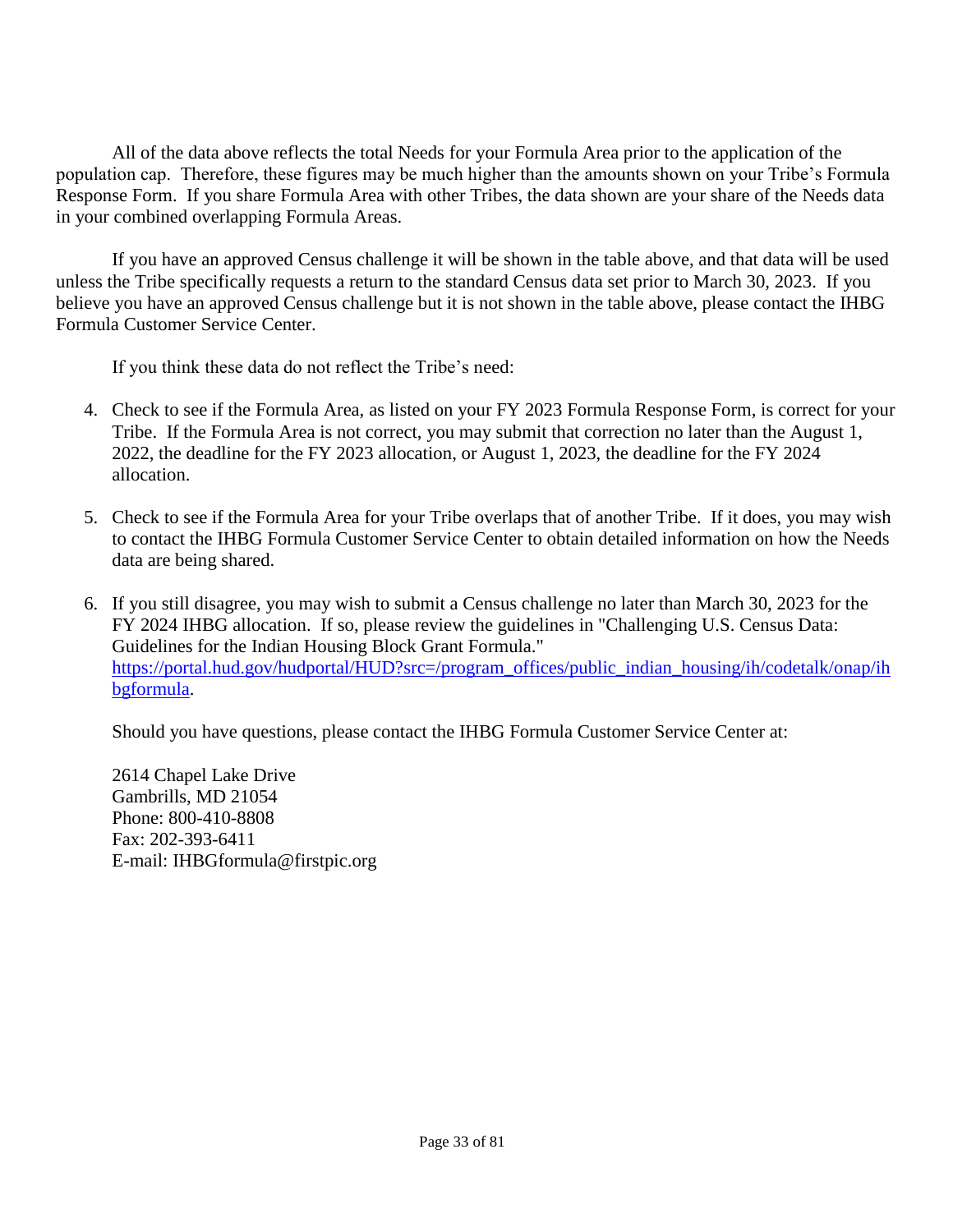Public reporting burden for the collection of information is estimated to average 30 minutes. This includes the time for collecting, reviewing, and reporting the data. The information will be used to allocate funds under the IHBG program. Response to this request for information is required in order to receive the benefits to be derived. This agency may not collect this information, and you are not required to complete this form unless it displays a currently valid OMB control number.

# **Indian Housing Block Grant Formula Data for the Nanwelek (English Bay)**

This document provides notice to the Tribe and/or Tribally designated housing entity (TDHE) of the data to be used in calculating its Indian Housing Block Grant (IHBG) program allocation for Fiscal Year (FY) 2023. It also provides an estimate of the Tribe's FY 2023 allocation.

Please carefully review your Tribe's data and report any changes and corrections to the IHBG Formula Customer Service Center as described below. All Tribes/TDHEs are responsible for reporting data changes and corrections. According to 24 CFR 1000.315(b), the Formula Response Form (FRF) is the only mechanism that a recipient shall use to report changes to the number of Formula Current Assisted Stock (FCAS). In addition, Tribes/TDHEs should use the FRF to report changes and corrections to the following:

- Formula Area.
- Overlapping Formula Areas.
- Tribal Enrollment and Formula Area Population Cap.

## **Submission Deadlines**

The submission must be postmarked or faxed by **August 1, 2022**, for consideration in the FY 2023 allocation. Please postmark or fax changes and corrections with appropriate supporting documentation to the IHBG Formula Customer Service Center by **August 1, 2022**, for inclusion in the FY 2023 allocation. Please note that while HUD requires requests for formula changes to be submitted by August 1<sup>st</sup>, HUD may consider subsequent requests from Tribes that have been directly affected by changes resulting from other Tribes' requests submitted prior to the August 1 deadline. Subsequent requests received in prior FYs may be carried into future FYs if processing of such requests is not finalized in the current FY. For questions regarding appropriate documentation, please contact the IHBG Formula Customer Service Center at the address listed below.

The results of any successful changes to Fair Market Rent (FMR), Total Development Cost (TDC), and the U.S. Census Bureau Population Estimates data should also be submitted by August 1, 2022. Details on the procedures to be followed if you wish to challenge these data elements are contained in the Appendices to the most recent published document "*Challenging U.S. Decennial Census Data: Guidelines for the Indian Housing Block Grant Formula.*" This document can be obtained from the IHBG Formula Customer Service Center or at: [https://portal.hud.gov/hudportal/HUD?src=/](https://portal.hud.gov/hudportal/HUD?src=/program_offices/public_indian_housing/ih/codetalk/onap/ihbgformula) 

[program\\_offices/public\\_indian\\_housing/ih/codetalk/onap/ihbgformula.](https://portal.hud.gov/hudportal/HUD?src=/program_offices/public_indian_housing/ih/codetalk/onap/ihbgformula)

The FRF also includes other data elements used to calculate the Needs component of the Formula. Tribes/TDHEs wishing to challenge these data elements should review the **Needs section** of this form. Each year, Tribes/TDHEs are reminded that March 30 is the deadline for the next FY's Census challenge. The Needs data in this document will include previously approved Census challenges, if still eligible for use in the FY 2023 allocation, as well as available Census data. If applicable, check the Needs section to verify that successful challenges have been incorporated. Needs data for FY 2024 is included in Attachment A

Previous editions are obsolete Page 34 of 81 Form HUD-4117 (7/19)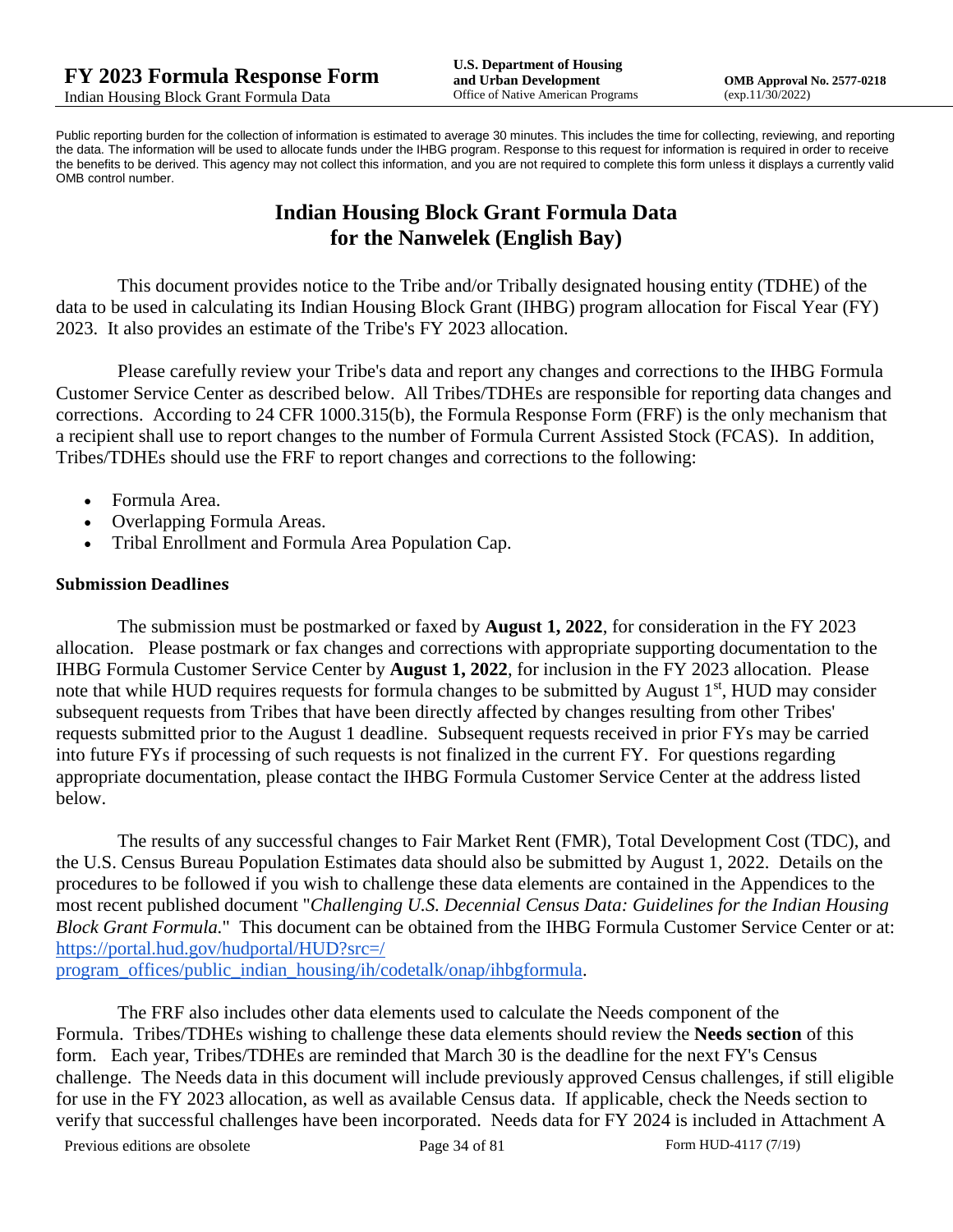of this form. Should you wish to initiate a challenge to your Needs data for FY 2024, please consult the guide, "*Challenging U.S. Decennial Census Data: Guidelines for the Indian Housing Block Grant Formula.*" The guide outlines procedures for conducting a Census challenge.

## **Failure to Report**

Please note that pursuant to §1000.315 and §1000.319, recipients are responsible for verifying and reporting changes to their FCAS on the FRF to ensure that data used for the IHBG Formula are accurate. Reporting shall be completed in accordance with requirements in subpart D and the FRF. If a recipient receives an overpayment of funds because it failed to report such changes on the FRF in a timely manner, the recipient shall be required to repay the funds within five fiscal years. HUD shall subsequently distribute the funds to all Indian Tribes in accordance with the next IHBG Formula allocation. A recipient will not be provided back funding for any units that the recipient failed to report on the FRF in a timely manner. HUD shall have three years from the date a FRF is sent out to take action against any recipient that fails to correct or make appropriate changes on that FRF. Review of FCAS will be accomplished by HUD as a component of A-133 audits, routine monitoring, FCAS target monitoring or other reviews.

The deadline for responding with changes to the data on the FRF is August 1. Any changes reported after the August 1 deadline are not timely under §1000.315 and §1000.319. Accordingly, no back funding is authorized based on changes reported after August 1; nor will untimely reported units be included in the FY 2023 allocation.

#### **Appeals Process**

Tribes/TDHEs may appeal HUD decisions regarding data used in the IHBG formula and HUD formula determinations in accordance with §1000.336(d).

#### **Technical Assistance**

Should you have questions, please contact the IHBG Formula Customer Service Center at:

2614 Chapel Lake Drive Gambrills, MD 21054 Phone: 800-410-8808 Fax: 202-393-6411 E-mail: IHBGformula@firstpic.org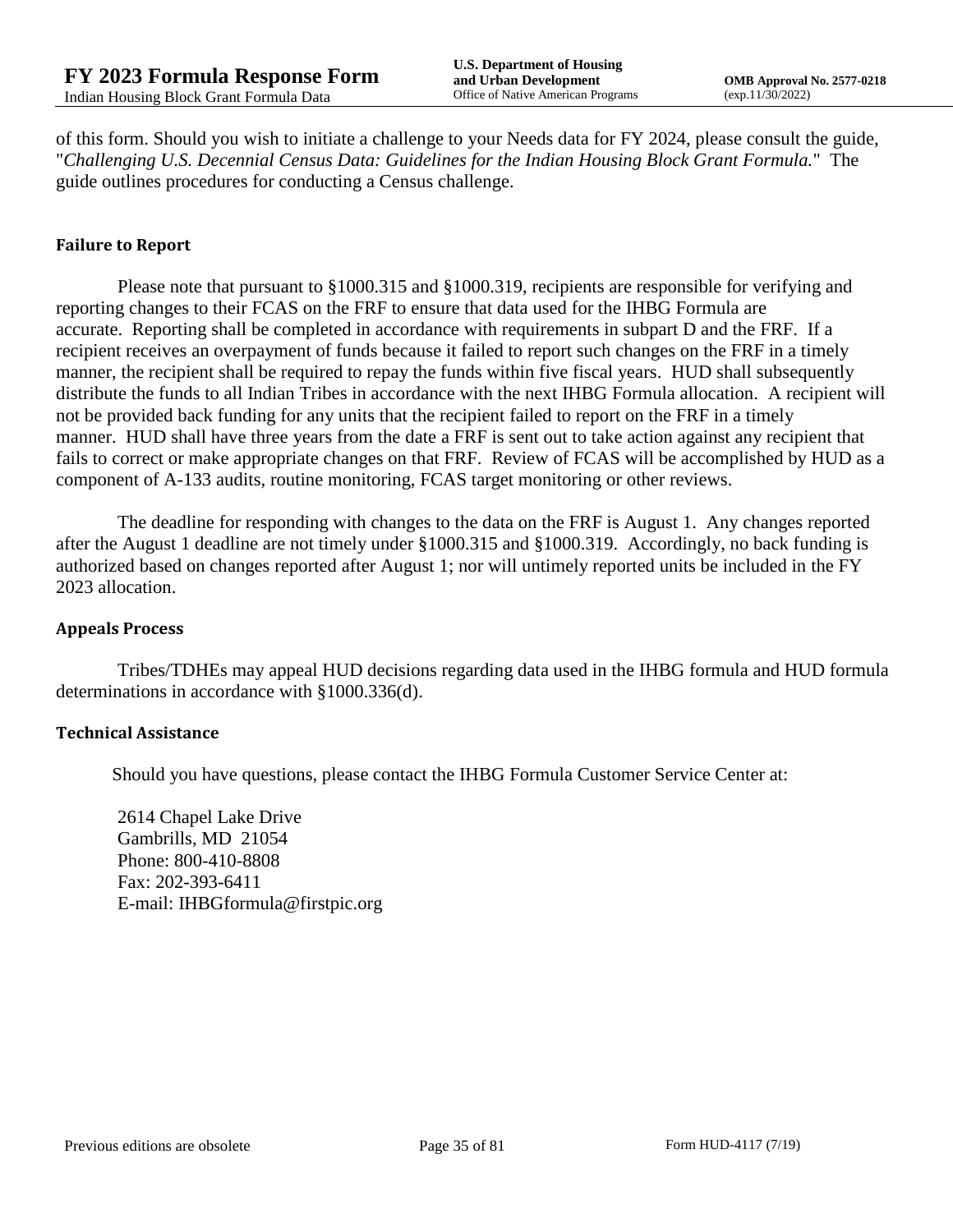# **Nanwelek (English Bay) Formula Current Assisted Stock Homeownership and Rental**

HUD records show your Tribe/TDHE having the following Formula Current Assisted Stock (FCAS) funded by 1937 Housing Act programs. Please compare the project numbers, number of units, type of units, and Date of Full Availability (DOFA) with your records. Then postmark or fax any changes and corrections, including updated information, to the IHBG Formula Customer Service Center by **August 1, 2022**, for inclusion in the FY 2023 allocation. **Please note:** If a unit becomes ineligible as FCAS between the date in which you report and September 30, HUD will need to recover the over-funding that the recipient received for that unit unless the recipient submits an additional Appendix A1 before September 30 that indicates the unit's eligibility status.

The unit counts reported below include:

- Low Rent, Mutual Help and Turnkey III units funded under 1937 Housing Act (i.e., units that were subject to an Annual Contributions Contract (ACC)).
- Units converted prior to October 1, 1997, as the type of unit to which it was converted.
- Units converted on or after October 1, 1997, as the type of unit funded on the latest ACC.

The unit counts reported below <u>do not</u> include:

- Units built with NAHASDA, HOME, or ICDBG funds.
- Units built with BIA, State, or tribal funds.
- Units built over the number specified in the original ACC for Projects with DOFA after October 1, 1997.
- Units not used as housing dwelling units, including units used for non-dwelling purposes and unoccupied units not being made available for occupancy.
- Units previously reported as having been conveyed, conveyance eligible (paid-off but not conveyed), or demolished.

A unit that is conveyance eligible will be removed from HUD's FCAS data when it becomes eligible for conveyance. If a legal impediment prevented the conveyance, the Tribe/TDHE needs to make reasonable efforts to overcome the legal impediment as required in §1000.318(b). When the unit is conveyed, it is up to the Tribe/TDHE to report to the IHBG Formula Customer Service Center when the unit is conveyed or when the 2-year time period is up, and to provide all necessary documentation for HUD to re-evaluate the unit to see if it remained eligible as FCAS beyond the conveyance eligibility date. If the Tribe/TDHE has demonstrated it made reasonable efforts to convey in the face of a legal impediment as required by §1000.318(b), then HUD will revise the FCAS data for the preceding years and calculate the appropriate adjustment pursuant to the formula at §1000.319. No homeownership unit will be considered FCAS 24 months after the date the unit became conveyance eligible, unless the Tribe, TDHE, or IHA provides evidence from a third party, such as a court or state or federal government agency, documenting that a legal impediment continues to prevent conveyance, and assuming that the Tribe made reasonable efforts to overcome any existing legal impediments during the preceding 24 months in accordance with §1000.318(b).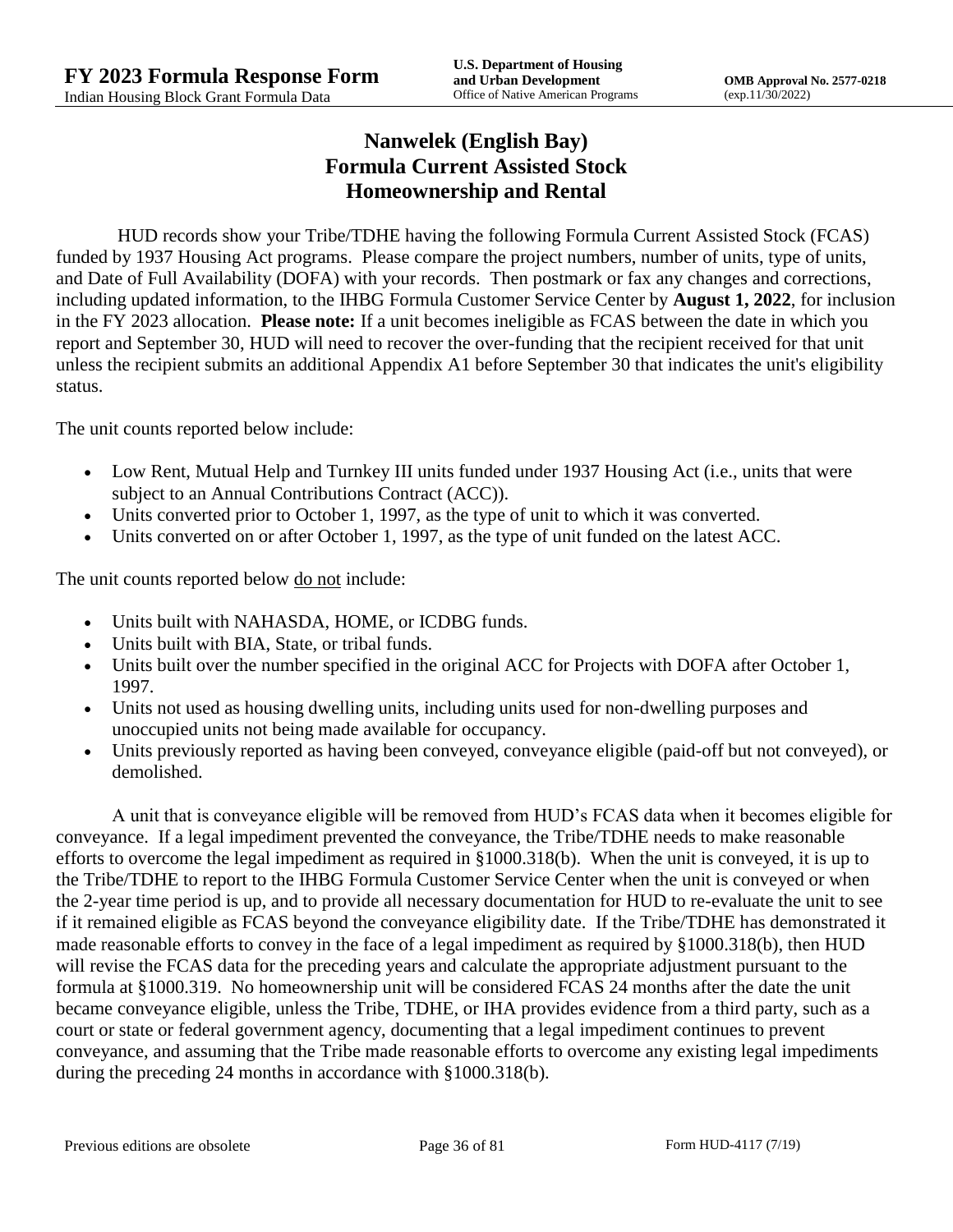Please note changes and corrections to the unit counts on the table below and also complete and submit appropriate forms as follows:

- Use **Appendix A1** to report units that are conveyance eligible or conveyed.
- Use **Appendix A2** to report changes due to DOFA of FCAS units.
- Use **Appendix A3** to report changes due to conversion of FCAS units.
- Use **Appendix A4** to report demolished and rebuilt FCAS units.
- Use **Appendix A5** to report all other FCAS changes.

**NOTE:** In accordance with Section 302(b)(1) of the *Native American Housing Assistance and Self-Determination Act (NAHASDA)*, 25 U.S.C. § 4152(b)(1), Mutual Help and Turnkey III units developed under the United States Housing Act of 1937 that are conveyed or eligible to be conveyed prior to October 1 of the calendar year immediately preceding the FY for which funds are provided cease to be eligible as FCAS beginning that FY unless the Tribe can demonstrate that the unit has not been conveyed for reasons beyond its control. By the terms of their Mutual Help and Occupancy Agreements (MHOA), such units are eligible for conveyance no later than 25 years from the inception of those agreements, which generally corresponds to the Date of Full Availability (DOFA). **Accordingly, all units in any project that reached its DOFA in FY 1997<sup>1</sup> , are presumptively no longer considered FCAS, and HUD is removing them from its FCAS data for the Tribe in the table below as indicated with a (\*).** If your Tribe believes that any of these units are still eligible for FCAS, please identify the project and unit number and provide the necessary information in accordance with the FRF as follows:

- 1. If the unit was converted to and is currently managed as a Low Rent (LR) unit, provide the information required in Appendix A3.
- 2. If there is a subsequent homebuyer, or the unit is still within the term of its lease-to-own agreement, please provide the information required in Appendix A5, including the date that the current agreement was signed and the termination date of the agreement.

Your Tribe has no Current Assisted Stock Projects

<sup>&</sup>lt;sup>1</sup>All units in projects that reached DOFA prior to FY 1997 were previously removed from FCAS on an FRF for FY 2014 or later, and are only listed on the FRF if the Tribe/TDHE submitted unit level information documenting continued eligibility. Unit eligibility will be re-challenged every three years to assure appropriate treatment.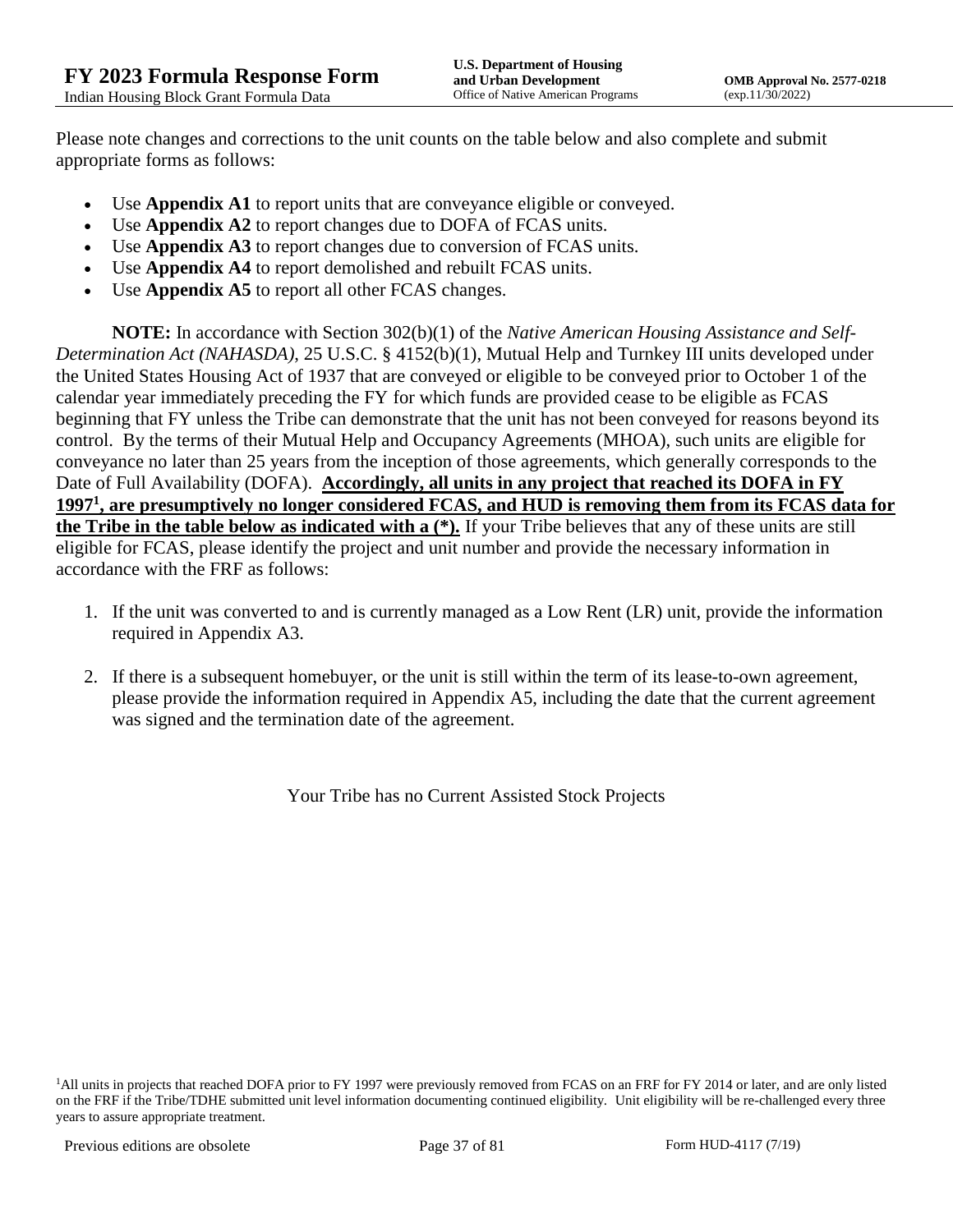# **Nanwelek (English Bay) Formula Current Assisted Stock Section 8**

Under the IHBG Formula, your Tribe's FCAS count includes the following Section 8 units:

### **Number of units: 0**

By regulation, Section 8 units are counted under the IHBG formula after their contracts expire only if the Tribe/TDHE continues to manage the assistance in a manner similar to the Section 8 program.

If you no longer provide or operate an equivalent number of Section 8, please make corrections to the total above and on the table below.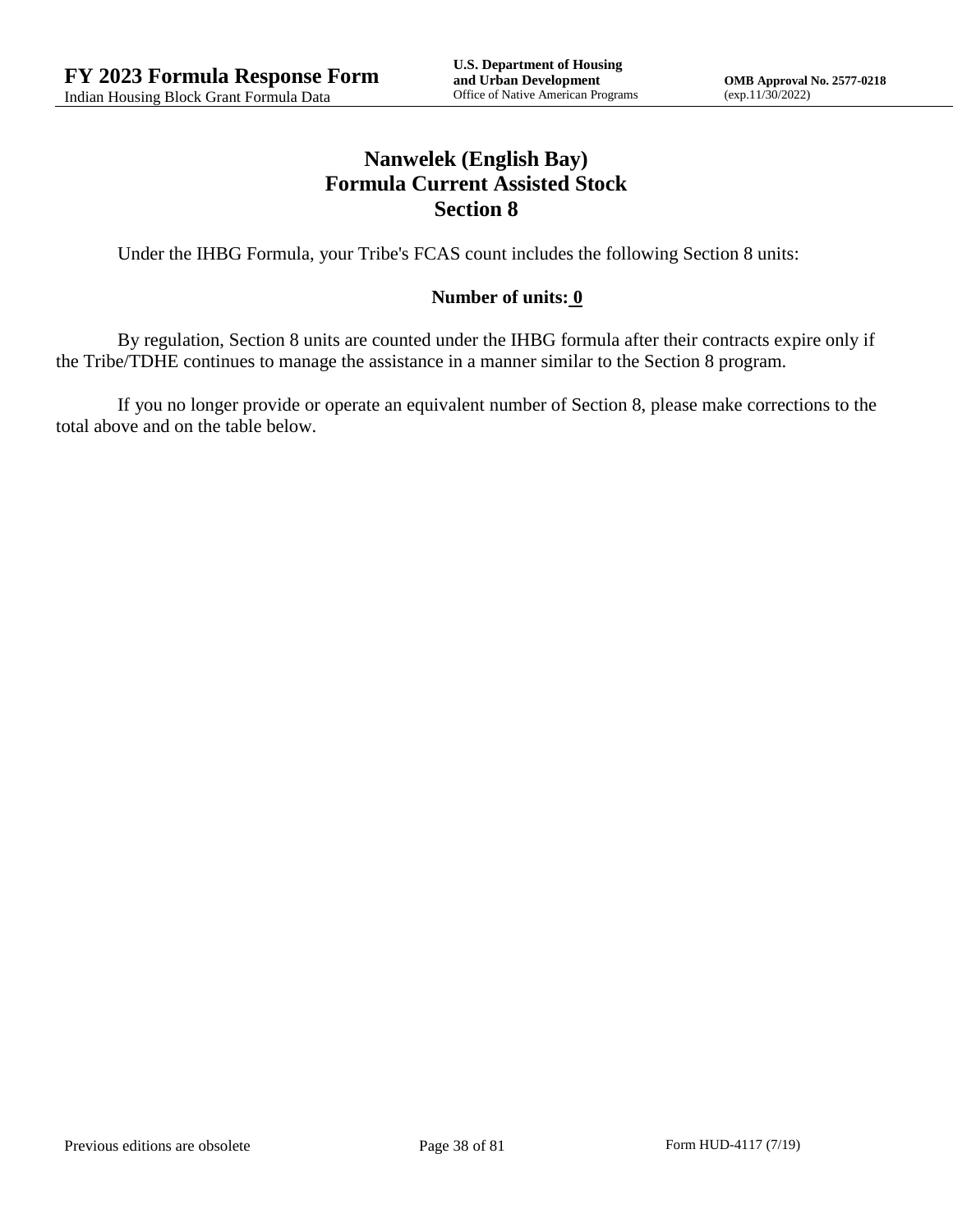**\$1,072 \$615,771**

## **Nanwelek (English Bay)**

## **Adjustment Factors**

#### **Inflation Rate Factor**

Inflation rate is adjusted annually and is a national figure used to adjust the amount of subsidy for FCAS.

#### **1.91%**

#### **Local Area Cost Adjustments**

Allowable Expense Level (AEL), Fair Market Rent (FMR), and Total Development Cost (TDC) are used to adjust the amount of subsidy for FCAS to reflect local conditions. TDC is also used to adjust the Needs component to reflect local costs.

Annual Expense Level (AEL):

Fair Market Rent (FMR):

Total Development Cost (TDC):

In accordance with §1000.336(a)(7)(b), AEL cannot be challenged. However instructions for challenging the FMR and TDC are provided in the document "*Challenging U.S. Decennial Census Data: Guidelines for the Indian Housing Block Grant Formula*" available through the IHBG Formula Customer Service Center. Tribes successfully challenging FMR and TDC data elements must submit the revised figures to the IHBG Formula Customer Service Center by August 1, 2022. Please note that while HUD requires requests for formula changes to be submitted by August 1<sup>st</sup>, HUD may consider subsequent requests from Tribes that have been directly affected by changes resulting from other Tribes' requests submitted prior to the August 1 deadline. Subsequent requests received in prior FYs may be carried into future FYs if processing of such requests is not finalized in the current FY.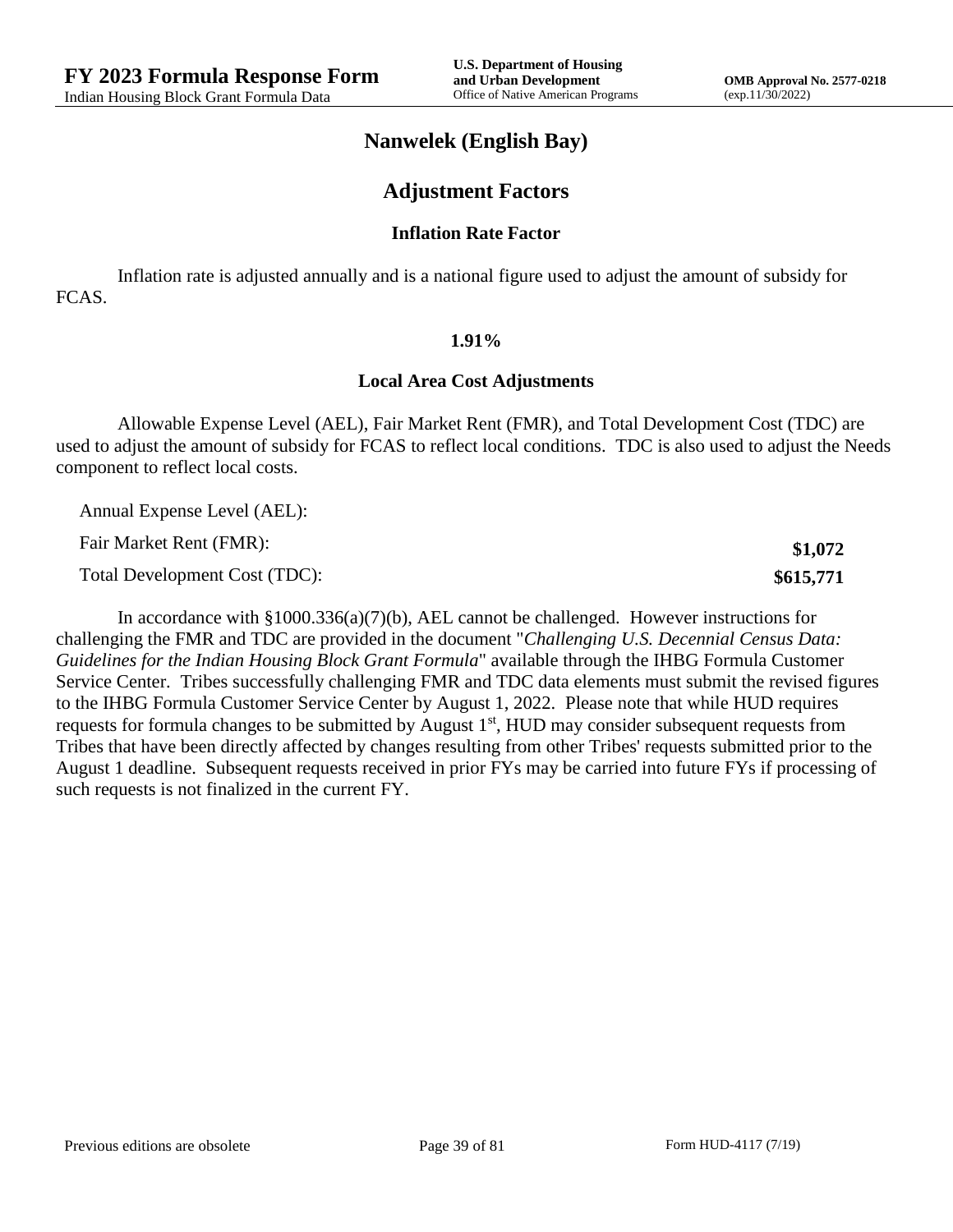# **Nanwelek (English Bay) Formula Area**

In accordance with §1000.302 Formula Area (1)…."Formula Areas are:"

- 1. Reservations for federally recognized Indian Tribes, as defined by the U.S. Census;
- 2. Trust lands;
- 3. Department of the Interior Near-Reservation Service Areas;
- 4. Former Indian Reservation Areas in Oklahoma Indian Areas, as defined by the U.S. Census as Oklahoma Tribal Statistical Areas (OTSAs);
- 5. Congressionally Mandated Service Areas;
- 6. State Tribal Areas as defined by the U.S. Census as State Designated American Indian Statistical Areas (SDAISAs);
- 7. Tribal Designated Statistical Areas (TDSAs);
- 8. California Tribal Jurisdictional Areas established or reestablished by Federal court judgment; and
- 9. Alaska formula areas described in §1000.302 Formula area (4).

Formula areas may include additional geographic units if the Tribe demonstrates that it is providing substantial housing services in accord with §1000.302 Formula area (2) & (3) and §1000.302 substantial housing services.

The geographic areas currently contained in your Formula Area are listed below.

| <b>Formula Area</b>                                | <b>Estimated Change in American Indian and Alaska</b><br><b>Native (AIAN) population since 2010 Census</b> |
|----------------------------------------------------|------------------------------------------------------------------------------------------------------------|
| Nanwalek ANVSA, AK-Kenai Peninsula Borough, Alaska | 13.67%                                                                                                     |

A "+" next to a geographic area listed above indicates that the area overlaps with other Tribe(s). For overlapping areas, be sure to review the information in the next section, "Overlapping Formula Areas." Balance of county refers to any land in a county outside reservations or trust lands.

If any of these areas do not meet the above criteria or are not covered under §1000.302 Formula area (2), please make changes and corrections in Appendices B1 and B2.

If you wish to request other geographic areas beyond those identified above to be added to your Tribe's Formula Area, please complete the Formula Area table in **Appendices B1 and/or B2.** HUD will review this submission based on §1000.302 Formula area (2) & (3) and §1000.302 substantial housing services and determine whether or not to include these areas. HUD will make its judgment using as its guide whether this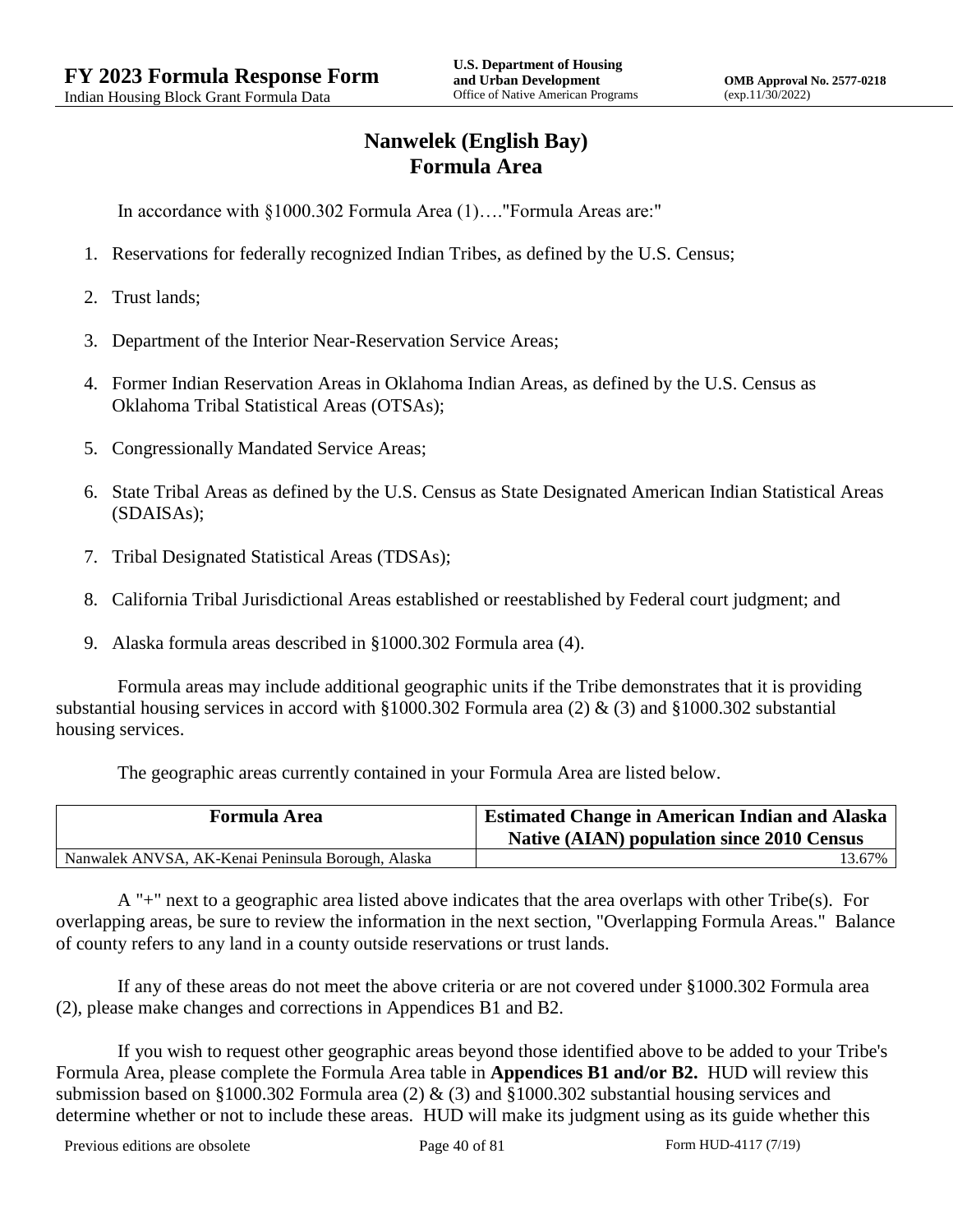addition is fair and equitable for all Tribes receiving a formula allocation. Please note that if Formula Area expansions are approved based on substantial housing services, Tribes must continue to provide investment levels consistent with the definition of substantial housing services in accordance with §1000.302 substantial housing services (2).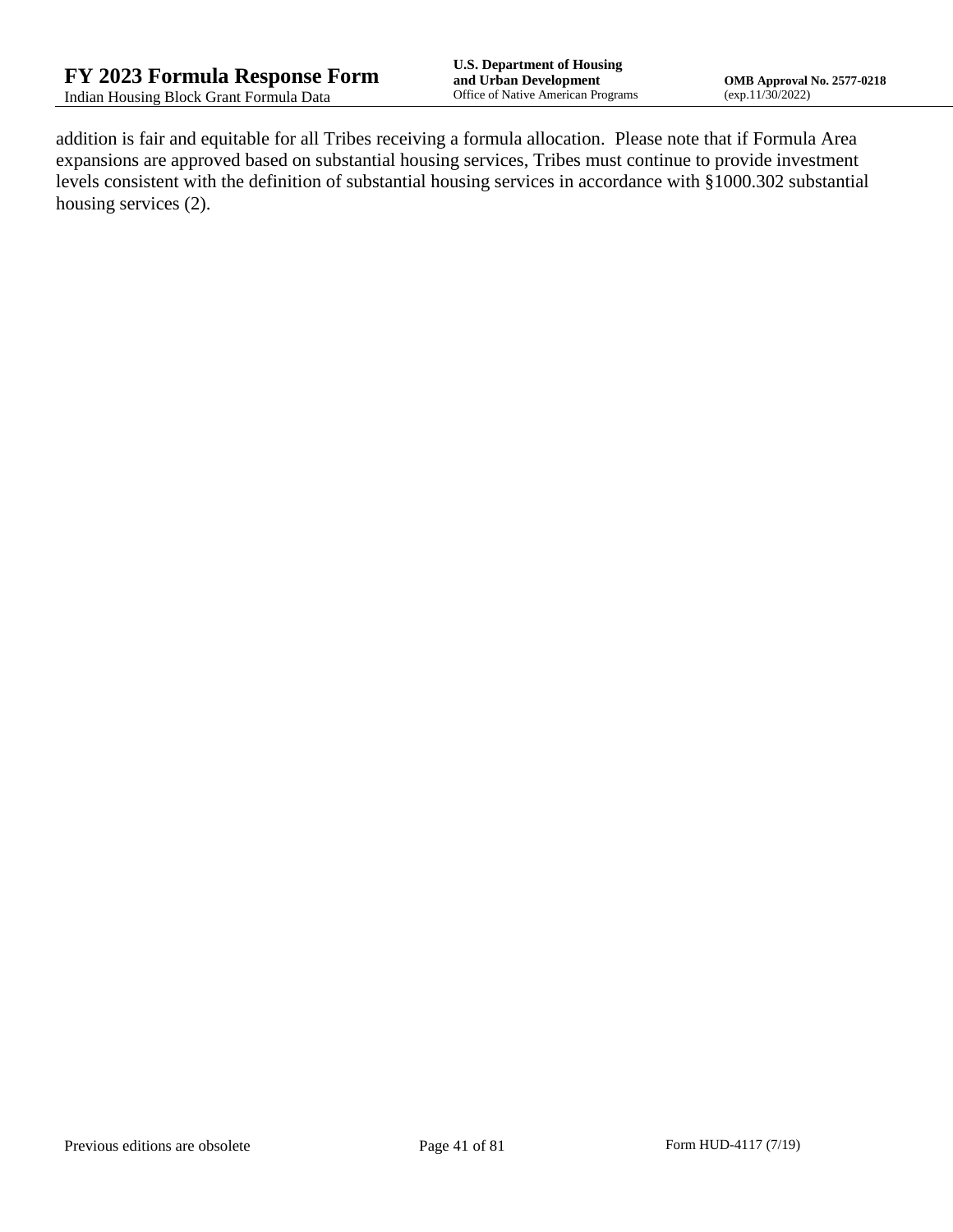## **Nanwelek (English Bay) Overlapping Formula Areas**

### **Only for Tribes with a "+" next to the geographic area (see previous section on Formula Area)**

In cases where Tribes are overlapped, Needs data (population and household) for the entire Formula Area of all Tribes involved in the overlap are shared. If your Formula Area is overlapped, you are likely receiving a share of the Needs data for areas beyond those listed as being part of your Tribe's Formula Area.

Currently, your Tribe is sharing Needs data as a result of overlapping Formula Areas with the following Tribes:

### **None**

HUD uses Bureau of Indian Affairs (BIA) estimates for Total Resident Service Area Indian Population (TRSAIP) to proportionately allocate Needs data to the affected Tribes.

## **The TRSAIP being used for your Tribe is: 295**

If you wish to correct your Tribe's TRSAIP, please contact your BIA Area Office. HUD will only accept written correspondence from the BIA to correct TRSAIP figures (see Appendix D to the document "*Challenging U.S. Decennial Census Data: Guidelines for the Indian Housing Block Grant Formula*" available through the IHBG Formula Customer Service Center).

HUD recognizes that Tribes may be able to provide better data for overlapping areas. Therefore, HUD is requesting that each Tribe provide its Tribal Enrollment within each of the geographic areas described in the preceding section as overlapping.

If all Tribes in an overlapping area submit corrected information to HUD, HUD will then use this information to divide the funds for the affected area. Otherwise, HUD will continue to use the BIA TRSAIP estimates to make the allocations. On the form in Appendix C, list the overlapping geographic area (indicated earlier under the Formula Area section by a "+" next to the geographic area) and your Tribe's enrollment in the area.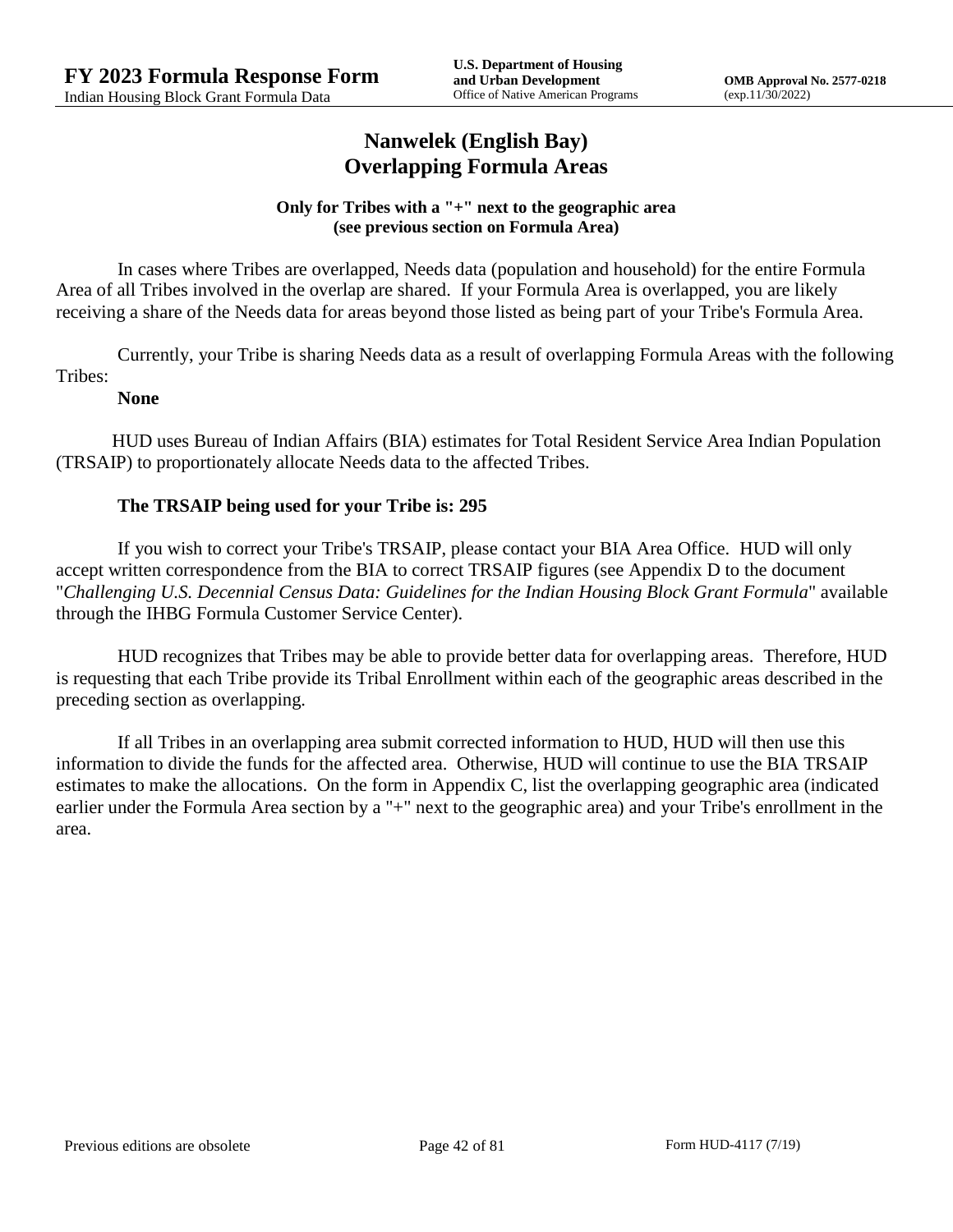## **Nanwelek (English Bay) Tribal Enrollment & Formula Area Population Cap**

In accordance with §1000.302 (5), Tribal Enrollment is used to cap AIAN persons in calculating Needs data. A cap is placed at twice Tribal Enrollment. If there is a "\*" next to "AIAN persons" in the Needs section, your Tribe's data have been "capped."

### **The enrollment being used for your Tribe (or Alaska Village or Corporation) is: 288**

If your Tribe's enrollment is different than what is listed above, please follow the instructions in Appendix D for correcting your Tribe's enrollment.

If a cap has been applied to your Tribe and you are providing housing services to more than twice as many AIAN members of other Tribes as members of your own Tribe, please follow the instructions in Appendix D for correcting your Tribe's Population Cap.

Please note that Formula Area Population Cap Adjustments must be submitted on an annual basis to the IHBG Formula Customer Service Center for approval. The requests must be postmarked or faxed by August 1 of this year.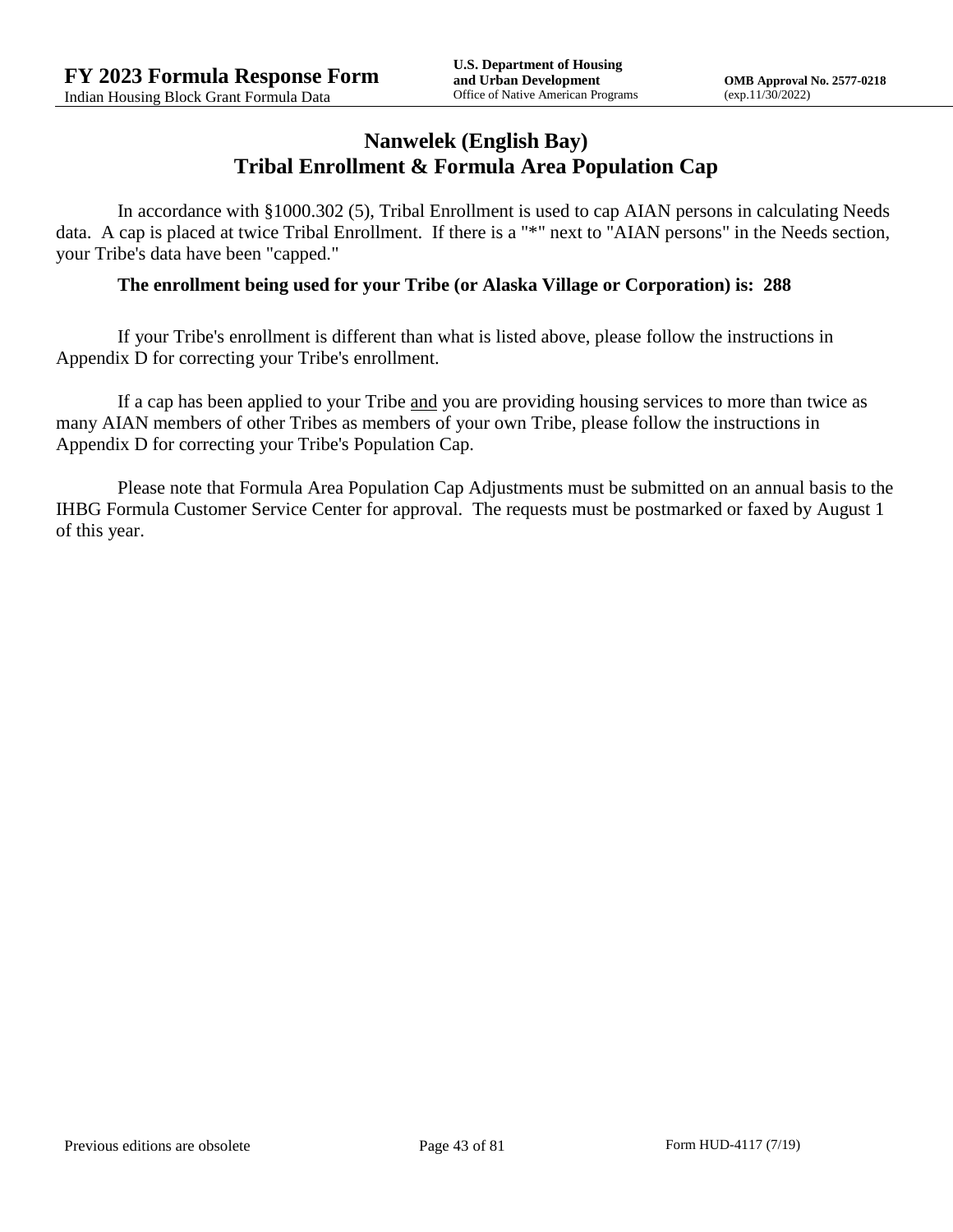# **Nanwelek (English Bay) Needs Data**

Listed below are the data currently being used to calculate the Needs component of your Tribe's allocation based on your Tribe's "Formula Area" (see Formula Area section of this document).

The data used are from a special tabulation. This tabulation:

- Counts individuals reported as AIAN. The AIAN person count variable comes from the Decennial Census and is aged using Census population estimates. For the FY 2010 Decennial Census, data for reservations, trust lands, and remote Alaska will receive an undercount adjustment of 4.88%. For all other Needs variables, in FY 2023 HUD will use the 5-year rolling average from 2014 to 2018 ACS data. The ACS data will be updated every year. Therefore, in FY 2024, the ACS data will be from 2015 to 2019. These data sources apply unless Tribes have approved Census Challenges in place. **No, your Tribe does not have an approved Census Challenge.**
- The FY 2023 estimate is calculated with the Needs component based on single race (AIAN alone) Census data and multi-race (AIAN alone and in combination with other race(s)) Census data. The amount of the allocation for each Indian Tribe was determined to be the greater of the two resulting allocation amounts.

The growth adjustment factor and the undercount adjustments used for your Formula Area are listed next to each Formula Area in the table listing your Tribe's Formula Area.

After adjusting for population growth and undercount, sharing of Needs data among Tribes in cases of overlapping Formula Areas and application of the Population Cap (see note below), your Tribe's Needs component is based on **single-race data**. The Needs data are:

| AIAN persons:                                                               | 232 |
|-----------------------------------------------------------------------------|-----|
| AIAN households with annual income less than 30% of median income:          | 10  |
| AIAN households with annual income between 30% and 50% of median income:    | 10  |
| AIAN households with annual income between 50% and 80% of median income:    | 10  |
| AIAN households which are overcrowded or without kitchen or plumbing:       | 15  |
| AIAN households with housing cost burden greater than 50% of annual income: | 4   |
| Housing Shortage (number of low-income AIAN households less total number    | 30  |
| of NAHASDA and Current Assisted Stock):                                     |     |

Note: If there is a "\*" next to "AIAN persons" above, the Tribe's data have been "capped." This occurs when the AIAN population in the Tribe's Formula Area is greater than twice its total Tribal Enrollment.

If you think these data do not reflect your Needs:

 Check to see if the Formula Area, as listed previously, is correct for your Tribe. If the Formula Area is not correct, submit that correction.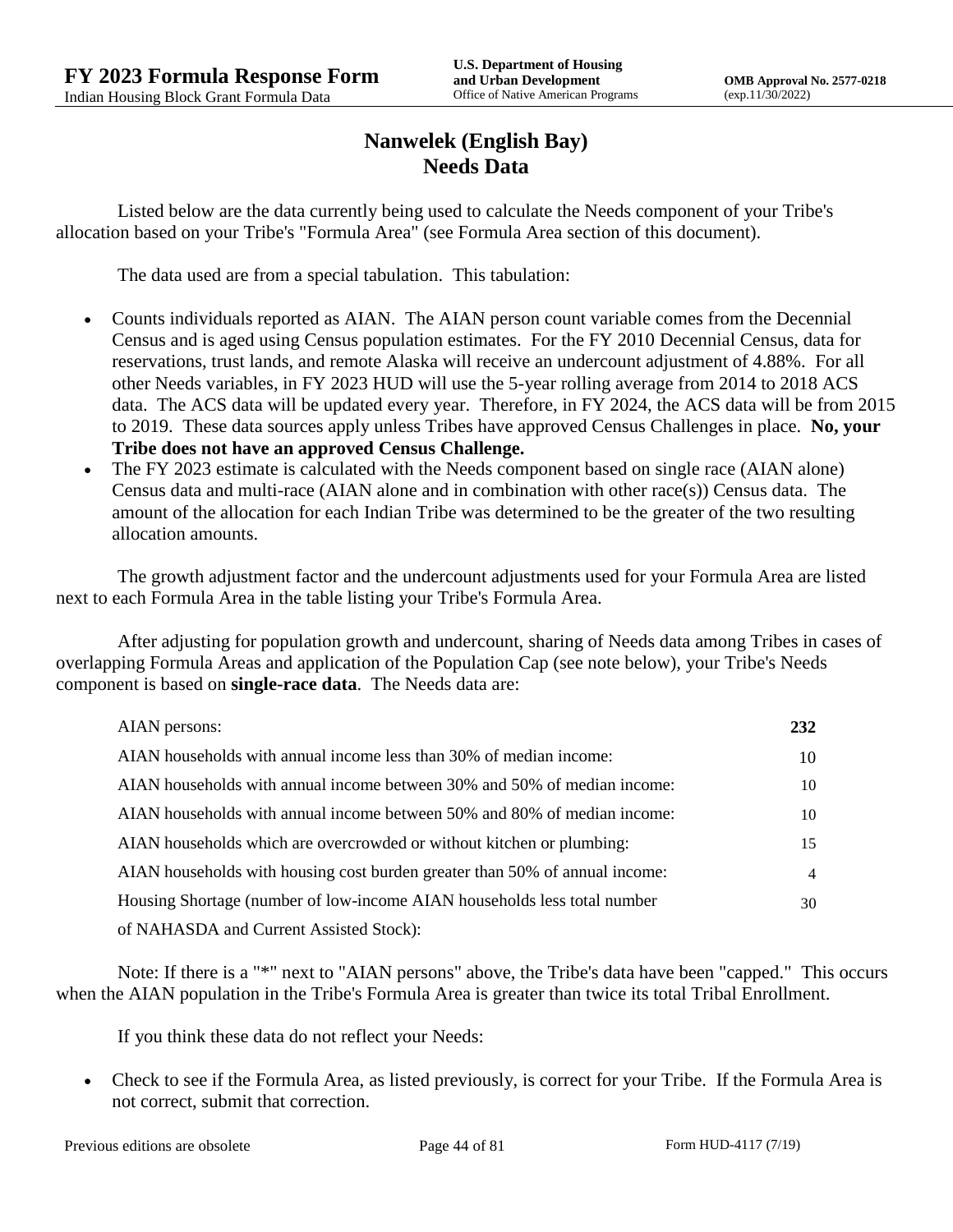- Check to see if the Formula Area for your Tribe overlaps that of another Tribe. If it does, you may wish to contact the IHBG Formula Customer Service Center to obtain detailed information on how the Needs data are being shared.
- If you still disagree, you may wish to submit a Census challenge. To determine if submitting a Census challenge would be appropriate for your Tribe, please review the *FY 2023 Needs Data* above and the FY *2024 Needs Data* on Attachment A for a full presentation on the Needs data available for your Tribe, 3and then read the document "*Challenging U.S. Decennial Census Data: Guidelines for the Indian Housing Block Grant Formula*" at: https://portal.hud.gov/hudportal/HUD?src=/program\_offices/ [public\\_indian\\_housing/ih/codetalk/onap/ihbgformula.](https://portal.hud.gov/hudportal/HUD?src=/program_offices/public_indian_housing/ih/codetalk/onap/ihbgformula)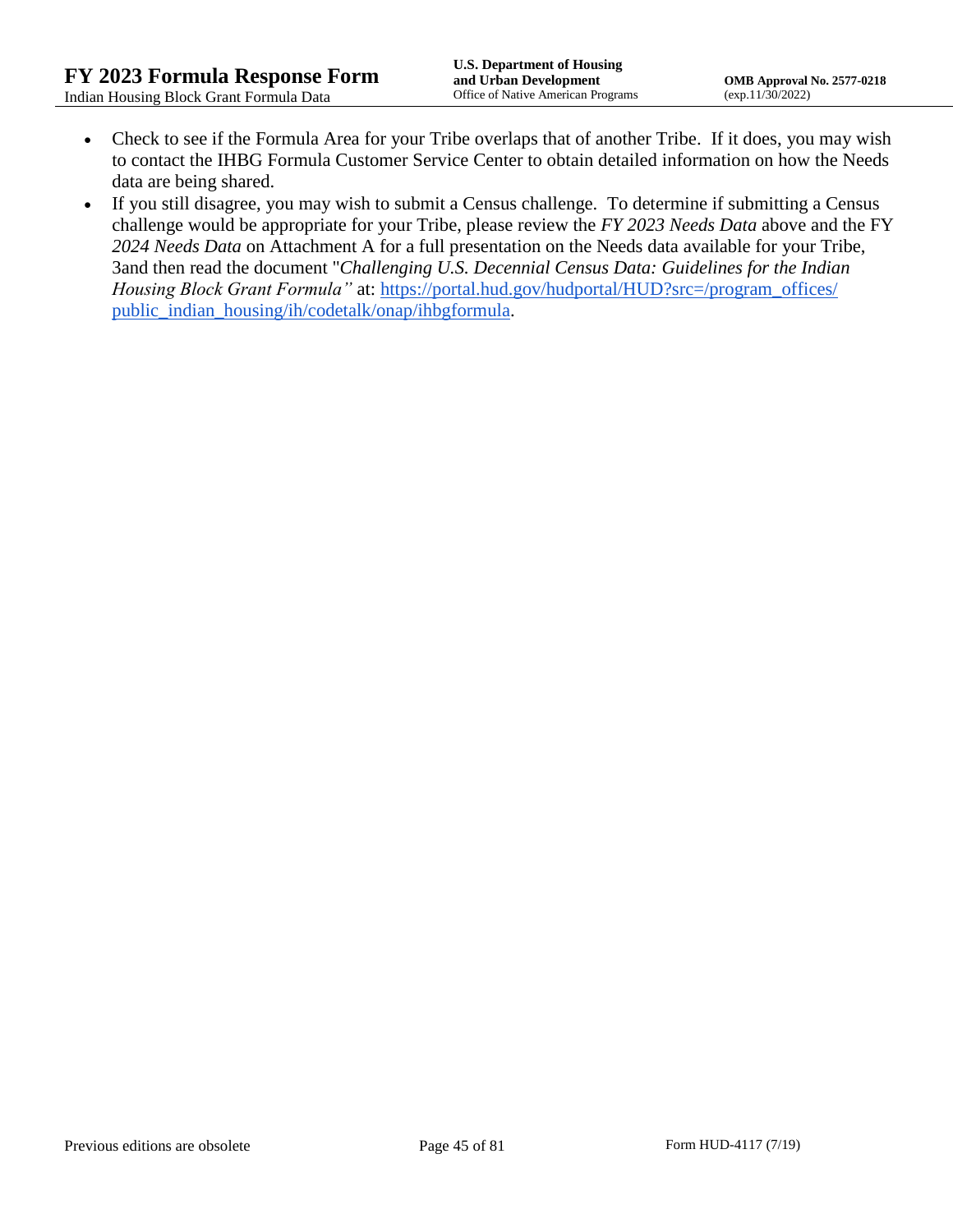## **Nanwelek (English Bay) Preliminary Allocation Amount**

#### *(Based on an estimated \$772,000,000 appropriation)*

This is only a preliminary estimate to be used for planning purposes based on an estimated \$772,000,000 appropriation for the IHBG program. It will change based on corrections to the data used for all Tribes (any change in one Tribe's data affects the allocation for all Tribes) and/or actual FY 2023 appropriations.

| FCAS Component <sup>2</sup> :                                                                               | \$0              |
|-------------------------------------------------------------------------------------------------------------|------------------|
| Needs Component <sup>3</sup> :                                                                              | \$93,510         |
| §1000.331 Phase Down Adjustments to<br>Moderate Impact of Introduction of New Data<br>Source <sup>4</sup> : | $-$ \$379        |
| §1000.340 (b) Adjustments to achieve FY<br>1996 Base Year Amount <sup>5</sup> :                             | $-$ \$976        |
| <b>Preliminary Current Year Allocation</b><br><b>Estimate:</b>                                              | \$92,155         |
| Adjustments for over- or under-funding in<br>prior years <sup>6</sup> :                                     | \$0              |
| <b>Initial Allocation Estimate:</b>                                                                         | \$92,155         |
| §1000.342 Undisbursed Funds Adjustment <sup>7</sup> :                                                       | To be Determined |
| §1000.329 Minimum Allocation Adjustment <sup>8</sup> :                                                      | To be Determined |
| <b>FY 2023 Final Allocation Estimate:</b>                                                                   | \$92,155         |

2 If an "M" appears following the FCAS component, it means that the modernization subsidy on which FCAS was based was calculated using the alternative definition in §1000.316(b)(2), which states that "for Indian Tribes with an Indian Housing Authority (IHA) that owned or operated fewer than 250 public housing units on October 1, 1997, the modernization allocation equals the amount of funds received under the assistance program authorized by Section 14 of the 1937 Act (not including funds provided as emergency assistance) for FYs 1992 through 1997." If an "A" appears, it means that your Tribe had an IHA that owned or operated fewer than 250 public housing units on October 1, 1997, but was entitled to a larger modernization amount using the original method of calculation (§1000.316(b)(1)) and your allocation was adjusted to take this into account, as called for in  $\S1000.340(a)$ . If no "M" or "A" appears, the modernization subsidy was calculated using the original method described in §1000.316(b)(1).

 $3$ The Needs component includes adjustments needed to achieve minimum funding as called for in §1000.328. The minimum allocation in any FY to an Indian Tribe under the Needs component of the IHBG Formula shall equal 0.007826% of the available appropriations for that FY after set asides. In this allocation, the minimum Needs allocation is \$60,417. To be eligible for the minimum allocation, an Indian Tribe must receive less than \$200,000 under the FCAS component of the IHBG Formula for the FY, and must demonstrate the presence of any households at or below 80 percent of median income.

4 In accordance with §1000.331, to minimize the impact of funding changes based on the introduction of a new data source, if, solely as a direct result of the introduction of a new data source, an Indian Tribe's allocation under the Needs component of the formula is less than 90 percent of the amount it received under the Needs component in the immediate previous FY, the Indian Tribe's Needs allocation shall be adjusted to 90% of the previous year's Needs allocation.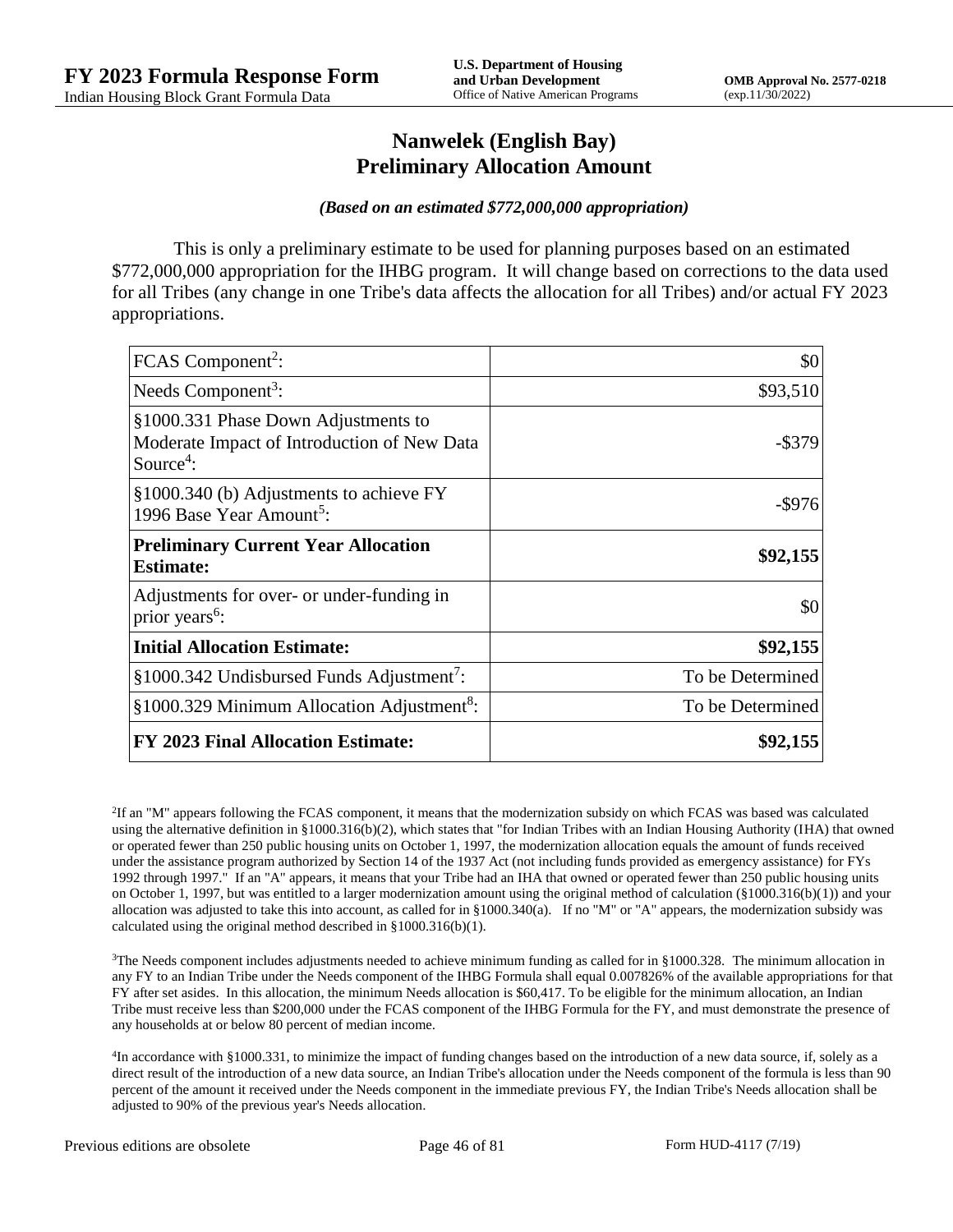<sup>5</sup> According to §1000.340, if a Tribe is allocated less funding under the formula than an IHA received on its behalf in FY 1996 for operating subsidy and modernization, its allocation is increased to the amount received in FY 1996 for operating subsidy and modernization.

<sup>6</sup> Adjustments refer to corrections made to prior year formula allocations. Most are repayment agreements with HUD, usually for overfunding received by the Tribe in prior years due to late reporting of paid-off and conveyed FCAS. Funds recovered through repayments are reallocated among all Tribes in the following FY through the formula. Adjustments are also occasionally made as a result of HUD errors in entering Tribes' information or in calculating formula allocations.

 $^7$  In accordance with §1000.342, Tribes with an initial allocation amount of \$5 million or greater may be subject to a reduction depending on the amount they have in HUD's Line of Credit Control System (LOCCS) on the first day of FY 2023. The amount of the reduction would be redistributed among other Tribes in proportion to their Needs calculation.

<sup>8</sup> In accordance with §1000.329, if carryover funds are available in any given year, HUD will hold the lesser amount of \$3 million or available carryover funds for additional allocations to Tribes with allocations less than 0.011547 percent of that year's appropriation. If the set-aside carryover funds are insufficient to fund all eligible Tribes at 0.011547 percent of that year's appropriations, the minimum total allocation shall be reduced to an amount which can be fully funded with carryover funds.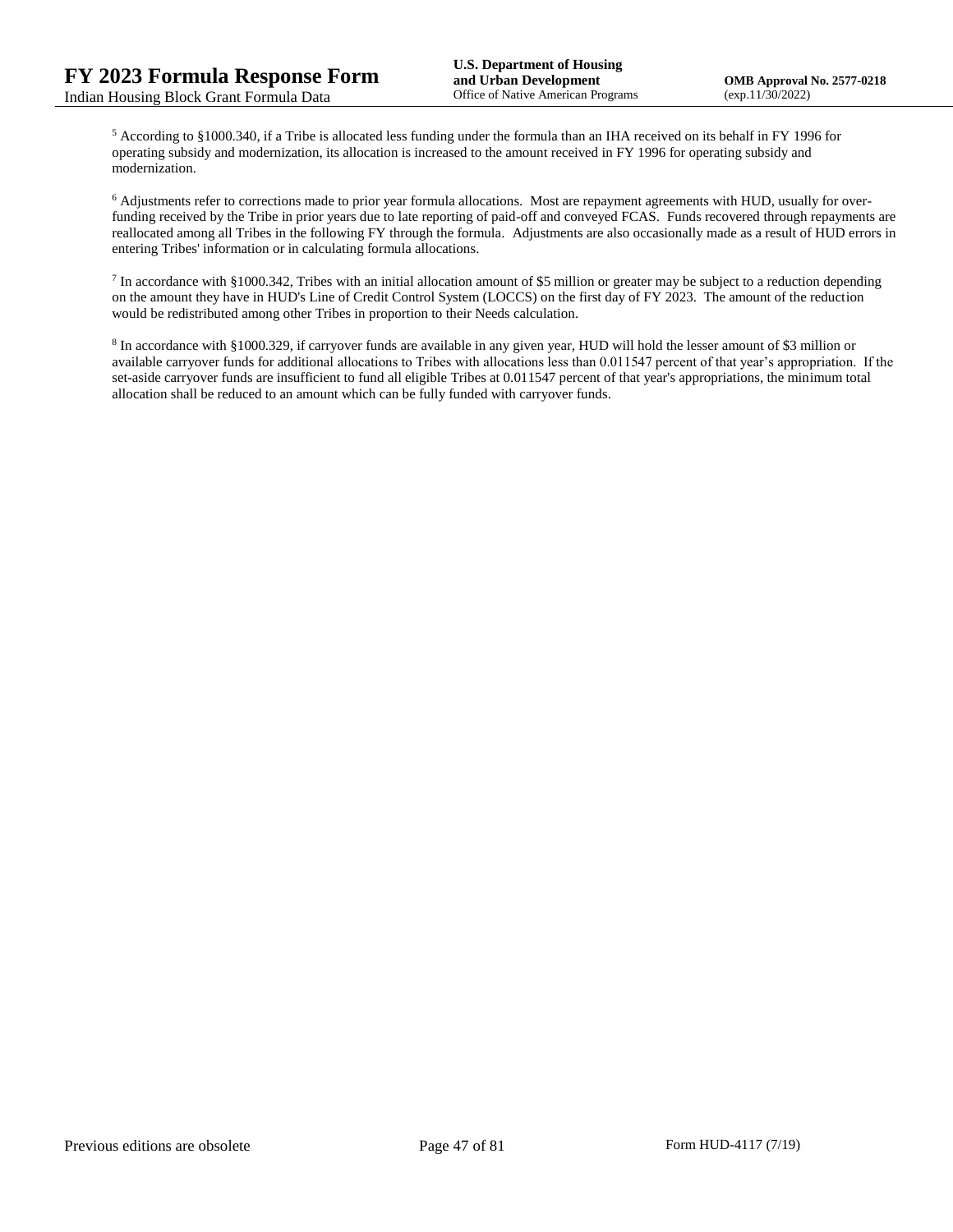# **Attachment A: FY 2024 Indian Housing Block Grant (IHBG) Needs Data**

The Needs data which will be used to estimate your Fiscal Year (FY) 2024 Indian Housing Block Grant (IHBG) formula allocation are shown below:

| <b>Need Variable</b>   | <b>Adjusted 2010 Decennial</b>   |                | <b>Tribe Submitted</b>  |            |
|------------------------|----------------------------------|----------------|-------------------------|------------|
|                        | <b>Census and 2015 to 2019</b>   |                | <b>Census Challenge</b> |            |
|                        | <b>American Community Survey</b> |                | (if applicable)         |            |
|                        | <b>Single Race</b>               | Multi Race     | <b>Single Race</b>      | Multi Race |
| American Indian and    | 232                              | 256            |                         |            |
| Alaska Native (AIAN)   |                                  |                |                         |            |
| persons*               |                                  |                |                         |            |
| <b>AIAN</b> households | 15                               | 15             |                         |            |
| with annual income     |                                  |                |                         |            |
| less than 30% of       |                                  |                |                         |            |
| median income          |                                  |                |                         |            |
| <b>AIAN</b> households | 10                               | 14             |                         |            |
| with annual income     |                                  |                |                         |            |
| between 30% and        |                                  |                |                         |            |
| 50% of median          |                                  |                |                         |            |
| income                 |                                  |                |                         |            |
| <b>AIAN</b> households | 15                               | 15             |                         |            |
| with annual income     |                                  |                |                         |            |
| between 50% and        |                                  |                |                         |            |
| 80% of median          |                                  |                |                         |            |
| income                 |                                  |                |                         |            |
| <b>AIAN</b> households | 20                               | 24             |                         |            |
| which are              |                                  |                |                         |            |
| overcrowded or         |                                  |                |                         |            |
| without kitchen or     |                                  |                |                         |            |
| plumbing               |                                  |                |                         |            |
| <b>AIAN</b> households | 4                                | $\overline{4}$ |                         |            |
| with housing cost      |                                  |                |                         |            |
| burden greater than    |                                  |                |                         |            |
| 50% of annual income   |                                  |                |                         |            |

\* The Decennial Census AIAN population data is adjusted for undercounts on reservation/trust lands and for remote Alaska. It is also adjusted for population change through FY 2019 based on the most recent Census county-level population projections. The count shown is the same as was used in FY 2022, since any further update is dependent on the introduction of the 2020 Decennial Census.

**Note:** The Housing Shortage Needs variable is not shown because it is based on the sum of lowincome households less the total number of Current Assisted Stock (CAS), and CAS is not provided on this document for review. However, it will be provided on your Tribe's FY 2024 Formula Response Form.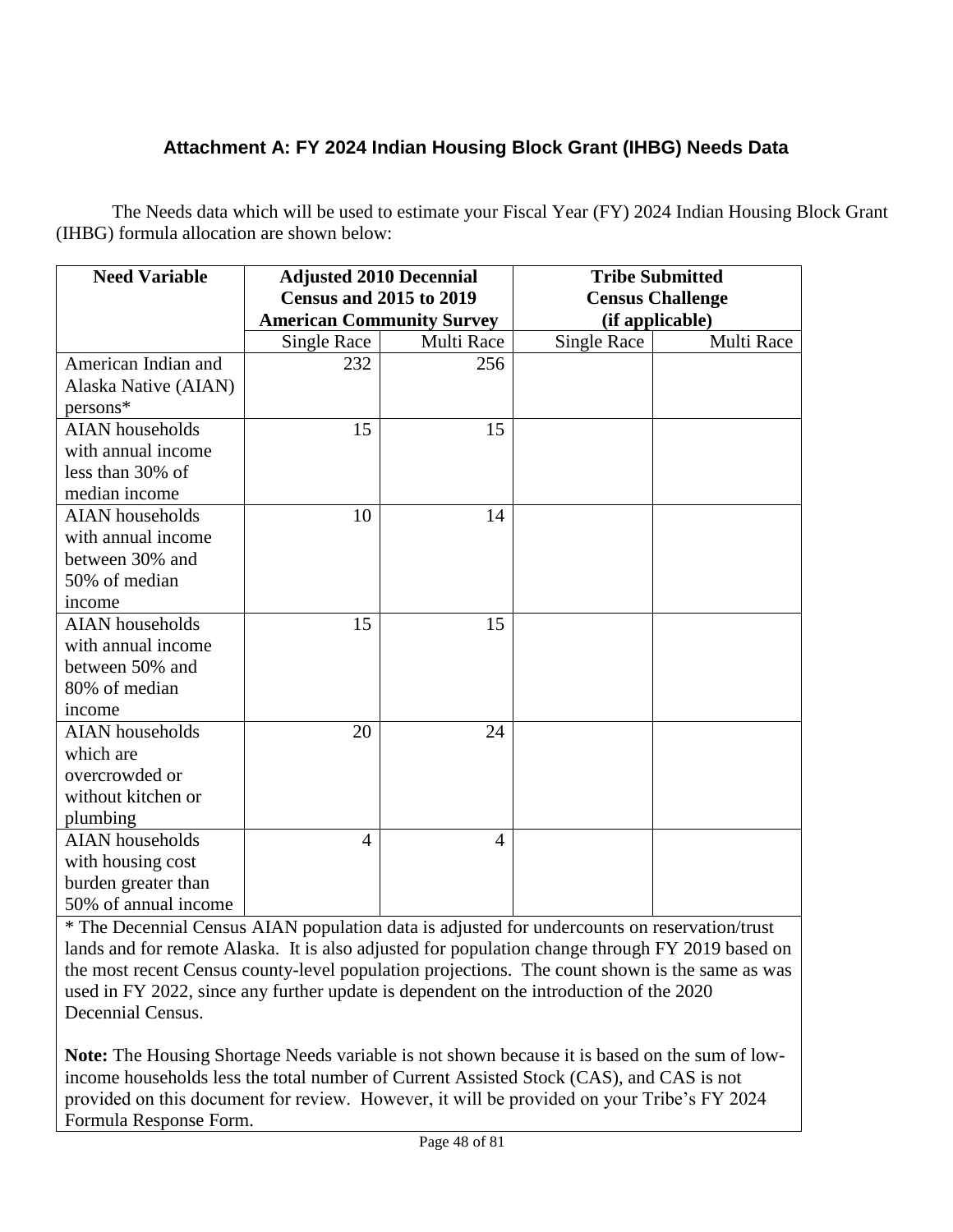All of the data above reflects the total Needs for your Formula Area prior to the application of the population cap. Therefore, these figures may be much higher than the amounts shown on your Tribe's Formula Response Form. If you share Formula Area with other Tribes, the data shown are your share of the Needs data in your combined overlapping Formula Areas.

If you have an approved Census challenge it will be shown in the table above, and that data will be used unless the Tribe specifically requests a return to the standard Census data set prior to March 30, 2023. If you believe you have an approved Census challenge but it is not shown in the table above, please contact the IHBG Formula Customer Service Center.

If you think these data do not reflect the Tribe's need:

- 7. Check to see if the Formula Area, as listed on your FY 2023 Formula Response Form, is correct for your Tribe. If the Formula Area is not correct, you may submit that correction no later than the August 1, 2022, the deadline for the FY 2023 allocation, or August 1, 2023, the deadline for the FY 2024 allocation.
- 8. Check to see if the Formula Area for your Tribe overlaps that of another Tribe. If it does, you may wish to contact the IHBG Formula Customer Service Center to obtain detailed information on how the Needs data are being shared.
- 9. If you still disagree, you may wish to submit a Census challenge no later than March 30, 2023 for the FY 2024 IHBG allocation. If so, please review the guidelines in "Challenging U.S. Census Data: Guidelines for the Indian Housing Block Grant Formula." [https://portal.hud.gov/hudportal/HUD?src=/program\\_offices/public\\_indian\\_housing/ih/codetalk/onap/ih](https://portal.hud.gov/hudportal/HUD?src=/program_offices/public_indian_housing/ih/codetalk/onap/ihbgformula) [bgformula.](https://portal.hud.gov/hudportal/HUD?src=/program_offices/public_indian_housing/ih/codetalk/onap/ihbgformula)

Should you have questions, please contact the IHBG Formula Customer Service Center at:

2614 Chapel Lake Drive Gambrills, MD 21054 Phone: 800-410-8808 Fax: 202-393-6411 E-mail: IHBGformula@firstpic.org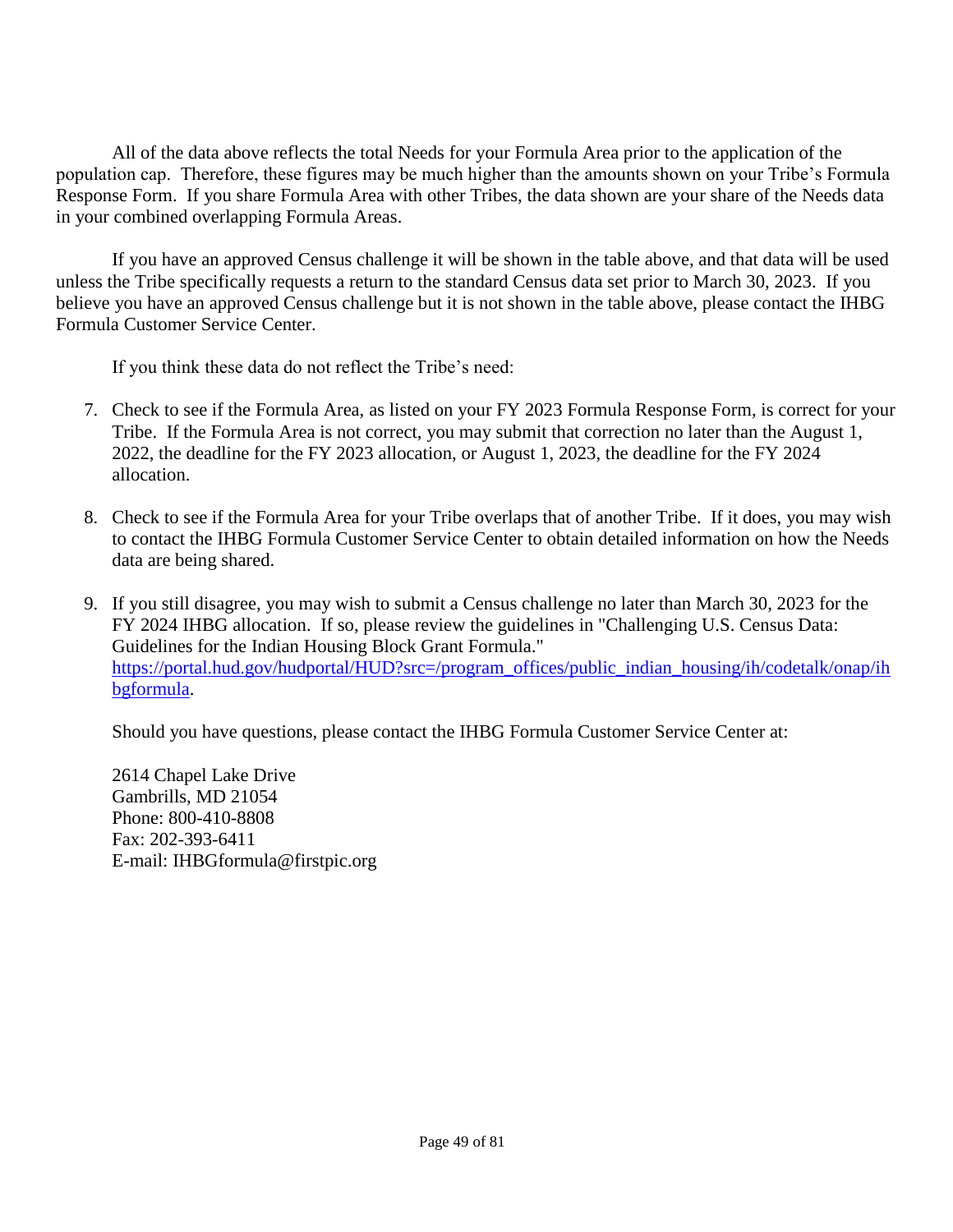Public reporting burden for the collection of information is estimated to average 30 minutes. This includes the time for collecting, reviewing, and reporting the data. The information will be used to allocate funds under the IHBG program. Response to this request for information is required in order to receive the benefits to be derived. This agency may not collect this information, and you are not required to complete this form unless it displays a currently valid OMB control number.

# **Indian Housing Block Grant Formula Data for the Port Graham**

This document provides notice to the Tribe and/or Tribally designated housing entity (TDHE) of the data to be used in calculating its Indian Housing Block Grant (IHBG) program allocation for Fiscal Year (FY) 2023. It also provides an estimate of the Tribe's FY 2023 allocation.

Please carefully review your Tribe's data and report any changes and corrections to the IHBG Formula Customer Service Center as described below. All Tribes/TDHEs are responsible for reporting data changes and corrections. According to 24 CFR 1000.315(b), the Formula Response Form (FRF) is the only mechanism that a recipient shall use to report changes to the number of Formula Current Assisted Stock (FCAS). In addition, Tribes/TDHEs should use the FRF to report changes and corrections to the following:

- Formula Area.
- Overlapping Formula Areas.
- Tribal Enrollment and Formula Area Population Cap.

### **Submission Deadlines**

The submission must be postmarked or faxed by **August 1, 2022**, for consideration in the FY 2023 allocation. Please postmark or fax changes and corrections with appropriate supporting documentation to the IHBG Formula Customer Service Center by **August 1, 2022**, for inclusion in the FY 2023 allocation. Please note that while HUD requires requests for formula changes to be submitted by August 1<sup>st</sup>, HUD may consider subsequent requests from Tribes that have been directly affected by changes resulting from other Tribes' requests submitted prior to the August 1 deadline. Subsequent requests received in prior FYs may be carried into future FYs if processing of such requests is not finalized in the current FY. For questions regarding appropriate documentation, please contact the IHBG Formula Customer Service Center at the address listed below.

The results of any successful changes to Fair Market Rent (FMR), Total Development Cost (TDC), and the U.S. Census Bureau Population Estimates data should also be submitted by August 1, 2022. Details on the procedures to be followed if you wish to challenge these data elements are contained in the Appendices to the most recent published document "*Challenging U.S. Decennial Census Data: Guidelines for the Indian Housing Block Grant Formula.*" This document can be obtained from the IHBG Formula Customer Service Center or at: [https://portal.hud.gov/hudportal/HUD?src=/](https://portal.hud.gov/hudportal/HUD?src=/program_offices/public_indian_housing/ih/codetalk/onap/ihbgformula) 

[program\\_offices/public\\_indian\\_housing/ih/codetalk/onap/ihbgformula.](https://portal.hud.gov/hudportal/HUD?src=/program_offices/public_indian_housing/ih/codetalk/onap/ihbgformula)

The FRF also includes other data elements used to calculate the Needs component of the Formula. Tribes/TDHEs wishing to challenge these data elements should review the **Needs section** of this form. Each year, Tribes/TDHEs are reminded that March 30 is the deadline for the next FY's Census challenge. The Needs data in this document will include previously approved Census challenges, if still eligible for use in the FY 2023 allocation, as well as available Census data. If applicable, check the Needs section to verify that successful challenges have been incorporated. Needs data for FY 2024 is included in Attachment A

Previous editions are obsolete Page 50 of 81 Form HUD-4117 (7/19)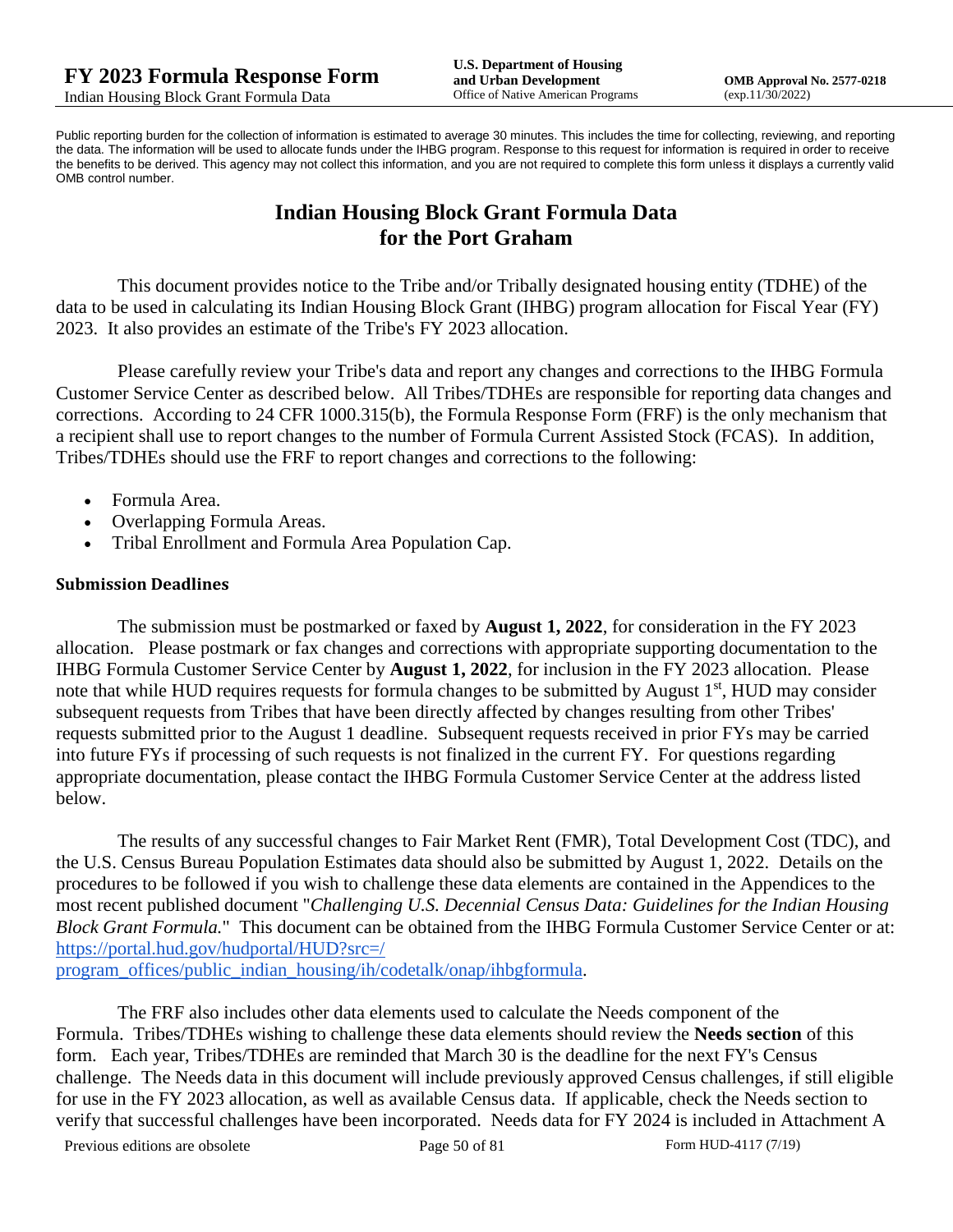of this form. Should you wish to initiate a challenge to your Needs data for FY 2024, please consult the guide, "*Challenging U.S. Decennial Census Data: Guidelines for the Indian Housing Block Grant Formula.*" The guide outlines procedures for conducting a Census challenge.

### **Failure to Report**

Please note that pursuant to §1000.315 and §1000.319, recipients are responsible for verifying and reporting changes to their FCAS on the FRF to ensure that data used for the IHBG Formula are accurate. Reporting shall be completed in accordance with requirements in subpart D and the FRF. If a recipient receives an overpayment of funds because it failed to report such changes on the FRF in a timely manner, the recipient shall be required to repay the funds within five fiscal years. HUD shall subsequently distribute the funds to all Indian Tribes in accordance with the next IHBG Formula allocation. A recipient will not be provided back funding for any units that the recipient failed to report on the FRF in a timely manner. HUD shall have three years from the date a FRF is sent out to take action against any recipient that fails to correct or make appropriate changes on that FRF. Review of FCAS will be accomplished by HUD as a component of A-133 audits, routine monitoring, FCAS target monitoring or other reviews.

The deadline for responding with changes to the data on the FRF is August 1. Any changes reported after the August 1 deadline are not timely under §1000.315 and §1000.319. Accordingly, no back funding is authorized based on changes reported after August 1; nor will untimely reported units be included in the FY 2023 allocation.

#### **Appeals Process**

Tribes/TDHEs may appeal HUD decisions regarding data used in the IHBG formula and HUD formula determinations in accordance with §1000.336(d).

#### **Technical Assistance**

Should you have questions, please contact the IHBG Formula Customer Service Center at:

2614 Chapel Lake Drive Gambrills, MD 21054 Phone: 800-410-8808 Fax: 202-393-6411 E-mail: IHBGformula@firstpic.org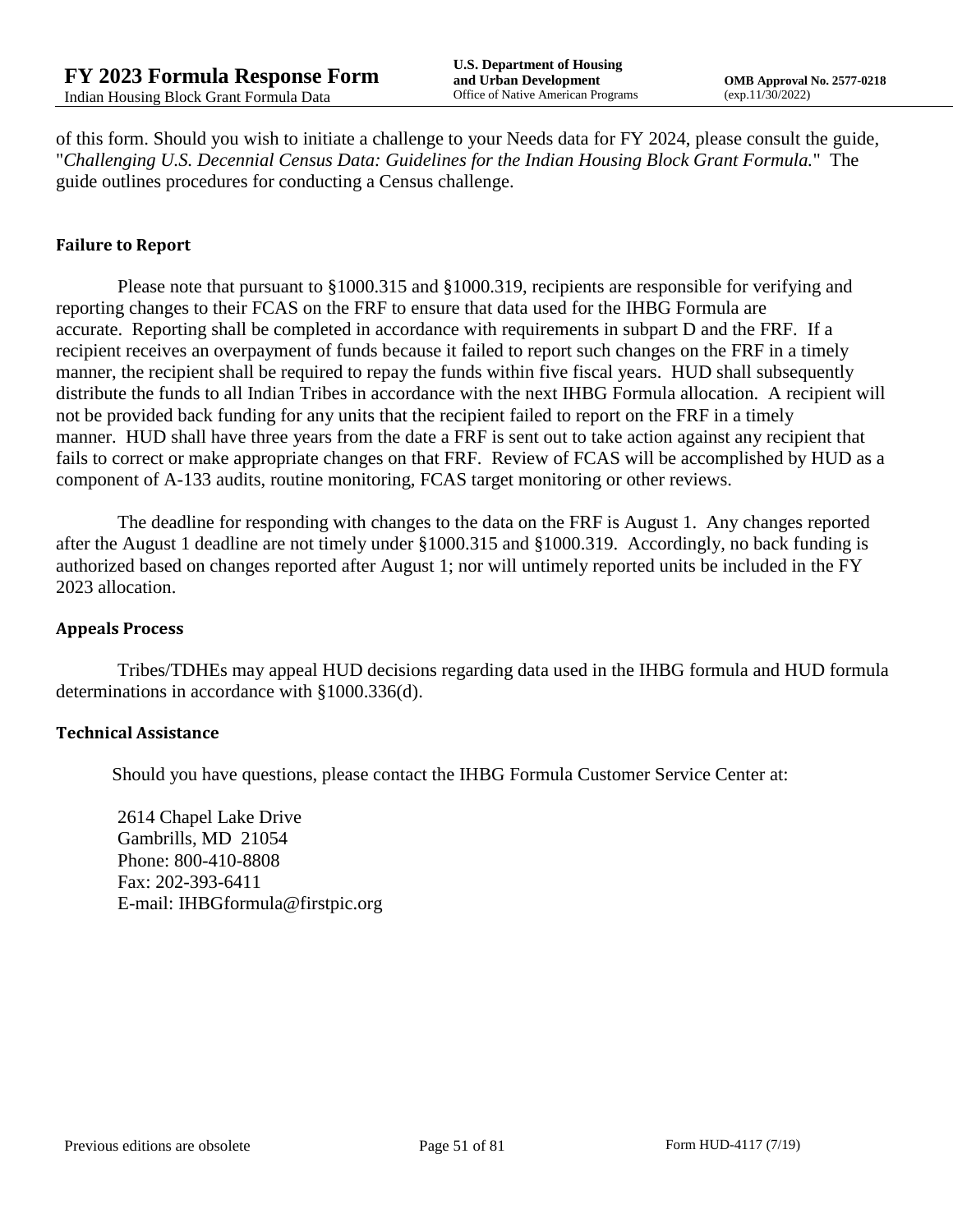# **Port Graham Formula Current Assisted Stock Homeownership and Rental**

HUD records show your Tribe/TDHE having the following Formula Current Assisted Stock (FCAS) funded by 1937 Housing Act programs. Please compare the project numbers, number of units, type of units, and Date of Full Availability (DOFA) with your records. Then postmark or fax any changes and corrections, including updated information, to the IHBG Formula Customer Service Center by **August 1, 2022**, for inclusion in the FY 2023 allocation. **Please note:** If a unit becomes ineligible as FCAS between the date in which you report and September 30, HUD will need to recover the over-funding that the recipient received for that unit unless the recipient submits an additional Appendix A1 before September 30 that indicates the unit's eligibility status.

The unit counts reported below include:

- Low Rent, Mutual Help and Turnkey III units funded under 1937 Housing Act (i.e., units that were subject to an Annual Contributions Contract (ACC)).
- Units converted prior to October 1, 1997, as the type of unit to which it was converted.
- Units converted on or after October 1, 1997, as the type of unit funded on the latest ACC.

The unit counts reported below <u>do not</u> include:

- Units built with NAHASDA, HOME, or ICDBG funds.
- Units built with BIA, State, or tribal funds.
- Units built over the number specified in the original ACC for Projects with DOFA after October 1, 1997.
- Units not used as housing dwelling units, including units used for non-dwelling purposes and unoccupied units not being made available for occupancy.
- Units previously reported as having been conveyed, conveyance eligible (paid-off but not conveyed), or demolished.

A unit that is conveyance eligible will be removed from HUD's FCAS data when it becomes eligible for conveyance. If a legal impediment prevented the conveyance, the Tribe/TDHE needs to make reasonable efforts to overcome the legal impediment as required in §1000.318(b). When the unit is conveyed, it is up to the Tribe/TDHE to report to the IHBG Formula Customer Service Center when the unit is conveyed or when the 2-year time period is up, and to provide all necessary documentation for HUD to re-evaluate the unit to see if it remained eligible as FCAS beyond the conveyance eligibility date. If the Tribe/TDHE has demonstrated it made reasonable efforts to convey in the face of a legal impediment as required by §1000.318(b), then HUD will revise the FCAS data for the preceding years and calculate the appropriate adjustment pursuant to the formula at §1000.319. No homeownership unit will be considered FCAS 24 months after the date the unit became conveyance eligible, unless the Tribe, TDHE, or IHA provides evidence from a third party, such as a court or state or federal government agency, documenting that a legal impediment continues to prevent conveyance, and assuming that the Tribe made reasonable efforts to overcome any existing legal impediments during the preceding 24 months in accordance with §1000.318(b).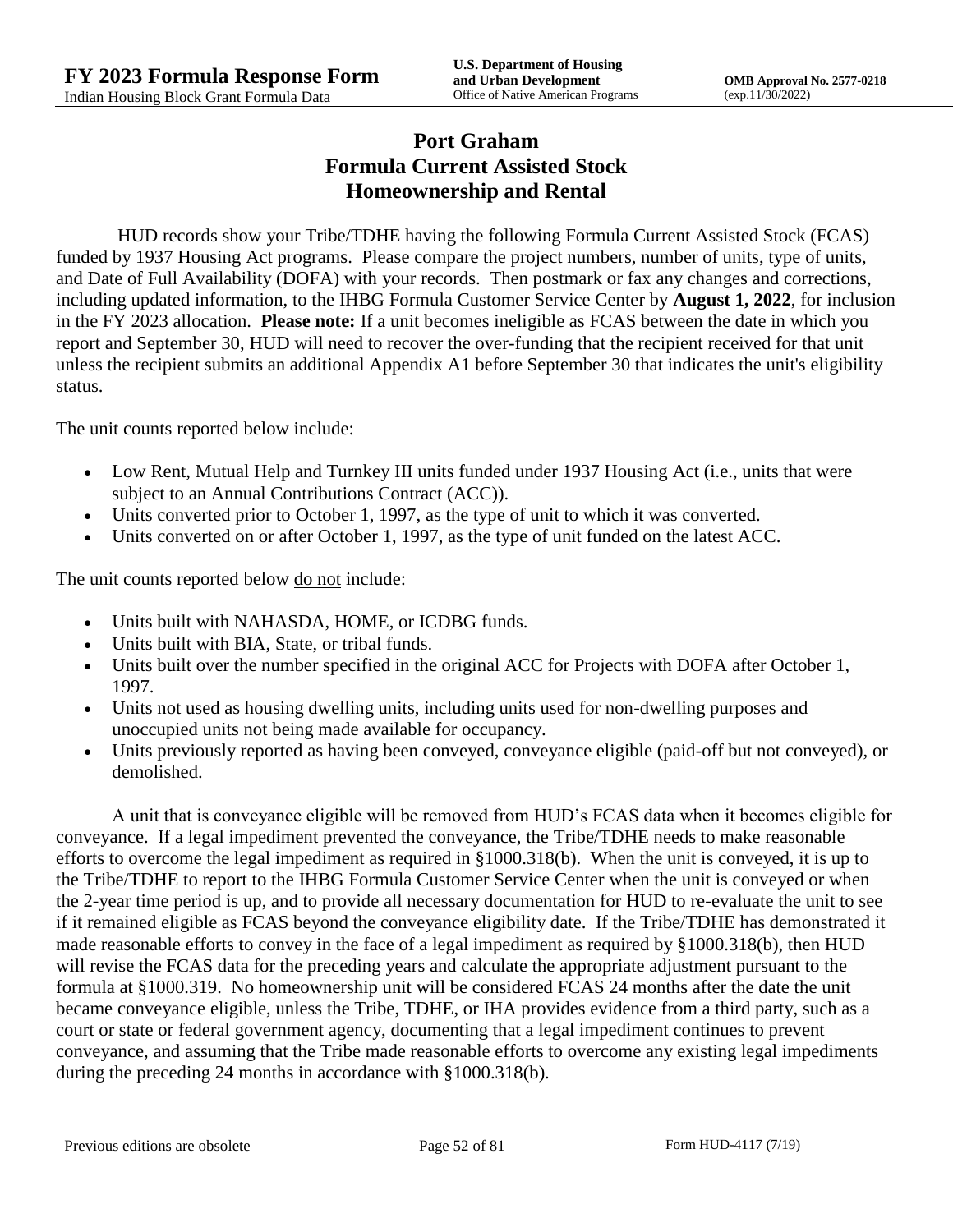Please note changes and corrections to the unit counts on the table below and also complete and submit appropriate forms as follows:

- Use **Appendix A1** to report units that are conveyance eligible or conveyed.
- Use **Appendix A2** to report changes due to DOFA of FCAS units.
- Use **Appendix A3** to report changes due to conversion of FCAS units.
- Use **Appendix A4** to report demolished and rebuilt FCAS units.
- Use **Appendix A5** to report all other FCAS changes.

**NOTE:** In accordance with Section 302(b)(1) of the *Native American Housing Assistance and Self-Determination Act (NAHASDA)*, 25 U.S.C. § 4152(b)(1), Mutual Help and Turnkey III units developed under the United States Housing Act of 1937 that are conveyed or eligible to be conveyed prior to October 1 of the calendar year immediately preceding the FY for which funds are provided cease to be eligible as FCAS beginning that FY unless the Tribe can demonstrate that the unit has not been conveyed for reasons beyond its control. By the terms of their Mutual Help and Occupancy Agreements (MHOA), such units are eligible for conveyance no later than 25 years from the inception of those agreements, which generally corresponds to the Date of Full Availability (DOFA). **Accordingly, all units in any project that reached its DOFA in FY 1997<sup>1</sup> , are presumptively no longer considered FCAS, and HUD is removing them from its FCAS data for the Tribe in the table below as indicated with a (\*).** If your Tribe believes that any of these units are still eligible for FCAS, please identify the project and unit number and provide the necessary information in accordance with the FRF as follows:

- 1. If the unit was converted to and is currently managed as a Low Rent (LR) unit, provide the information required in Appendix A3.
- 2. If there is a subsequent homebuyer, or the unit is still within the term of its lease-to-own agreement, please provide the information required in Appendix A5, including the date that the current agreement was signed and the termination date of the agreement.

Your Tribe has no Current Assisted Stock Projects

<sup>1</sup>All units in projects that reached DOFA prior to FY 1997 were previously removed from FCAS on an FRF for FY 2014 or later, and are only listed on the FRF if the Tribe/TDHE submitted unit level information documenting continued eligibility. Unit eligibility will be re-challenged every three years to assure appropriate treatment.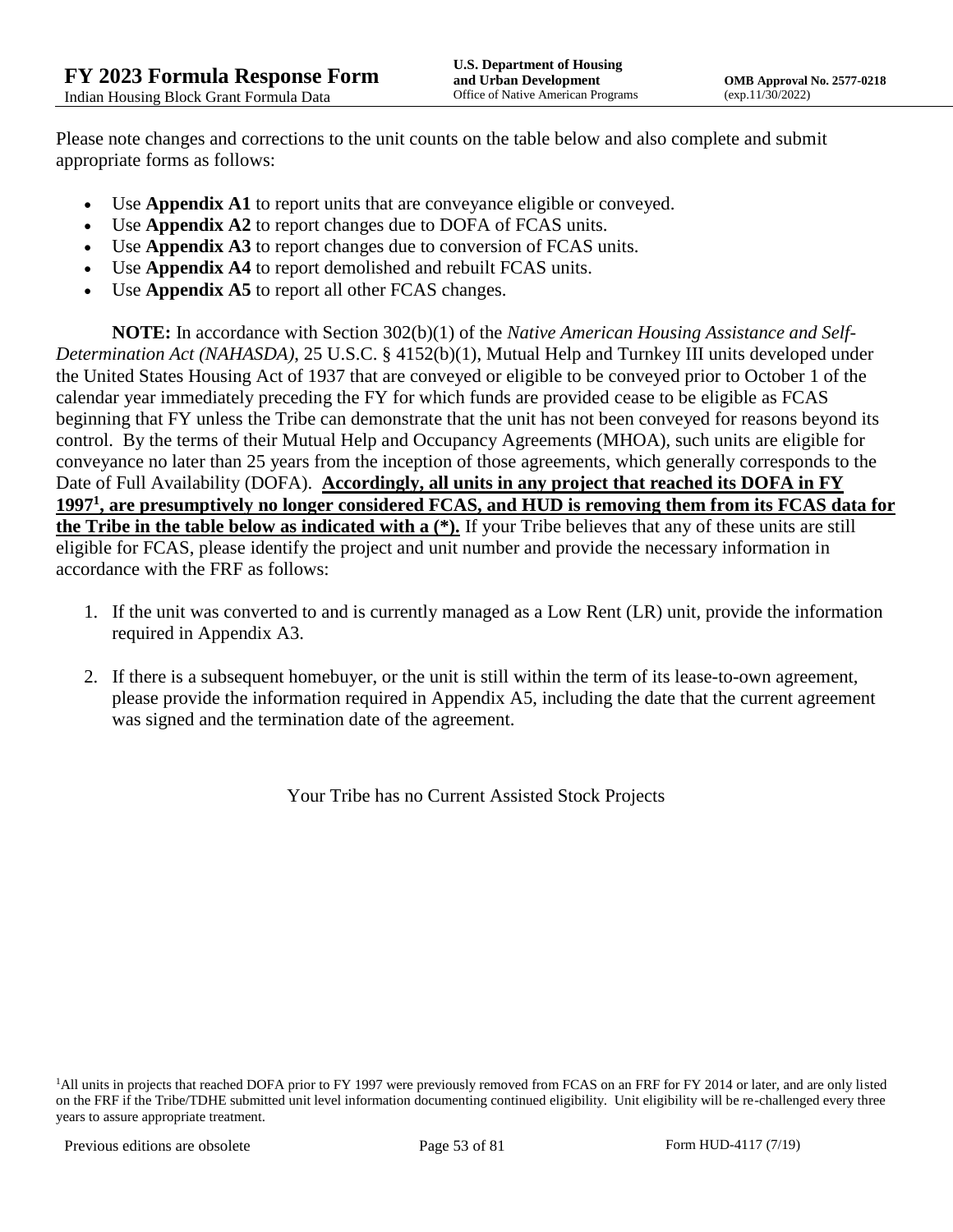# **Port Graham Formula Current Assisted Stock Section 8**

Under the IHBG Formula, your Tribe's FCAS count includes the following Section 8 units:

### **Number of units: 0**

By regulation, Section 8 units are counted under the IHBG formula after their contracts expire only if the Tribe/TDHE continues to manage the assistance in a manner similar to the Section 8 program.

If you no longer provide or operate an equivalent number of Section 8, please make corrections to the total above and on the table below.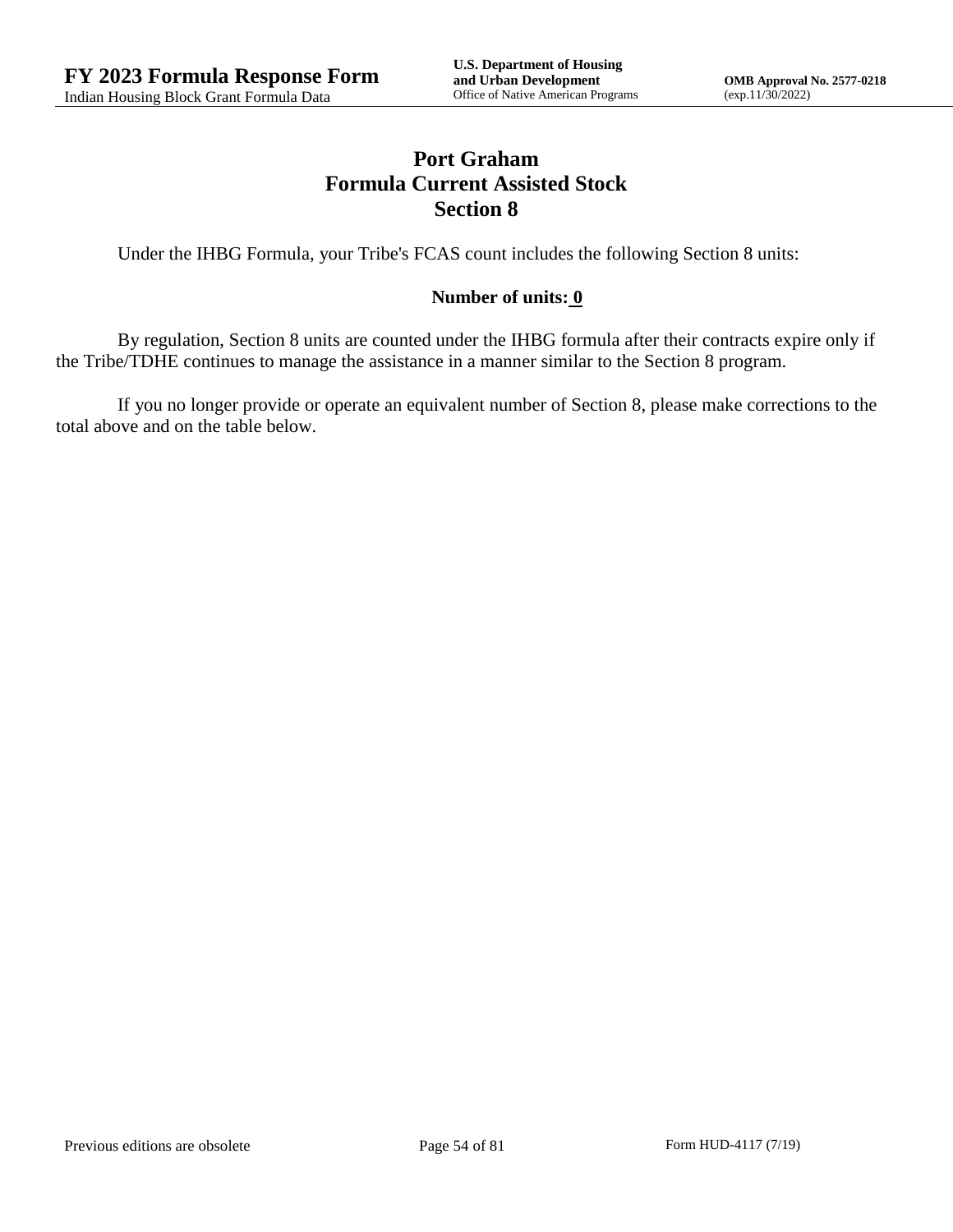**\$1,072 \$615,771**

## **Port Graham**

## **Adjustment Factors**

#### **Inflation Rate Factor**

Inflation rate is adjusted annually and is a national figure used to adjust the amount of subsidy for FCAS.

#### **1.91%**

#### **Local Area Cost Adjustments**

Allowable Expense Level (AEL), Fair Market Rent (FMR), and Total Development Cost (TDC) are used to adjust the amount of subsidy for FCAS to reflect local conditions. TDC is also used to adjust the Needs component to reflect local costs.

Annual Expense Level (AEL):

Fair Market Rent (FMR):

Total Development Cost (TDC):

In accordance with §1000.336(a)(7)(b), AEL cannot be challenged. However instructions for challenging the FMR and TDC are provided in the document "*Challenging U.S. Decennial Census Data: Guidelines for the Indian Housing Block Grant Formula*" available through the IHBG Formula Customer Service Center. Tribes successfully challenging FMR and TDC data elements must submit the revised figures to the IHBG Formula Customer Service Center by August 1, 2022. Please note that while HUD requires requests for formula changes to be submitted by August 1<sup>st</sup>, HUD may consider subsequent requests from Tribes that have been directly affected by changes resulting from other Tribes' requests submitted prior to the August 1 deadline. Subsequent requests received in prior FYs may be carried into future FYs if processing of such requests is not finalized in the current FY.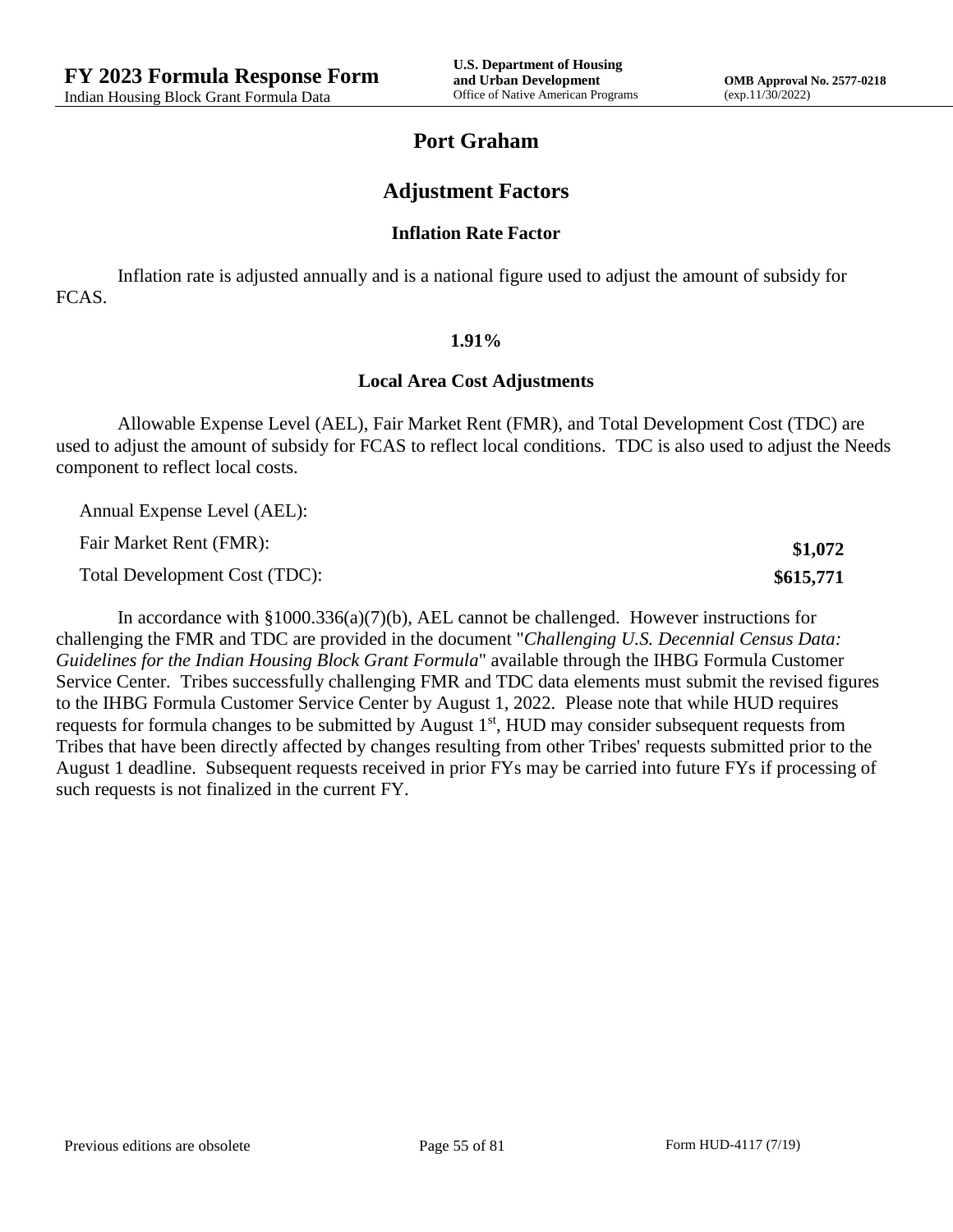# **Port Graham Formula Area**

In accordance with §1000.302 Formula Area (1)…."Formula Areas are:"

- 1. Reservations for federally recognized Indian Tribes, as defined by the U.S. Census;
- 2. Trust lands;
- 3. Department of the Interior Near-Reservation Service Areas;
- 4. Former Indian Reservation Areas in Oklahoma Indian Areas, as defined by the U.S. Census as Oklahoma Tribal Statistical Areas (OTSAs);
- 5. Congressionally Mandated Service Areas;
- 6. State Tribal Areas as defined by the U.S. Census as State Designated American Indian Statistical Areas (SDAISAs);
- 7. Tribal Designated Statistical Areas (TDSAs);
- 8. California Tribal Jurisdictional Areas established or reestablished by Federal court judgment; and
- 9. Alaska formula areas described in §1000.302 Formula area (4).

Formula areas may include additional geographic units if the Tribe demonstrates that it is providing substantial housing services in accord with §1000.302 Formula area (2) & (3) and §1000.302 substantial housing services.

The geographic areas currently contained in your Formula Area are listed below.

| <b>Formula Area</b>                                   | <b>Estimated Change in American Indian and Alaska</b><br><b>Native (AIAN) population since 2010 Census</b> |
|-------------------------------------------------------|------------------------------------------------------------------------------------------------------------|
| Port Graham ANVSA, AK-Kenai Peninsula Borough, Alaska | 13.67%                                                                                                     |

A "+" next to a geographic area listed above indicates that the area overlaps with other Tribe(s). For overlapping areas, be sure to review the information in the next section, "Overlapping Formula Areas." Balance of county refers to any land in a county outside reservations or trust lands.

If any of these areas do not meet the above criteria or are not covered under §1000.302 Formula area (2), please make changes and corrections in Appendices B1 and B2.

If you wish to request other geographic areas beyond those identified above to be added to your Tribe's Formula Area, please complete the Formula Area table in **Appendices B1 and/or B2.** HUD will review this submission based on §1000.302 Formula area (2) & (3) and §1000.302 substantial housing services and determine whether or not to include these areas. HUD will make its judgment using as its guide whether this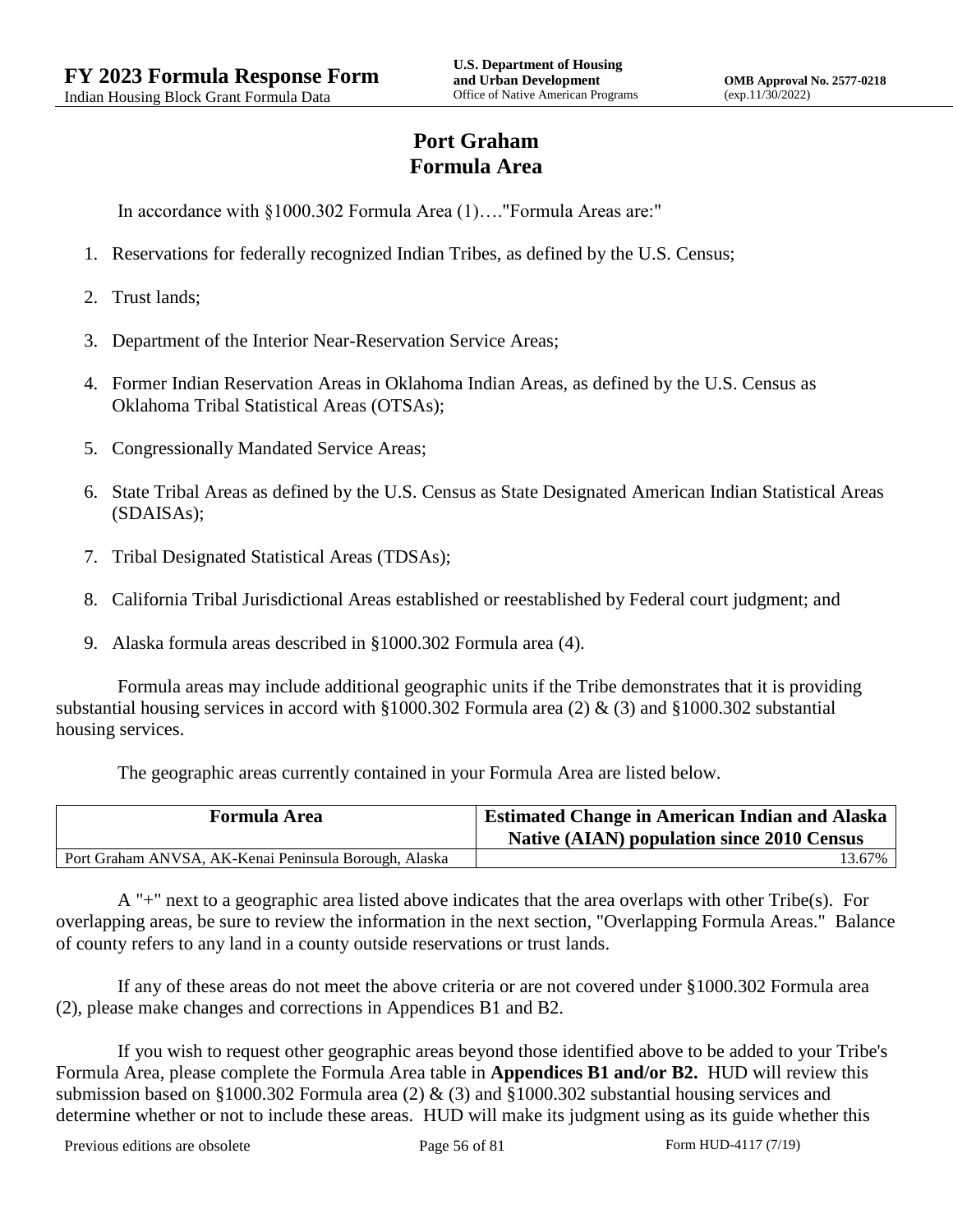addition is fair and equitable for all Tribes receiving a formula allocation. Please note that if Formula Area expansions are approved based on substantial housing services, Tribes must continue to provide investment levels consistent with the definition of substantial housing services in accordance with §1000.302 substantial housing services (2).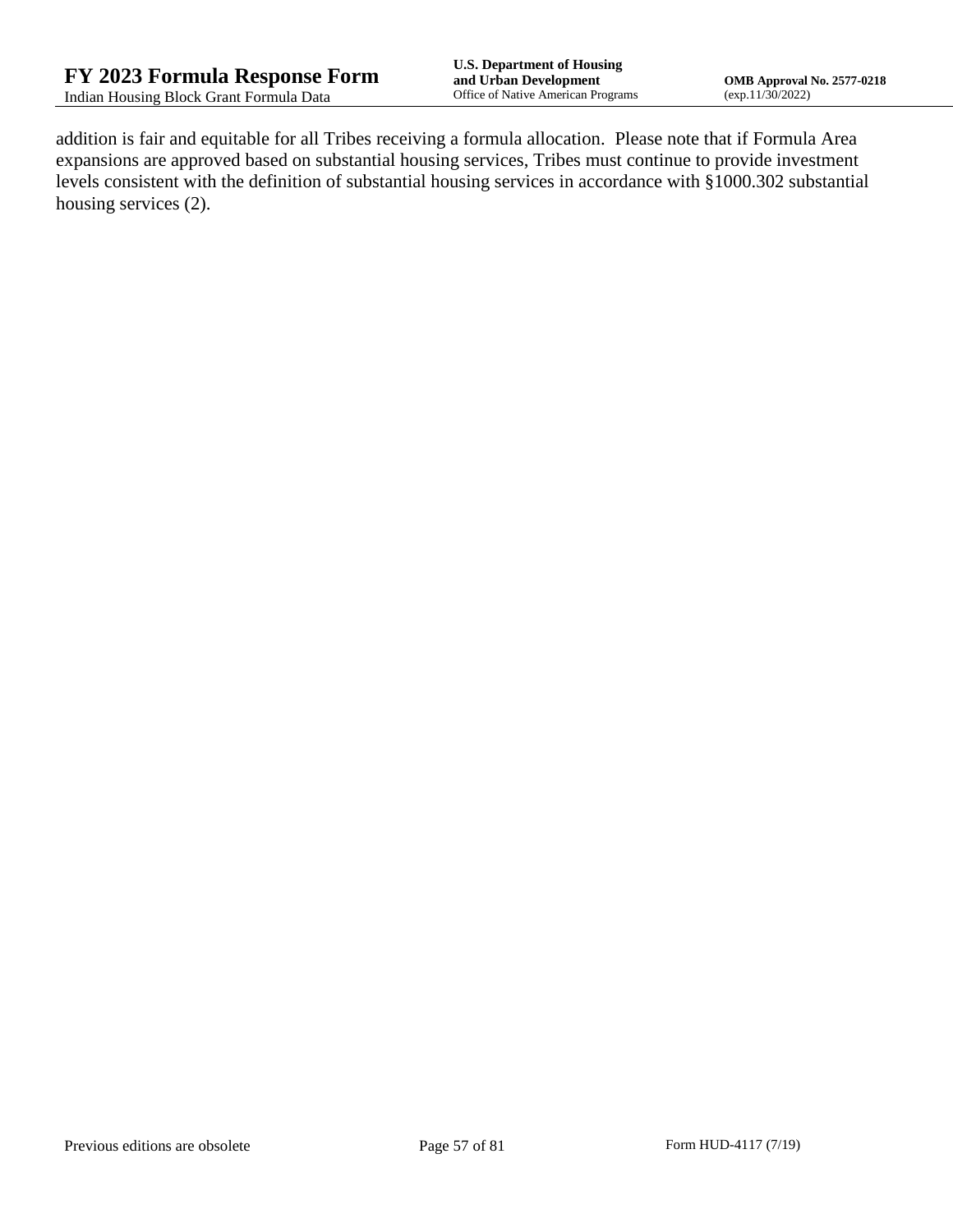## **Port Graham Overlapping Formula Areas**

### **Only for Tribes with a "+" next to the geographic area (see previous section on Formula Area)**

In cases where Tribes are overlapped, Needs data (population and household) for the entire Formula Area of all Tribes involved in the overlap are shared. If your Formula Area is overlapped, you are likely receiving a share of the Needs data for areas beyond those listed as being part of your Tribe's Formula Area.

Currently, your Tribe is sharing Needs data as a result of overlapping Formula Areas with the following Tribes:

### **None**

HUD uses Bureau of Indian Affairs (BIA) estimates for Total Resident Service Area Indian Population (TRSAIP) to proportionately allocate Needs data to the affected Tribes.

## **The TRSAIP being used for your Tribe is: 99**

If you wish to correct your Tribe's TRSAIP, please contact your BIA Area Office. HUD will only accept written correspondence from the BIA to correct TRSAIP figures (see Appendix D to the document "*Challenging U.S. Decennial Census Data: Guidelines for the Indian Housing Block Grant Formula*" available through the IHBG Formula Customer Service Center).

HUD recognizes that Tribes may be able to provide better data for overlapping areas. Therefore, HUD is requesting that each Tribe provide its Tribal Enrollment within each of the geographic areas described in the preceding section as overlapping.

If all Tribes in an overlapping area submit corrected information to HUD, HUD will then use this information to divide the funds for the affected area. Otherwise, HUD will continue to use the BIA TRSAIP estimates to make the allocations. On the form in Appendix C, list the overlapping geographic area (indicated earlier under the Formula Area section by a "+" next to the geographic area) and your Tribe's enrollment in the area.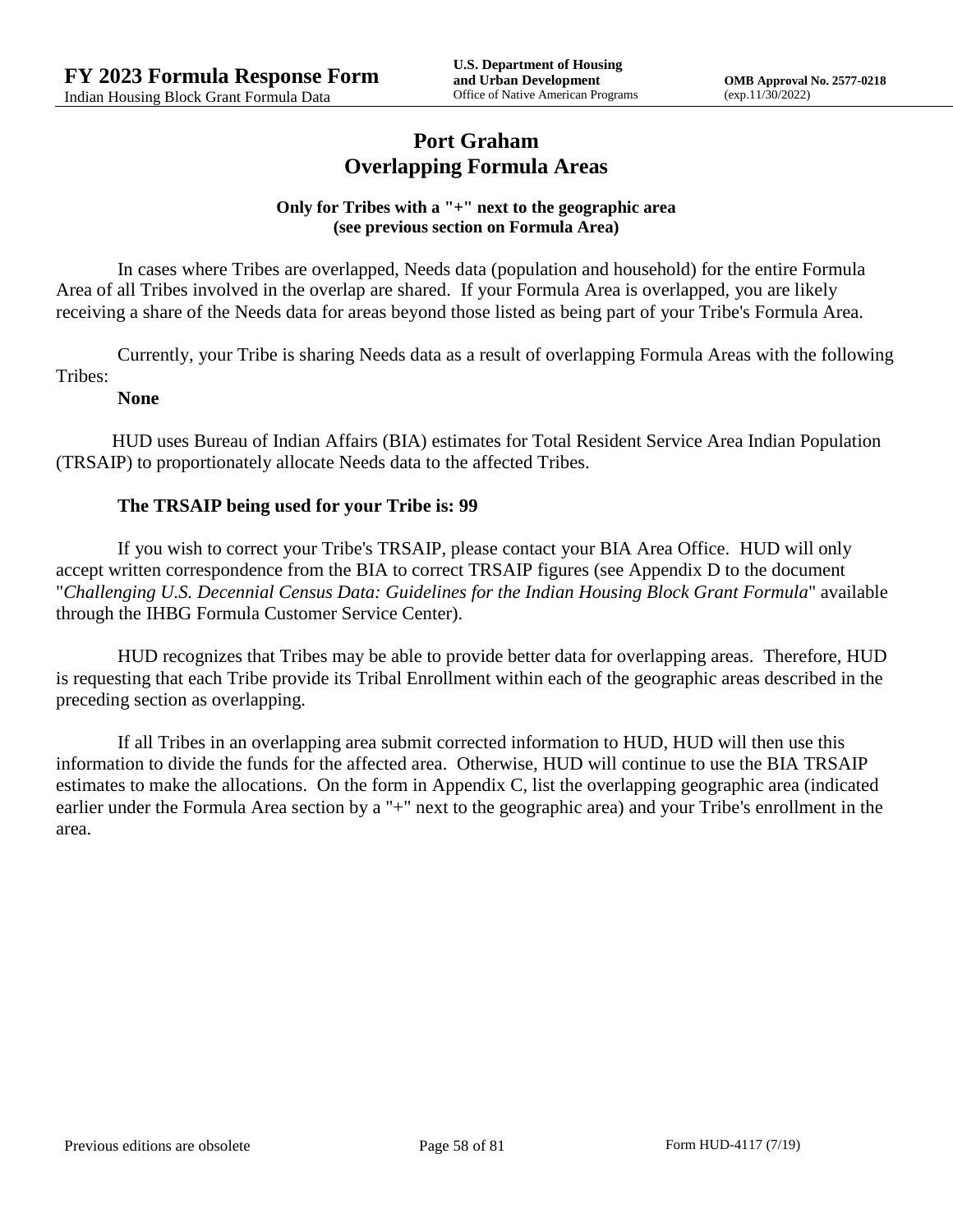## **Port Graham Tribal Enrollment & Formula Area Population Cap**

In accordance with §1000.302 (5), Tribal Enrollment is used to cap AIAN persons in calculating Needs data. A cap is placed at twice Tribal Enrollment. If there is a "\*" next to "AIAN persons" in the Needs section, your Tribe's data have been "capped."

### **The enrollment being used for your Tribe (or Alaska Village or Corporation) is: 296**

If your Tribe's enrollment is different than what is listed above, please follow the instructions in Appendix D for correcting your Tribe's enrollment.

If a cap has been applied to your Tribe and you are providing housing services to more than twice as many AIAN members of other Tribes as members of your own Tribe, please follow the instructions in Appendix D for correcting your Tribe's Population Cap.

Please note that Formula Area Population Cap Adjustments must be submitted on an annual basis to the IHBG Formula Customer Service Center for approval. The requests must be postmarked or faxed by August 1 of this year.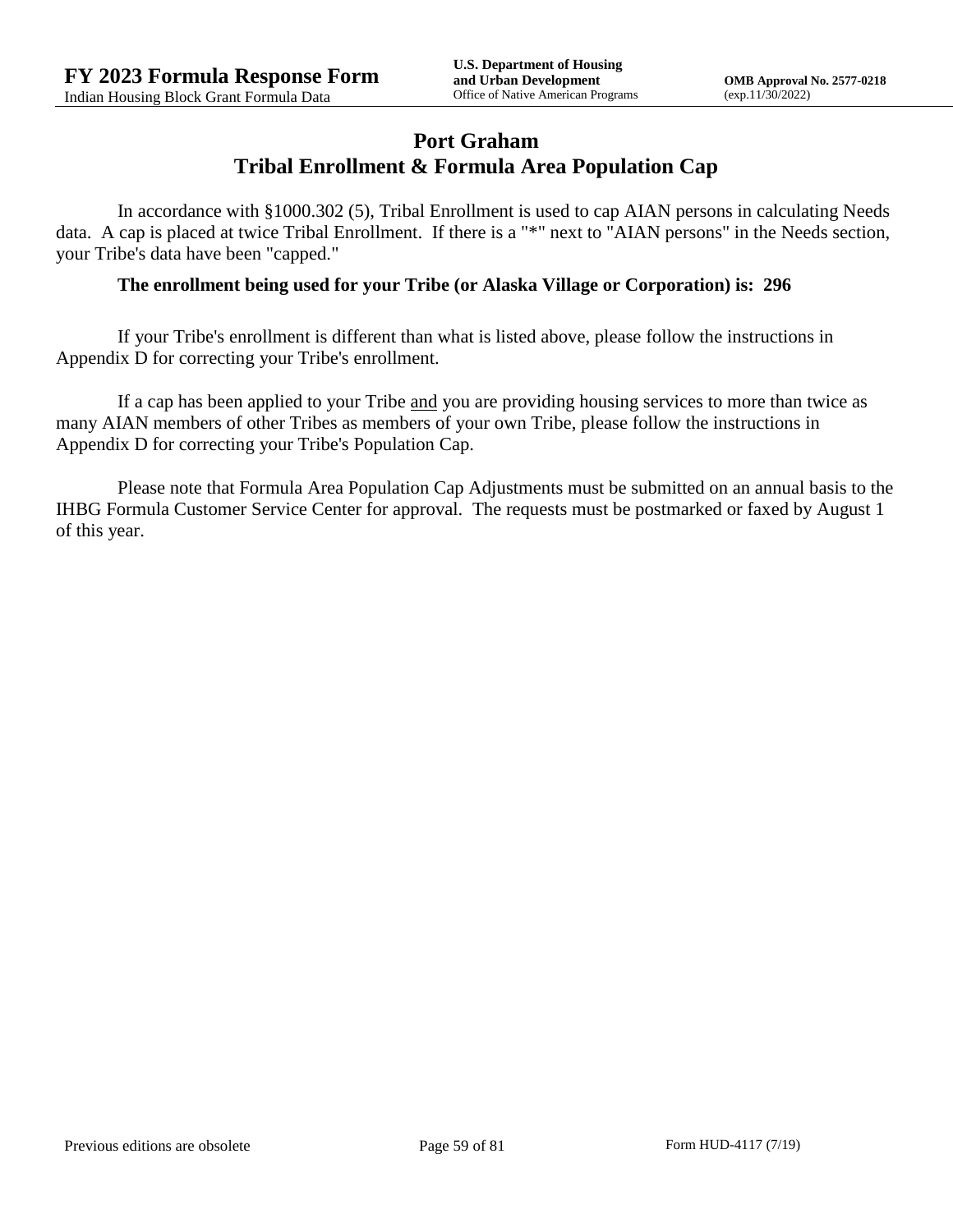# **Port Graham Needs Data**

Listed below are the data currently being used to calculate the Needs component of your Tribe's allocation based on your Tribe's "Formula Area" (see Formula Area section of this document).

The data used are from a special tabulation. This tabulation:

- Counts individuals reported as AIAN. The AIAN person count variable comes from the Decennial Census and is aged using Census population estimates. For the FY 2010 Decennial Census, data for reservations, trust lands, and remote Alaska will receive an undercount adjustment of 4.88%. For all other Needs variables, in FY 2023 HUD will use the 5-year rolling average from 2014 to 2018 ACS data. The ACS data will be updated every year. Therefore, in FY 2024, the ACS data will be from 2015 to 2019. These data sources apply unless Tribes have approved Census Challenges in place. **No, your Tribe does not have an approved Census Challenge.**
- The FY 2023 estimate is calculated with the Needs component based on single race (AIAN alone) Census data and multi-race (AIAN alone and in combination with other race(s)) Census data. The amount of the allocation for each Indian Tribe was determined to be the greater of the two resulting allocation amounts.

The growth adjustment factor and the undercount adjustments used for your Formula Area are listed next to each Formula Area in the table listing your Tribe's Formula Area.

After adjusting for population growth and undercount, sharing of Needs data among Tribes in cases of overlapping Formula Areas and application of the Population Cap (see note below), your Tribe's Needs component is based on **single-race data**. The Needs data are:

| AIAN persons:                                                               | 143 |
|-----------------------------------------------------------------------------|-----|
| AIAN households with annual income less than 30% of median income:          | 15  |
| AIAN households with annual income between 30% and 50% of median income:    | 15  |
| AIAN households with annual income between 50% and 80% of median income:    | 4   |
| AIAN households which are overcrowded or without kitchen or plumbing:       | 15  |
| AIAN households with housing cost burden greater than 50% of annual income: | 4   |
| Housing Shortage (number of low-income AIAN households less total number    | 16  |
| of NAHASDA and Current Assisted Stock):                                     |     |

Note: If there is a "\*" next to "AIAN persons" above, the Tribe's data have been "capped." This occurs when the AIAN population in the Tribe's Formula Area is greater than twice its total Tribal Enrollment.

If you think these data do not reflect your Needs:

 Check to see if the Formula Area, as listed previously, is correct for your Tribe. If the Formula Area is not correct, submit that correction.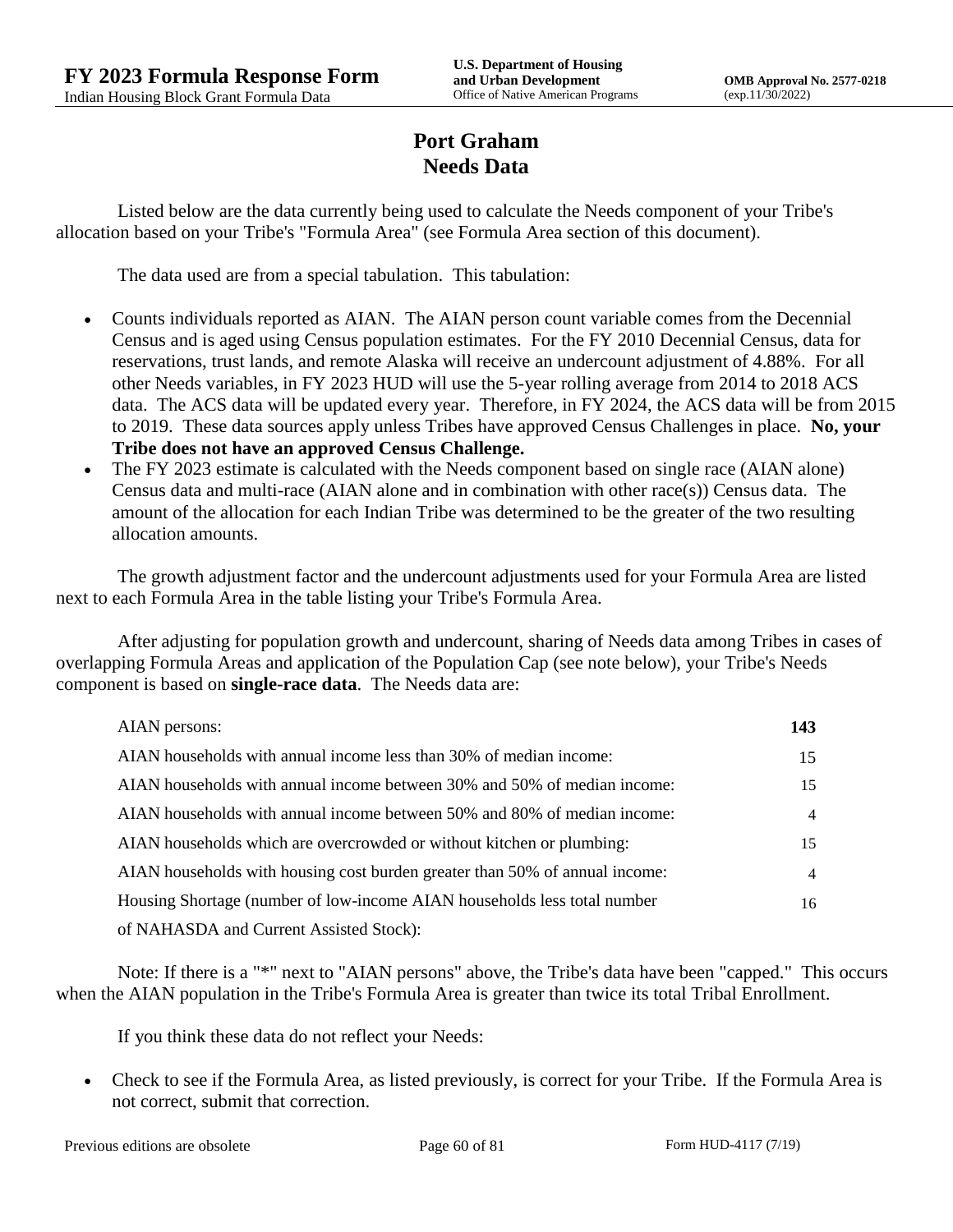- Check to see if the Formula Area for your Tribe overlaps that of another Tribe. If it does, you may wish to contact the IHBG Formula Customer Service Center to obtain detailed information on how the Needs data are being shared.
- If you still disagree, you may wish to submit a Census challenge. To determine if submitting a Census challenge would be appropriate for your Tribe, please review the *FY 2023 Needs Data* above and the FY *2024 Needs Data* on Attachment A for a full presentation on the Needs data available for your Tribe, 3and then read the document "*Challenging U.S. Decennial Census Data: Guidelines for the Indian Housing Block Grant Formula*" at: https://portal.hud.gov/hudportal/HUD?src=/program\_offices/ [public\\_indian\\_housing/ih/codetalk/onap/ihbgformula.](https://portal.hud.gov/hudportal/HUD?src=/program_offices/public_indian_housing/ih/codetalk/onap/ihbgformula)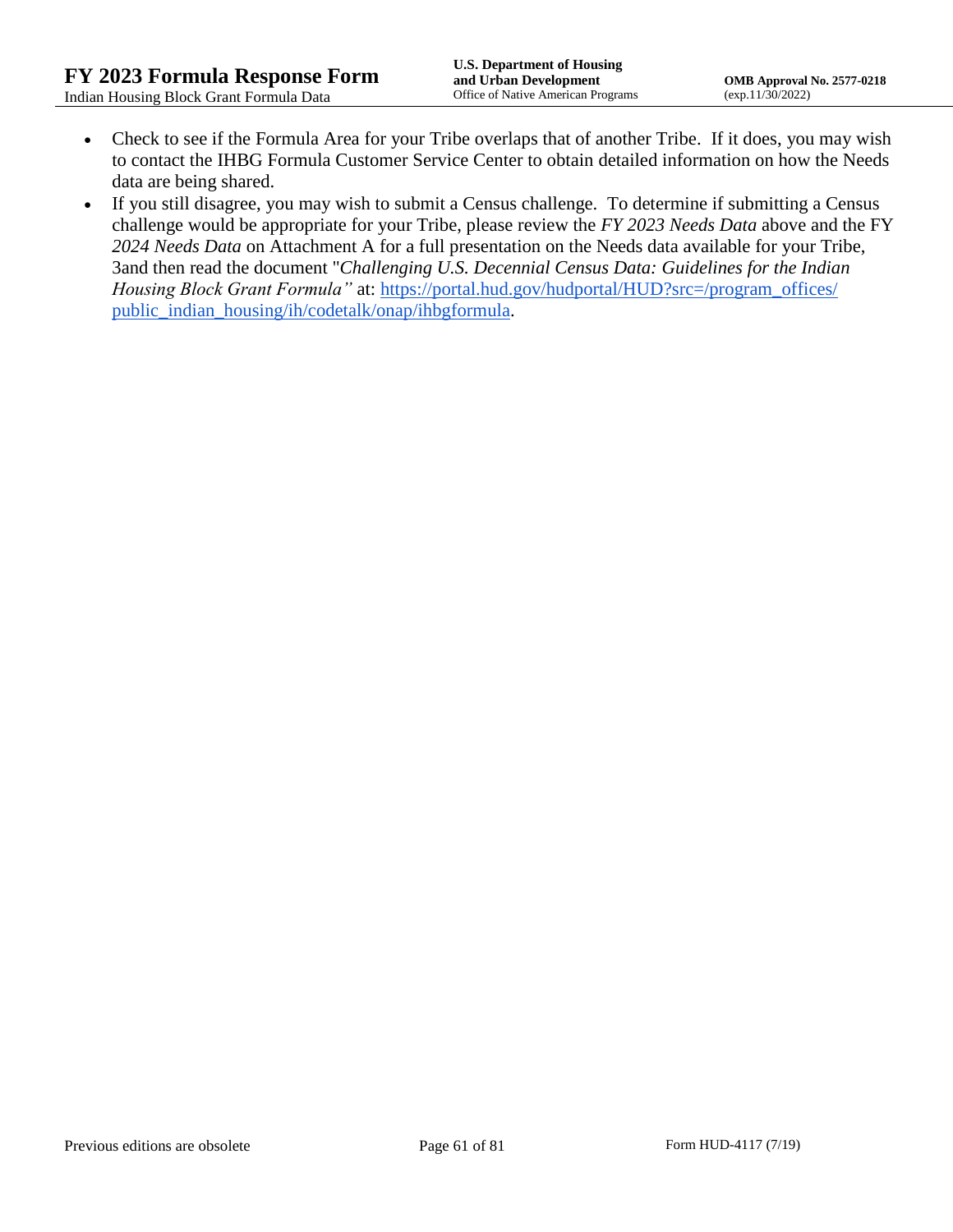## **Port Graham Preliminary Allocation Amount**

#### *(Based on an estimated \$772,000,000 appropriation)*

This is only a preliminary estimate to be used for planning purposes based on an estimated \$772,000,000 appropriation for the IHBG program. It will change based on corrections to the data used for all Tribes (any change in one Tribe's data affects the allocation for all Tribes) and/or actual FY 2023 appropriations.

| FCAS Component <sup>2</sup> :                                                                               | \$0              |
|-------------------------------------------------------------------------------------------------------------|------------------|
| Needs Component <sup>3</sup> :                                                                              | \$87,875         |
| §1000.331 Phase Down Adjustments to<br>Moderate Impact of Introduction of New Data<br>Source <sup>4</sup> : | \$0              |
| §1000.340 (b) Adjustments to achieve FY<br>1996 Base Year Amount <sup>5</sup> :                             | -\$921           |
| <b>Preliminary Current Year Allocation</b><br><b>Estimate:</b>                                              | \$86,954         |
| Adjustments for over- or under-funding in<br>prior years <sup>6</sup> :                                     | \$0              |
| <b>Initial Allocation Estimate:</b>                                                                         | \$86,954         |
| §1000.342 Undisbursed Funds Adjustment <sup>7</sup> :                                                       | To be Determined |
| §1000.329 Minimum Allocation Adjustment <sup>8</sup> :                                                      | To be Determined |
| <b>FY 2023 Final Allocation Estimate:</b>                                                                   | \$86,954         |

2 If an "M" appears following the FCAS component, it means that the modernization subsidy on which FCAS was based was calculated using the alternative definition in §1000.316(b)(2), which states that "for Indian Tribes with an Indian Housing Authority (IHA) that owned or operated fewer than 250 public housing units on October 1, 1997, the modernization allocation equals the amount of funds received under the assistance program authorized by Section 14 of the 1937 Act (not including funds provided as emergency assistance) for FYs 1992 through 1997." If an "A" appears, it means that your Tribe had an IHA that owned or operated fewer than 250 public housing units on October 1, 1997, but was entitled to a larger modernization amount using the original method of calculation (§1000.316(b)(1)) and your allocation was adjusted to take this into account, as called for in  $\S1000.340(a)$ . If no "M" or "A" appears, the modernization subsidy was calculated using the original method described in §1000.316(b)(1).

 $3$ The Needs component includes adjustments needed to achieve minimum funding as called for in §1000.328. The minimum allocation in any FY to an Indian Tribe under the Needs component of the IHBG Formula shall equal 0.007826% of the available appropriations for that FY after set asides. In this allocation, the minimum Needs allocation is \$60,417. To be eligible for the minimum allocation, an Indian Tribe must receive less than \$200,000 under the FCAS component of the IHBG Formula for the FY, and must demonstrate the presence of any households at or below 80 percent of median income.

4 In accordance with §1000.331, to minimize the impact of funding changes based on the introduction of a new data source, if, solely as a direct result of the introduction of a new data source, an Indian Tribe's allocation under the Needs component of the formula is less than 90 percent of the amount it received under the Needs component in the immediate previous FY, the Indian Tribe's Needs allocation shall be adjusted to 90% of the previous year's Needs allocation.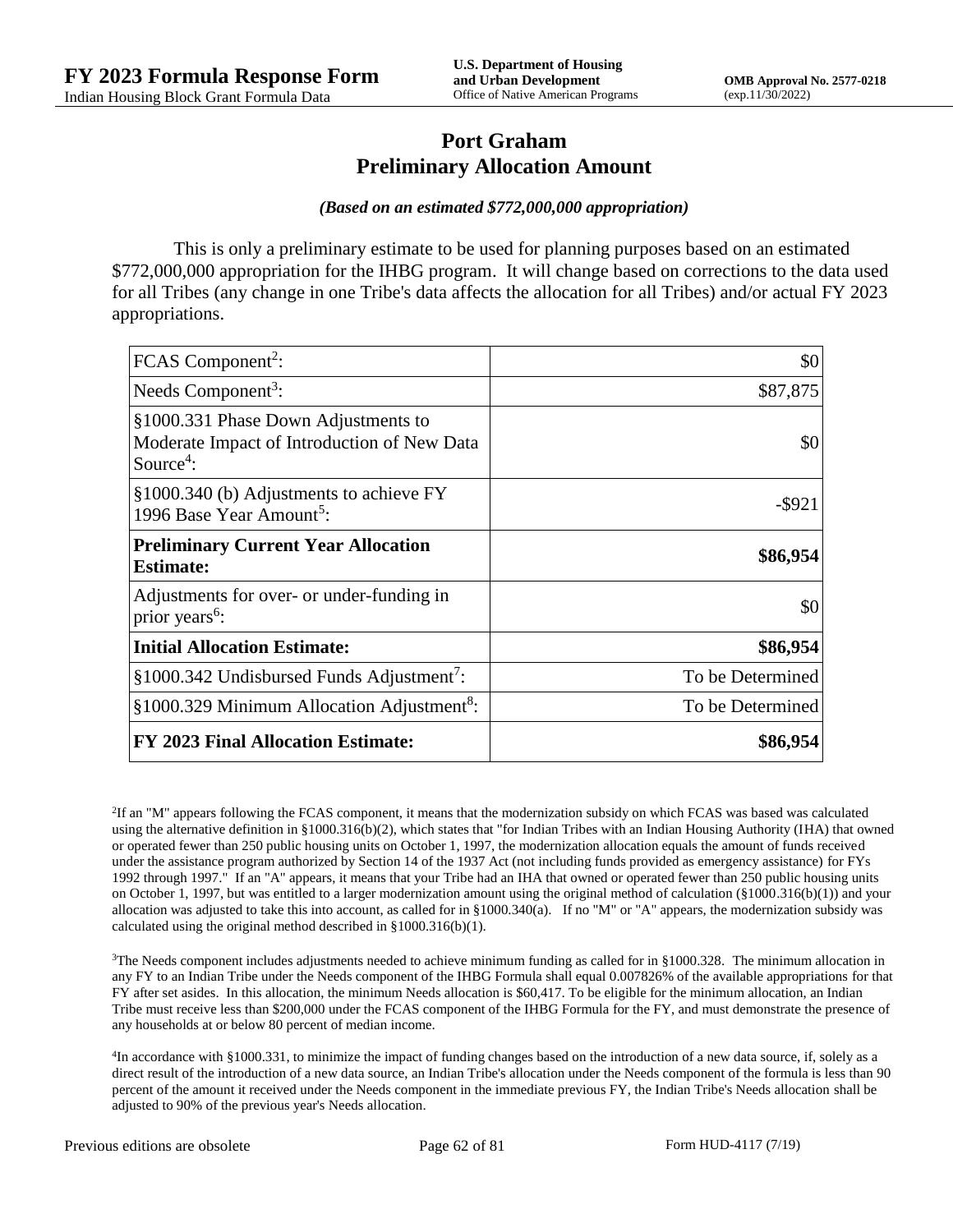<sup>5</sup> According to §1000.340, if a Tribe is allocated less funding under the formula than an IHA received on its behalf in FY 1996 for operating subsidy and modernization, its allocation is increased to the amount received in FY 1996 for operating subsidy and modernization.

<sup>6</sup> Adjustments refer to corrections made to prior year formula allocations. Most are repayment agreements with HUD, usually for overfunding received by the Tribe in prior years due to late reporting of paid-off and conveyed FCAS. Funds recovered through repayments are reallocated among all Tribes in the following FY through the formula. Adjustments are also occasionally made as a result of HUD errors in entering Tribes' information or in calculating formula allocations.

In accordance with §1000.342, Tribes with an initial allocation amount of \$5 million or greater may be subject to a reduction depending on the amount they have in HUD's Line of Credit Control System (LOCCS) on the first day of FY 2023. The amount of the reduction would be redistributed among other Tribes in proportion to their Needs calculation.

<sup>8</sup> In accordance with §1000.329, if carryover funds are available in any given year, HUD will hold the lesser amount of \$3 million or available carryover funds for additional allocations to Tribes with allocations less than 0.011547 percent of that year's appropriation. If the set-aside carryover funds are insufficient to fund all eligible Tribes at 0.011547 percent of that year's appropriations, the minimum total allocation shall be reduced to an amount which can be fully funded with carryover funds.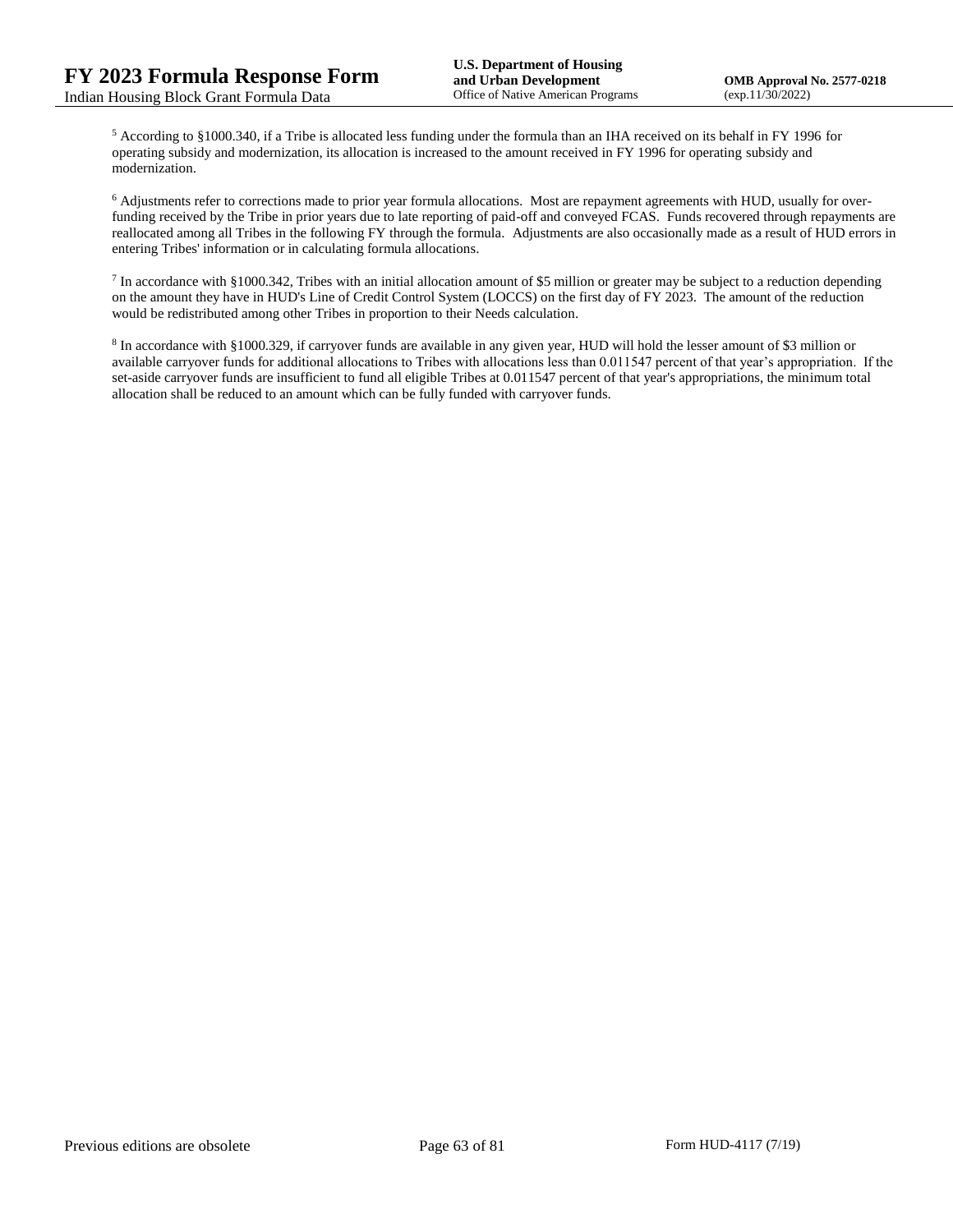# **Attachment A: FY 2024 Indian Housing Block Grant (IHBG) Needs Data**

The Needs data which will be used to estimate your Fiscal Year (FY) 2024 Indian Housing Block Grant (IHBG) formula allocation are shown below:

| <b>Need Variable</b>   | <b>Adjusted 2010 Decennial</b>                                     |                | <b>Tribe Submitted</b>                     |            |
|------------------------|--------------------------------------------------------------------|----------------|--------------------------------------------|------------|
|                        | <b>Census and 2015 to 2019</b><br><b>American Community Survey</b> |                | <b>Census Challenge</b><br>(if applicable) |            |
|                        | Multi Race<br>Single Race                                          |                | <b>Single Race</b>                         | Multi Race |
| American Indian and    | 143                                                                | 180            |                                            |            |
| Alaska Native (AIAN)   |                                                                    |                |                                            |            |
| $persons*$             |                                                                    |                |                                            |            |
| <b>AIAN</b> households | 15                                                                 | 19             |                                            |            |
| with annual income     |                                                                    |                |                                            |            |
| less than 30% of       |                                                                    |                |                                            |            |
| median income          |                                                                    |                |                                            |            |
| <b>AIAN</b> households | 10                                                                 | 10             |                                            |            |
| with annual income     |                                                                    |                |                                            |            |
| between 30% and        |                                                                    |                |                                            |            |
| 50% of median          |                                                                    |                |                                            |            |
| income                 |                                                                    |                |                                            |            |
| <b>AIAN</b> households | 10                                                                 | 10             |                                            |            |
| with annual income     |                                                                    |                |                                            |            |
| between 50% and        |                                                                    |                |                                            |            |
| 80% of median          |                                                                    |                |                                            |            |
| income                 |                                                                    |                |                                            |            |
| <b>AIAN</b> households | 10                                                                 | 10             |                                            |            |
| which are              |                                                                    |                |                                            |            |
| overcrowded or         |                                                                    |                |                                            |            |
| without kitchen or     |                                                                    |                |                                            |            |
| plumbing               |                                                                    |                |                                            |            |
| <b>AIAN</b> households | 4                                                                  | $\overline{4}$ |                                            |            |
| with housing cost      |                                                                    |                |                                            |            |
| burden greater than    |                                                                    |                |                                            |            |
| 50% of annual income   |                                                                    |                |                                            |            |

\* The Decennial Census AIAN population data is adjusted for undercounts on reservation/trust lands and for remote Alaska. It is also adjusted for population change through FY 2019 based on the most recent Census county-level population projections. The count shown is the same as was used in FY 2022, since any further update is dependent on the introduction of the 2020 Decennial Census.

**Note:** The Housing Shortage Needs variable is not shown because it is based on the sum of lowincome households less the total number of Current Assisted Stock (CAS), and CAS is not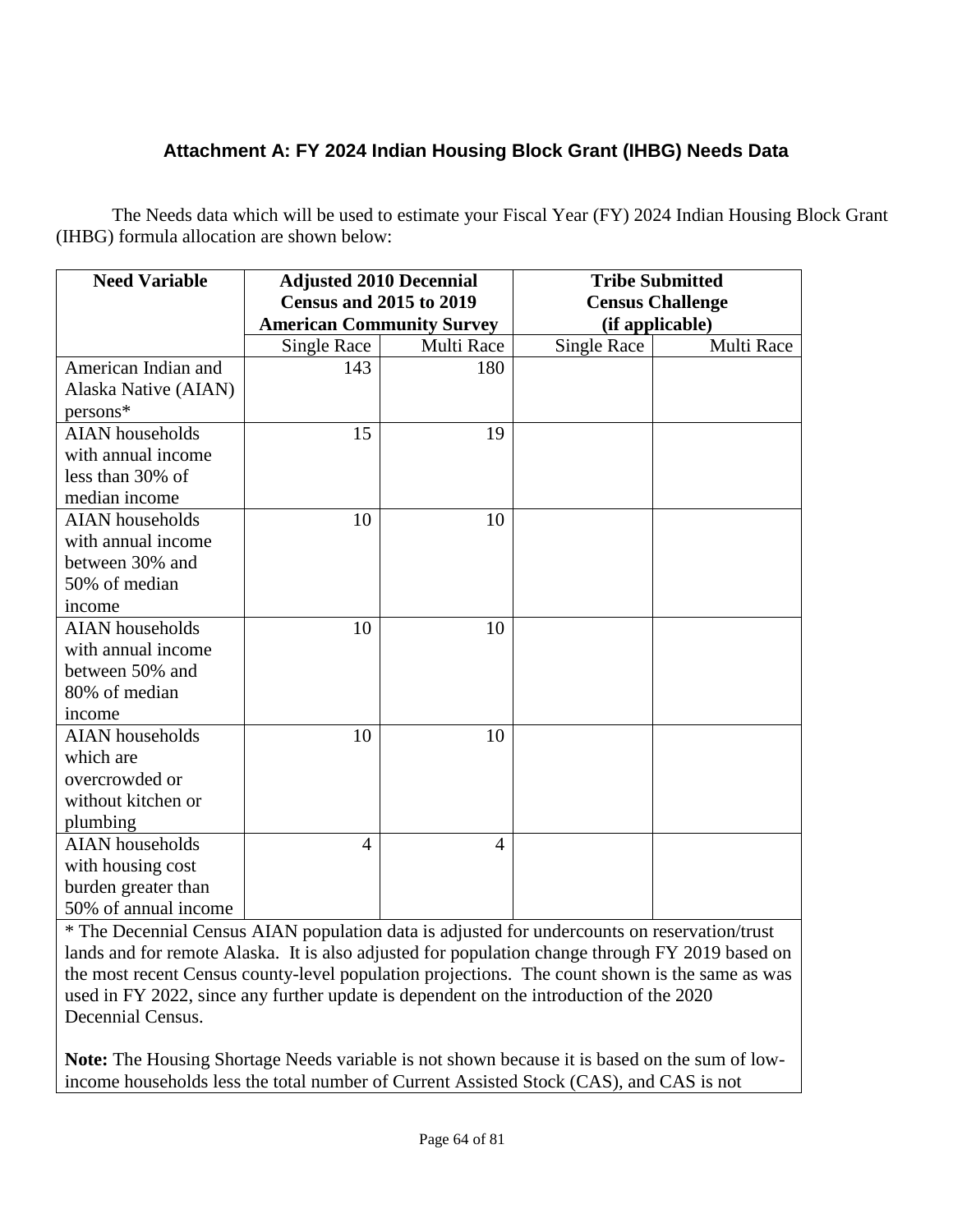provided on this document for review. However, it will be provided on your Tribe's FY 2024 Formula Response Form.

All of the data above reflects the total Needs for your Formula Area prior to the application of the population cap. Therefore, these figures may be much higher than the amounts shown on your Tribe's Formula Response Form. If you share Formula Area with other Tribes, the data shown are your share of the Needs data in your combined overlapping Formula Areas.

If you have an approved Census challenge it will be shown in the table above, and that data will be used unless the Tribe specifically requests a return to the standard Census data set prior to March 30, 2023. If you believe you have an approved Census challenge but it is not shown in the table above, please contact the IHBG Formula Customer Service Center.

If you think these data do not reflect the Tribe's need:

- 10. Check to see if the Formula Area, as listed on your FY 2023 Formula Response Form, is correct for your Tribe. If the Formula Area is not correct, you may submit that correction no later than the August 1, 2022, the deadline for the FY 2023 allocation, or August 1, 2023, the deadline for the FY 2024 allocation.
- 11. Check to see if the Formula Area for your Tribe overlaps that of another Tribe. If it does, you may wish to contact the IHBG Formula Customer Service Center to obtain detailed information on how the Needs data are being shared.
- 12. If you still disagree, you may wish to submit a Census challenge no later than March 30, 2023 for the FY 2024 IHBG allocation. If so, please review the guidelines in "Challenging U.S. Census Data: Guidelines for the Indian Housing Block Grant Formula." [https://portal.hud.gov/hudportal/HUD?src=/program\\_offices/public\\_indian\\_housing/ih/codetalk/onap/ih](https://portal.hud.gov/hudportal/HUD?src=/program_offices/public_indian_housing/ih/codetalk/onap/ihbgformula) [bgformula.](https://portal.hud.gov/hudportal/HUD?src=/program_offices/public_indian_housing/ih/codetalk/onap/ihbgformula)

Should you have questions, please contact the IHBG Formula Customer Service Center at:

2614 Chapel Lake Drive Gambrills, MD 21054 Phone: 800-410-8808 Fax: 202-393-6411 E-mail: IHBGformula@firstpic.org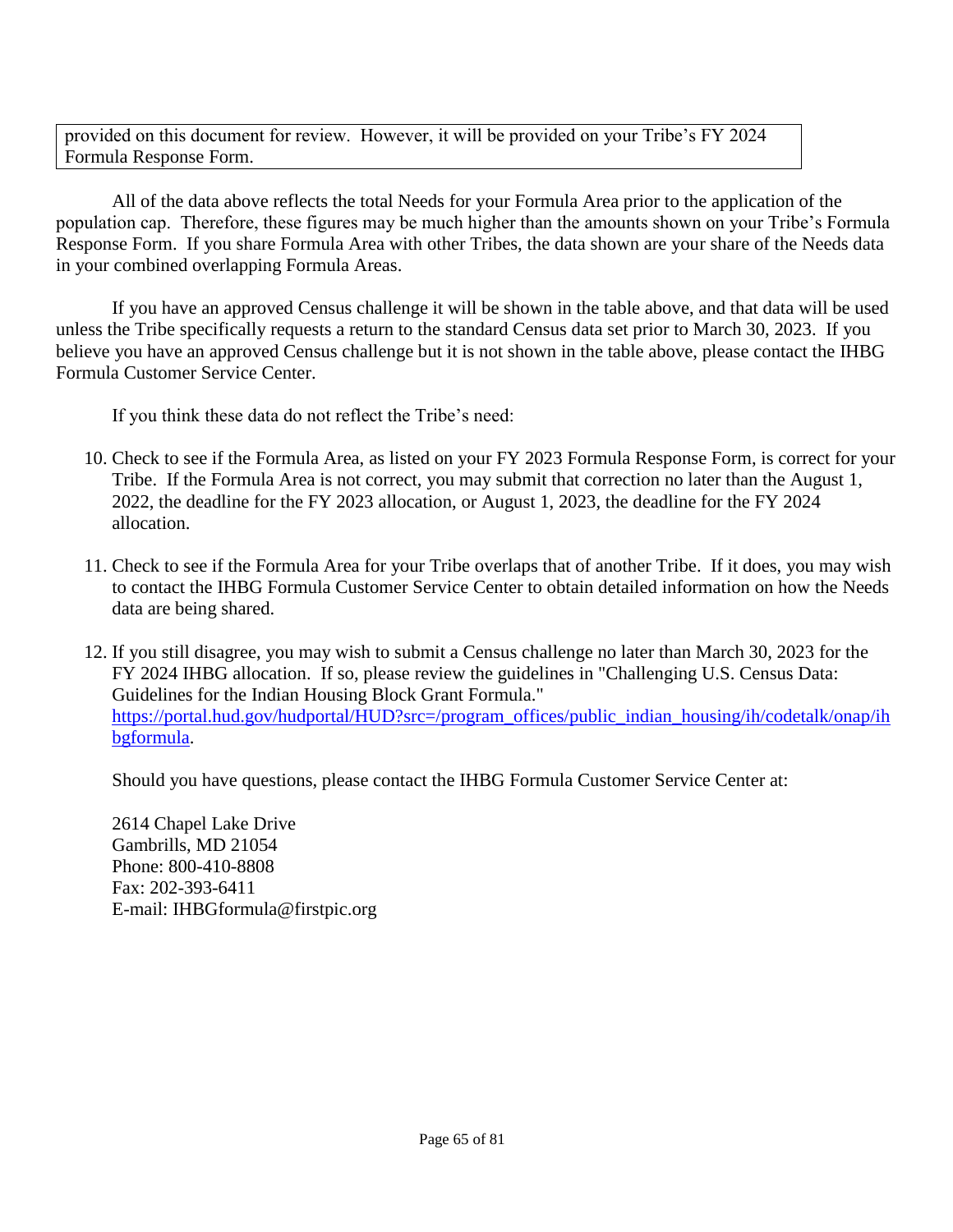Public reporting burden for the collection of information is estimated to average 30 minutes. This includes the time for collecting, reviewing, and reporting the data. The information will be used to allocate funds under the IHBG program. Response to this request for information is required in order to receive the benefits to be derived. This agency may not collect this information, and you are not required to complete this form unless it displays a currently valid OMB control number.

# **Indian Housing Block Grant Formula Data for the Tatitlek**

This document provides notice to the Tribe and/or Tribally designated housing entity (TDHE) of the data to be used in calculating its Indian Housing Block Grant (IHBG) program allocation for Fiscal Year (FY) 2023. It also provides an estimate of the Tribe's FY 2023 allocation.

Please carefully review your Tribe's data and report any changes and corrections to the IHBG Formula Customer Service Center as described below. All Tribes/TDHEs are responsible for reporting data changes and corrections. According to 24 CFR 1000.315(b), the Formula Response Form (FRF) is the only mechanism that a recipient shall use to report changes to the number of Formula Current Assisted Stock (FCAS). In addition, Tribes/TDHEs should use the FRF to report changes and corrections to the following:

- Formula Area.
- Overlapping Formula Areas.
- Tribal Enrollment and Formula Area Population Cap.

### **Submission Deadlines**

The submission must be postmarked or faxed by **August 1, 2022**, for consideration in the FY 2023 allocation. Please postmark or fax changes and corrections with appropriate supporting documentation to the IHBG Formula Customer Service Center by **August 1, 2022**, for inclusion in the FY 2023 allocation. Please note that while HUD requires requests for formula changes to be submitted by August 1<sup>st</sup>, HUD may consider subsequent requests from Tribes that have been directly affected by changes resulting from other Tribes' requests submitted prior to the August 1 deadline. Subsequent requests received in prior FYs may be carried into future FYs if processing of such requests is not finalized in the current FY. For questions regarding appropriate documentation, please contact the IHBG Formula Customer Service Center at the address listed below.

The results of any successful changes to Fair Market Rent (FMR), Total Development Cost (TDC), and the U.S. Census Bureau Population Estimates data should also be submitted by August 1, 2022. Details on the procedures to be followed if you wish to challenge these data elements are contained in the Appendices to the most recent published document "*Challenging U.S. Decennial Census Data: Guidelines for the Indian Housing Block Grant Formula.*" This document can be obtained from the IHBG Formula Customer Service Center or at: [https://portal.hud.gov/hudportal/HUD?src=/](https://portal.hud.gov/hudportal/HUD?src=/program_offices/public_indian_housing/ih/codetalk/onap/ihbgformula) 

[program\\_offices/public\\_indian\\_housing/ih/codetalk/onap/ihbgformula.](https://portal.hud.gov/hudportal/HUD?src=/program_offices/public_indian_housing/ih/codetalk/onap/ihbgformula)

Previous editions are obsolete Page 66 of 81 Form HUD-4117 (7/19) The FRF also includes other data elements used to calculate the Needs component of the Formula. Tribes/TDHEs wishing to challenge these data elements should review the **Needs section** of this form. Each year, Tribes/TDHEs are reminded that March 30 is the deadline for the next FY's Census challenge. The Needs data in this document will include previously approved Census challenges, if still eligible for use in the FY 2023 allocation, as well as available Census data. If applicable, check the Needs section to verify that successful challenges have been incorporated. Needs data for FY 2024 is included in Attachment A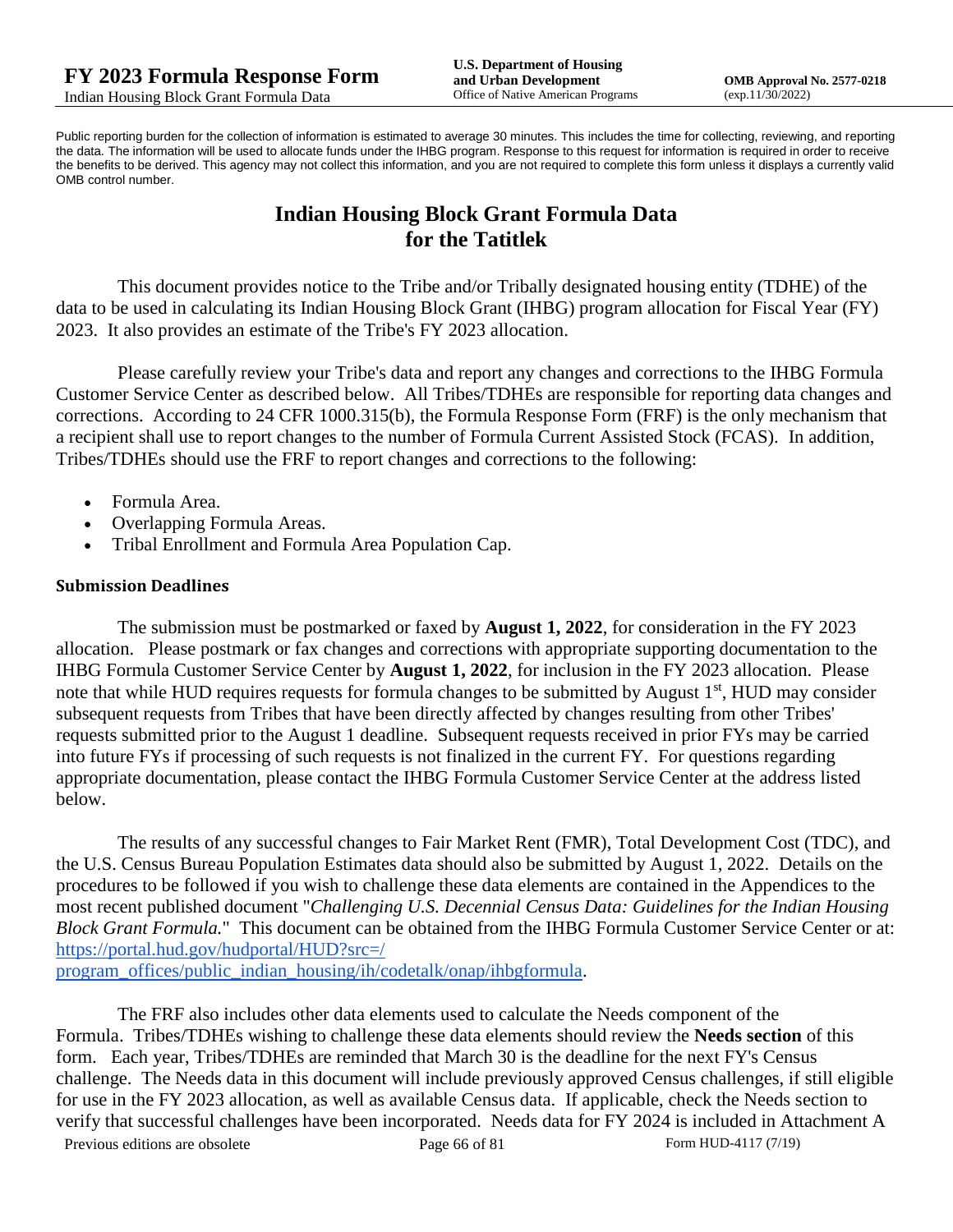of this form. Should you wish to initiate a challenge to your Needs data for FY 2024, please consult the guide, "*Challenging U.S. Decennial Census Data: Guidelines for the Indian Housing Block Grant Formula.*" The guide outlines procedures for conducting a Census challenge.

#### **Failure to Report**

Please note that pursuant to §1000.315 and §1000.319, recipients are responsible for verifying and reporting changes to their FCAS on the FRF to ensure that data used for the IHBG Formula are accurate. Reporting shall be completed in accordance with requirements in subpart D and the FRF. If a recipient receives an overpayment of funds because it failed to report such changes on the FRF in a timely manner, the recipient shall be required to repay the funds within five fiscal years. HUD shall subsequently distribute the funds to all Indian Tribes in accordance with the next IHBG Formula allocation. A recipient will not be provided back funding for any units that the recipient failed to report on the FRF in a timely manner. HUD shall have three years from the date a FRF is sent out to take action against any recipient that fails to correct or make appropriate changes on that FRF. Review of FCAS will be accomplished by HUD as a component of A-133 audits, routine monitoring, FCAS target monitoring or other reviews.

The deadline for responding with changes to the data on the FRF is August 1. Any changes reported after the August 1 deadline are not timely under §1000.315 and §1000.319. Accordingly, no back funding is authorized based on changes reported after August 1; nor will untimely reported units be included in the FY 2023 allocation.

#### **Appeals Process**

Tribes/TDHEs may appeal HUD decisions regarding data used in the IHBG formula and HUD formula determinations in accordance with §1000.336(d).

#### **Technical Assistance**

Should you have questions, please contact the IHBG Formula Customer Service Center at:

2614 Chapel Lake Drive Gambrills, MD 21054 Phone: 800-410-8808 Fax: 202-393-6411 E-mail: IHBGformula@firstpic.org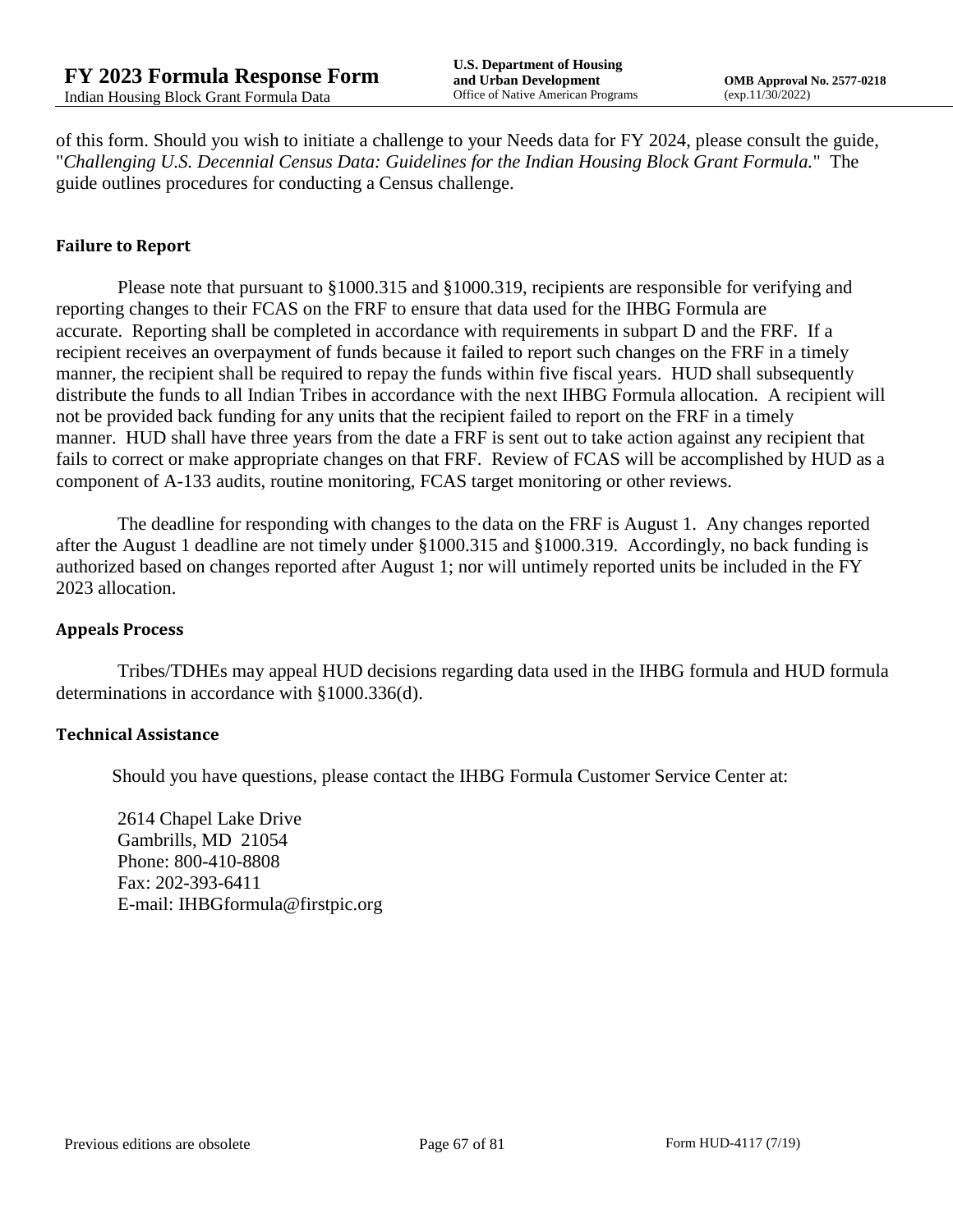## **Tatitlek Formula Current Assisted Stock Homeownership and Rental**

HUD records show your Tribe/TDHE having the following Formula Current Assisted Stock (FCAS) funded by 1937 Housing Act programs. Please compare the project numbers, number of units, type of units, and Date of Full Availability (DOFA) with your records. Then postmark or fax any changes and corrections, including updated information, to the IHBG Formula Customer Service Center by **August 1, 2022**, for inclusion in the FY 2023 allocation. **Please note:** If a unit becomes ineligible as FCAS between the date in which you report and September 30, HUD will need to recover the over-funding that the recipient received for that unit unless the recipient submits an additional Appendix A1 before September 30 that indicates the unit's eligibility status.

The unit counts reported below include:

- Low Rent, Mutual Help and Turnkey III units funded under 1937 Housing Act (i.e., units that were subject to an Annual Contributions Contract (ACC)).
- Units converted prior to October 1, 1997, as the type of unit to which it was converted.
- Units converted on or after October 1, 1997, as the type of unit funded on the latest ACC.

The unit counts reported below <u>do not</u> include:

- Units built with NAHASDA, HOME, or ICDBG funds.
- Units built with BIA, State, or tribal funds.
- Units built over the number specified in the original ACC for Projects with DOFA after October 1, 1997.
- Units not used as housing dwelling units, including units used for non-dwelling purposes and unoccupied units not being made available for occupancy.
- Units previously reported as having been conveyed, conveyance eligible (paid-off but not conveyed), or demolished.

A unit that is conveyance eligible will be removed from HUD's FCAS data when it becomes eligible for conveyance. If a legal impediment prevented the conveyance, the Tribe/TDHE needs to make reasonable efforts to overcome the legal impediment as required in §1000.318(b). When the unit is conveyed, it is up to the Tribe/TDHE to report to the IHBG Formula Customer Service Center when the unit is conveyed or when the 2-year time period is up, and to provide all necessary documentation for HUD to re-evaluate the unit to see if it remained eligible as FCAS beyond the conveyance eligibility date. If the Tribe/TDHE has demonstrated it made reasonable efforts to convey in the face of a legal impediment as required by §1000.318(b), then HUD will revise the FCAS data for the preceding years and calculate the appropriate adjustment pursuant to the formula at §1000.319. No homeownership unit will be considered FCAS 24 months after the date the unit became conveyance eligible, unless the Tribe, TDHE, or IHA provides evidence from a third party, such as a court or state or federal government agency, documenting that a legal impediment continues to prevent conveyance, and assuming that the Tribe made reasonable efforts to overcome any existing legal impediments during the preceding 24 months in accordance with §1000.318(b).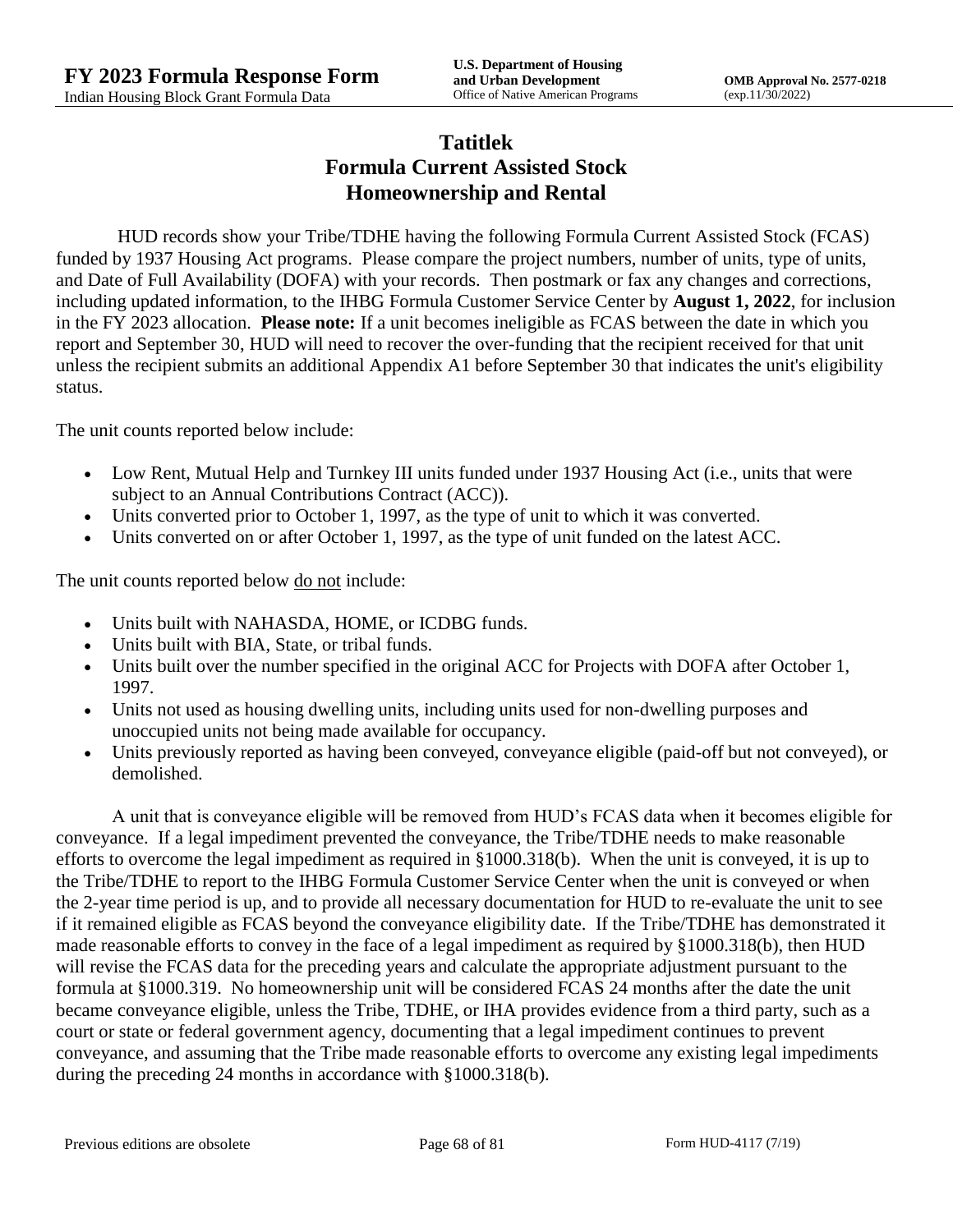Please note changes and corrections to the unit counts on the table below and also complete and submit appropriate forms as follows:

- Use **Appendix A1** to report units that are conveyance eligible or conveyed.
- Use **Appendix A2** to report changes due to DOFA of FCAS units.
- Use **Appendix A3** to report changes due to conversion of FCAS units.
- Use **Appendix A4** to report demolished and rebuilt FCAS units.
- Use **Appendix A5** to report all other FCAS changes.

**NOTE:** In accordance with Section 302(b)(1) of the *Native American Housing Assistance and Self-Determination Act (NAHASDA)*, 25 U.S.C. § 4152(b)(1), Mutual Help and Turnkey III units developed under the United States Housing Act of 1937 that are conveyed or eligible to be conveyed prior to October 1 of the calendar year immediately preceding the FY for which funds are provided cease to be eligible as FCAS beginning that FY unless the Tribe can demonstrate that the unit has not been conveyed for reasons beyond its control. By the terms of their Mutual Help and Occupancy Agreements (MHOA), such units are eligible for conveyance no later than 25 years from the inception of those agreements, which generally corresponds to the Date of Full Availability (DOFA). **Accordingly, all units in any project that reached its DOFA in FY 1997<sup>1</sup> , are presumptively no longer considered FCAS, and HUD is removing them from its FCAS data for the Tribe in the table below as indicated with a (\*).** If your Tribe believes that any of these units are still eligible for FCAS, please identify the project and unit number and provide the necessary information in accordance with the FRF as follows:

- 1. If the unit was converted to and is currently managed as a Low Rent (LR) unit, provide the information required in Appendix A3.
- 2. If there is a subsequent homebuyer, or the unit is still within the term of its lease-to-own agreement, please provide the information required in Appendix A5, including the date that the current agreement was signed and the termination date of the agreement.

Your Tribe has no Current Assisted Stock Projects

<sup>&</sup>lt;sup>1</sup>All units in projects that reached DOFA prior to FY 1997 were previously removed from FCAS on an FRF for FY 2014 or later, and are only listed on the FRF if the Tribe/TDHE submitted unit level information documenting continued eligibility. Unit eligibility will be re-challenged every three years to assure appropriate treatment.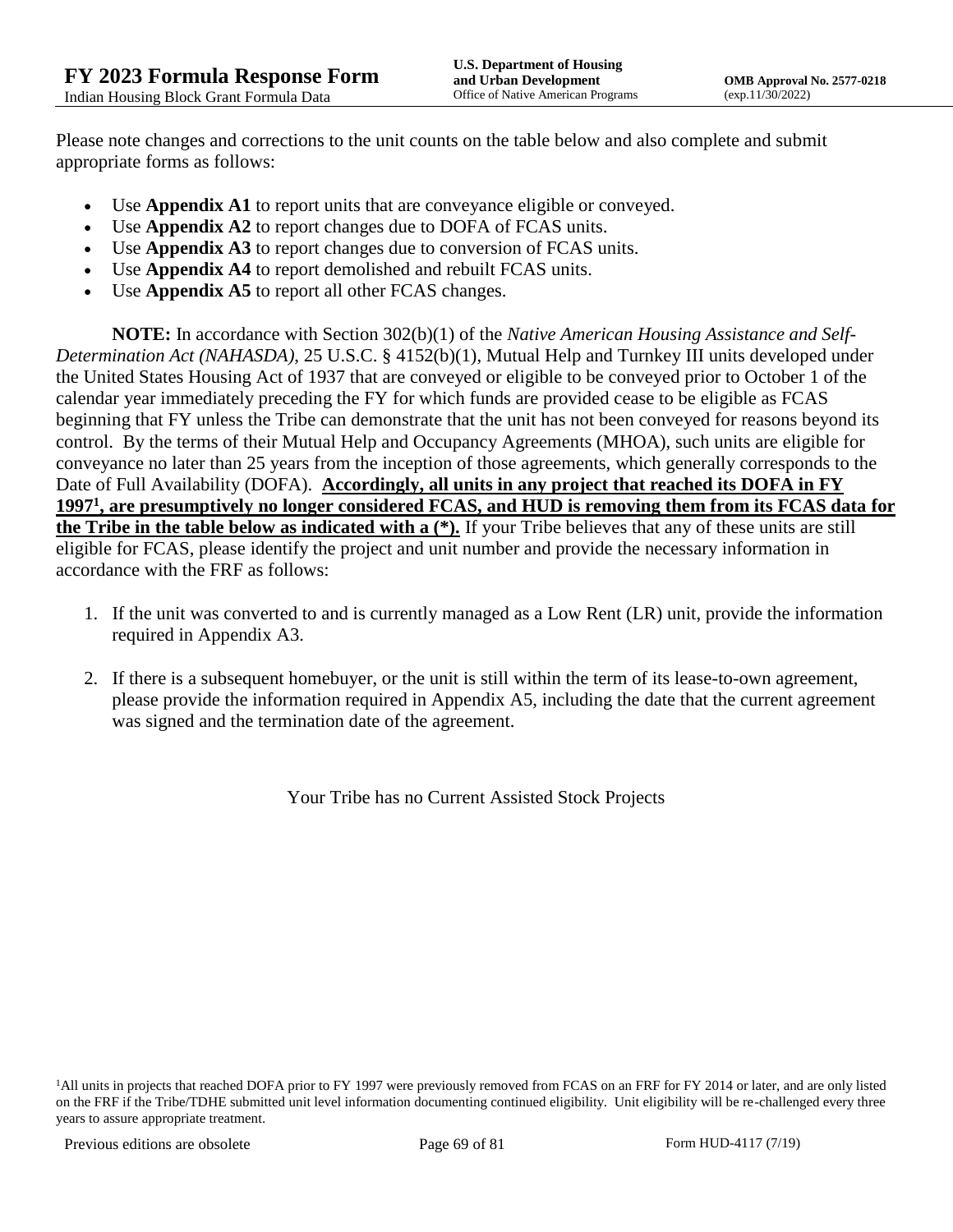# **Tatitlek Formula Current Assisted Stock Section 8**

Under the IHBG Formula, your Tribe's FCAS count includes the following Section 8 units:

### **Number of units: 0**

By regulation, Section 8 units are counted under the IHBG formula after their contracts expire only if the Tribe/TDHE continues to manage the assistance in a manner similar to the Section 8 program.

If you no longer provide or operate an equivalent number of Section 8, please make corrections to the total above and on the table below.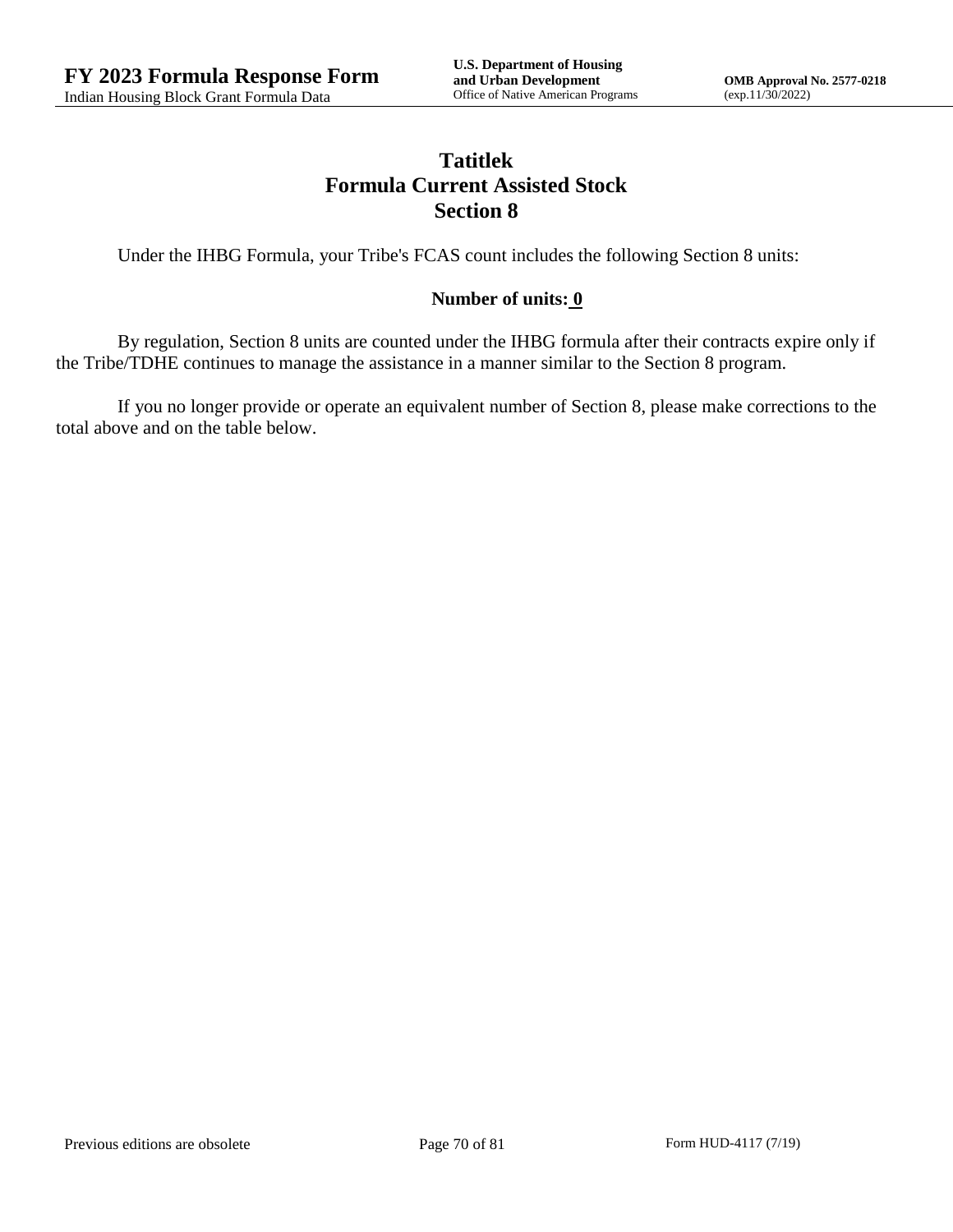**\$1,150 \$615,771**

## **Tatitlek**

## **Adjustment Factors**

### **Inflation Rate Factor**

Inflation rate is adjusted annually and is a national figure used to adjust the amount of subsidy for FCAS.

#### **1.91%**

### **Local Area Cost Adjustments**

Allowable Expense Level (AEL), Fair Market Rent (FMR), and Total Development Cost (TDC) are used to adjust the amount of subsidy for FCAS to reflect local conditions. TDC is also used to adjust the Needs component to reflect local costs.

Annual Expense Level (AEL):

Fair Market Rent (FMR):

Total Development Cost (TDC):

In accordance with §1000.336(a)(7)(b), AEL cannot be challenged. However instructions for challenging the FMR and TDC are provided in the document "*Challenging U.S. Decennial Census Data: Guidelines for the Indian Housing Block Grant Formula*" available through the IHBG Formula Customer Service Center. Tribes successfully challenging FMR and TDC data elements must submit the revised figures to the IHBG Formula Customer Service Center by August 1, 2022. Please note that while HUD requires requests for formula changes to be submitted by August 1<sup>st</sup>, HUD may consider subsequent requests from Tribes that have been directly affected by changes resulting from other Tribes' requests submitted prior to the August 1 deadline. Subsequent requests received in prior FYs may be carried into future FYs if processing of such requests is not finalized in the current FY.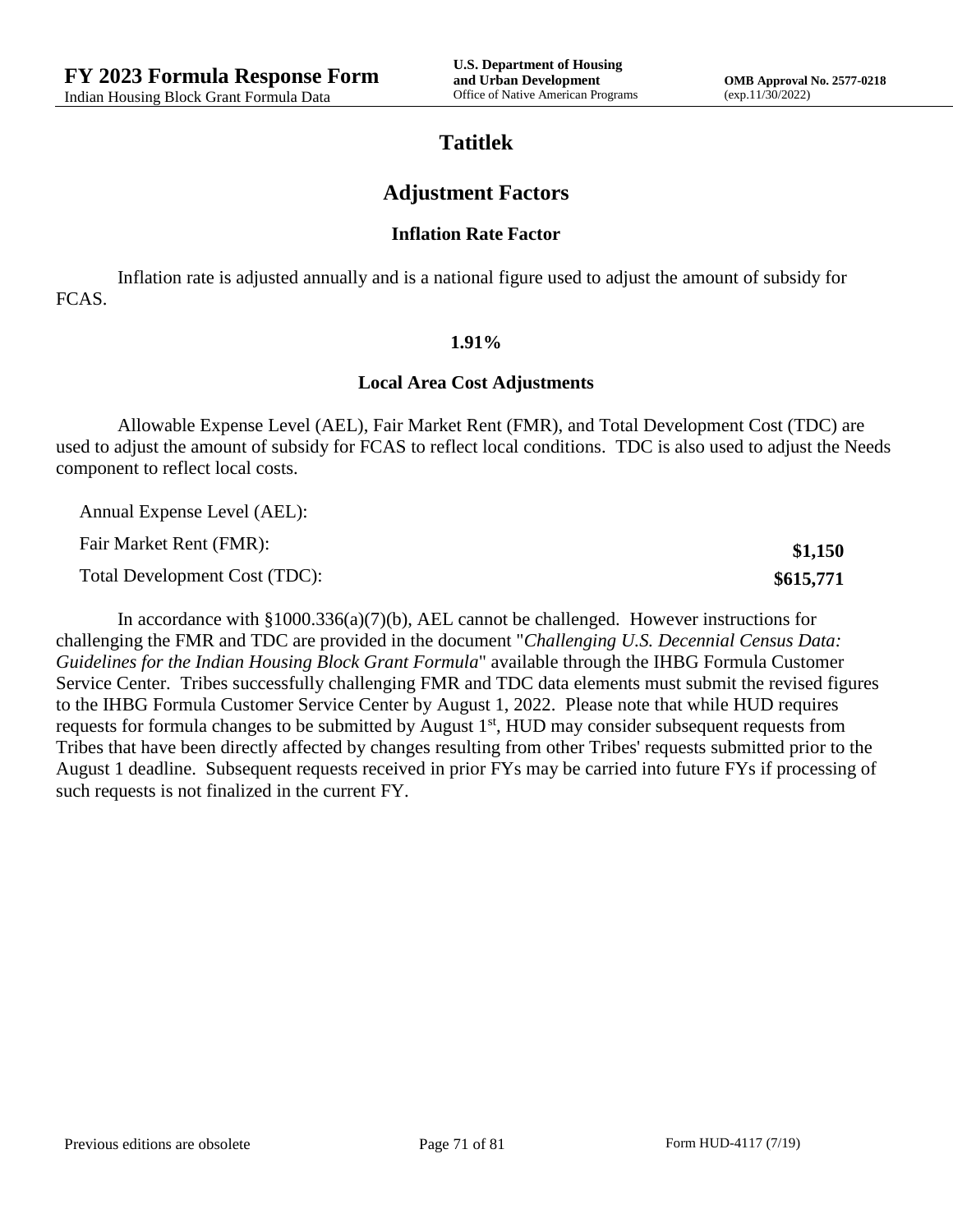# **Tatitlek Formula Area**

In accordance with §1000.302 Formula Area (1)…."Formula Areas are:"

- 1. Reservations for federally recognized Indian Tribes, as defined by the U.S. Census;
- 2. Trust lands;
- 3. Department of the Interior Near-Reservation Service Areas;
- 4. Former Indian Reservation Areas in Oklahoma Indian Areas, as defined by the U.S. Census as Oklahoma Tribal Statistical Areas (OTSAs);
- 5. Congressionally Mandated Service Areas;
- 6. State Tribal Areas as defined by the U.S. Census as State Designated American Indian Statistical Areas (SDAISAs);
- 7. Tribal Designated Statistical Areas (TDSAs);
- 8. California Tribal Jurisdictional Areas established or reestablished by Federal court judgment; and
- 9. Alaska formula areas described in §1000.302 Formula area (4).

Formula areas may include additional geographic units if the Tribe demonstrates that it is providing substantial housing services in accord with §1000.302 Formula area (2) & (3) and §1000.302 substantial housing services.

The geographic areas currently contained in your Formula Area are listed below.

| <b>Formula Area</b>                                   | <b>Estimated Change in American Indian and Alaska</b><br><b>Native (AIAN) population since 2010 Census</b> |
|-------------------------------------------------------|------------------------------------------------------------------------------------------------------------|
| Tatitlek ANVSA, AK-Valdez-Cordova Census Area, Alaska | $-0.68\%$                                                                                                  |

A "+" next to a geographic area listed above indicates that the area overlaps with other Tribe(s). For overlapping areas, be sure to review the information in the next section, "Overlapping Formula Areas." Balance of county refers to any land in a county outside reservations or trust lands.

If any of these areas do not meet the above criteria or are not covered under §1000.302 Formula area (2), please make changes and corrections in Appendices B1 and B2.

If you wish to request other geographic areas beyond those identified above to be added to your Tribe's Formula Area, please complete the Formula Area table in **Appendices B1 and/or B2.** HUD will review this submission based on §1000.302 Formula area (2)  $\&$  (3) and §1000.302 substantial housing services and determine whether or not to include these areas. HUD will make its judgment using as its guide whether this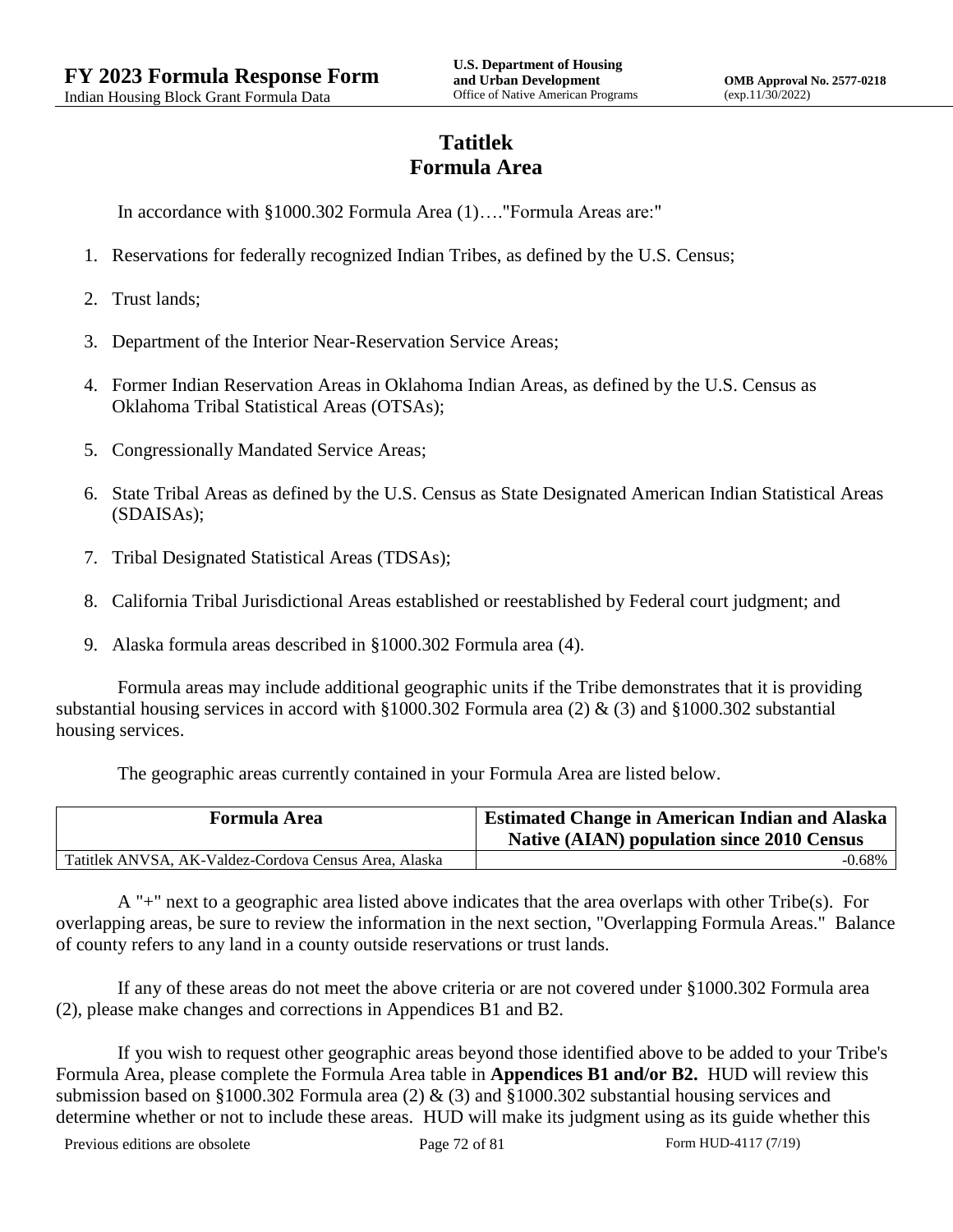addition is fair and equitable for all Tribes receiving a formula allocation. Please note that if Formula Area expansions are approved based on substantial housing services, Tribes must continue to provide investment levels consistent with the definition of substantial housing services in accordance with §1000.302 substantial housing services (2).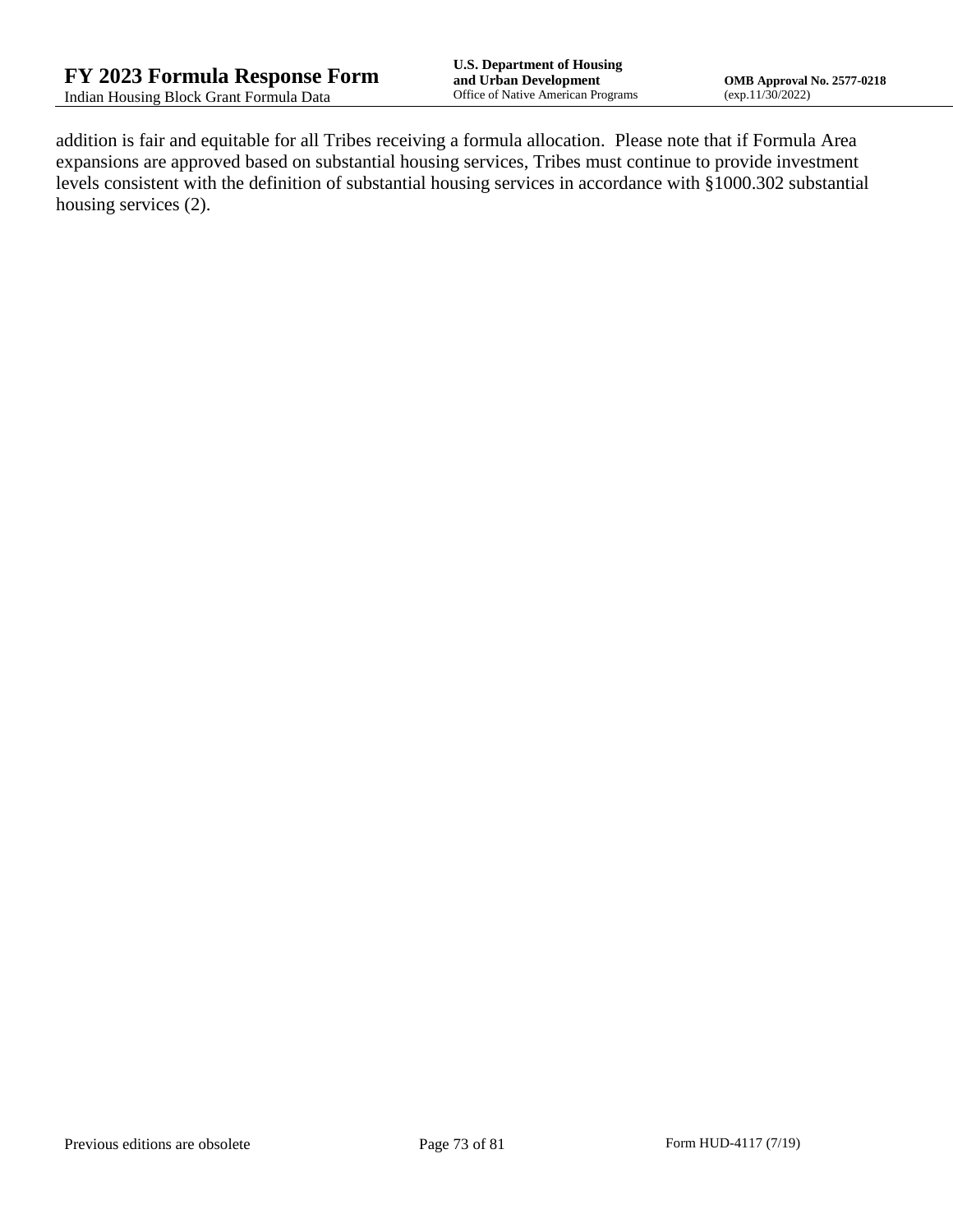# **Tatitlek Overlapping Formula Areas**

## **Only for Tribes with a "+" next to the geographic area (see previous section on Formula Area)**

In cases where Tribes are overlapped, Needs data (population and household) for the entire Formula Area of all Tribes involved in the overlap are shared. If your Formula Area is overlapped, you are likely receiving a share of the Needs data for areas beyond those listed as being part of your Tribe's Formula Area.

Currently, your Tribe is sharing Needs data as a result of overlapping Formula Areas with the following Tribes:

## **None**

HUD uses Bureau of Indian Affairs (BIA) estimates for Total Resident Service Area Indian Population (TRSAIP) to proportionately allocate Needs data to the affected Tribes.

## **The TRSAIP being used for your Tribe is: 85**

If you wish to correct your Tribe's TRSAIP, please contact your BIA Area Office. HUD will only accept written correspondence from the BIA to correct TRSAIP figures (see Appendix D to the document "*Challenging U.S. Decennial Census Data: Guidelines for the Indian Housing Block Grant Formula*" available through the IHBG Formula Customer Service Center).

HUD recognizes that Tribes may be able to provide better data for overlapping areas. Therefore, HUD is requesting that each Tribe provide its Tribal Enrollment within each of the geographic areas described in the preceding section as overlapping.

If all Tribes in an overlapping area submit corrected information to HUD, HUD will then use this information to divide the funds for the affected area. Otherwise, HUD will continue to use the BIA TRSAIP estimates to make the allocations. On the form in Appendix C, list the overlapping geographic area (indicated earlier under the Formula Area section by a "+" next to the geographic area) and your Tribe's enrollment in the area.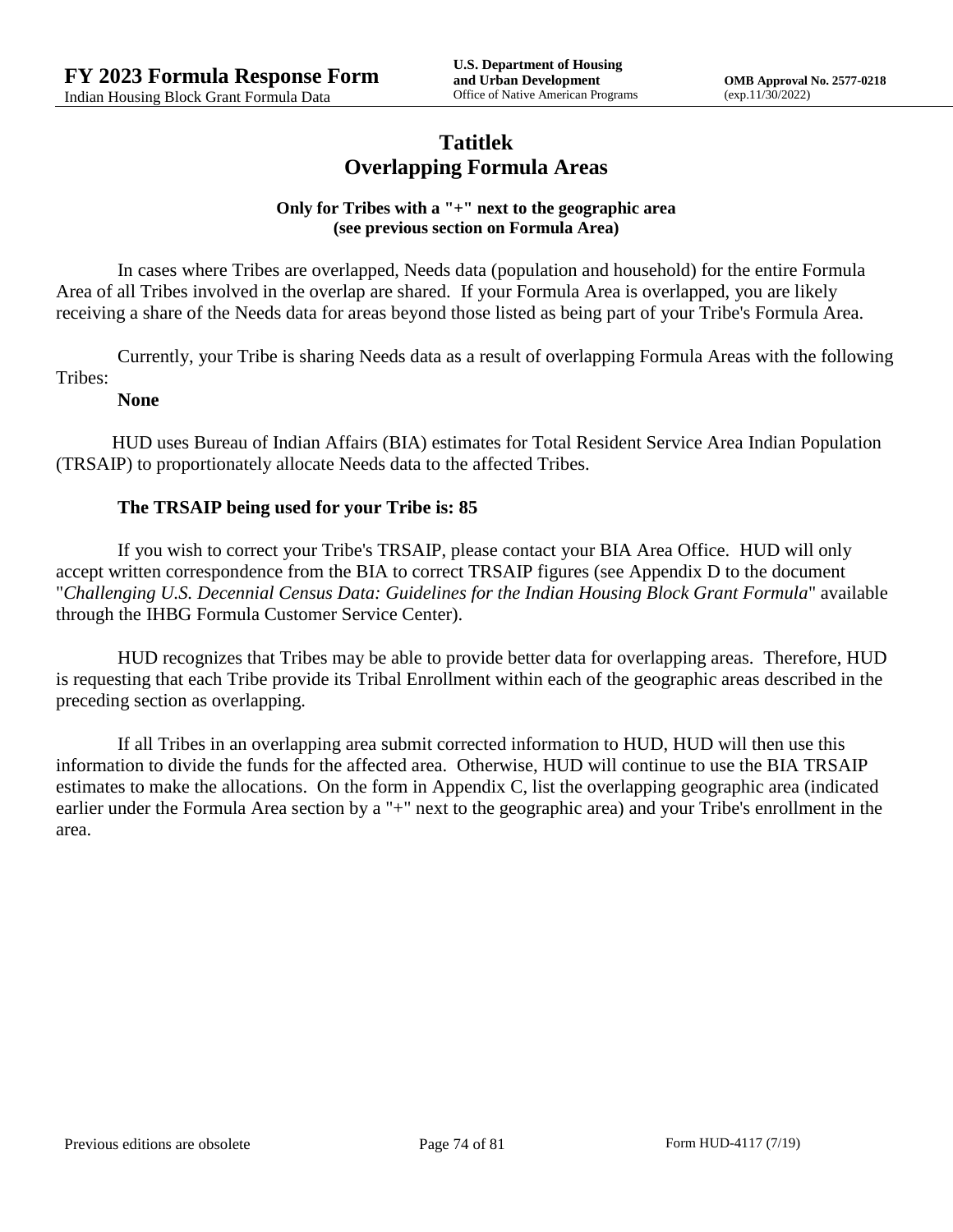## **Tatitlek**

# **Tribal Enrollment & Formula Area Population Cap**

In accordance with §1000.302 (5), Tribal Enrollment is used to cap AIAN persons in calculating Needs data. A cap is placed at twice Tribal Enrollment. If there is a "\*" next to "AIAN persons" in the Needs section, your Tribe's data have been "capped."

### **The enrollment being used for your Tribe (or Alaska Village or Corporation) is: 90**

If your Tribe's enrollment is different than what is listed above, please follow the instructions in Appendix D for correcting your Tribe's enrollment.

If a cap has been applied to your Tribe and you are providing housing services to more than twice as many AIAN members of other Tribes as members of your own Tribe, please follow the instructions in Appendix D for correcting your Tribe's Population Cap.

Please note that Formula Area Population Cap Adjustments must be submitted on an annual basis to the IHBG Formula Customer Service Center for approval. The requests must be postmarked or faxed by August 1 of this year.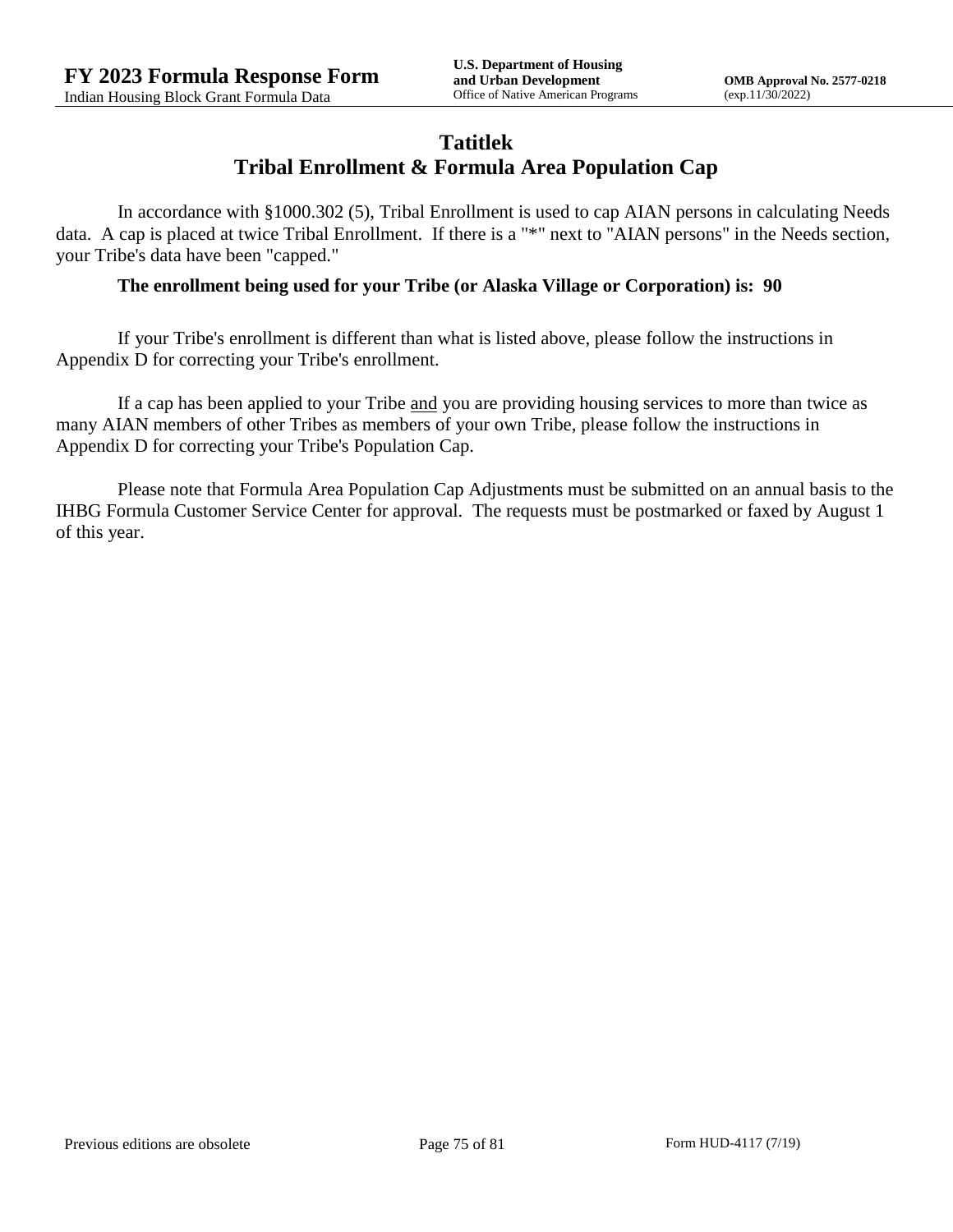# **Tatitlek Needs Data**

Listed below are the data currently being used to calculate the Needs component of your Tribe's allocation based on your Tribe's "Formula Area" (see Formula Area section of this document).

The data used are from a special tabulation. This tabulation:

- Counts individuals reported as AIAN. The AIAN person count variable comes from the Decennial Census and is aged using Census population estimates. For the FY 2010 Decennial Census, data for reservations, trust lands, and remote Alaska will receive an undercount adjustment of 4.88%. For all other Needs variables, in FY 2023 HUD will use the 5-year rolling average from 2014 to 2018 ACS data. The ACS data will be updated every year. Therefore, in FY 2024, the ACS data will be from 2015 to 2019. These data sources apply unless Tribes have approved Census Challenges in place. **No, your Tribe does not have an approved Census Challenge.**
- The FY 2023 estimate is calculated with the Needs component based on single race (AIAN alone) Census data and multi-race (AIAN alone and in combination with other race(s)) Census data. The amount of the allocation for each Indian Tribe was determined to be the greater of the two resulting allocation amounts.

The growth adjustment factor and the undercount adjustments used for your Formula Area are listed next to each Formula Area in the table listing your Tribe's Formula Area.

After adjusting for population growth and undercount, sharing of Needs data among Tribes in cases of overlapping Formula Areas and application of the Population Cap (see note below), your Tribe's Needs component is based on **single-race data**. The Needs data are:

| AIAN persons:                                                               | 55       |
|-----------------------------------------------------------------------------|----------|
| AIAN households with annual income less than 30% of median income:          | $\theta$ |
| AIAN households with annual income between 30% and 50% of median income:    | 4        |
| AIAN households with annual income between 50% and 80% of median income:    | 4        |
| AIAN households which are overcrowded or without kitchen or plumbing:       | 4        |
| AIAN households with housing cost burden greater than 50% of annual income: | $\left($ |
| Housing Shortage (number of low-income AIAN households less total number    | 8        |
| of NAHASDA and Current Assisted Stock):                                     |          |

Note: If there is a "\*" next to "AIAN persons" above, the Tribe's data have been "capped." This occurs when the AIAN population in the Tribe's Formula Area is greater than twice its total Tribal Enrollment.

If you think these data do not reflect your Needs:

 Check to see if the Formula Area, as listed previously, is correct for your Tribe. If the Formula Area is not correct, submit that correction.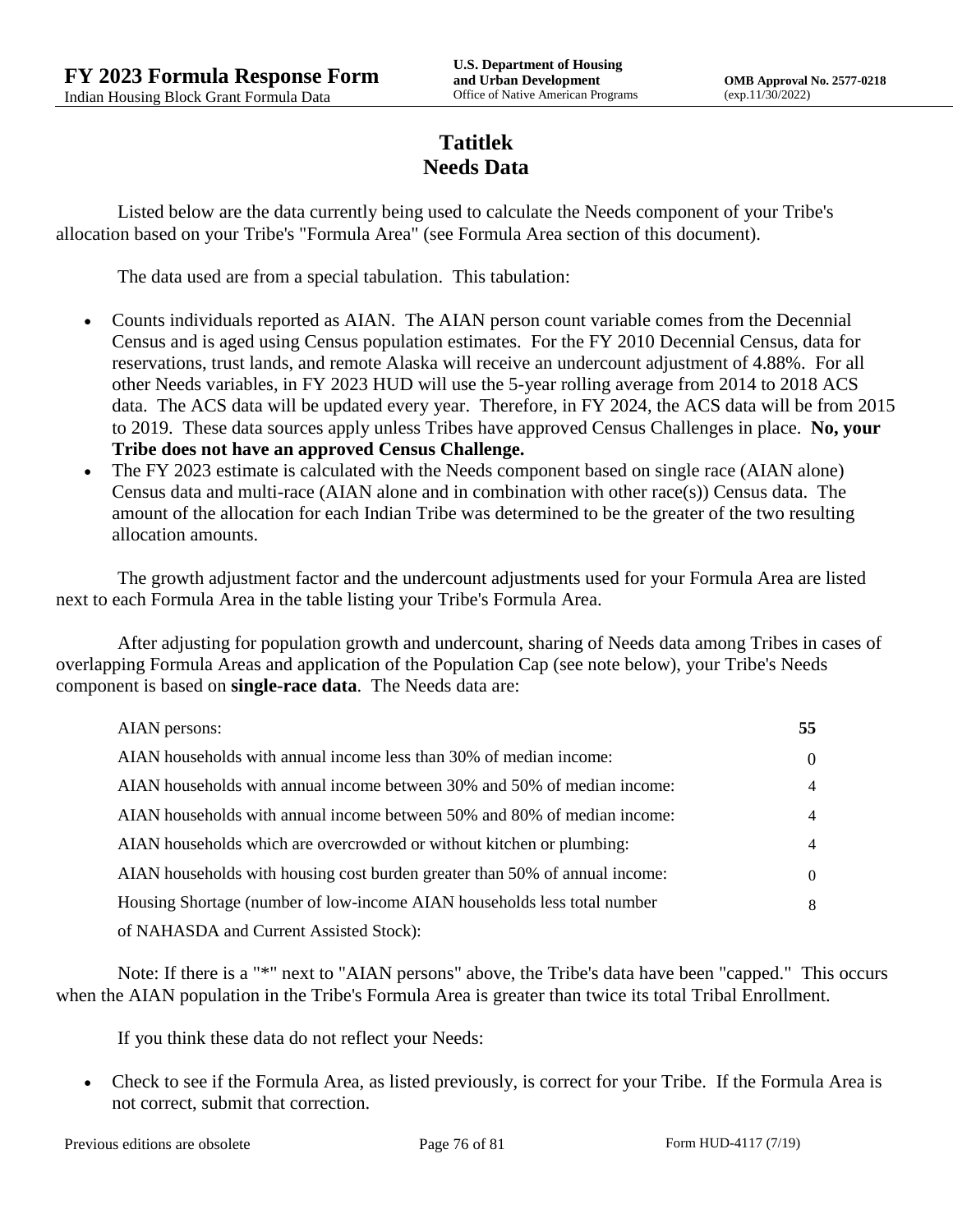- Check to see if the Formula Area for your Tribe overlaps that of another Tribe. If it does, you may wish to contact the IHBG Formula Customer Service Center to obtain detailed information on how the Needs data are being shared.
- If you still disagree, you may wish to submit a Census challenge. To determine if submitting a Census challenge would be appropriate for your Tribe, please review the *FY 2023 Needs Data* above and the FY *2024 Needs Data* on Attachment A for a full presentation on the Needs data available for your Tribe, 3and then read the document "*Challenging U.S. Decennial Census Data: Guidelines for the Indian Housing Block Grant Formula*" at: https://portal.hud.gov/hudportal/HUD?src=/program\_offices/ [public\\_indian\\_housing/ih/codetalk/onap/ihbgformula.](https://portal.hud.gov/hudportal/HUD?src=/program_offices/public_indian_housing/ih/codetalk/onap/ihbgformula)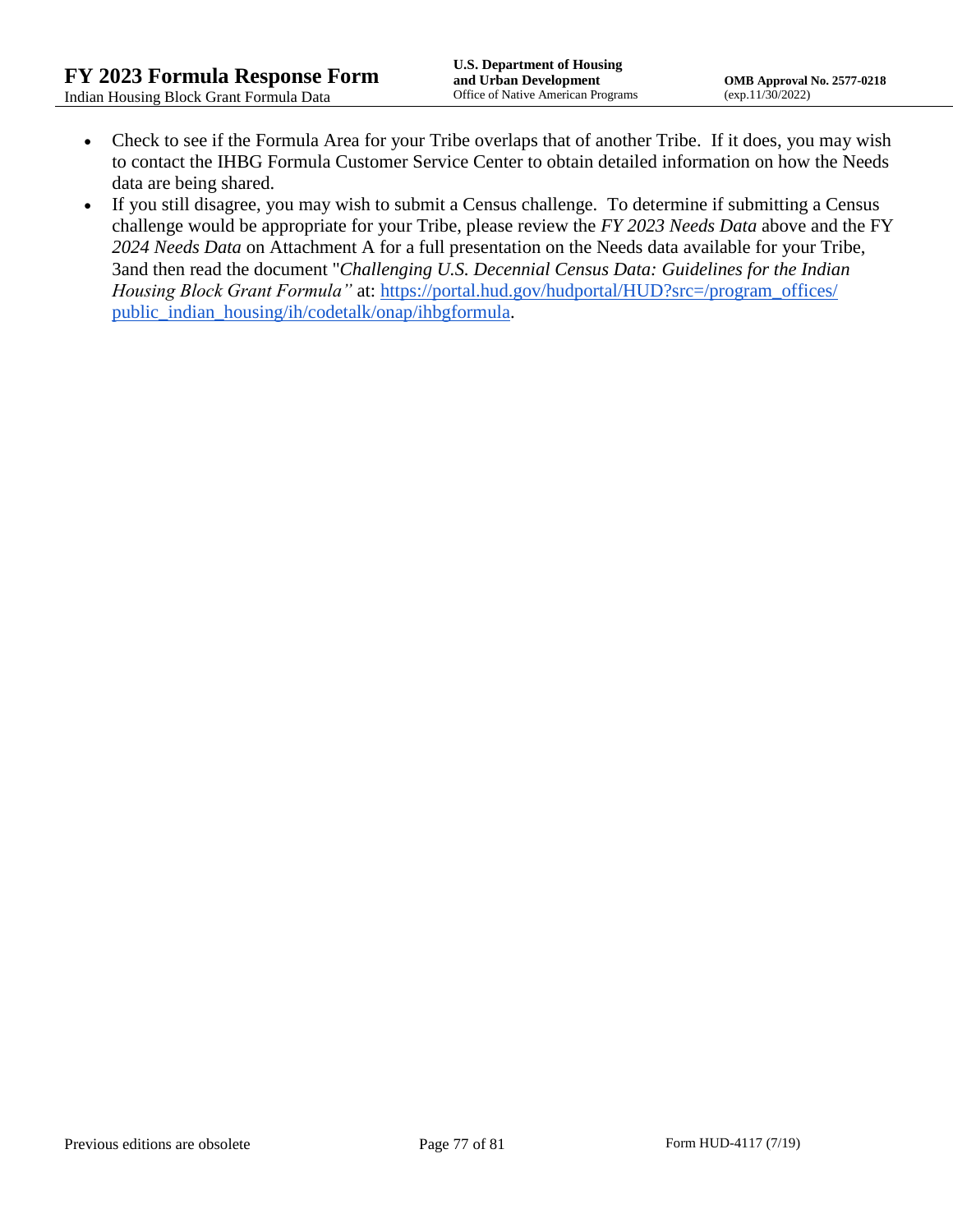## **Tatitlek Preliminary Allocation Amount**

#### *(Based on an estimated \$772,000,000 appropriation)*

This is only a preliminary estimate to be used for planning purposes based on an estimated \$772,000,000 appropriation for the IHBG program. It will change based on corrections to the data used for all Tribes (any change in one Tribe's data affects the allocation for all Tribes) and/or actual FY 2023 appropriations.

| FCAS Component <sup>2</sup> :                                                                               | \$0              |
|-------------------------------------------------------------------------------------------------------------|------------------|
| Needs Component <sup>3</sup> :                                                                              | \$60,417         |
| §1000.331 Phase Down Adjustments to<br>Moderate Impact of Introduction of New Data<br>Source <sup>4</sup> : | \$0              |
| §1000.340 (b) Adjustments to achieve FY<br>1996 Base Year Amount <sup>5</sup> :                             | \$0              |
| <b>Preliminary Current Year Allocation</b><br><b>Estimate:</b>                                              | \$60,417         |
| Adjustments for over- or under-funding in<br>prior years <sup>6</sup> :                                     | \$0              |
| <b>Initial Allocation Estimate:</b>                                                                         | \$60,417         |
| $§1000.342$ Undisbursed Funds Adjustment <sup>7</sup> :                                                     | To be Determined |
| §1000.329 Minimum Allocation Adjustment <sup>8</sup> :                                                      | To be Determined |
| <b>FY 2023 Final Allocation Estimate:</b>                                                                   | \$60,417         |

2 If an "M" appears following the FCAS component, it means that the modernization subsidy on which FCAS was based was calculated using the alternative definition in §1000.316(b)(2), which states that "for Indian Tribes with an Indian Housing Authority (IHA) that owned or operated fewer than 250 public housing units on October 1, 1997, the modernization allocation equals the amount of funds received under the assistance program authorized by Section 14 of the 1937 Act (not including funds provided as emergency assistance) for FYs 1992 through 1997." If an "A" appears, it means that your Tribe had an IHA that owned or operated fewer than 250 public housing units on October 1, 1997, but was entitled to a larger modernization amount using the original method of calculation  $(\frac{81000.316(b)(1)}{2000.316(b)(1)})$  and your allocation was adjusted to take this into account, as called for in  $\S1000.340(a)$ . If no "M" or "A" appears, the modernization subsidy was calculated using the original method described in §1000.316(b)(1).

<sup>3</sup>The Needs component includes adjustments needed to achieve minimum funding as called for in §1000.328. The minimum allocation in any FY to an Indian Tribe under the Needs component of the IHBG Formula shall equal 0.007826% of the available appropriations for that FY after set asides. In this allocation, the minimum Needs allocation is \$60,417. To be eligible for the minimum allocation, an Indian Tribe must receive less than \$200,000 under the FCAS component of the IHBG Formula for the FY, and must demonstrate the presence of any households at or below 80 percent of median income.

<sup>4</sup>In accordance with §1000.331, to minimize the impact of funding changes based on the introduction of a new data source, if, solely as a direct result of the introduction of a new data source, an Indian Tribe's allocation under the Needs component of the formula is less than 90 percent of the amount it received under the Needs component in the immediate previous FY, the Indian Tribe's Needs allocation shall be adjusted to 90% of the previous year's Needs allocation.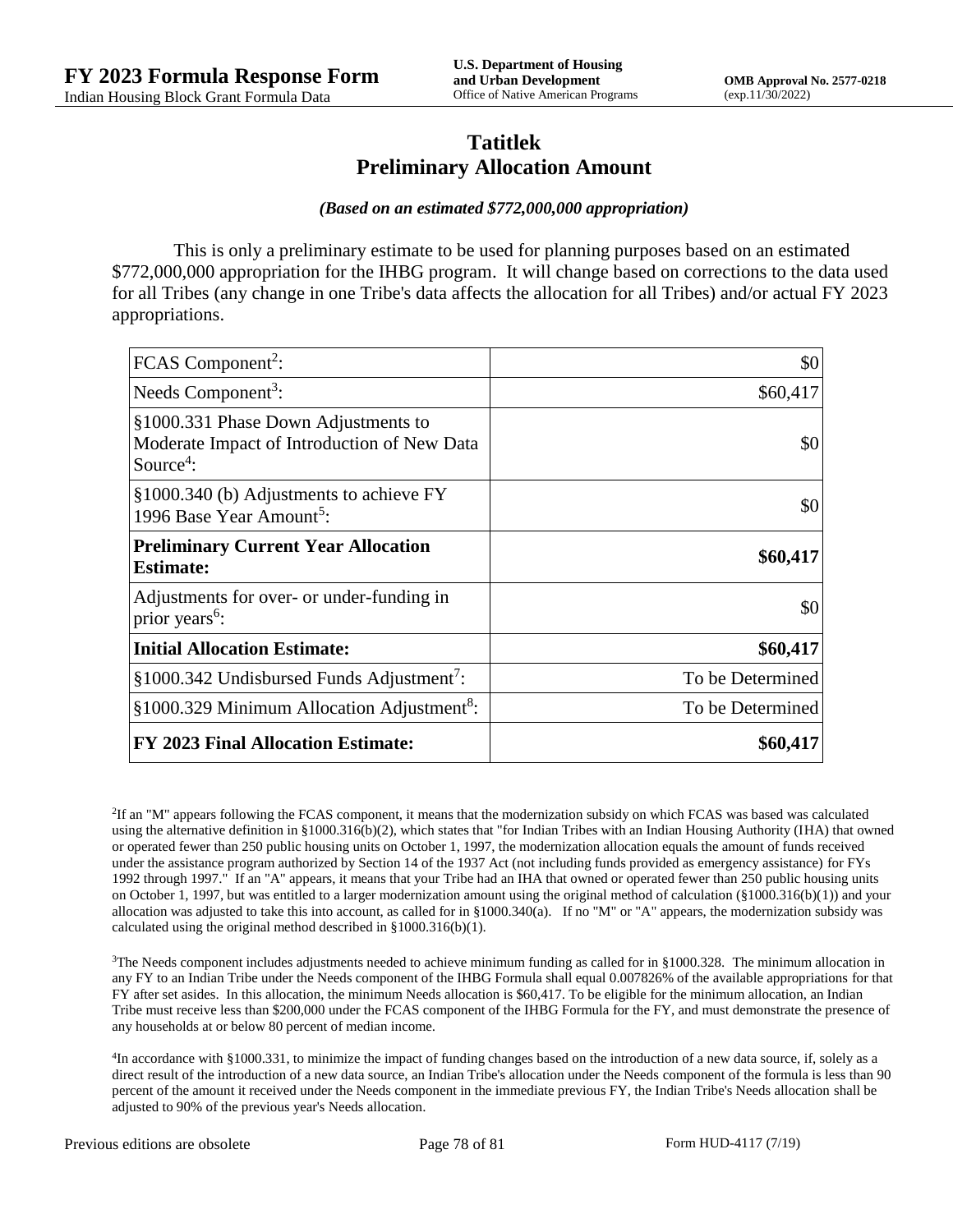<sup>5</sup> According to §1000.340, if a Tribe is allocated less funding under the formula than an IHA received on its behalf in FY 1996 for operating subsidy and modernization, its allocation is increased to the amount received in FY 1996 for operating subsidy and modernization.

<sup>6</sup> Adjustments refer to corrections made to prior year formula allocations. Most are repayment agreements with HUD, usually for overfunding received by the Tribe in prior years due to late reporting of paid-off and conveyed FCAS. Funds recovered through repayments are reallocated among all Tribes in the following FY through the formula. Adjustments are also occasionally made as a result of HUD errors in entering Tribes' information or in calculating formula allocations.

 $^7$  In accordance with §1000.342, Tribes with an initial allocation amount of \$5 million or greater may be subject to a reduction depending on the amount they have in HUD's Line of Credit Control System (LOCCS) on the first day of FY 2023. The amount of the reduction would be redistributed among other Tribes in proportion to their Needs calculation.

<sup>8</sup> In accordance with §1000.329, if carryover funds are available in any given year, HUD will hold the lesser amount of \$3 million or available carryover funds for additional allocations to Tribes with allocations less than 0.011547 percent of that year's appropriation. If the set-aside carryover funds are insufficient to fund all eligible Tribes at 0.011547 percent of that year's appropriations, the minimum total allocation shall be reduced to an amount which can be fully funded with carryover funds.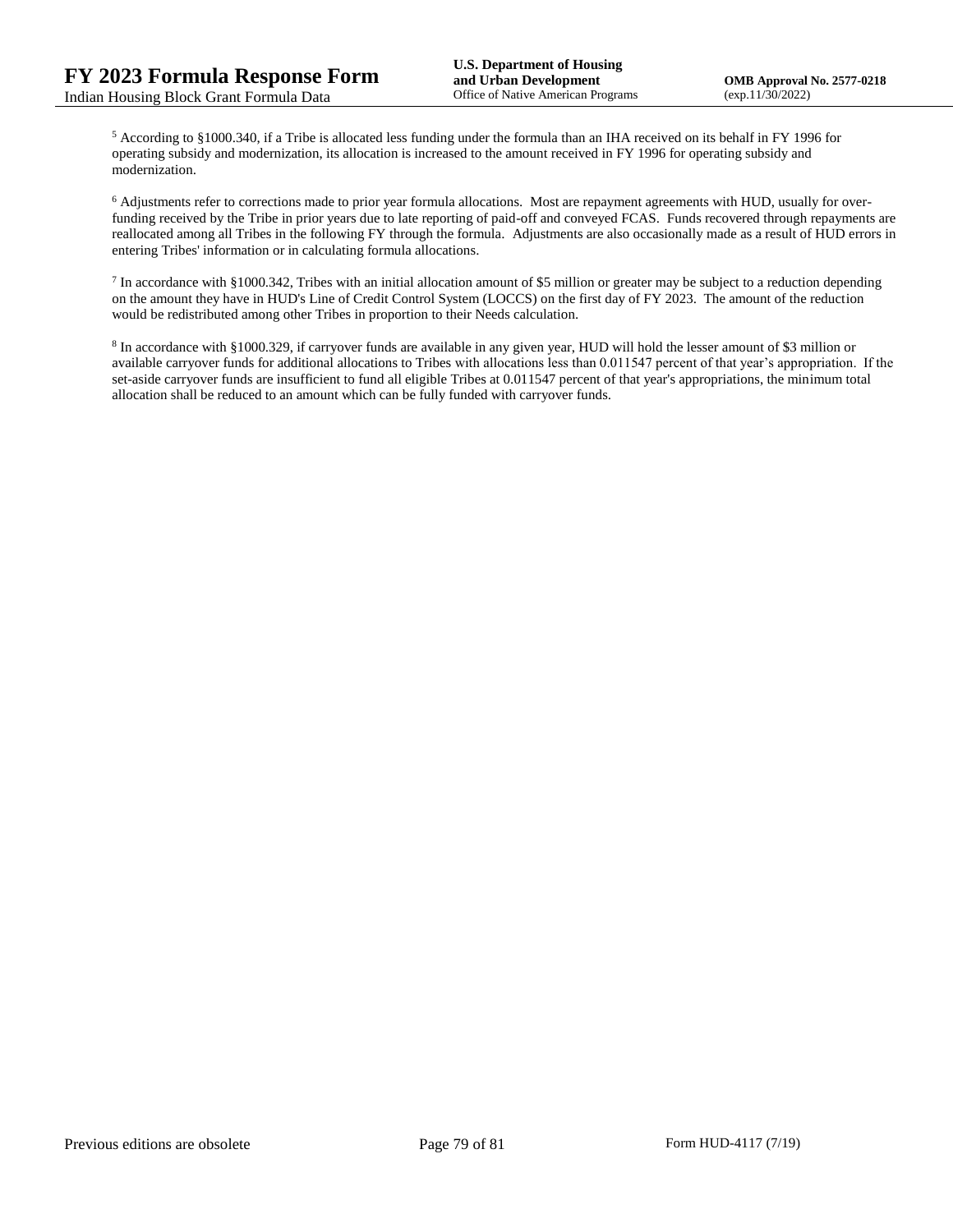# **Attachment A: FY 2024 Indian Housing Block Grant (IHBG) Needs Data**

The Needs data which will be used to estimate your Fiscal Year (FY) 2024 Indian Housing Block Grant (IHBG) formula allocation are shown below:

| <b>Need Variable</b>   | <b>Adjusted 2010 Decennial</b><br><b>Census and 2015 to 2019</b> |                | <b>Tribe Submitted</b><br><b>Census Challenge</b> |            |
|------------------------|------------------------------------------------------------------|----------------|---------------------------------------------------|------------|
|                        | <b>American Community Survey</b>                                 |                | (if applicable)                                   |            |
|                        | <b>Single Race</b>                                               | Multi Race     | <b>Single Race</b>                                | Multi Race |
| American Indian and    | 55                                                               | 59             |                                                   |            |
| Alaska Native (AIAN)   |                                                                  |                |                                                   |            |
| persons*               |                                                                  |                |                                                   |            |
| <b>AIAN</b> households | $\theta$                                                         | $\overline{0}$ |                                                   |            |
| with annual income     |                                                                  |                |                                                   |            |
| less than 30% of       |                                                                  |                |                                                   |            |
| median income          |                                                                  |                |                                                   |            |
| <b>AIAN</b> households | $\overline{4}$                                                   | $\overline{4}$ |                                                   |            |
| with annual income     |                                                                  |                |                                                   |            |
| between 30% and        |                                                                  |                |                                                   |            |
| 50% of median          |                                                                  |                |                                                   |            |
| income                 |                                                                  |                |                                                   |            |
| <b>AIAN</b> households | 10                                                               | 10             |                                                   |            |
| with annual income     |                                                                  |                |                                                   |            |
| between 50% and        |                                                                  |                |                                                   |            |
| 80% of median          |                                                                  |                |                                                   |            |
| income                 |                                                                  |                |                                                   |            |
| <b>AIAN</b> households | $\overline{4}$                                                   | $\overline{4}$ |                                                   |            |
| which are              |                                                                  |                |                                                   |            |
| overcrowded or         |                                                                  |                |                                                   |            |
| without kitchen or     |                                                                  |                |                                                   |            |
| plumbing               |                                                                  |                |                                                   |            |
| <b>AIAN</b> households | $\theta$                                                         | $\theta$       |                                                   |            |
| with housing cost      |                                                                  |                |                                                   |            |
| burden greater than    |                                                                  |                |                                                   |            |
| 50% of annual income   |                                                                  |                |                                                   |            |

\* The Decennial Census AIAN population data is adjusted for undercounts on reservation/trust lands and for remote Alaska. It is also adjusted for population change through FY 2019 based on the most recent Census county-level population projections. The count shown is the same as was used in FY 2022, since any further update is dependent on the introduction of the 2020 Decennial Census.

**Note:** The Housing Shortage Needs variable is not shown because it is based on the sum of lowincome households less the total number of Current Assisted Stock (CAS), and CAS is not